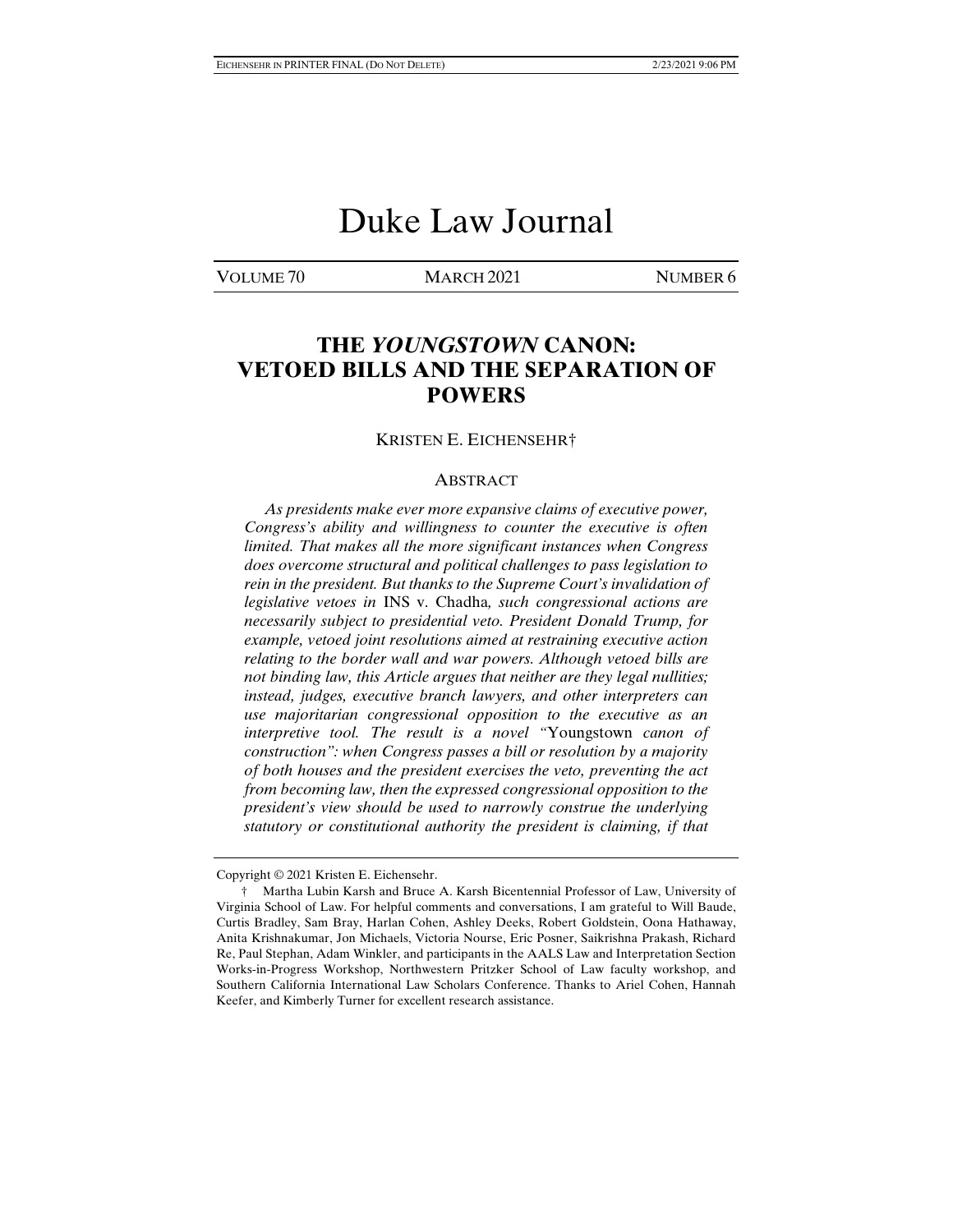*authority is ambiguous. The proposed canon would help to counteract overbroad claims of executive power in important areas such as war powers, the National Emergencies Act, treaty termination, and the scope of federal preemption of state laws.* 

### TABLE OF CONTENTS

| 1246 |  |                                                            |
|------|--|------------------------------------------------------------|
|      |  |                                                            |
|      |  | A. Youngstown and Congressional Opposition  1249           |
|      |  | B. Defining and Situating the <i>Youngstown</i> Canon 1254 |
|      |  |                                                            |
|      |  | 1. Preserving the Separation of Powers and                 |
|      |  |                                                            |
|      |  | 2. Respecting the Democratic Pedigree of Vetoed Bills1269  |
|      |  | 3. Redressing Bargains Disrupted by Chadha  1274           |
|      |  | 4. Clarifying Application of the Youngstown                |
|      |  |                                                            |
|      |  |                                                            |
|      |  |                                                            |
|      |  | B. Statutory Delegations Locked in by Chadha  1294         |
|      |  | C. Congressional Action to Block Treaty Terminations1301   |
|      |  |                                                            |
|      |  |                                                            |
|      |  |                                                            |
|      |  | B. Notice and Retroactive Applicability 1316               |
|      |  | C. Effects of Canon Adoption on Congressional Action1318   |
|      |  |                                                            |

### **INTRODUCTION**

Congress can't agree on much these days, and it's no secret that the legislature often has trouble reining in a determined president. But sometimes, at least, it tries. In several recent instances, Congress passed resolutions aimed at restraining the Trump administration. President Donald Trump, however, vetoed Congress's efforts. He issued the first veto of his presidency to defeat a joint resolution that would have terminated the national emergency he declared to pave the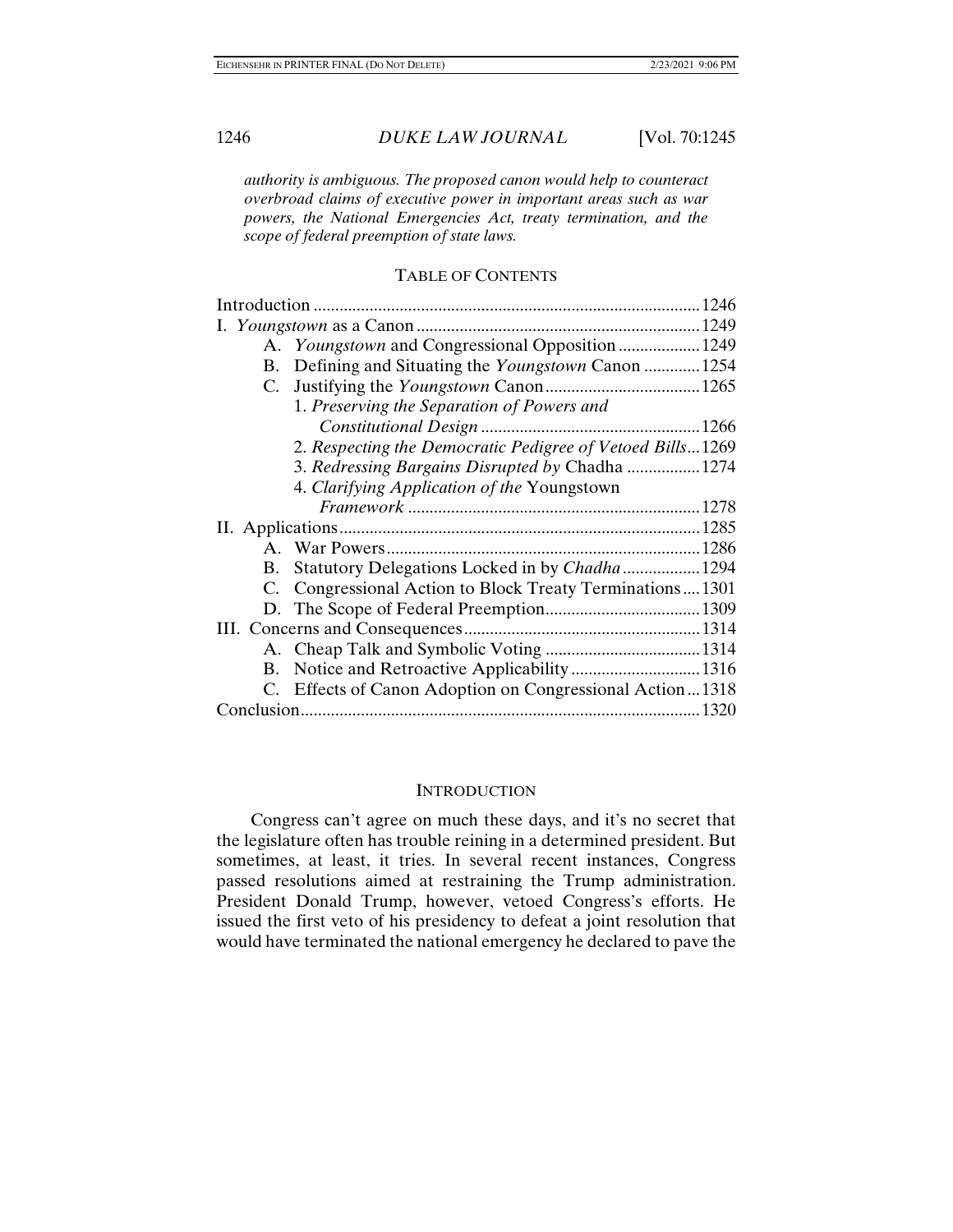way for constructing a border wall.<sup>1</sup> He vetoed another joint resolution directing the withdrawal of U.S. armed forces from hostilities in Yemen,<sup>2</sup> and yet another directing termination of hostilities with Iran in the wake of the killing of Major General Qassem Soleimani.<sup>3</sup>

In litigation over the border wall, the Trump administration argued that "Congress's failed attempt to override the President's veto of its disapproval of the national emergency declaration does not have the force of law or in any way restrict authority Congress previously granted to the Executive."4 The first part of that sentence is correct as a matter of Supreme Court precedent. Legislative acts usually become binding law only if they are passed by majorities of both houses of Congress and signed into law by the president, or enacted by a supermajority of Congress after a presidential veto.<sup>5</sup> The vetoed joint resolutions were not. But is it really true that they cannot in *any* way cabin the executive?

This Article argues that in certain cases, courts, executive branch lawyers, and other interpreters can and should consider vetoed bills when construing the scope of presidential powers.<sup>6</sup> It proposes a *Youngstown* canon of construction, drawing inspiration from the insight in Justice Robert Jackson's *Youngstown Sheet & Tube Co. v.*  Sawyer (The Steel Seizure Case)<sup>7</sup> concurrence that "[p]residential powers are not fixed but fluctuate, depending upon their disjunction or conjunction with those of Congress."8 The *Youngstown* canon would instruct that when Congress passes a bill or resolution by a majority of both houses and the president vetoes it, then the expressed

 <sup>1.</sup> *See infra* notes 242–55 and accompanying text.

 <sup>2.</sup> *See infra* notes 199–207 and accompanying text.

 <sup>3.</sup> Message to the Senate Returning Without Approval Legislation To Terminate the Use of United States Armed Forces in Hostilities Against Iran, 2020 DAILY COMP. PRES. DOC. 1 (May 6, 2020) [hereinafter *Iran Veto*]; *see also* S.J. Res. 68, 116th Cong. § 2(a) (2020) (directing the termination of use of U.S. forces for hostilities with Iran).

 <sup>4.</sup> Defendants' Opposition to Plaintiffs' Motion for Preliminary Injunction at 27–28, Sierra Club v. Trump, 379 F. Supp. 3d 883 (N.D. Cal. 2019) (No. 4:19-cv-00892).

 <sup>5.</sup> INS v. Chadha, 462 U.S. 919, 951 (1983). *But see* U.S. CONST. art. I, § 7 ("If any Bill shall not be returned by the President within ten Days (Sundays excepted) after it shall have been presented to him, the Same shall be a Law, in like Manner as if he had signed it, unless the Congress by their Adjournment prevent its Return, in which Case it shall not be a Law.").

 <sup>6.</sup> This Article builds upon ideas I first set out in a blog post. Kristen Eichensehr, *What To Do with Vetoed Bills*, JUST SEC. (Mar. 27, 2019), https://www.justsecurity.org/63380/what-to-dowith-vetoed-bills [https://perma.cc/2NYQ-6EZR].

 <sup>7.</sup> Youngstown Sheet & Tube Co. v. Sawyer (*The Steel Seizure Case*), 343 U.S. 579 (1952).

 <sup>8.</sup> *Id.* at 635 (Jackson, J., concurring).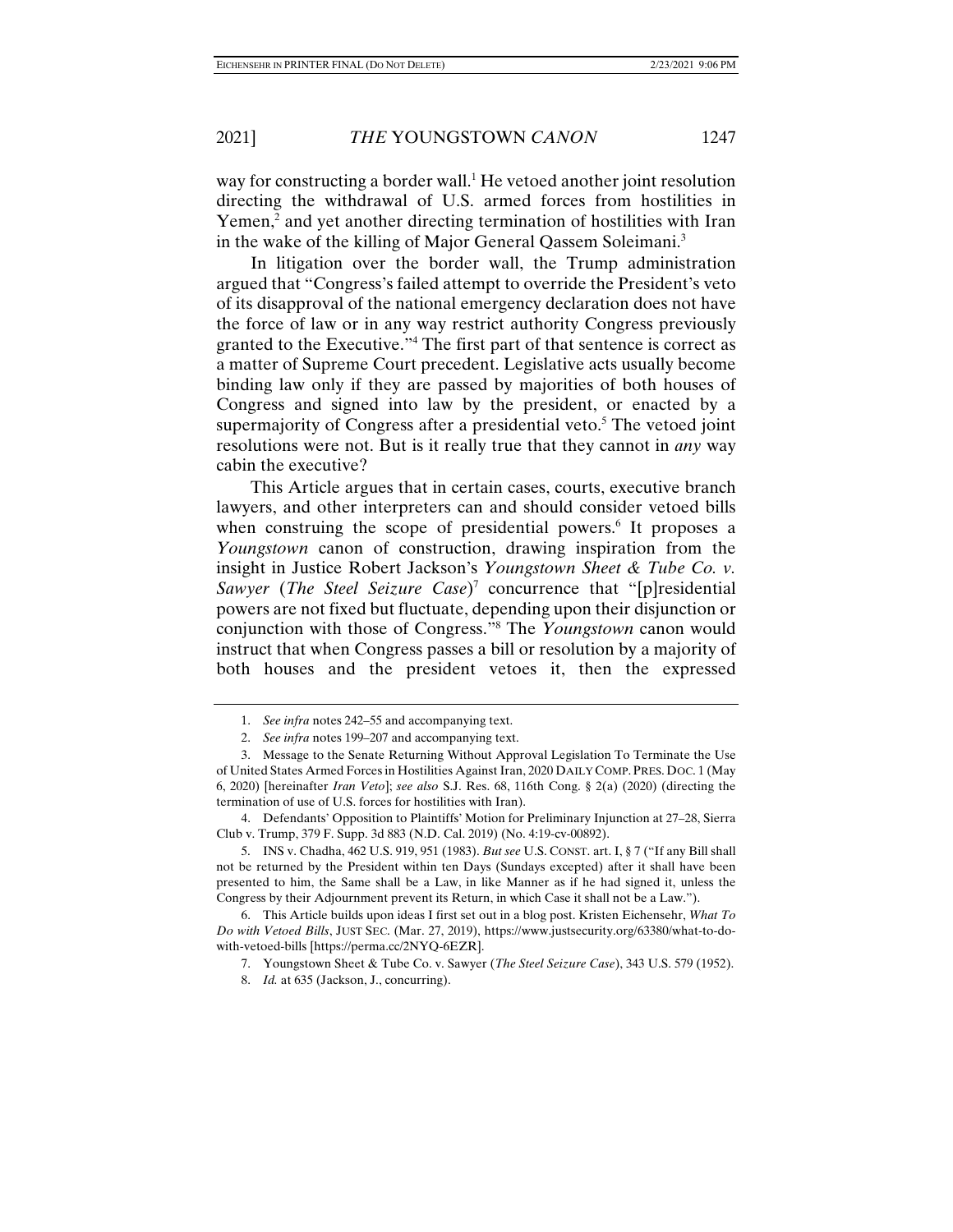congressional opposition to the president's view should be used to narrowly construe the underlying statutory or constitutional authority the president is claiming if that authority is ambiguous.<sup>9</sup> Using *Youngstown* as a canon of construction provides a way to account for congressional opposition to exercises of presidential power while also complying with the Supreme Court's decision in *INS v. Chadha*, 10 which held that legislative acts that do not comply with bicameralism and presentment cannot be legally binding.<sup>11</sup> The canon steers a middle course between treating vetoed bills as legal nullities and equating them with enacted statutes. It instructs that these bills are legally relevant as an input into statutory or constitutional construction without being legally binding.

Congress's attempts to restrain the Trump administration bring to the fore a larger problem: over the course of decades, the executive branch has accumulated power in ways that deviate from the allocation of authority that the Constitution envisions and contravene Congress's intent in coupling statutory delegations with legislative checks, later invalidated by the Supreme Court. Trump was not the first president to make expansive claims of executive power, and he won't be the last. The *Youngstown* canon can help to recalibrate the balance of power in Congress's favor and gird against future executive excesses.

This Article proceeds in three parts. Part I defines and explains the *Youngstown* canon and offers four normative justifications for its use. Part II explores the canon's practical application through several illustrative examples drawn from actual and hypothetical cases, including war powers, the National Emergencies Act ("NEA"), congressional action to block treaty termination, and the scope of federal preemption. Part III considers several likely concerns with the *Youngstown* canon and speculates about the possible consequences of its adoption.

 <sup>9.</sup> I use "ambiguity" throughout this Article in the general sense often employed by courts and commentators to denote various forms of indeterminacy and uncertainty. *See* Lawrence B. Solum, *The Interpretation-Construction Distinction*, 27 CONST. COMMENT. 95, 97 (2010) (explaining that "[i]n ordinary speech, . . . vagueness and ambiguity . . . are sometimes used interchangeably, and, when this is the case, they both mark a general lack of what we might call 'determinacy' (or 'clarity' or 'certainty') of meaning").

 <sup>10.</sup> INS v. Chadha, 462 U.S. 919 (1983).

 <sup>11.</sup> *Id.* at 951.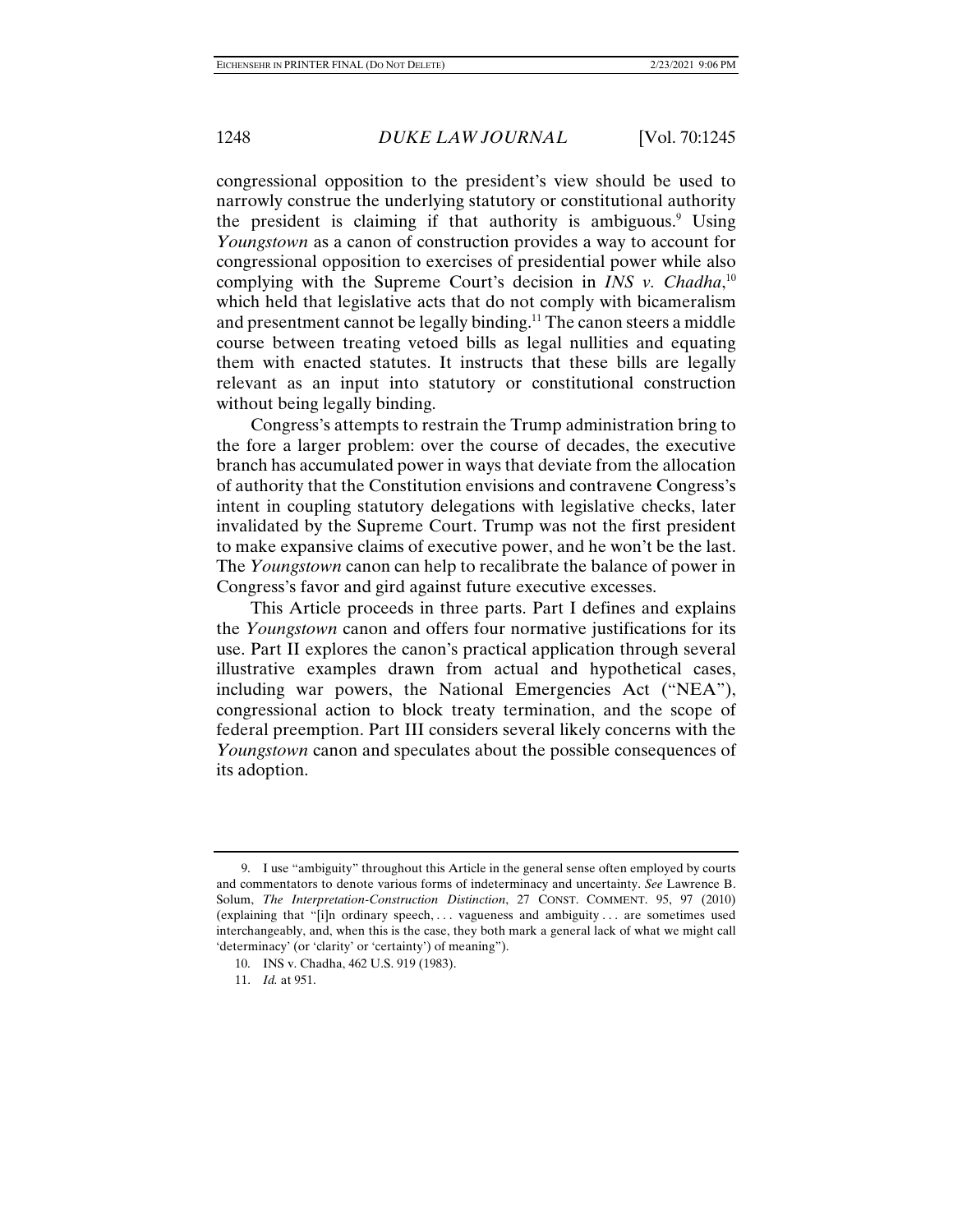#### I. *YOUNGSTOWN* AS A CANON

The *Youngstown* canon both draws inspiration from Justice Jackson's iconic concurrence in *Youngstown Sheet & Tube Co. v. Sawyer* (*The Steel Seizure Case*) and sheds light on how best to apply it.12 This Part reviews the *Youngstown* decision, defines and situates the *Youngstown* canon, and offers several justifications for the canon's use.

## *A.* Youngstown *and Congressional Opposition*

In the midst of the Korean War and a labor dispute between steel workers and mill owners, President Harry Truman issued an executive order directing the secretary of commerce to seize control of U.S. steel mills to avert a work stoppage.<sup>13</sup> The mill owners, including Youngstown Sheet & Tube Co., sued, and in an opinion by Justice Hugo Black, the Court held the president's order unconstitutional.<sup>14</sup>

Over time, Jackson's concurring opinion has come to overshadow the majority.15 Drawing on his prior experience as an executive branch

 <sup>12.</sup> *Youngstown*, 343 U.S. at 634 (Jackson, J., concurring); *see infra* Part I.C.4 (discussing how the canon clarifies the application of Jackson's tripartite *Youngstown* framework). Scholars of a more formalist or originalist bent have objected to Jackson's approach. *See, e.g.*, Robert J. Delahunty & John C. Yoo, *The President's Constitutional Authority To Conduct Military Operations Against Terrorist Organizations and the Nations That Harbor or Support Them*, 25 HARV. J.L. & PUB. POL'Y 487, 512–13 (2002) (noting that they "do not believe that Justice Jackson's approach in *Youngstown* accurately captures the separation of powers"); Saikrishna Bangalore Prakash, Zivotofsky *and the Separation of Powers*, 2015 SUP. CT. REV. 1, 29–30 (critiquing Jackson's three-part framework on a variety of grounds, including that it is "quite vacuous" and "something of a doctrinal Rorschach test"). For purposes of this Article, I take as a given the conventional wisdom about the importance of Jackson's opinion to separation of powers jurisprudence. *See infra* note 15 (collecting sources).

 <sup>13.</sup> *Youngstown*, 343 U.S. at 582–84.

 <sup>14.</sup> *Id.* at 587, 589.

 <sup>15.</sup> *See, e.g.*, LOUIS HENKIN, FOREIGN AFFAIRS AND THE UNITED STATES CONSTITUTION 94 (2d ed. 1996) (calling Jackson's opinion "a starting point for constitutional discussion of concurrent powers"); Curtis A. Bradley & Jack L. Goldsmith, *Presidential Control Over International Law*, 131 HARV. L. REV. 1201, 1257 (2018) (calling Jackson's framework "canonical"); Daryl J. Levinson & Richard H. Pildes, *Separation of Parties, Not Powers*, 119 HARV. L. REV. 2311, 2314 (2006) (calling Jackson's *Youngstown* opinion "the most celebrated judicial opinion of the separation-of-powers canon"); Edward T. Swaine, *The Political Economy of* Youngstown, 83 S. CAL. L. REV. 263, 266 (2010) (calling Jackson's tripartite framework "*Youngstown*'s enduring legacy"); *id.* at 269–70 (collecting quotations praising Jackson's opinion); *see also* Kristen E. Eichensehr, *Courts, Congress, and the Conduct of Foreign Relations*, 85 U. CHI. L. REV. 609, 619–20 (2018) [hereinafter Eichensehr, *Conduct of Foreign Relations*] (noting that nineteen Supreme Court majority opinions, numerous Supreme Court separate opinions, and dozens of Office of Legal Counsel ("OLC") opinions had cited Jackson's concurrence through early 2018). Through the end of the Supreme Court's 2019 term in summer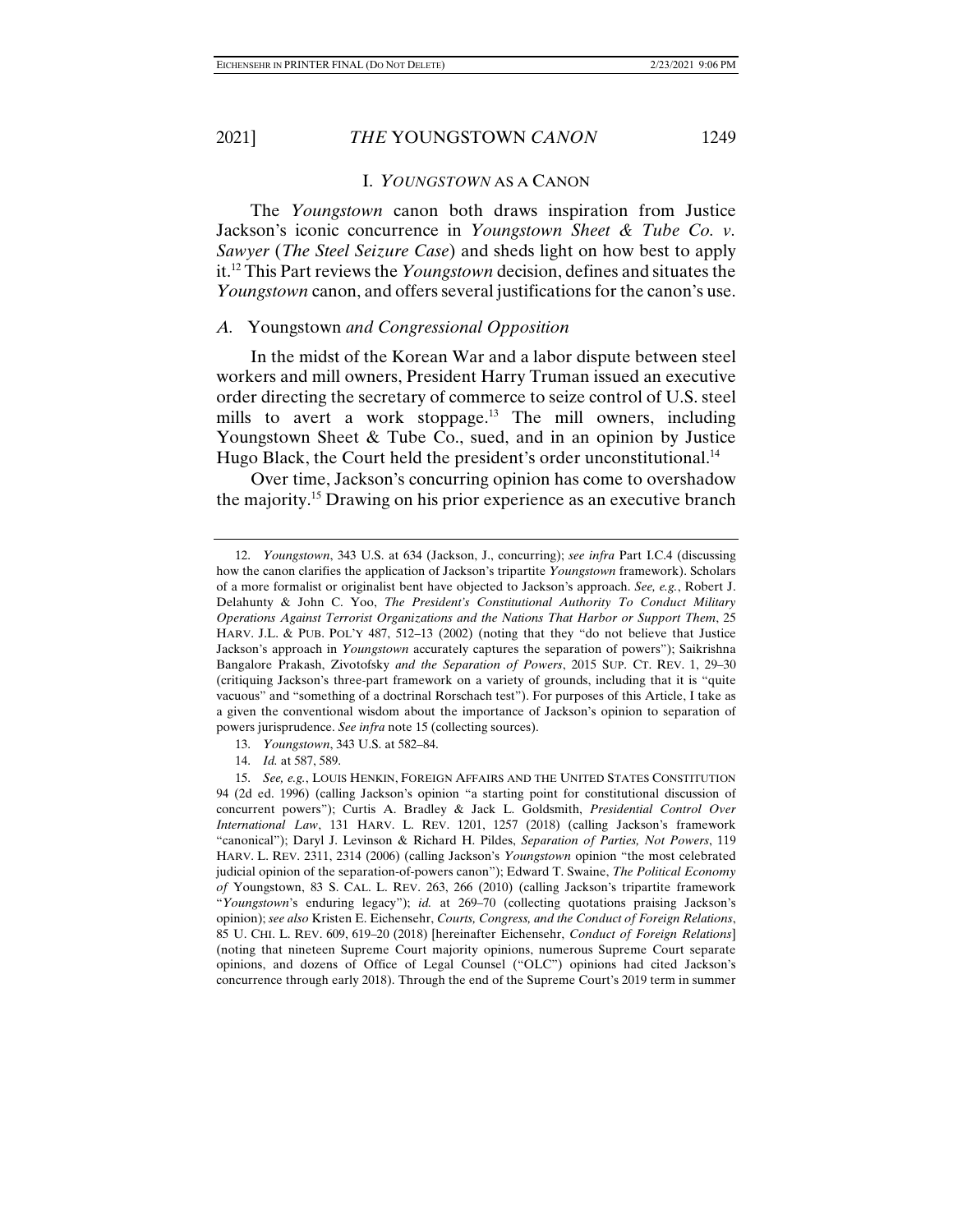lawyer,<sup>16</sup> Jackson noted "the poverty of really useful and unambiguous authority applicable to concrete problems of executive power as they actually present themselves."17 And he set out to create some.18 Jackson described a tripartite framework for evaluating claims of executive power. In Category One, "the President acts pursuant to an express or implied authorization of Congress," and "his authority is at its maximum, for it includes all that he possesses in his own right plus all that Congress can delegate."19 In Category Two, "the President acts in absence of either a congressional grant or denial of authority," and he is therefore in a "zone of twilight" where the executive and Congress "may have concurrent authority, or in which its distribution is uncertain."20 In Category Two, "congressional inertia, indifference or quiescence may sometimes, at least as a practical matter, enable, if not invite, measures on independent presidential responsibility."<sup>21</sup> Finally, in Category Three, "the President takes measures incompatible with the expressed or implied will of Congress,"22 and therefore, "his power is at its lowest ebb, for then he can rely only upon his own constitutional powers minus any constitutional powers of

- 19. *Youngstown*, 343 U.S. at 635 (Jackson, J., concurring).
- 20. *Id.* at 637.

<sup>2020,</sup> the statistic on citations to Jackson in majority opinions remains unchanged, but the opinion has garnered additional citations in significant separate opinions. *See* Seila L. LLC v. CFPB, 140 S. Ct. 2183, 2245 (2020) (Kagan, J., concurring in the judgment in part and dissenting in part) (citing Jackson's concurrence); Gundy v. United States, 139 S. Ct. 2116, 2137 n.42 (2019) (Gorsuch, J., dissenting) (same).

 <sup>16.</sup> *Youngstown*, 343 U.S. at 634 (Jackson, J., concurring) (citing his prior experience as a "legal adviser to a President in time of transition and public anxiety"); *see also id.* at 647 ("[A] judge cannot accept self-serving press statements of the attorney for one of the interested parties as authority in answering a constitutional question, even if the advocate was himself.").

 <sup>17.</sup> *Id.* at 634.

 <sup>18.</sup> The frequency with which courts and commentators cite Jackson's opinion suggests that he succeeded, at least in creating a useful framework. Whether it is unambiguous is a separate matter.

 <sup>21.</sup> *Id.* Jackson provides by far the least detail about the likely legal outcome with respect to Category Two. Instead of suggesting which way power leans, he notes "any actual test of power is likely to depend on the imperatives of events and contemporary imponderables rather than on abstract theories of law." *Id.* Commentators have rightly criticized the ambiguity inherent in Jackson's Category Two. *See, e.g.*, Jacob E. Gersen & Eric A. Posner, *Soft Law: Lessons from Congressional Practice*, 61 STAN. L. REV. 573, 603 (2008) ("[T]he soft law analytic frame makes clear that Justice Jackson's typology is actually incomplete. Speaking of congressional agreement, disapproval, or silence is unnecessarily crude. The House might authorize the presidential action and the Senate might expressly disavow it (or vice versa), creating a twilight of the twilight category.").

 <sup>22.</sup> *Youngstown*, 343 U.S. at 637 (Jackson, J., concurring).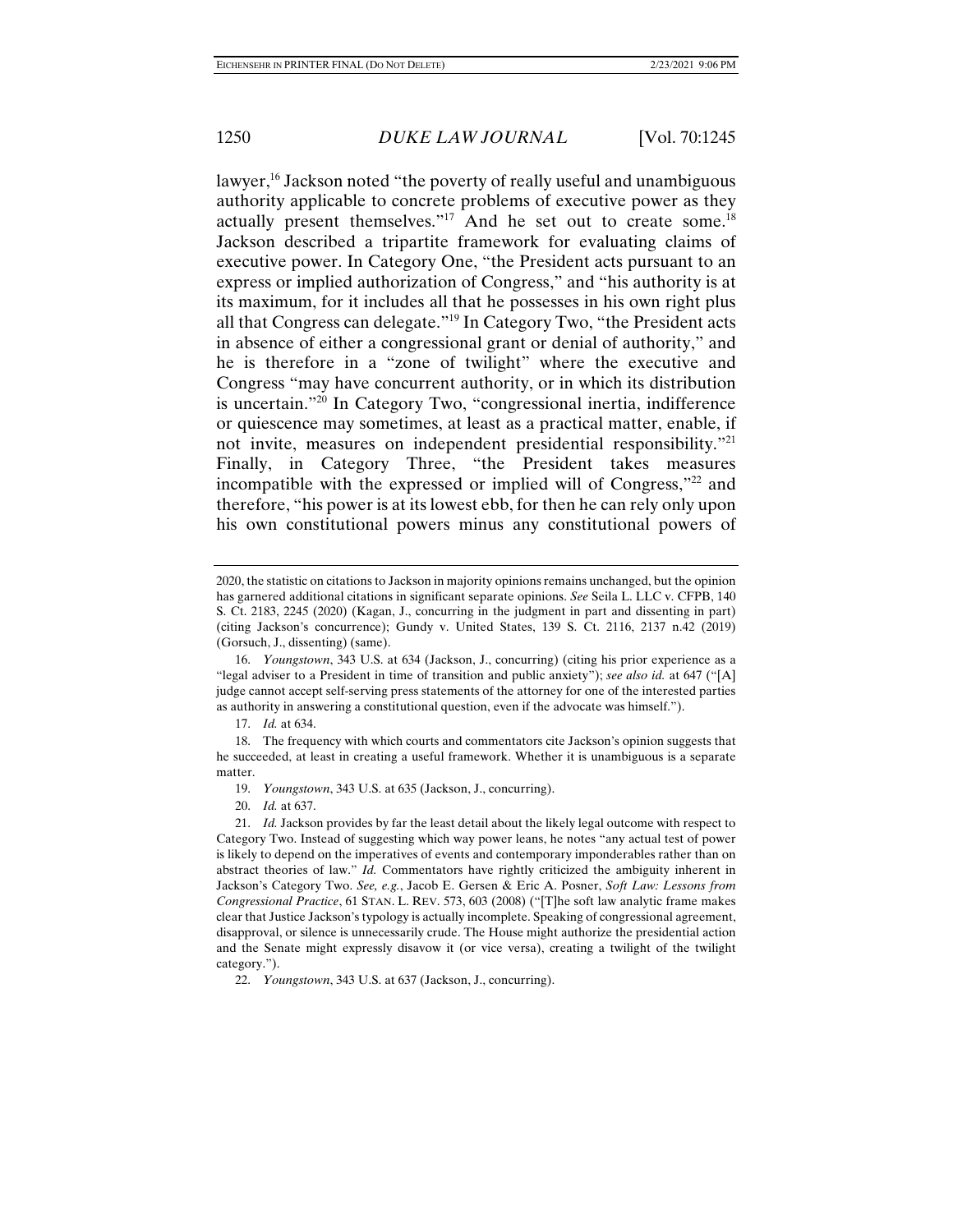Congress over the matter."23 Courts can uphold "exclusive Presidential control" in Category Three "only by disabling the Congress from acting upon the subject," and executive actions in this category, Jackson warned, "must be scrutinized with caution."24 Although the tripartite framework is, as Jackson himself recognized, "oversimplified,"25 it nonetheless provides a useful structure for understanding the separation of powers.

The framework's central insight is that "[p]residential powers are not fixed but fluctuate, depending upon their disjunction or conjunction with those of Congress."26 Key to applying the framework and defining the scope of presidential powers is understanding what counts as congressional action relevant to the *Youngstown* analysis. Jackson spoke of congressional authorization, "congressional grant or denial of authority," and Congress's "express or implied will."27 The most authoritative expressions of congressional views are undoubtedly those contained in enacted laws or ratified treaties, granting or delegating authority to the executive to act or prohibiting specific actions. But Jackson went further, contemplating implied authorization or the implied will of Congress as well.<sup>28</sup> *Youngstown* itself involved an implied prohibition by Congress. Three statutory schemes could potentially have allowed Truman to control the seized steel mills,<sup>29</sup> but Truman did not follow any of the available statutory options.30 Instead, "[i]n choosing a different and inconsistent way of his own,"<sup>31</sup> the president fell into Category Three.<sup>32</sup> Still, in determining the implied will of Congress, Jackson extrapolated from enacted statutes, reasoning in a matter akin to the *expressio unius est exclusio* 

 <sup>23.</sup> *Id.*

 <sup>24.</sup> *Id.* at 637–38.

 <sup>25.</sup> *Id*. at 635.

 <sup>26.</sup> *Id.*

 <sup>27.</sup> *Id.* at 637.

 <sup>28.</sup> *Cf.* Abner S. Greene, *Checks and Balances in an Era of Presidential Lawmaking*, 61 U. CHI. L. REV. 123, 188 (1994) ("*Youngstown* recognized what *Chadha* failed to recognize: Congress's 'voice' matters regarding the nature and scope of presidential power, and to hear that voice one must sometimes go beyond enacted authorizations or prohibitions.").

 <sup>29.</sup> *See Youngstown*, 343 U.S. at 639 (Jackson, J., concurring) (discussing statutes).

 <sup>30.</sup> *Id*.

 <sup>31.</sup> *Id*. Indeed, as the majority opinion points out, Congress had considered and rejected a proposal to give the president authority to use governmental seizures "to solve labor disputes in order to prevent work stoppages." *Id.* at 586 (majority opinion).

 <sup>32.</sup> *Id.* at 640 (Jackson, J., concurring).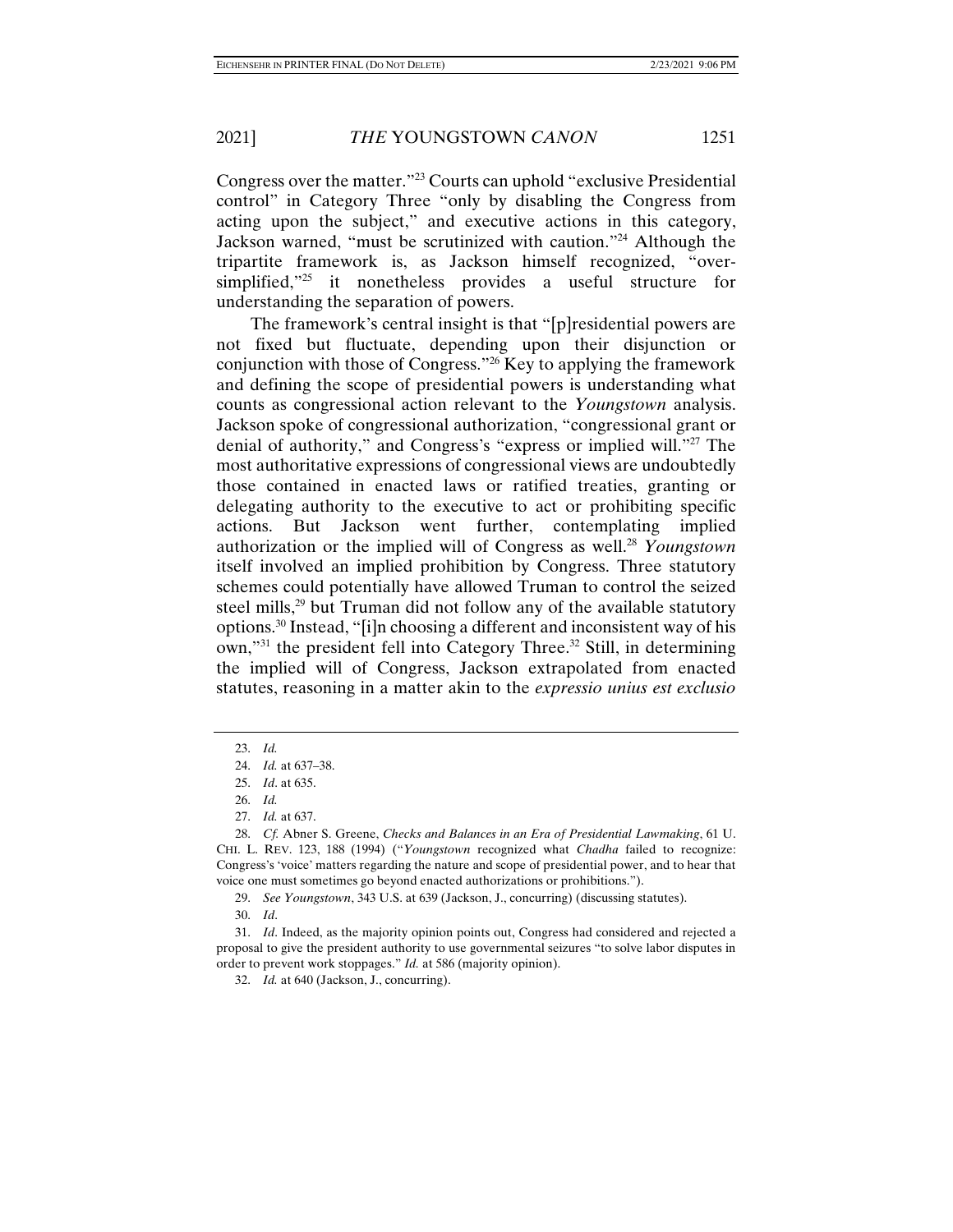*alterius* canon of statutory construction that Congress's approval of certain seizure mechanisms suggested its *disapproval* of others.33

Decades after *Youngstown*, the Supreme Court entrenched enacted statutes as the nearly exclusive means by which Congress could act with binding legal effect.<sup>34</sup> In *Chadha*, the Supreme Court considered the constitutionality of a one-house legislative veto<sup>35</sup> — one of hundreds of similar provisions that Congress had enacted in the twentieth century.36 The Immigration and Nationality Act ("INA") gave the attorney general discretion to suspend the deportation and adjust the status of deportable aliens in the United States to lawful permanent residents, pursuant to certain conditions.37 However, the INA specified that if either house of Congress passed a resolution disapproving "the suspension of such deportation, the Attorney General shall thereupon deport such alien."38 Jagdish Rai Chadha was a deportable alien for whom an immigration judge and the attorney general recommended suspension of deportation.39 The House passed a resolution of disapproval, $40$  and the immigration judge reopened deportation proceedings.41 Chadha challenged the constitutionality of the one-house legislative veto, $42$  and ultimately, the Supreme Court agreed that the provision was unconstitutional.<sup>43</sup>

In an opinion by Chief Justice Warren Burger, the Court explained that "the prescription for legislative action in Art. I, §§ 1, 7 represents the Framers' decision that the legislative power of the Federal Government be exercised in accord with a single, finely

41. *Id.* at 928.

 <sup>33.</sup> *Id.* at 639; 2A NORMAN J. SINGER & SHAMBIE SINGER, SUTHERLAND STATUTES AND STATUTORY CONSTRUCTION § 47:23 (7th ed. 2014) ("*Expressio unius* instructs that, where a statute designates a form of conduct, the manner of its performance and operation, and the persons and things to which it refers, courts should infer that all omissions were intentional exclusions." (footnotes omitted)).

 <sup>34.</sup> Senate approvals of treaties, which are governed by the procedures set out in Article II, remain unaffected by the *Chadha* analysis.

 <sup>35.</sup> INS v. Chadha, 462 U.S. 919, 923 (1983).

 <sup>36.</sup> *See id.* at 944–45 (noting that the first legislative veto was enacted in 1932 and that 295 such provisions had been enacted overall).

 <sup>37.</sup> *Id.* at 923–25 (citing Immigration and Nationality Act ("INA") § 244(a)(1), (c)(1)–(c)(2), 8 U.S.C. § 1254(a)(1), (c)(1)–(2) (1970)).

 <sup>38.</sup> *Id.* at 925 (quoting INA § 244(c)(2), 8 U.S.C. § 1254(c)(2)).

 <sup>39.</sup> *Id.* at 923–25.

 <sup>40.</sup> *Id.* at 926–27.

 <sup>42.</sup> *Id.*

 <sup>43.</sup> *Id.*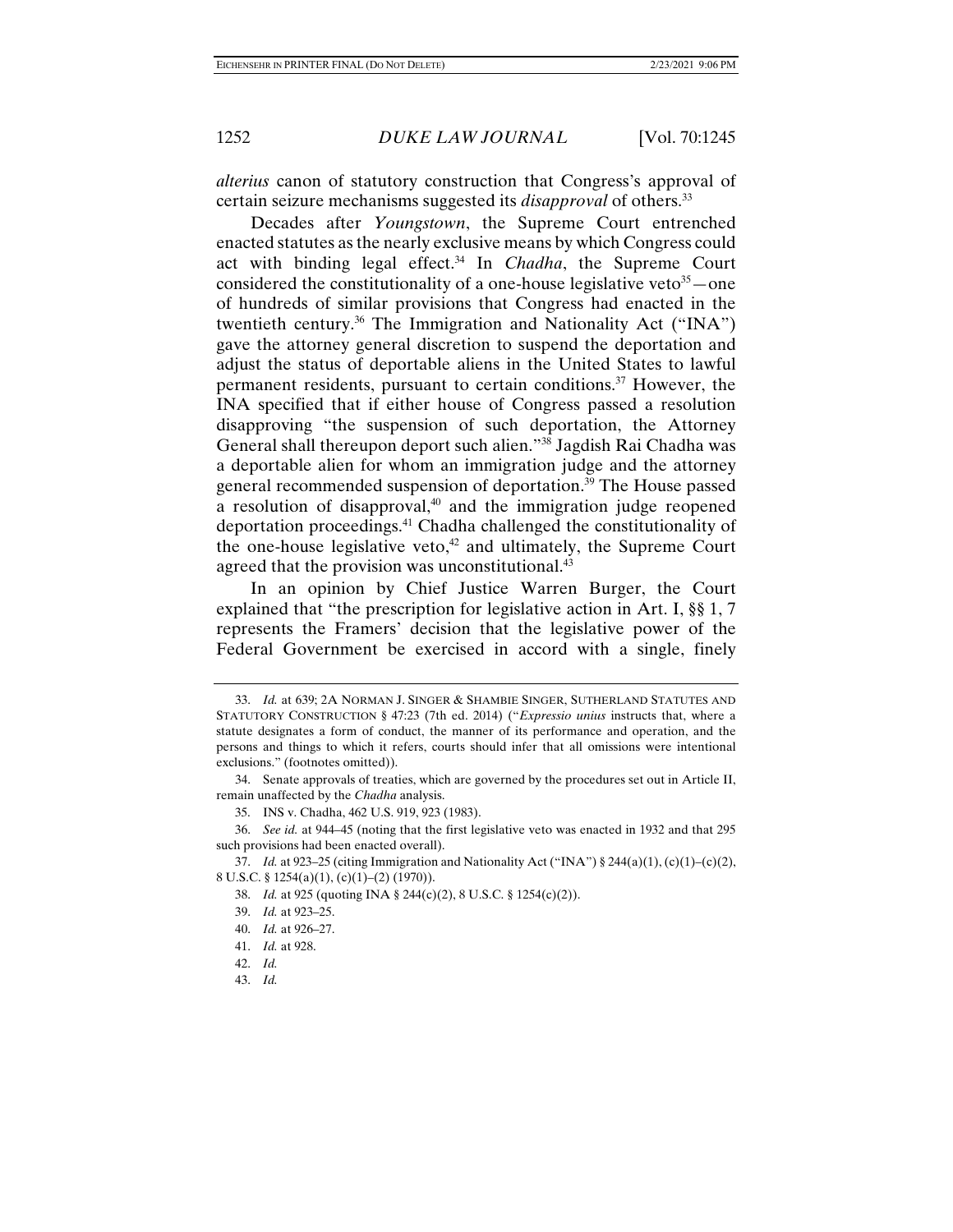wrought and exhaustively considered, procedure."<sup>44</sup> Congress cannot exercise legislative power except by complying with the bicameralism and presentment requirements set out in Article I.45 The Court recognized that "[n]ot every action taken by either House is subject to the bicameralism and presentment requirements of Art. I,"46 but established a presumption that acts by Congress are *legislative* acts, a presumption confirmed by the one-house resolution at issue.47 The one-house resolution "was essentially legislative in purpose and effect" because it purported to "alter[] the legal rights, duties and relations of persons, including the Attorney General, Executive Branch officials and Chadha, all outside the legislative branch."48 Moreover, "[t]he legislative character of the one-House veto" was "confirmed by the character of the Congressional action it supplants": without the onehouse veto, Congress would have had to pass legislation to alter Chadha's status.49 The Court soundly rejected "utilitarian" arguments that the usefulness of the legislative veto provision should save it from unconstitutionality.50

The abiding lesson of *Chadha* is that legislative acts must conform to the bicameralism and presentment requirements of Article I, and, conversely, that attempted legislative acts that fall short of the Article I requirements cannot be treated as binding law. For the purposes of the *Youngstown* analysis, *Chadha* suggests that in most cases, what counts as congressional action is perfected *legislative* action—those actions that comply with Article I—and clear implications from enacted statutes, as evidenced by *Youngstown* itself.

*Chadha* was enormously disruptive to a number of existing statutory schemes. As the Court itself noted, and Justice Byron White emphasized in dissent,<sup>51</sup> Congress had used the Article I process to enact numerous delegations of power to the executive on the condition

50. *Id.* at 945.

 51. *Id.* at 944–45; *id.* at 968 (White, J., dissenting) ("[O]ver the past five decades, the legislative veto has been placed in nearly 200 statutes . . . in every field of governmental concern: reorganization, budgets, foreign affairs, war powers, and regulation of trade, safety, energy, the environment, and the economy." (footnote omitted)).

 <sup>44.</sup> *Id.* at 951.

 <sup>45.</sup> *Id.*

 <sup>46.</sup> *Id.* at 952.

 <sup>47.</sup> *Id.* at 951–52.

 <sup>48.</sup> *Id.* at 952.

 <sup>49.</sup> *Id.* at 952–54.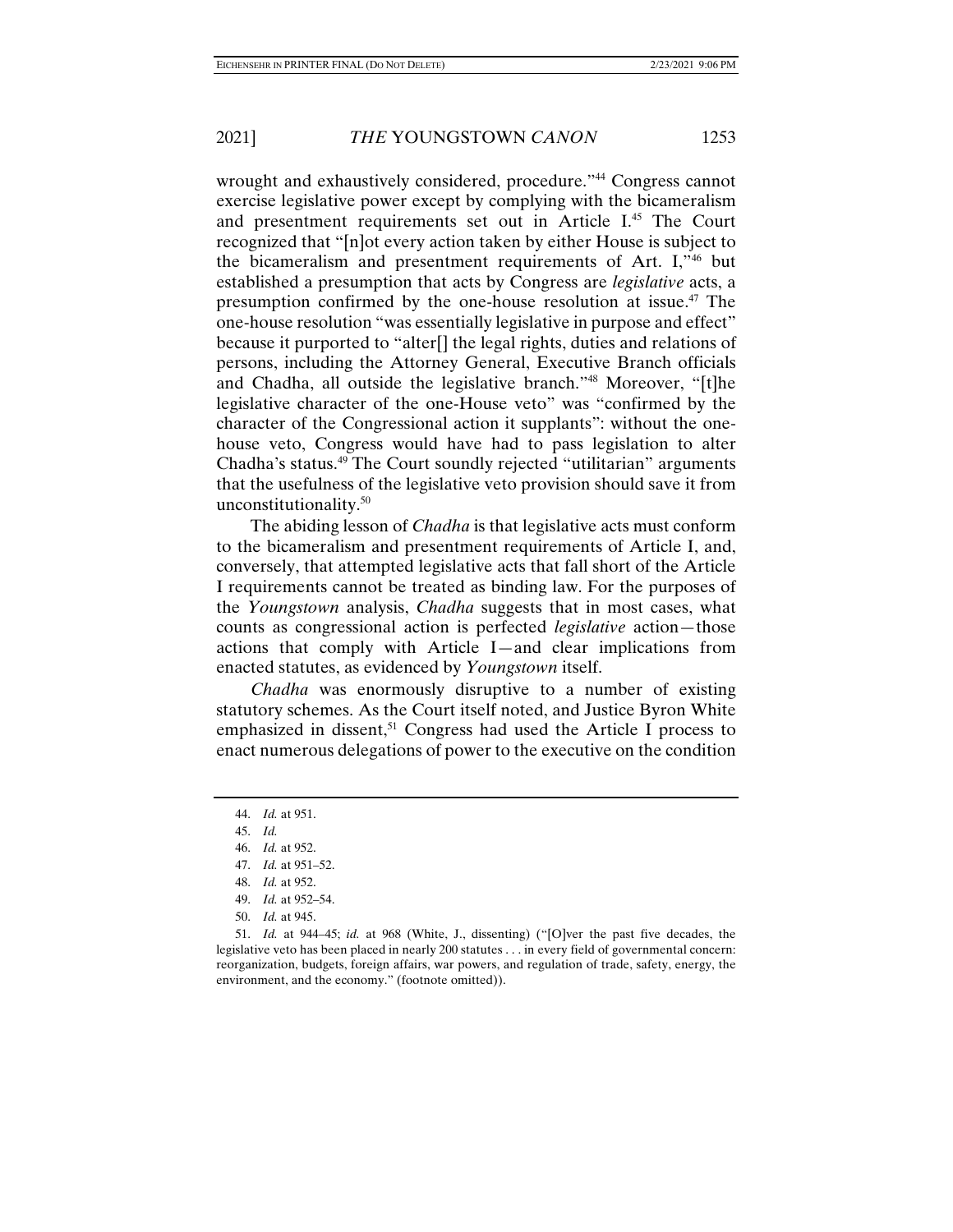that the delegations were subject to legislative vetoes—ways for Congress to pull back power through mechanisms that were not subject to the presidential veto. Although *Chadha* itself dealt only with a onehouse legislative veto, the Court's reasoning strongly suggests that other sorts of legislative vetoes, including two-house legislative vetoes, are similarly impermissible.52

Enter the *Youngstown* canon.

#### *B. Defining and Situating the* Youngstown *Canon*

Canons of construction are judicially created principles that courts and other interpreters use to construe legal texts.<sup>53</sup> Scholars often group canons into three categories: textual, substantive, and extrinsic.<sup>54</sup> Textual canons are "inferences that are usually drawn from the drafter's choice of words, their grammatical placement in sentences, and their relationship to other parts of the statute."55 Textual canons include maxims such as *ejusdem generis*<sup>56</sup> and the rule against

 <sup>52.</sup> *Chadha* formally involved a one-house negative legislative veto—that is, the statute "allow[ed] policy to be implemented unless Congress disapproves." Gersen & Posner, *supra* note 21, at 583. Nonetheless, its reasoning reached more broadly. *See, e.g.*, William N. Eskridge, Jr. & John Ferejohn, *The Article I, Section 7 Game*, 80 GEO. L.J. 523, 523–24 (1992) (noting that *Chadha*'s "reasoning suggested the constitutional invalidity of two-house legislative vetoes and of legislative vetoes of agency rulemaking"); Gersen & Posner, *supra* note 21, at 583 (noting that the Supreme Court's "reasoning clearly suggested that the positive legislative or two-house veto would be unconstitutional as well").

 <sup>53.</sup> *See, e.g.*, ABNER J. MIKVA & ERIC LANE, LEGISLATIVE PROCESS 114 (2d ed. 2002) ("Canons of construction are judicially crafted maxims or aphorisms for determining the meaning of statutes."); Abbe R. Gluck & Lisa Schultz Bressman, *Statutory Interpretation from the Inside— An Empirical Study of Congressional Drafting, Delegation, and the Canons: Part I*, 65 STAN. L. REV. 901, 905 (2013) (describing canons as "the default presumptions that judges apply to interpret ambiguous statutes").

 <sup>54.</sup> *See, e.g.*, WILLIAM N. ESKRIDGE, JR., ABBE R. GLUCK & VICTORIA F. NOURSE, STATUTES, REGULATIONS, AND INTERPRETATION: LEGISLATION AND ADMINISTRATION IN THE REPUBLIC OF STATUTES 448–49 (2014) (describing the three categories); Gluck & Bressman, *supra* note 53, at 924–25 (describing the three categories); Anita S. Krishnakumar, *Reconsidering Substantive Canons*, 84 U. CHI. L. REV. 825, 833 (2017) (describing "language canons and substantive canons").

 <sup>55.</sup> ESKRIDGE ET AL., *supra* note 54, at 448.

 <sup>56.</sup> *See* 2A SUTHERLAND STATUTES AND STATUTORY CONSTRUCTION, *supra* note 33, § 47:17 (defining the canon to mean that "where general words follow specific words in an enumeration describing a statute's legal subject, the general words are construed to embrace only objects similar in nature to those objects enumerated by the preceding specific words" (footnotes omitted)).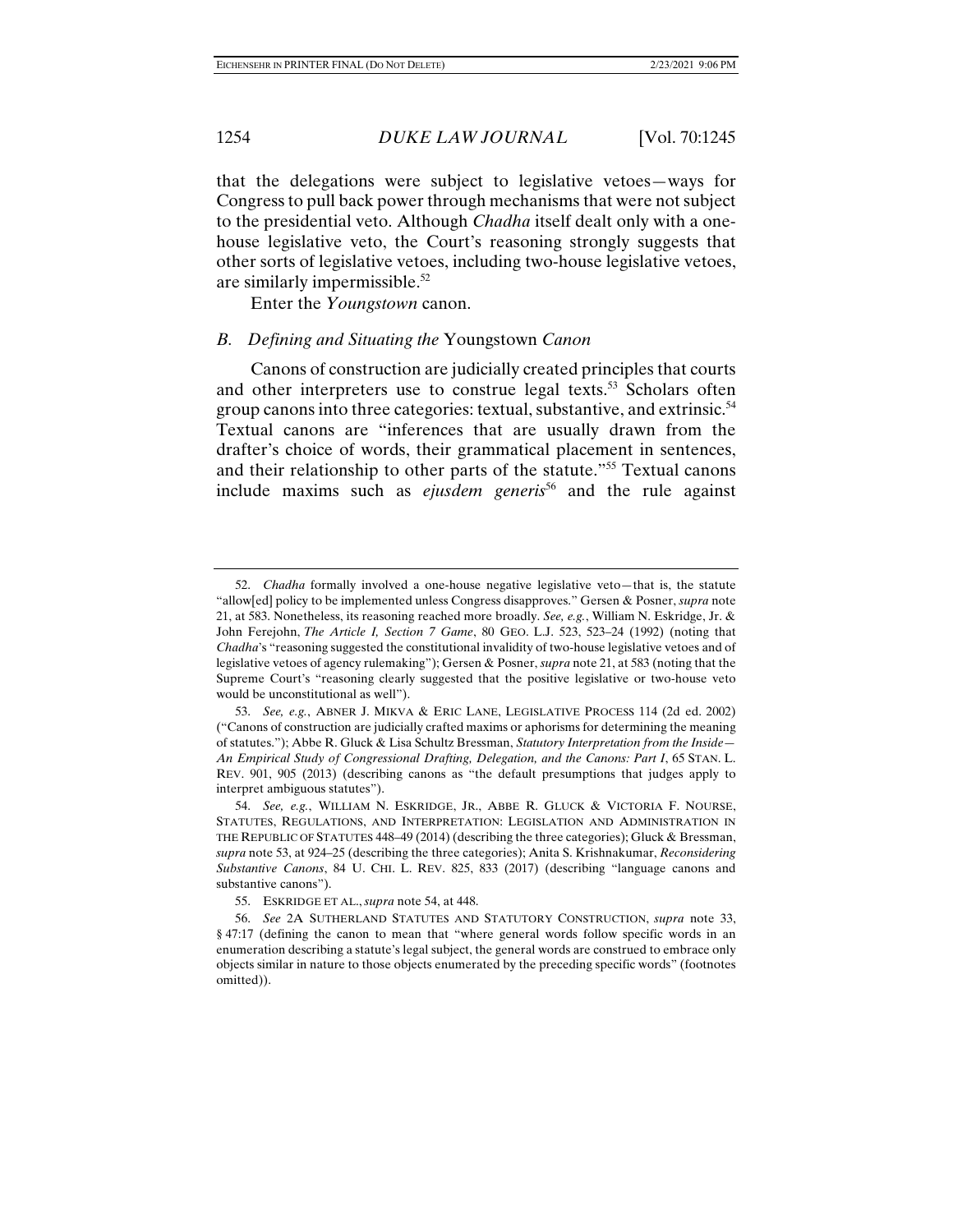surplusage.<sup>57</sup> Substantive canons are "presumptions about statutory" meaning based upon substantive principles or policies drawn from the common law, other statutes, or the Constitution,"58 and they include well-known canons such as the rule of lenity and constitutional avoidance.59 Extrinsic canons or "extrinsic aids . . . are presumptive rules telling the interpreter what other materials might be consulted to figure out what the statute means," including, most prominently, legislative history. $60$ 

The proposed *Youngstown* canon falls in the second category. It is a substantive canon that provides a way to account for congressional opposition to presidential exercises of power when a presidential veto stymies Congress from perfecting its opposition. The *Youngstown* canon can be stated as follows:

When Congress passes a bill or resolution by a majority of both houses and the president exercises the veto, preventing the act from becoming law, then the expressed congressional opposition to the president's view should be used to narrowly construe the underlying statutory or constitutional authority the president is claiming if that authority is ambiguous.<sup>61</sup>

The *Youngstown* canon provides a way to account for congressional opposition to the president when constitutional or statutory authorities are ambiguous, but importantly, the canon is consistent with *Chadha*. The canon does not purport to give binding legal effect to bills passed by both houses of Congress but vetoed by the president, which *Chadha*  would prohibit.<sup>62</sup> It respects the constitutional presentment requirement by maintaining a distinction between enacted laws, which have binding legal effect, and vetoed bills, which do not.<sup>63</sup> But the

 <sup>57.</sup> *See* ESKRIDGE ET AL., *supra* note 54, at 467 (describing the "presumption . . . that every word and phrase adds something to the statutory command" and that "[a] construction that would leave without effect any part of the language of a statute will normally be rejected").

 <sup>58.</sup> *Id.* at 448.

 <sup>59.</sup> *See, e.g.*, Krishnakumar, *supra* note 54, at 833–35 (citing these and other examples of substantive canons).

 <sup>60.</sup> ESKRIDGE ET AL., *supra* note 54, at 448–49.

 <sup>61.</sup> See *supra* note 9 for the meaning of "ambiguity."

 <sup>62.</sup> INS v. Chadha, 462 U.S. 919, 951 (1983) ("It emerges clearly that the prescription for legislative action in Art. I, §§ 1, 7, represents the Framers' decision that the legislative power of the Federal Government be exercised in accord with a single, finely wrought and exhaustively considered, procedure.").

 <sup>63.</sup> *Cf.* Gersen & Posner, *supra* note 21, at 598 (identifying a "rule-of-law objection" or, some might say, formalist objection to using concurrent resolutions for interpretation on the grounds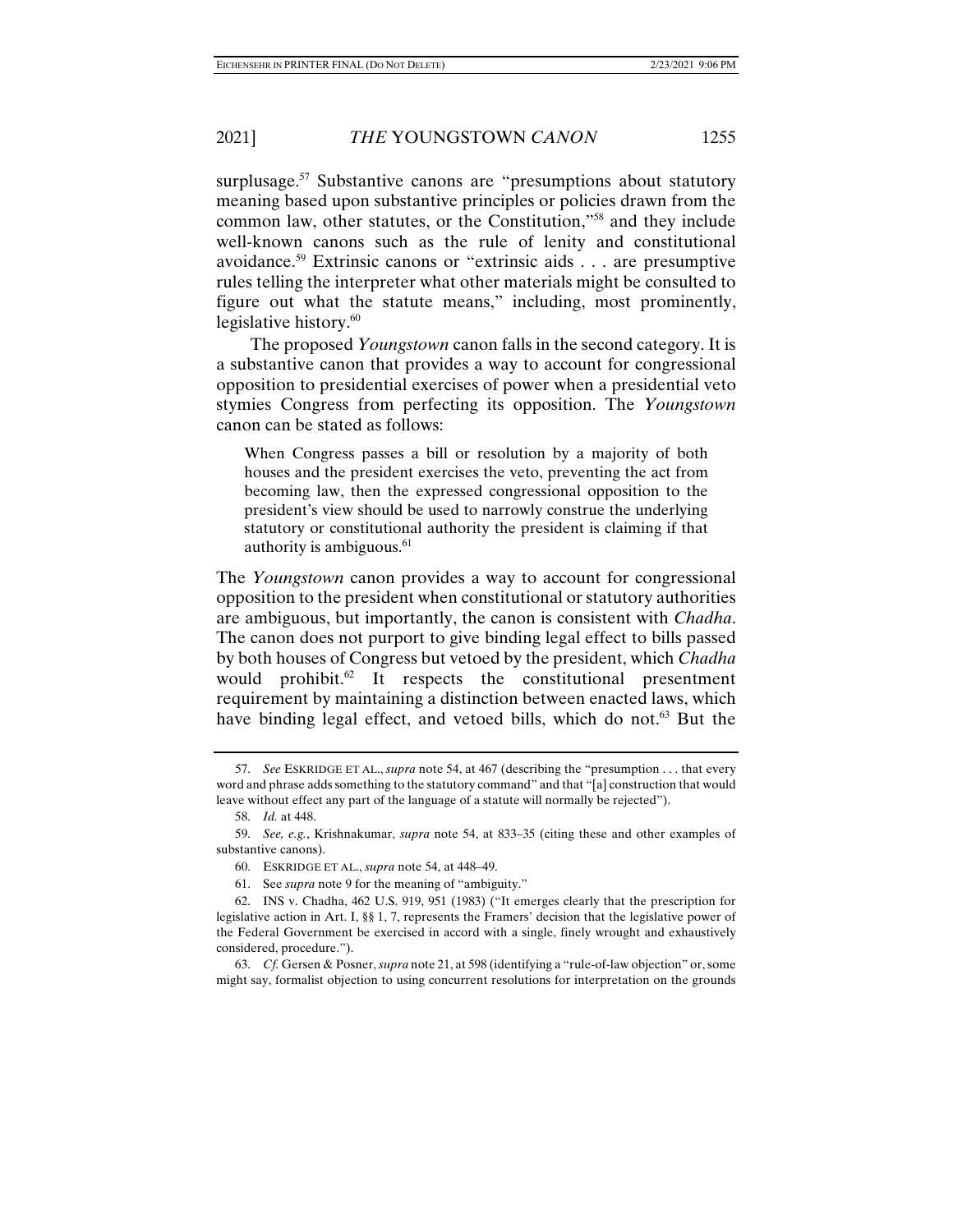canon suggests that vetoed bills can be one input into constructions of executive power and thereby have legal influence. In other words, the canon does not allow Congress to make law without the president, but it does ensure that Congress's views can be taken into account, at least when the existence or scope of the underlying authority for the president's action is ambiguous.

Not all vetoed bills have constitutional salience. Some bills and subsequent vetoes rest on pure policy disagreements, having nothing to do with the separation of powers. $64$  Imagine, for example, that Congress passes a bill to raise taxes, and a president who campaigned on a no-new-taxes platform vetoes the tax hike.<sup>65</sup> Other vetoes, however, involve constitutional conflicts.<sup>66</sup> Consider, for example, vetoes asserting that Congress has infringed upon the executive's war powers,67 power to conduct foreign relations,68 or vetoes preventing

that "[i]f Congress can regulate with soft statutes, then the constitutional requirement of presentment is rendered void and the President's role in producing legislation is eliminated").

 <sup>64.</sup> *See, e.g.*, Memorandum of Disapproval on the "Interstate Recognition of Notarizations Act of 2010," 2010 DAILY COMP. PRES. DOC. 1 (Oct. 8, 2010) (citing the need for "further deliberations about the possible unintended impact of H.R. 3808 . . . on consumer protections, including those for mortgages, before the bill can be finalized," noting that "[t]he authors of this bill no doubt had the best intentions in mind when trying to remove impediments to interstate commerce," and stating that the Obama administration "will work with them and other leaders in Congress to explore the best ways to achieve this goal going forward").

 <sup>65.</sup> *Cf.* Message to the House of Representatives Returning Without Approval the Tax Fairness and Economic Growth Acceleration Act of 1992, 1 PUB. PAPERS 476, 477 (Mar. 20, 1992) (explaining the veto on the ground of policy disagreements with tax increases including that "[t]his is the wrong time to raise taxes, to increase the deficit, or to send a message of fiscal irresponsibility to financial markets"). One could argue that the *Youngstown* canon should apply even in such purely policy-based veto scenarios, but the justifications for considering the views of the later Congress on an existing statutory authority in such a case are, in my opinion, more subject to the criticisms associated with looking to subsequent legislative history. *See infra* notes 130–32 and accompanying text.

 <sup>66.</sup> I use "involve" here rather than "assert" because the relevance of the *Youngstown* canon should not depend on whether the president overtly cites constitutional objections in a veto message. To put it another way, presidents should not be able to prevent application of the *Youngstown* canon in constitutional disputes with Congress merely by avoiding citations to constitutional authorities in their veto messages. This concern is largely hypothetical as presidents are not shy about claiming that Article II supports their vetoes, *see, e.g.*, *infra* notes 67–68, but it is worth flagging that the canon should not be so easily gamed or defeated.

 <sup>67.</sup> *See, e.g.*, Veto of the War Powers Resolution, 1 PUB. PAPERS 893 (Oct. 24, 1973) (raising objections to the War Powers Resolution); *infra* notes 199–207 and accompanying text (discussing the veto of a war powers-related resolution).

 <sup>68.</sup> *See, e.g.*, Message to the House of Representatives Returning Without Approval the Foreign Relations Authorization Act, Fiscal Years 1990 and 1991, 1 PUB. PAPERS 1567–68 (Nov. 21, 1989) (objecting to statutory provisions that "threaten[] to subject to criminal investigation a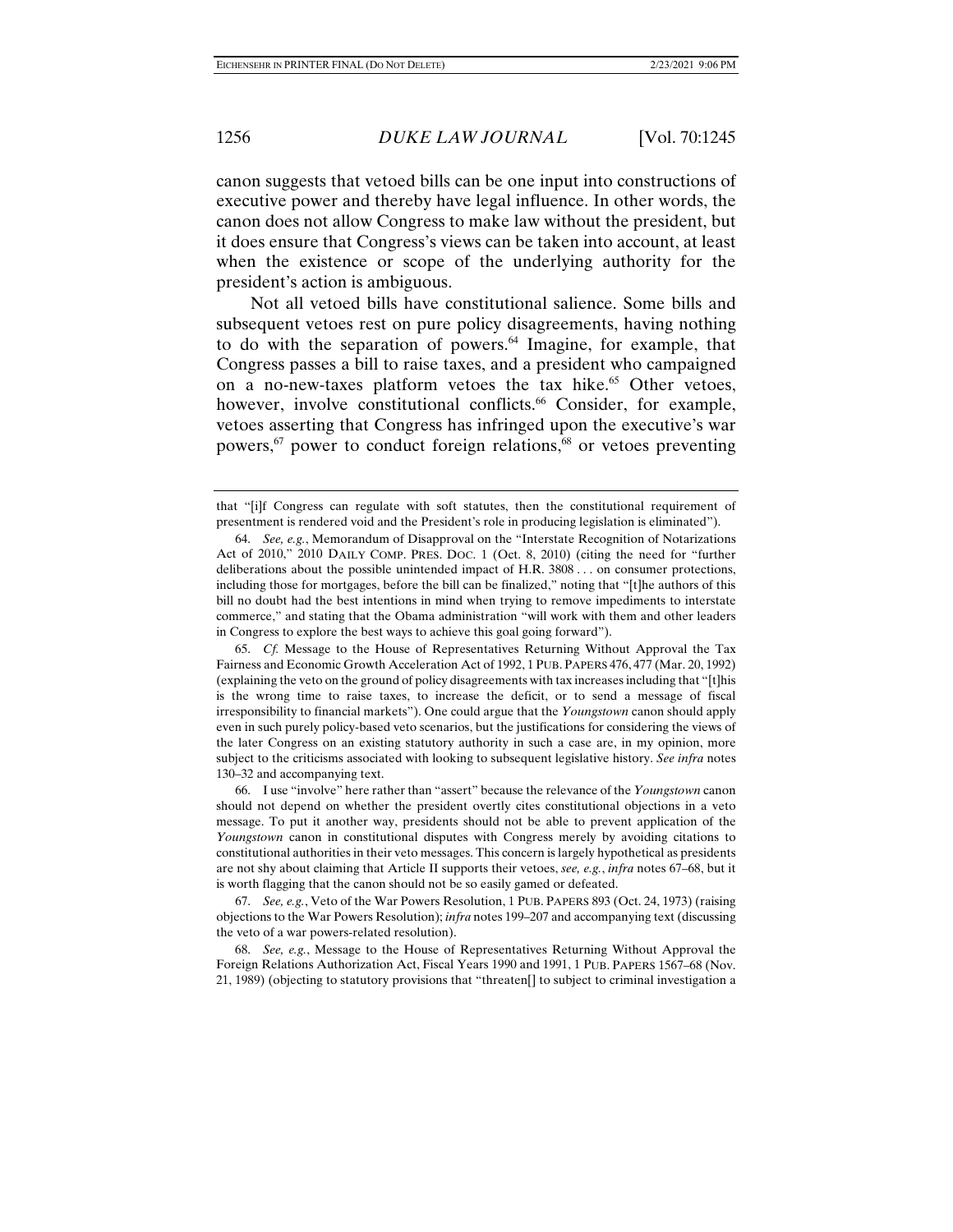revisions to the scope of authority that Congress previously delegated to the president.69 The *Youngstown* canon has the most force in these sorts of conflicts. In separation of powers disputes, the majoritarian actions of Congress have constitutional relevance. With the president's agreement or sufficient votes to override a veto, such actions set binding law. But even when they don't result in binding law, the *Youngstown* canon affords them interpretive relevance.

Judges use substantive canons, sometimes even the same substantive canon, in different ways. Judges may deploy a substantive canon "as a starting point for discussion, a balancing factor, or a decisive tiebreaker at the end of a discussion."70 The *Youngstown* canon preserves this flexibility, allowing judges to tailor their application of the canon to their interpretive preferences and to the context of particular cases. A judge might cite the canon as a background principle to frame discussion of the level of deference due to the executive on claims about national security, and as a reason to curb such deference.<sup>71</sup> Consider, for example, litigation about the Trump administration's construction of the border wall that asks whether there is a national emergency that "requires the use of the armed forces" or whether constructing a border wall is a "military requirement."72 Alternatively, a judge or other interpreter might reach for the *Youngstown* canon as a tiebreaker at the end of the analysis and use the canon to justify ruling against the executive only if ambiguity about the existence or scope of the executive's authority remains after exhausting other, traditional tools of statutory construction. For

wide range of entirely legitimate diplomatic activity, the authority and responsibility for which is vested in the executive branch by the Constitution").

 <sup>69.</sup> *See, e.g.*, *infra* notes 242–55 and accompanying text (discussing the veto of a national emergency-related resolution).

 <sup>70.</sup> ESKRIDGE ET AL., *supra* note 54, at 492. For an example of differing applications of the same canon, compare *Muscarello v. United States*, 524 U.S. 125, 138–39 (1998) (describing the rule of lenity effectively as a tiebreaker that "applies only if, 'after seizing everything from which aid can be derived,' . . . we can make 'no more than a guess as to what Congress intended'" (quoting United States v. Wells, 519 U.S. 482, 499 (1997)), with *id.* at 148 (Ginsburg, J., dissenting) (describing the rule of lenity in terms approaching a presumption against the government in criminal cases).

 <sup>71.</sup> As will become clear in the applications of the canon discussed in Part II, many separation-of-powers disputes involve foreign relations or national security, areas in which judges often afford the executive considerable deference based on expertise and other rationales. *See generally* Robert M. Chesney, *National Security Fact Deference*, 95 VA. L. REV. 1361 (2009) (discussing "national security fact deference" to the executive).

 <sup>72.</sup> *See infra* Part II.B.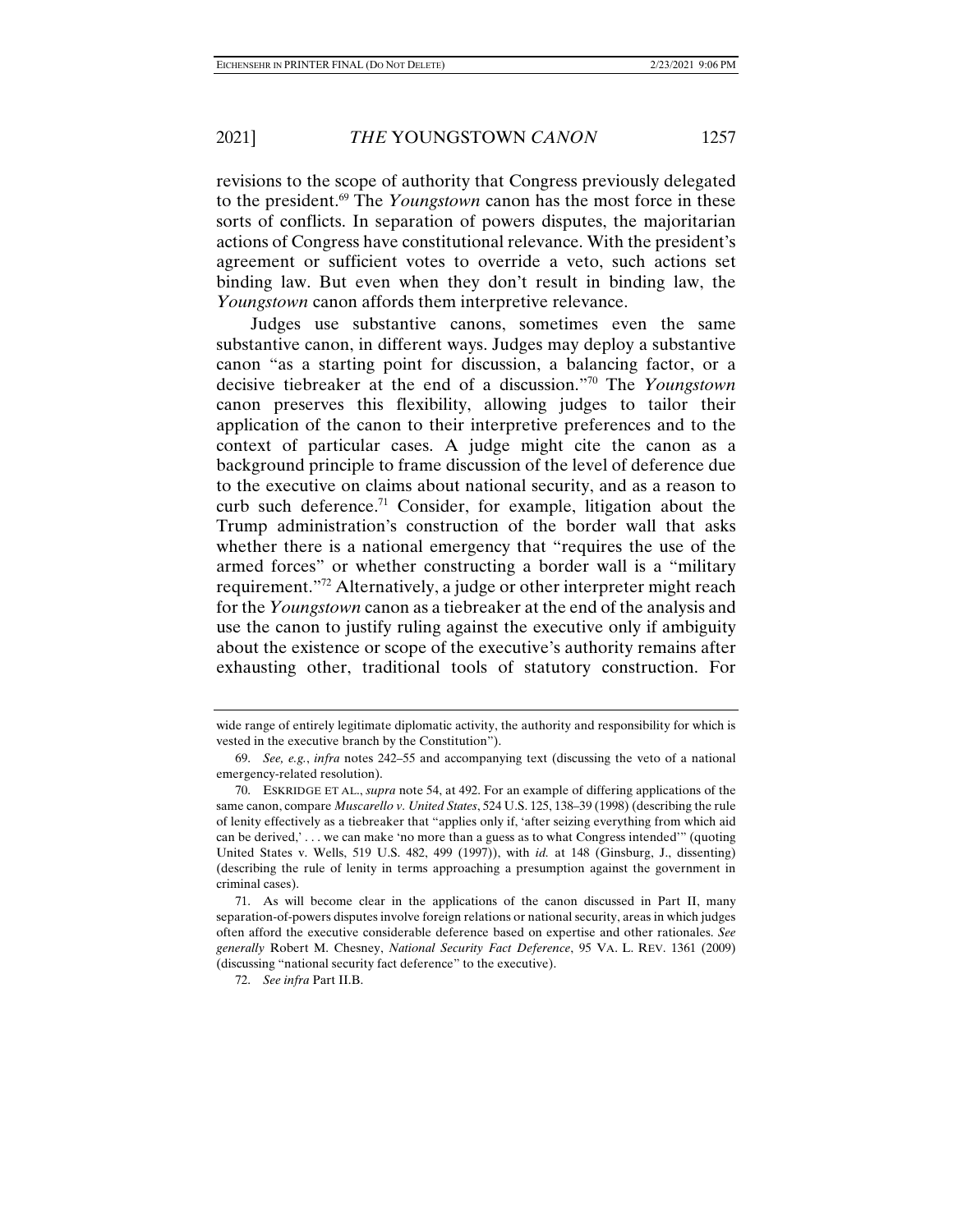example, imagine a case in which the president argues that the Senate's prior consent to ratification of a treaty that includes a termination clause impliedly authorizes the president to terminate that treaty unilaterally, despite a later attempt by Congress to forbid the president from terminating the very same treaty. Courts might deploy the *Youngstown* canon there to rule against the president's claim that the treaty's termination clause impliedly authorizes his actions and puts him in *Youngstown* Category One, and instead determine that the case must be decided in *Youngstown* Category Two.73

The *Youngstown* canon can also interact with other canons, especially constitutional avoidance. Consider a case in which the executive argues that Congress has acquiesced in a claim of executive power. But Congress has passed and the president has vetoed bills that would have reined in executive action. Judges or other interpreters could cite the *Youngstown* canon for the proposition that the vetoed bills show that Congress has not acquiesced in the executive's broad claim.74 Consideration of vetoed bills and Congress's nonacquiescence would raise questions about the constitutionality of the president's claim to power. Such questions in turn would trigger the canon of constitutional avoidance: "[W]here an otherwise acceptable construction of a statute would raise serious constitutional problems, the Court will construe the statute to avoid such problems unless such construction is plainly contrary to the intent of Congress."75

The modern version of constitutional avoidance "supplanted" "classical avoidance," which requires that "as between two possible interpretations of a statute, by one of which it would be unconstitutional and by the other valid, [the Court's] plain duty is to adopt that which will save the Act." Vermeule, *supra* (alteration in original) (quoting Blodgett v. Holden, 275 U.S. 142, 148 (1927) (Holmes, J., concurring)). As Professor Adrian Vermeule explains, "[t]he basic difference between classical and modern avoidance is that the former requires the court to determine that one plausible interpretation of the statute *would* be unconstitutional, while the latter requires only a determination that one plausible reading *might* be unconstitutional." *Id.* The *Youngstown*  canon and constitutional avoidance are similar in structure; both are "tool[s] for managing statutory ambiguity" that "do[] not eliminate ambiguity by resolving uncertainty about statutory meaning," but rather "manage[] ambiguity by assigning a consequence to the uncertainty."

 <sup>73.</sup> For a fuller discussion of this issue, see *infra* Part II.C.

 <sup>74.</sup> For a detailed discussion of how the *Youngstown* canon interacts with historical gloss and claims of acquiescence, see *infra* notes 168–79 and accompanying text.

 <sup>75.</sup> Adrian Vermeule, *Saving Constructions*, 85 GEO. L.J. 1945, 1949 (1997) (terming this "modern avoidance"); *see also* ESKRIDGE ET AL., *supra* note 54, at 517 (explaining that "[u]nder modern avoidance, the court does not actually decide the constitutional question before moving to an alternative interpretation," but instead "flags a *potential* constitutional question and so moves to an alternative interpretation to avoid having to address it").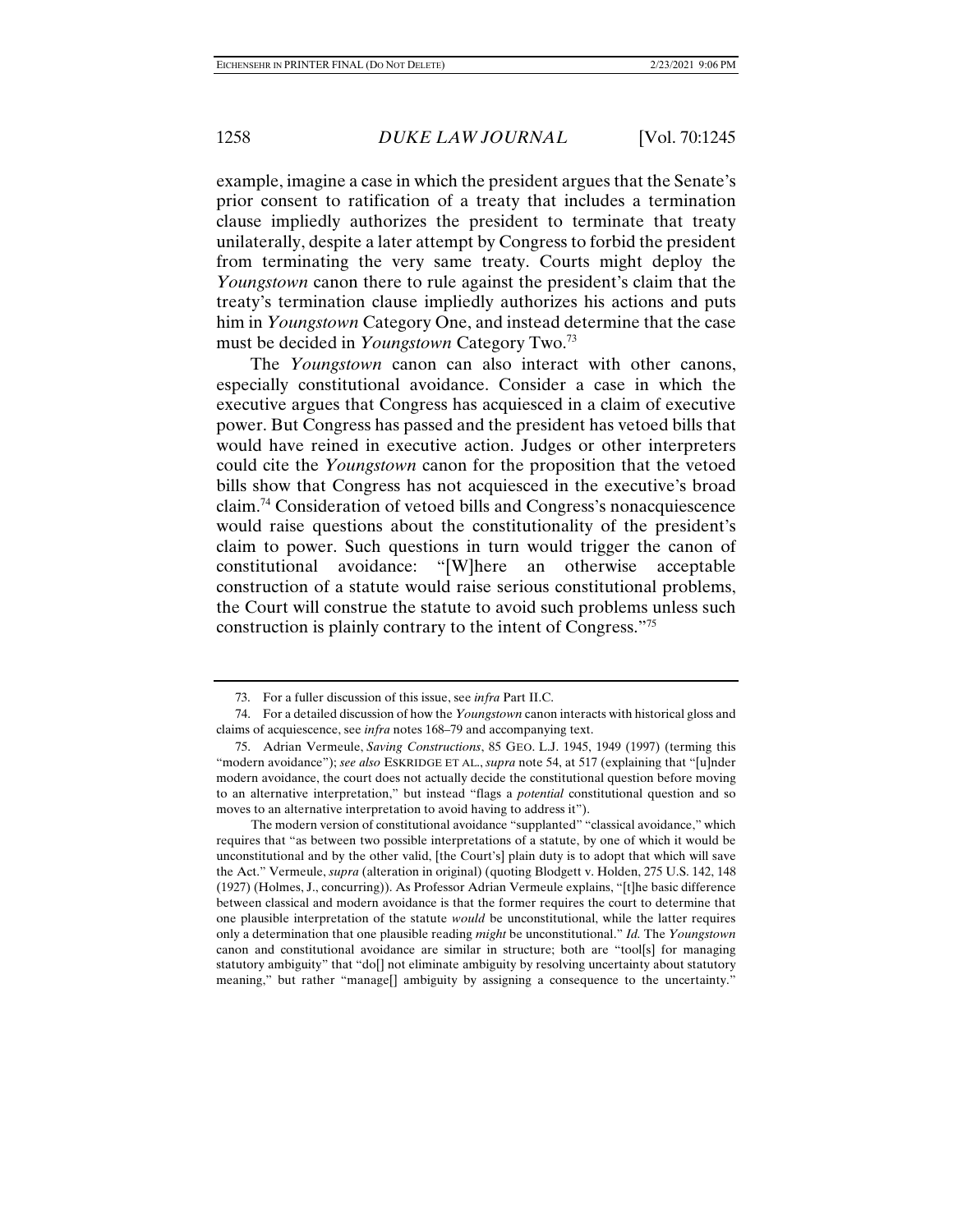The *Youngstown* canon could perhaps interact with constitutional avoidance in another way as well. When Congress has restrained the executive by statute, the executive may attempt to deploy constitutional avoidance in a "self-protective" way by "fabricating statutory ambiguity and exaggerating constitutional concerns" to trigger the canon of constitutional avoidance and justify narrowly construing the statutory restriction on executive power.<sup>76</sup> If Congress has successfully enacted one restriction on the executive and then the president vetoes congressional attempts to tighten the restriction further, the same ambiguity that the executive would have to cite to trigger constitutional avoidance would similarly trigger the *Youngstown* canon, and, along with it, the need to consider Congress's expressed opposition to the president's view. In this way, the *Youngstown* canon could help to counteract executive abuse of constitutional avoidance in circumstances where Congress has repeatedly attempted to limit executive power.

Importantly, judges are not the only interpreters who use canons. Congress knowingly drafts in the shadow of at least some canons,  $\frac{7}{7}$  and executive branch lawyers also deploy canons of construction.<sup>78</sup> In some cases, executive branch lawyers use canons in anticipation of litigation; if the United States will have to defend its constitutional or statutory interpretation in court, then it behooves executive branch lawyers to advise their clients on how judges are likely to view the interpretive question.<sup>79</sup> At the same time, many executive branch constitutional and

Trevor W. Morrison, *Constitutional Avoidance in the Executive Branch*, 106 COLUM. L. REV. 1189, 1240 (2006) (emphasis omitted).

 <sup>76.</sup> Morrison, *supra* note 75, at 1236.

 <sup>77.</sup> *See* Gluck & Bressman, *supra* note 53, at 906–08 (summarizing canons that Congress knows and does not know).

 <sup>78.</sup> *See, e.g.*, Memorandum from David J. Barron, Acting Assistant Att'y Gen., Off. of Legal Couns., U.S. Dep't of Just., to Att'ys of the Off. of the Assistant Att'y Gen., Re: Best Practices for OLC Legal Advice and Written Opinions 2 (July 16, 2010), https://www.justice.gov/sites/ default/files/olc/legacy/2010/08/26/olc-legal-advice-opinions.pdf [https://perma.cc/G34K-LQ7D] (explaining that, with respect to statutory interpretation, "OLC's analysis should be guided by the texts of the relevant documents, and should use traditional tools of construction in interpreting those texts"); Morrison, *supra* note 75, at 1218–19 ("The [constitutional] avoidance canon appears frequently in OLC opinions; like the courts, OLC tends to regard it as a 'settled' rule." (quoting Limitations on the Detention Auth. of the Immigr. & Naturalization Serv., 27 Op. O.L.C. 58, 61  $(2003))$ ).

 <sup>79.</sup> *Cf.* Morrison, *supra* note 75, at 1197 (arguing that when an agency knows that its statutory construction "will likely face judicial review, and if the reviewing court would predictably use a particular canon when construing the statute, then the agency has a tactical incentive to apply the canon even if the values supporting it apply only to the judiciary").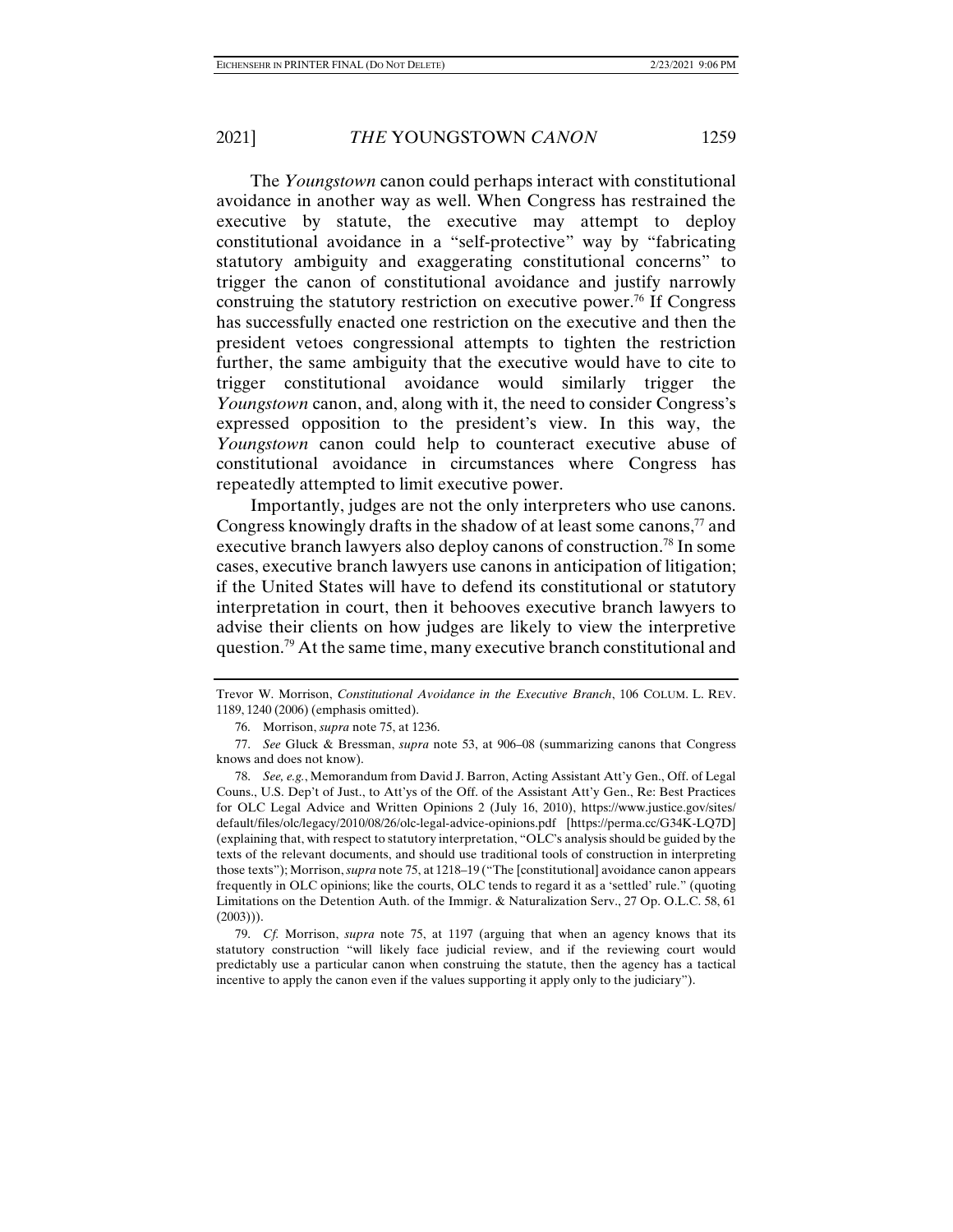statutory interpretations are not subject to judicial review because of issues of justiciability and standing, among others. $80$  In such cases, executive branch lawyers still have an independent duty to construe legal authorities accurately, and perhaps even a heightened duty of care because of the absence of independent judicial review.<sup>81</sup> Thus, to the extent that particular canons facilitate reaching the best or most accurate understanding of legal authorities, executive branch lawyers should use them, even in instances where judicial review is unlikely or impossible.

The proposed *Youngstown* canon is novel, but it is not unmoored from existing interpretive practice. As defined above, the *Youngstown* canon follows a well-trodden path of substantive canons that direct broad or narrow construction of statutes.<sup>82</sup>

Using ambiguity as the trigger for applying the *Youngstown* canon is in line with other constitutionally inflected substantive canons,<sup>83</sup> such as the principle of constitutional avoidance and the rule of lenity.<sup>84</sup>

 82. ESKRIDGE ET AL., *supra* note 54, at 490–91 (explaining that "[t]raditionally, the main substantive canons were directives to interpret different types of statutes 'liberally' or 'strictly,'" and citing the examples that "statutes in derogation of the common law were to be strictly interpreted," as are criminal statutes, per the rule of lenity). Substantive canons can also be phrased, however, as rebuttable presumptions or even as clear statement rules—"presumptions that can only be rebutted by express language in the text of the statute." *Id.* at 492–93. And through court decisions, canons sometimes evolve from one framing to another. *Id.* at 493 (noting "some mobility in the Court's articulation of these substantive canons" and citing the example of the transformation of the presumption against extraterritoriality from a presumption into a clear statement rule).

 83. Of course, there exists some ambiguity about ambiguity. *See generally* Richard M. Re, *Clarity Doctrines*, 86 U. CHI. L. REV. 1497 (2019) (discussing the role of ambiguity and its counterpart, legal clarity).

 84. *See, e.g.*, Nat'l Fed'n of Indep. Bus. v. Sebelius, 567 U.S. 519, 562 (2012) ("[I]t is well established that if a statute has two possible meanings, one of which violates the Constitution, courts should adopt the meaning that does not do so."). Ambiguity is also the trigger for the rule of lenity. *See, e.g.*, Skilling v. United States, 561 U.S. 358, 410 (2010) (discussing "the familiar principle that 'ambiguity concerning the ambit of criminal statutes should be resolved in favor of

 <sup>80.</sup> *Id.* (noting that this is particularly true "[i]n matters implicating foreign affairs and national security" where "judicial review of executive branch statutory interpretation is extremely infrequent").

 <sup>81.</sup> *Cf.* The Const. Separation of Powers Between the President and Cong., 20 Op. O.L.C. 124, 180 (1996) (explaining that where judicial review is unavailable or deferential "the executive branch's regular obligation to ensure, to the full extent of its ability, that constitutional requirements are respected is heightened by the absence or reduced presence of the courts' ordinary guardianship of the Constitution's requirements"); Morrison, *supra* note 75, at 1224 ("[T]he fact that the courts have essentially no role in implementing certain provisions of the Constitution does not license the executive branch to ignore those provisions. Instead, executive officials have a duty to abide by their own best understanding of the provisions.").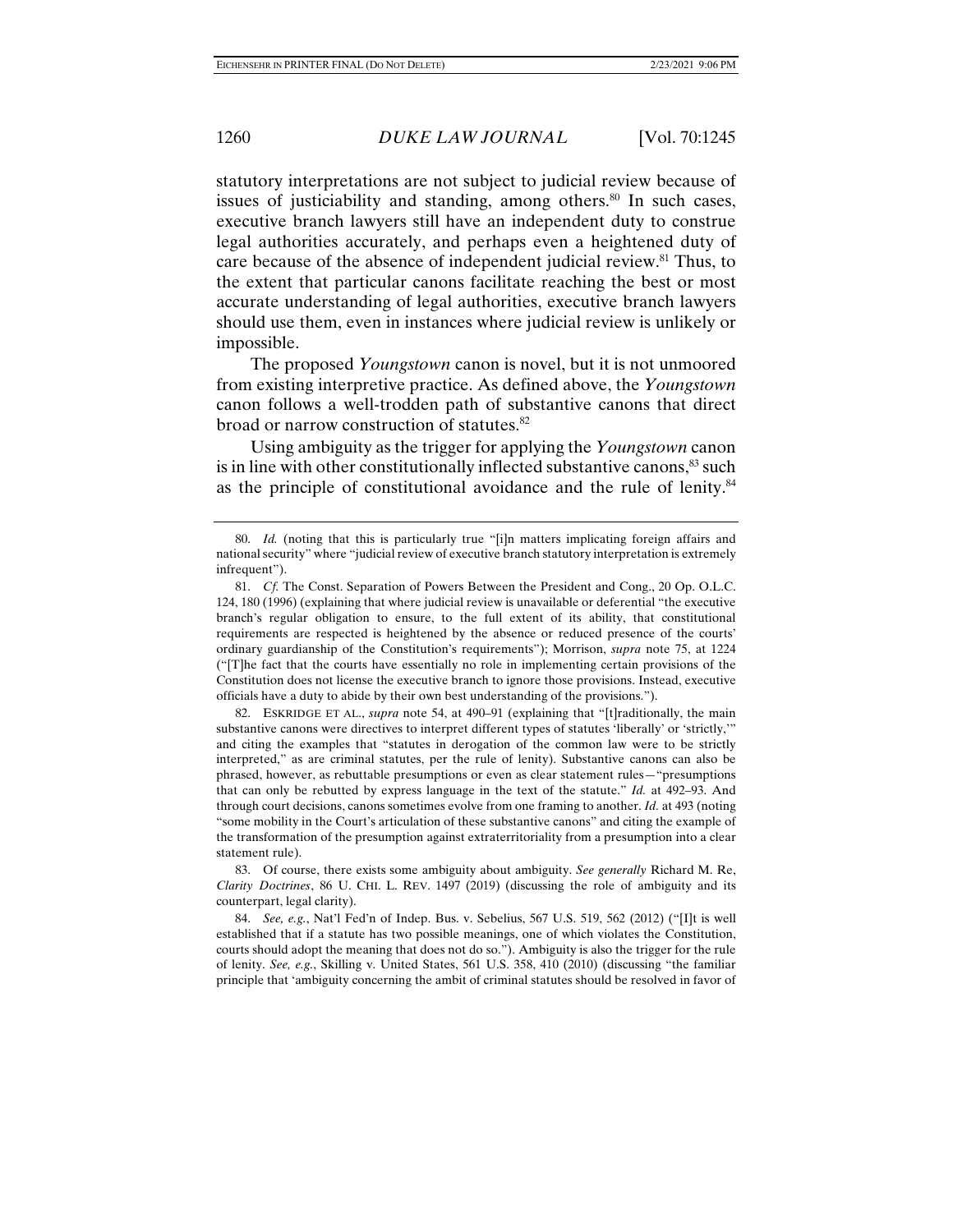Ambiguity is also the trigger for federalism canons, $85$  which are not only substantive canons, but also, like the *Youngstown* canon, address structural constitutional issues, albeit ones focused on the allocation of power between the federal government and the states instead of among branches of the federal government.<sup>86</sup>

Giving interpretive effect to actions of Congress short of enacted legislation is not unique to this proposed canon.<sup>87</sup> Consider, for example, the interpretive principle known as the rejected proposal rule.<sup>88</sup> Pursuant to this principle, courts are reluctant to give a statute a meaning that Congress as a whole or even a congressional committee

lenity'" (quoting Cleveland v. United States, 531 U.S. 12, 25 (2000))). The rule of lenity is often explained as grounded in due process, specifically the need to put the public on fair notice of conduct that will be considered criminal. *See, e.g.*, McBoyle v. United States, 283 U.S. 25, 27 (1931) (applying the rule of lenity to narrowly construe a statute and explaining that "[a]lthough it is not likely that a criminal will carefully consider the text of the law before he murders or steals," nonetheless "a fair warning should be given to the world in language that the common world will understand, of what the law intends to do if a certain line is passed").

 <sup>85.</sup> *See* Bond v. United States, 572 U.S. 844, 859–60 (2014) (specifying that "it is appropriate to refer to basic principles of federalism embodied in the Constitution to resolve ambiguity in a federal statute," and explaining that "[i]n this case, the ambiguity derives from the improbably broad reach of the key statutory definition given the term—'chemical weapon'—being defined" and "the deeply serious consequences of adopting such a boundless reading" before narrowly construing the statutory term); Gregory v. Ashcroft, 501 U.S. 452, 470 (1991) (using ambiguity as the trigger for the federalism canon).

 <sup>86.</sup> *Cf.* Cass R. Sunstein, *Nondelegation Canons*, 67 U. CHI. L. REV. 315, 316 (2000)(arguing that the nondelegation doctrine has persisted in "nondelegation canons" that "forbid administrative agencies from making decisions on their own" and instead require affirmative action by Congress).

 <sup>87.</sup> *Cf.* William N. Eskridge, Jr. & Philip P. Frickey, *Quasi-Constitutional Law: Clear Statement Rules as Constitutional Lawmaking*, 45 VAND. L. REV. 593, 631 (1992) (suggesting that the Supreme Court uses interpretive canons to "articulate and protect underenforced constitutional norms," including the separation of powers).

 <sup>88.</sup> *See, e.g.*, Bob Jones Univ. v. United States, 461 U.S. 574, 600–01 (1983) (reasoning that although "[o]rdinarily, and quite appropriately, courts are slow to attribute significance to the failure of Congress to act on particular legislation," here, "[i]n view of its prolonged and acute awareness of so important an issue, Congress' failure to act on the bills proposed on this subject provides added support for concluding that Congress acquiesced in [the agency interpretation at issue]"); Flood v. Kuhn, 407 U.S. 258, 283 (1972) (recounting how Congress, "with full and continuing . . . awareness," allowed baseball "to develop and to expand unhindered by federal legislative action" to subject it to antitrust laws over the course of decades and concluding that Congress's failure to pass "[r]emedial legislation [that] has been introduced repeatedly" constitutes "something other than mere congressional silence and passivity"); *see also* Abbe R. Gluck, *Imperfect Statutes, Imperfect Courts: Understanding Congress's Plan in the Era of Unorthodox Lawmaking*, 129 HARV. L. REV. 62, 77 n.90 (2015) ("The Court has long applied a 'rejected proposal rule,' under which it refuses to construe statutes to incorporate provisions that Congress has expressly rejected.").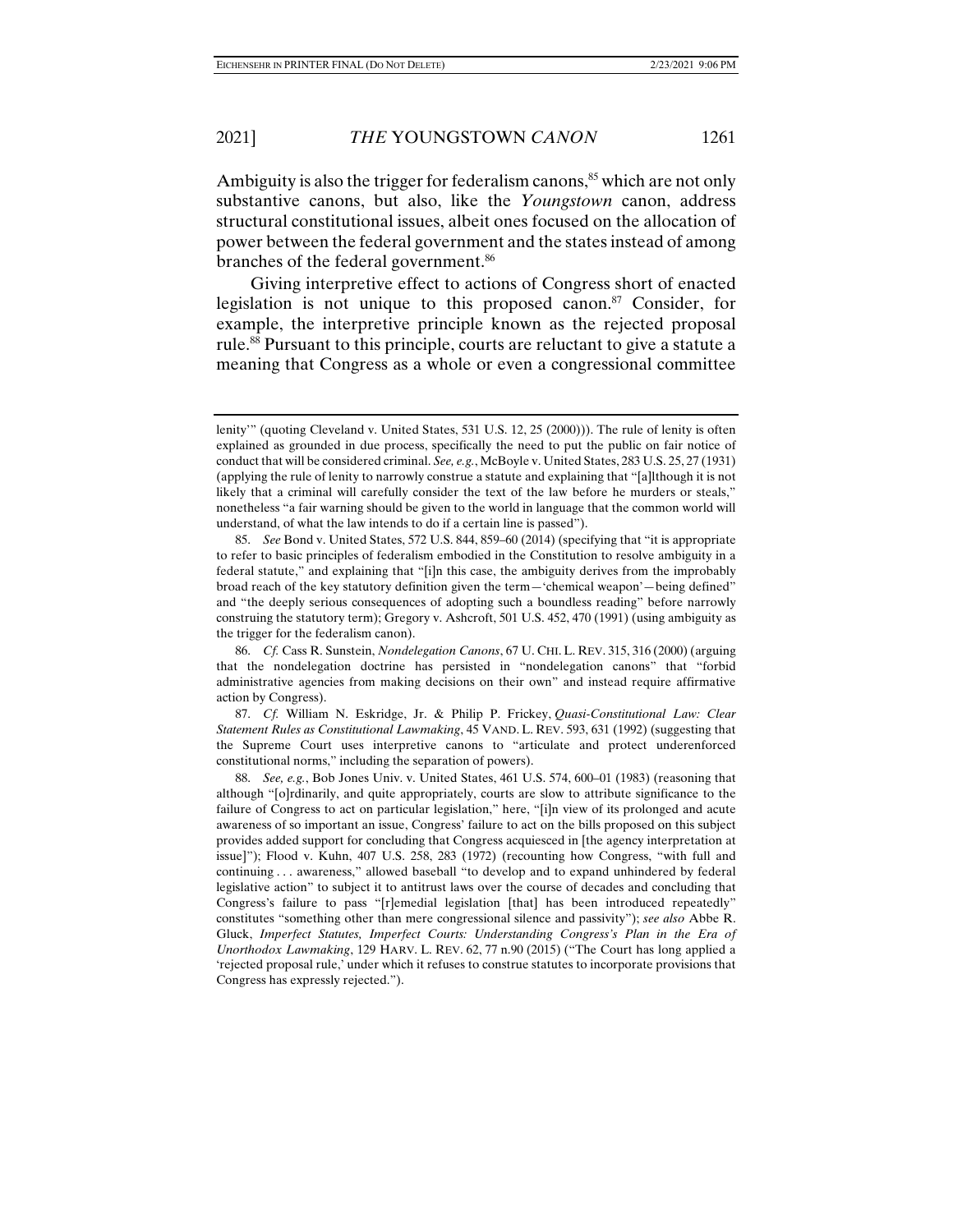has considered and rejected.<sup>89</sup> When courts rely on the rejected proposal rule, they give interpretive weight to proposed bills and amendments that Congress *failed* to adopt. If even congressional *in*action and, as the rule's name suggests, *rejected* proposals are relevant interpretive guides in some circumstances, then logically *accepted* proposals—congressional action by a majority vote of both houses—should also be a relevant and even a superior guide to congressional intent.90 The *Youngstown* canon relies on congressional action, not congressional disavowal or mere inaction. Short of overriding a veto, Congress cannot communicate its views any more clearly.

In addition, the Supreme Court looks to congressional actions short of enacted legislation when interpreting ambiguous constitutional provisions. For example, in *National Labor Relations Board v. Noel Canning*,<sup>91</sup> the Court considered the meaning of the Constitution's Recess Appointments Clause.<sup>92</sup> The Court determined that the Constitution's text was ambiguous with respect to whether presidents may make recess appointments during intrasession recesses and whether they may make recess appointments for vacancies that

 <sup>89.</sup> *See, e.g.*, William N. Eskridge, Jr., *Interpreting Legislative Inaction*, 87 MICH. L. REV. 67, 85 (1988) (describing the rejected proposal rule and noting "[w]here a committee, or one chamber of Congress, or a conference committee has voted against including specific language in a statute or an amendment to a statute, the Court will often refuse to read that interpretation into the statute").

Some rejected proposals may share similarities with vetoed bills. Consider a proposal discussed on the floor of both houses and voted down by a majority of each house. Such a circumstance shares a majoritarian aspect with the vetoed bill, albeit majoritarian *opposition* to action as well as bicameralism in a sense. Such characteristics might make courts and other interpreters give particular weight to the rejected proposal rule because it would be clear that the rejection resulted from significant congressional opposition, rather than some sort of preliminary vetogate. The rejected proposal rule and *Youngstown* canon could also apply together if, for example, the president sought statutory authorization from Congress, a majority of each house voted down the authorization, the president claimed authority from preexisting statutes, and then Congress attempted to rein in the president, provoking a veto. Both canons would operate to suggest the underlying statutory authority should be narrowly construed if, as seems likely, the existing authority is ambiguous.

 <sup>90.</sup> *Cf.* Gersen & Posner, *supra* note 21, at 610 (arguing that "if subsequent congressional silence . . . is ever relevant for statutory interpretation, surely congressional voice (in the form of soft statutes) should be as well" because while "Congress may not always have an incentive to express its views candidly, ... there is no reason to think that voice approved by a majority will be usually less reliable than silence" (footnotes omitted)).

 <sup>91.</sup> NLRB v. Noel Canning, 573 U.S. 513 (2014).

 <sup>92.</sup> *Id.* at 518–19.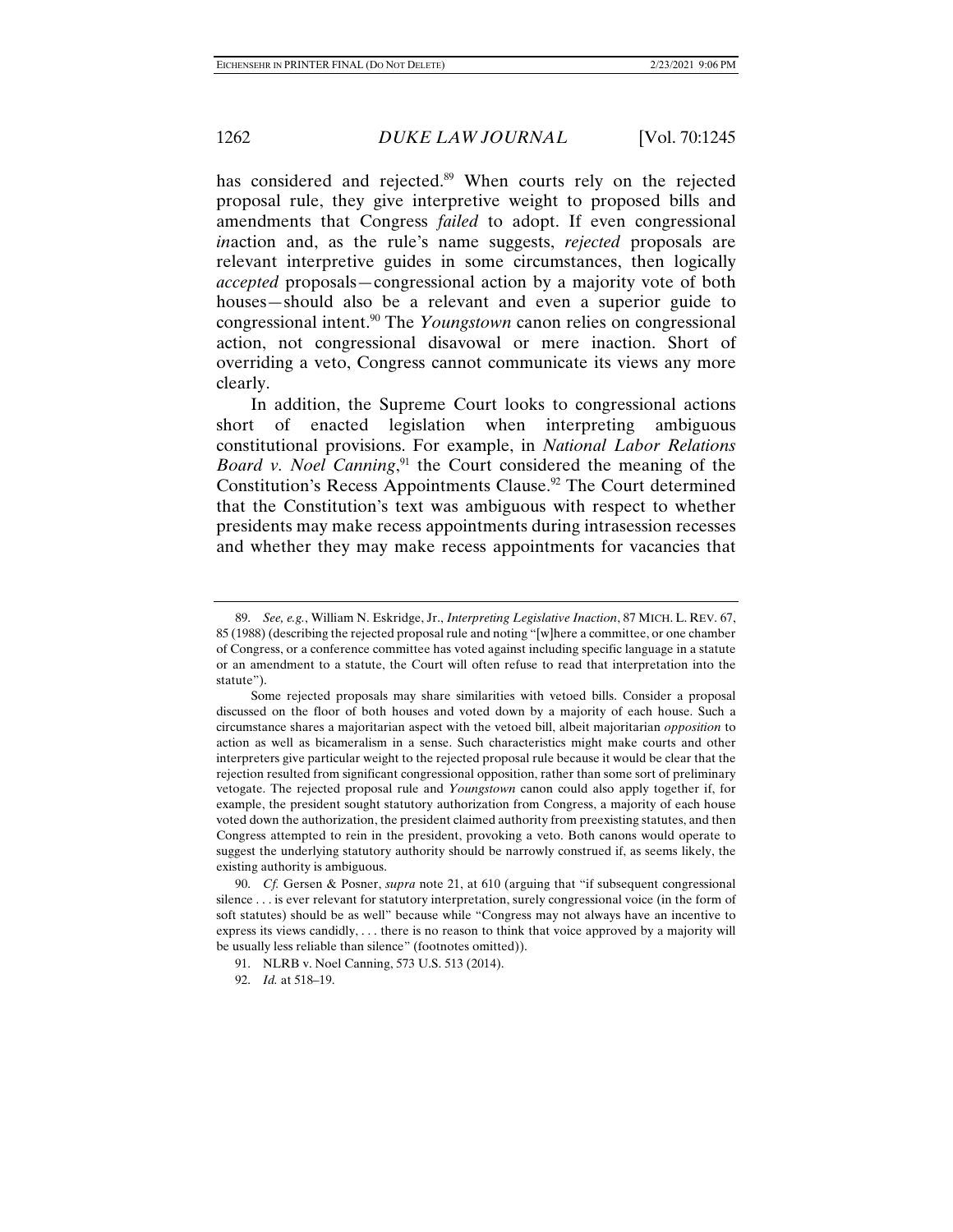begin prior to a recess.<sup>93</sup> Given the textual ambiguity, the Court "put significant weight upon historical practice,"<sup>94</sup> including actions of Congress. Among the congressional actions the Court considered were those by Senate committees—that is, actions clearly lacking the status of law or even the majoritarian aspect required for consideration of congressional action pursuant to the *Youngstown* canon.95

The proposed *Youngstown* canon is also consistent with scholarly proposals to give weight to congressional "soft law."96 Soft law occurs in a variety of contexts,<sup>97</sup> but Professors Jacob Gersen and Eric Posner

 95. *See id.* at 530–32 (discussing a Senate Judiciary Committee Report for the meaning of "recess" in the Constitution as including both intersession and intrasession recesses); *id.* at 547 (discussing a Senate Judiciary Committee Report regarding whether the Recess Appointments Clause permits presidential appointments to vacancies that begin prior to a recess); *see also id.* at 531 ("[N]either the Senate considered as a body nor its committees, despite opportunities to express opposition to the practice of intra-session recess appointments, has done so."); Curtis A. Bradley & Neil S. Siegel, *After Recess: Historical Practice, Textual Ambiguity, and Constitutional Adverse Possession*, 2014 SUP. CT. REV. 1, 66 n.273 (arguing that "[t]he majority in *Noel Canning* may have given a nudge to the consideration of soft law in" referring to the practice of Senate committees in interpreting the Recess Appointments Clause).

 96. Gersen & Posner, *supra* note 21, at 612 ("A soft statute purporting to clarify the meaning of an earlier hard statute should not control if the text of the earlier statute is clear. In a case of statutory ambiguity however, a soft statute should be given weight."). *See generally* Josh Chafetz, *Congress's Constitution*, 160 U. PA. L. REV. 715 (2012) (discussing congressional soft powers alongside the legislature's hard powers). In a related vein, Professor Abner S. Greene has proposed "[r]evising *Chadha*" such that, under certain circumstances, concurrent resolutions would be sufficient to block presidential actions. Greene, *supra* note 28, at 187, 193–95.

My proposed *Youngstown* canon differs from Greene's proposal in several ways. First, I focus primarily on constitutional questions, whereas he focuses in large part on statutory delegations. *See id.* at 193 (noting that he is "chiefly concerned" with "*Rust*-type case[s]," which involve a statutory delegation, though his "analysis applies . . . by analogy to the *Youngstown*type case as well"). Second, his proposal is, as he concedes, not consistent with *Chadha* because it would give binding effect to certain concurrent resolutions. *See id.* at 187 (discussing "[r]evising *Chadha*"); *id.* at 195 (summarizing his proposal as follows: "If the President (or any executive agency) promulgates a regulation pursuant to a law that neither expressly authorizes presidential resolution of the particular issue nor clearly resolves the issue as a matter of antecedent congressional intent, a subsequent concurrent resolution should be construed as sufficient to block the regulation"). By contrast, my proposal is consistent with *Chadha* because it argues not for giving binding legal effect to congressional actions short of enacted law, but only for using such actions as one input into the process of interpreting certain constitutional or statutory provisions. In other words, vetoed bills can have legal influence, despite the fact that they do not have binding legal effect.

 97. For discussions of soft law in the international and foreign relations law contexts, for example, see generally Jean Galbraith & David Zaring, *Soft Law as Foreign Relations Law*, 99

 <sup>93.</sup> *Id.* at 556 ("[T]he Clause's text, standing alone, is ambiguous. It does not resolve whether the President may make appointments during intra-session recesses, or whether he may fill prerecess vacancies.").

 <sup>94.</sup> *Id.* at 524 (emphasis omitted).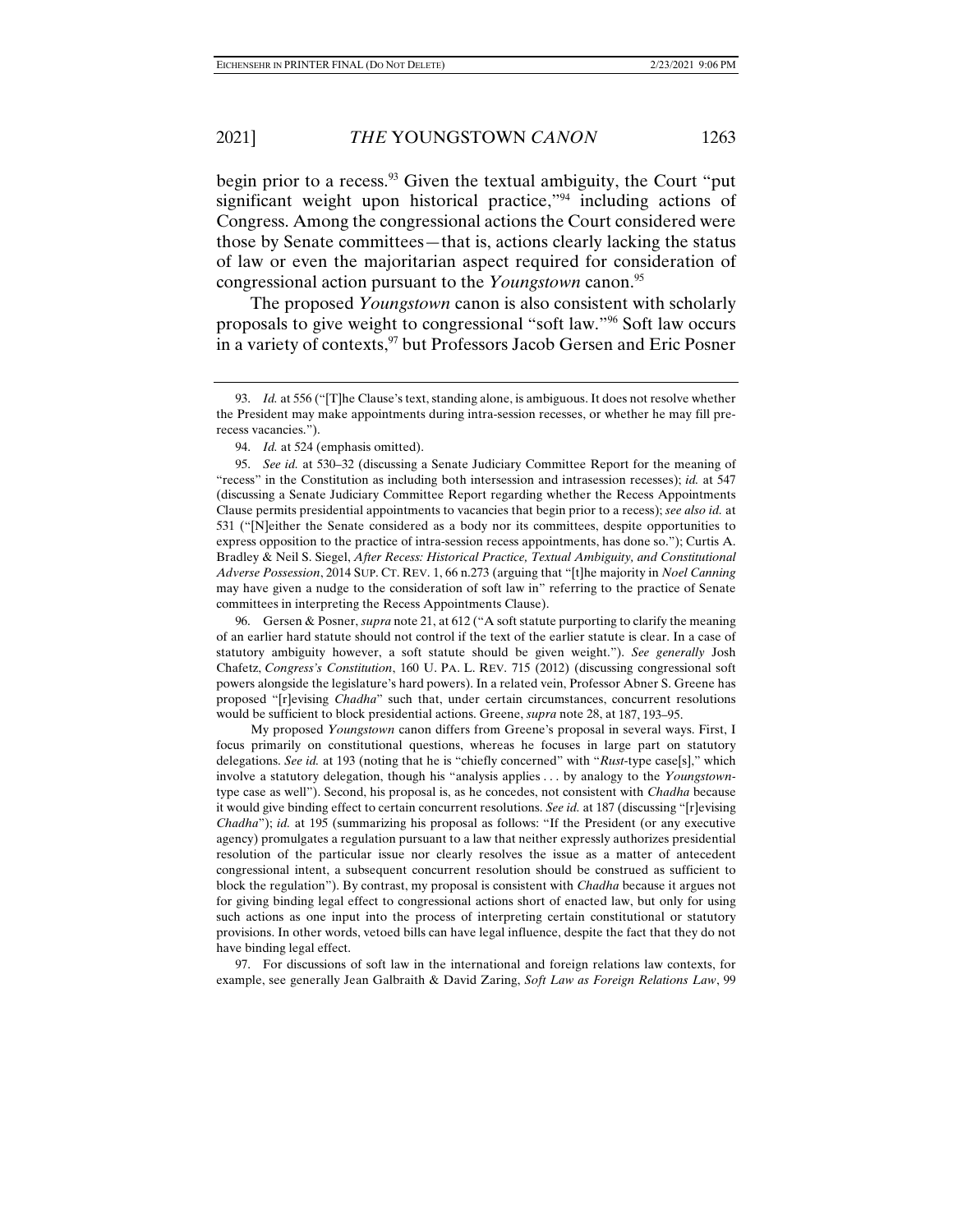apply it to Congress, focusing in particular on congressional resolutions.98 They define "soft law" as "a rule issued by a lawmaking authority that does not comply with constitutional and other formalities or understandings that are necessary for the rule to be legally binding."99 Simple resolutions (passed by one house of Congress) and concurrent resolutions (passed by both houses of Congress, but not presented to the president) meet this definition, $100$ and Gersen and Posner push back on what they label "[t]he conventional wisdom . . . that such measures lack importance because they do not create binding legal obligations."101 Instead, they "advocate[] greater use of soft statutes by Congress and greater reliance on soft statu[t]es by courts" in both statutory interpretation and constitutional cases.102

Although Gersen and Posner do not discuss vetoed bills,<sup>103</sup> such bills or joint resolutions meet their definition of soft law: they are issued by Congress, but the lack of presidential signature renders them not legally binding.104 In fact, vetoed bills present a *stronger* case for interpretive consideration than the simple and concurrent resolutions on which they focus. Vetoed bills are proto-laws. The legislators who

 103. Greene similarly does not explicitly address the interpretive effect of vetoed bills, but he seems implicitly to include vetoed bills through an unorthodox redefinition of concurrent resolutions. *See* Greene, *supra* note 28, at 193–94 (arguing that "only concurrent resolutions should suffice" as evidence of congressional intent, but noting that he "would count as a concurrent resolution any bill that gains majority support in both Houses, whether the bill is styled as a Concurrent Resolution and not submitted to the President, or styled as an Act or Joint Resolution and is submitted to the President").

104. Gersen & Posner, *supra* note 21, at 579.

CORNELL L. REV. 735 (2014); Andrew T. Guzman & Timothy L. Meyer, *International Soft Law*, 2 J. LEGAL ANALYSIS 171 (2010); and Kal Raustiala, *Form and Substance in International Agreements*, 99 AM. J. INT'L L. 581 (2005).

 <sup>98.</sup> Gersen & Posner, *supra* note 21, at 577–78 (identifying congressional resolutions as a type of soft law).

 <sup>99.</sup> *Id.* at 579 (emphasis omitted) (footnote omitted).

 <sup>100.</sup> *Id.* at 580 (noting that they focus on "[t]wo prime examples of soft legislation": simple resolutions passed by one house of Congress and concurrent resolutions passed by both houses of Congress (but *not* presented to the president)).

 <sup>101.</sup> *Id.* at 578.

 <sup>102.</sup> *Id.* at 617; *see also id.* at 607 (arguing that for statutory interpretation, a soft statute can be "useful" if it "reveals the legislative intent" underlying a "hard statute" that is relevant to interpretation of that hard statute or "if a later Congress's policy views are relevant for interpreting or construing the earlier statute"). *But see* Rankin M. Gibson, *Congressional Concurrent Resolutions: An Aid [to] Statutory Interpretation?*, 37 AM. BAR ASS'N J. 421, 482–83 (1951) (arguing against the use of concurrent resolutions to interpret previously enacted statutes).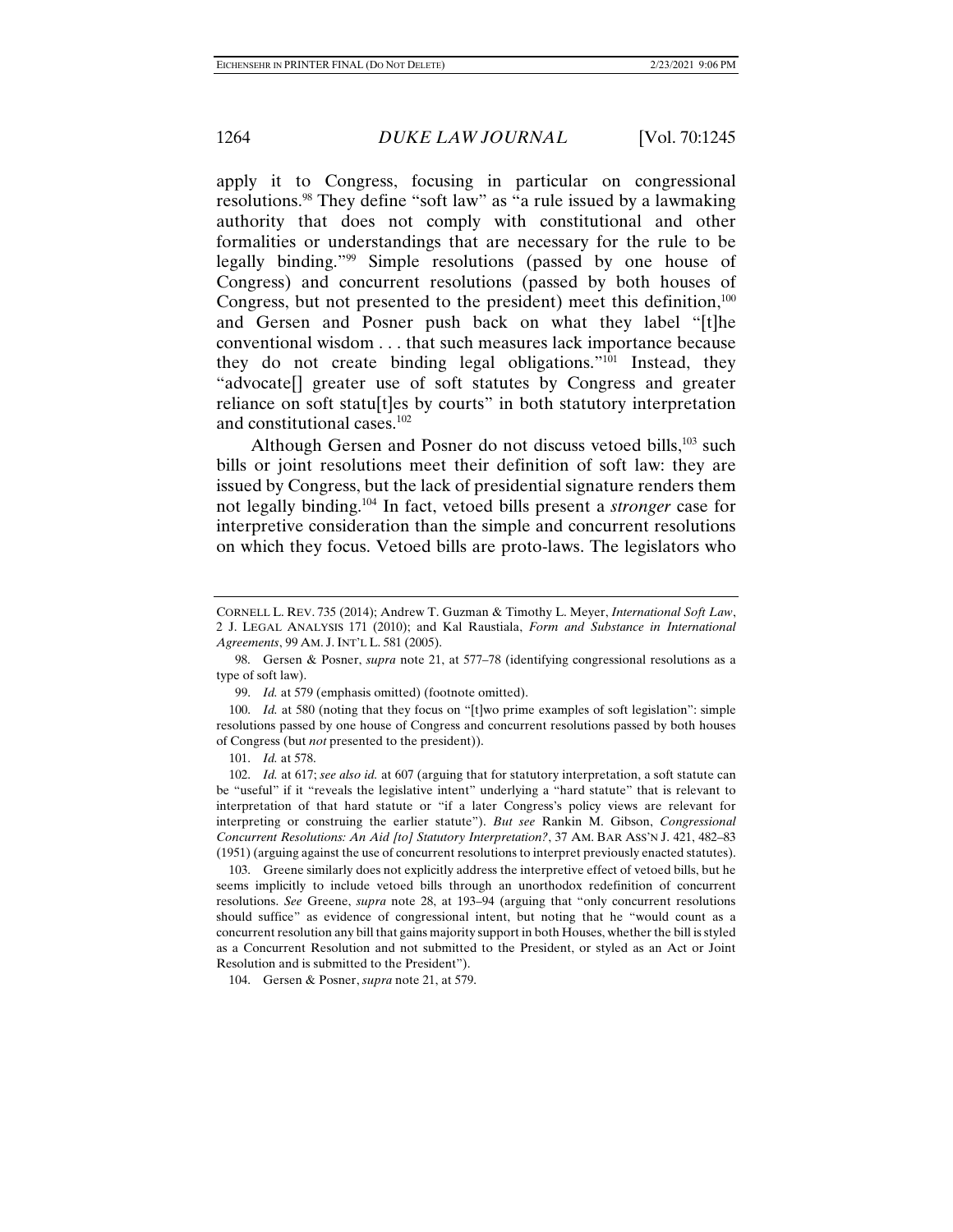voted for them *intended* them to be legally binding, but were thwarted by a presidential veto. The choice of a form of congressional action that can lead to enacted law sends a stronger signal of commitment on the part of Congress than even a concurrent resolution passed with the same majorities of both houses of Congress. The concurrent resolution, unlike the vetoed bill or joint resolution, was not designed to be, intended to become, or indeed capable of becoming legally binding.

The choice to use a bill or joint resolution instead of a concurrent resolution is not pure or costless signaling. In many cases, there may be uncertainty about a president's reaction to a bill that passes both houses of Congress.<sup>105</sup> There is at least some probability that the president will sign the bill into law (perhaps with a signing statement), such that legislators would have to live with the legally binding enactment. The choice of a potentially legally binding form of congressional action raises the stakes for Congress and makes it less likely that the legislature is engaged in cheap talk.<sup>106</sup> As Gersen and Posner explain, simple and concurrent resolutions are not costless for Congress to adopt.<sup>107</sup> Bills and joint resolutions are even more costly.

# *C. Justifying the* Youngstown *Canon*

A variety of normative justifications support application of the *Youngstown* canon. The justifications range from the theoretical to the pragmatic, and the persuasiveness of each will depend to some extent on one's methodological priors. One's approach to interpretation may suggest a narrower or broader scope for application of the canon, but the reasons for applying the *Youngstown* canon are strongest in circumstances involving areas of shared constitutional power where the

 <sup>105.</sup> In recent decades, the executive branch has typically conveyed its views on significant bills via the issuance of a Statement of Administration Policy ("SAP") prepared by the Office of Management and Budget. *See generally* MEGHAN M. STUESSY, CONG. RSCH. SERV., R44539, STATEMENTS OF ADMINISTRATION POLICY (2016), https://fas.org/sgp/crs/misc/R44539.pdf [https://perma.cc/5LP5-QPW6] (describing when and the process by which SAPs are produced). SAPs include the extent to which the president supports or opposes particular provisions or entire bills and may include veto threats. *Id.* at 1–3. Even when a SAP is issued for a particular bill, however, uncertainty may remain about whether the president will ultimately veto the bill if passed by Congress. *Id.* at Summary (explaining that when a SAP includes a veto threat "it appears in one of two ways: (1) a statement indicating that the President intends to veto the bill, or (2) a statement that agencies or senior advisors would recommend that the President veto the bill" and that "[t]hese two types indicate degrees of veto threat certainty").

 <sup>106.</sup> *See infra* notes 330–36 and accompanying text.

 <sup>107.</sup> *See infra* notes 330–31 and accompanying text.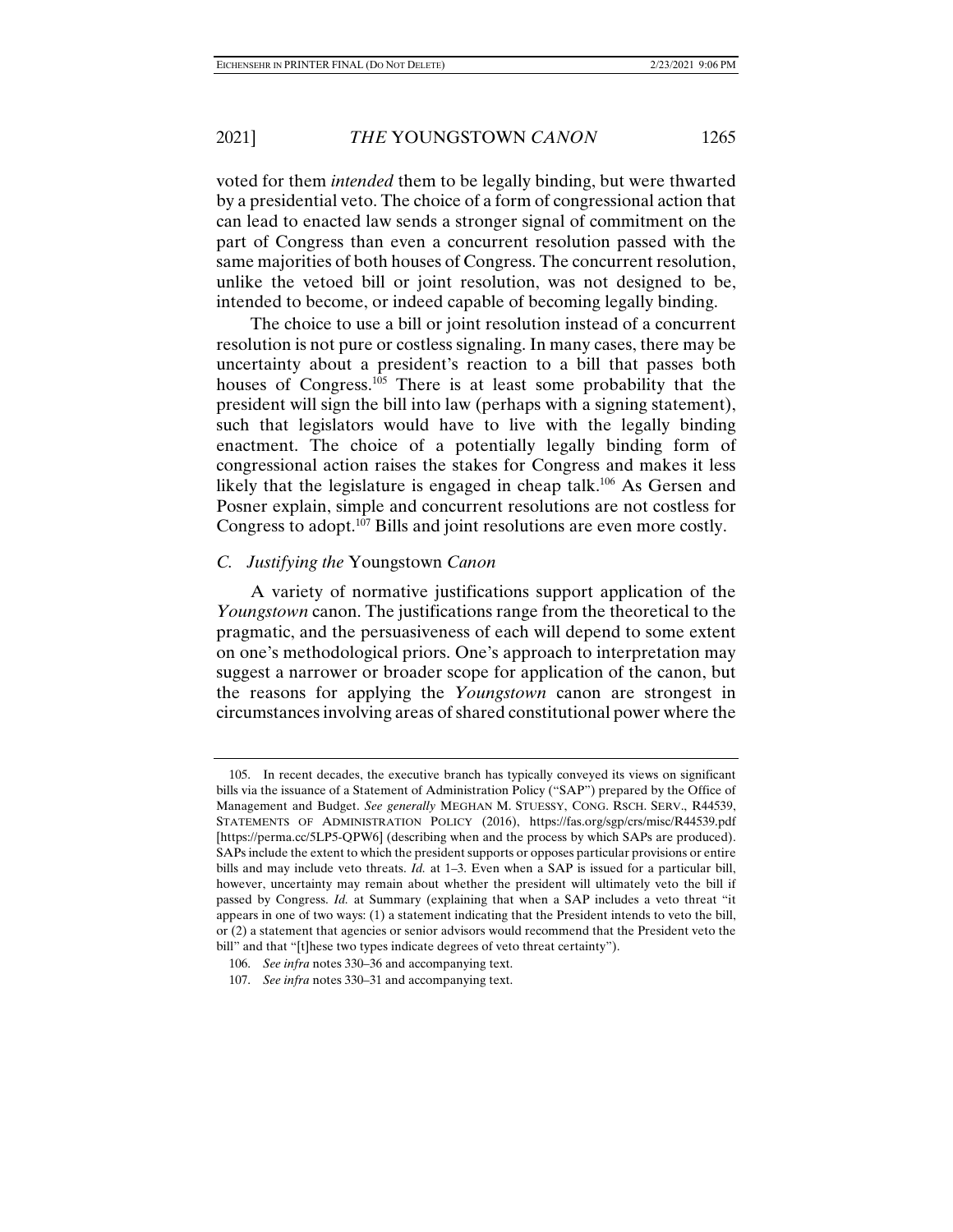allocation of authority between the legislature and the executive is unsettled. Such cases may involve direct constitutional disputes or statutory questions that nonetheless implicate such constitutional questions.

1. *Preserving the Separation of Powers and Constitutional Design.*  One argument in favor of the *Youngstown* canon stems from the need to preserve checks and balances within the federal constitutional design. The Framers designed the Constitution with the aim of ensuring that the branches would check each other and so guard the liberty of the people.108 This design is particularly salient where the Constitution divides authority over particular domains between multiple branches or gives competing powers to different branches, leaving ultimate authority underspecified.109 The evident appeal of this structure is that the branches can effectively fight out constitutional disputes amongst themselves.

But the experience of U.S. government has come far from 1789. As Jackson noted in *Youngstown*, there is a "gap . . . between the President's paper powers and his real powers," and "[v]ast accretions of federal power . . . have magnified the scope of presidential activity."110 That statement is even truer today. The executive has structural advantages over Congress that enable it to act quickly, definitively, and often independently of the legislature.<sup>111</sup> As Professor

 <sup>108.</sup> *See* THE FEDERALIST NO. 51, at 320, 322 (James Madison) (Clinton Rossiter ed., 1961) (explaining that "maintaining . . . the necessary partition of power among the several departments, as laid down in the Constitution" requires "contriving the interior structure of the government as that its several constituent parts may, by their mutual relations, be the means of keeping each other in their proper places" and that "[a]mbition must be made to counteract ambition"); *see also* Greene, *supra* note 28, at 125 ("To the extent that there is any 'original understanding' of the division of power between the President and Congress, it is that both are to be feared, neither is to be trusted, and if either one grows too strong we might be in trouble.").

 <sup>109.</sup> *Cf.* Morrison v. Olson, 487 U.S. 654, 704–05 (1988) (Scalia, J., dissenting) (arguing that when an individual challenges governmental action "on grounds unrelated to separation of powers, harmonious functioning of the system demands that we ordinarily give some deference, or a presumption of validity, to the actions of the political branches in what is agreed, between themselves at least, to be within their respective spheres," but when a challenge "pertains to separation of powers, and the political branches are . . . in disagreement, neither can be presumed correct").

 <sup>110.</sup> Youngstown Sheet & Tube Co. v. Sawyer (*The Steel Seizure Case*), 343 U.S. 579, 653 (1952) (Jackson, J., concurring).

 <sup>111.</sup> *See, e.g.*, EDWIN S. CORWIN, THE PRESIDENT OFFICE AND POWERS: HISTORY AND ANALYSIS OF PRACTICE AND OPINION 200 (2d ed. 1941) (noting with respect to foreign policy that "the President has . . . certain great advantages" including "the *unity* of office, its capacity for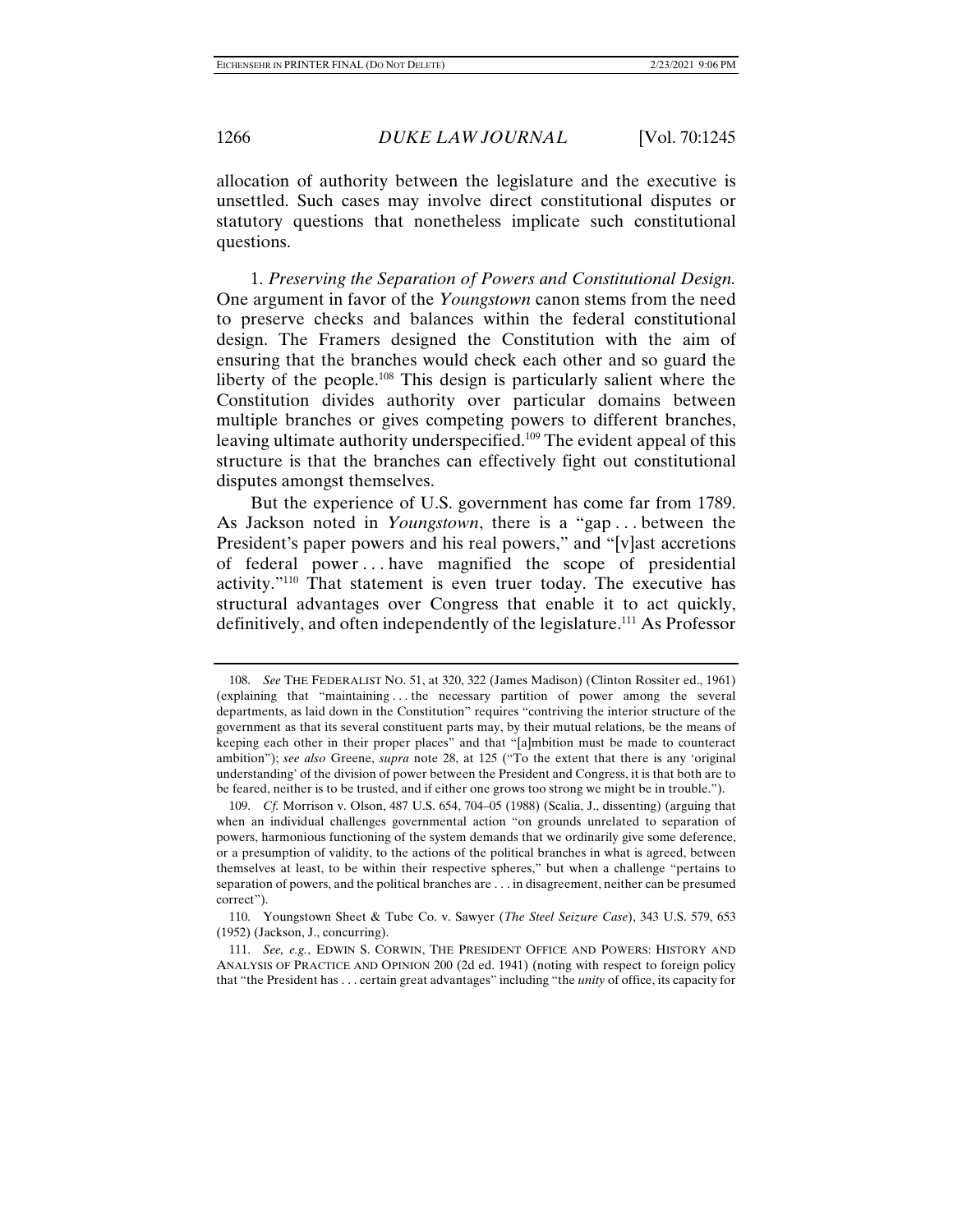Louis Henkin explained, "[c]oncurrent power often begets a race for initiative and the President will usually 'get there first.'"112

Perhaps the biggest change since the Framing period, however, has been the rise of the party system.<sup>113</sup> Party loyalties have ensured that, contrary to the Framers' vision of interbranch competition, sometimes Congress helps the executive along in aggrandizing power at the expense of the legislature.114 This is particularly likely when there is unified government, where one party controls both Congress and the presidency, making wins for one branch political wins for the other as well.<sup>115</sup>

The long, slow drift of power toward the executive for reasons of institutional design and party politics means that Congress faces an uphill battle when it attempts to assert its institutional interests as distinct from those of the president. The institutional interests of Congress and the president are especially likely to be in opposition at least when there is divided government—on issues of concurrent constitutional powers, when both branches have some claim to power but its allocation between the two is unclear. In such cases, it becomes particularly important to understand Congress's institutional perspective.

*secrecy* and *despatch*, and its superior sources of *information*; to which should be added the fact that it is always on hand and ready for action, whereas the houses of Congress are in adjournment much of the time"); Eichensehr, *Conduct of Foreign Relations*, *supra* note 15, at 653–54 (discussing the executive's structural advantages over Congress); Terry M. Moe & William G. Howell, *The Presidential Power of Unilateral Action*, 15 J.L. ECON. & ORG. 132, 133 (1999) (arguing that "the president's formal capacity for taking unilateral action, and thus for making law on his own" is "so central to an understanding of presidential power, that it virtually defines what is distinctively modern about the modern American presidency"); *cf.* NLRB v. Noel Canning, 573 U.S. 513, 532 (2014) ("[T]he Senate cannot easily register opposition as a body to every governmental action that many, perhaps most, Senators oppose.").

 <sup>112.</sup> HENKIN, *supra* note 15, at 93.

 <sup>113.</sup> *See* Levinson & Pildes, *supra* note 15, at 2313 ("Political competition and cooperation along relatively stable lines of policy and ideological disagreement quickly came to be channeled not through the branches of government, but rather through an institution the Framers could imagine only dimly but nevertheless despised: political parties.").

 <sup>114.</sup> *Cf. Youngstown*, 343 U.S. at 645 (Jackson, J., concurring) (explaining that the "rise of the party system has made a significant extraconstitutional supplement to real executive power" and that with "[p]arty loyalties and interests, sometimes more binding than law," the president can "extend his effective control into branches of government other than his own and . . . often may win, as a political leader, what he cannot command under the Constitution").

 <sup>115.</sup> *See* Levinson & Pildes, *supra* note 15, at 2329 (arguing that "when government is unified ..., we should expect interbranch competition to dissipate," and instead will see "[i]ntraparty cooperation (as a strategy of interparty competition) smooth[] over branch boundaries and suppress[] the central dynamic assumed in the Madisonian model").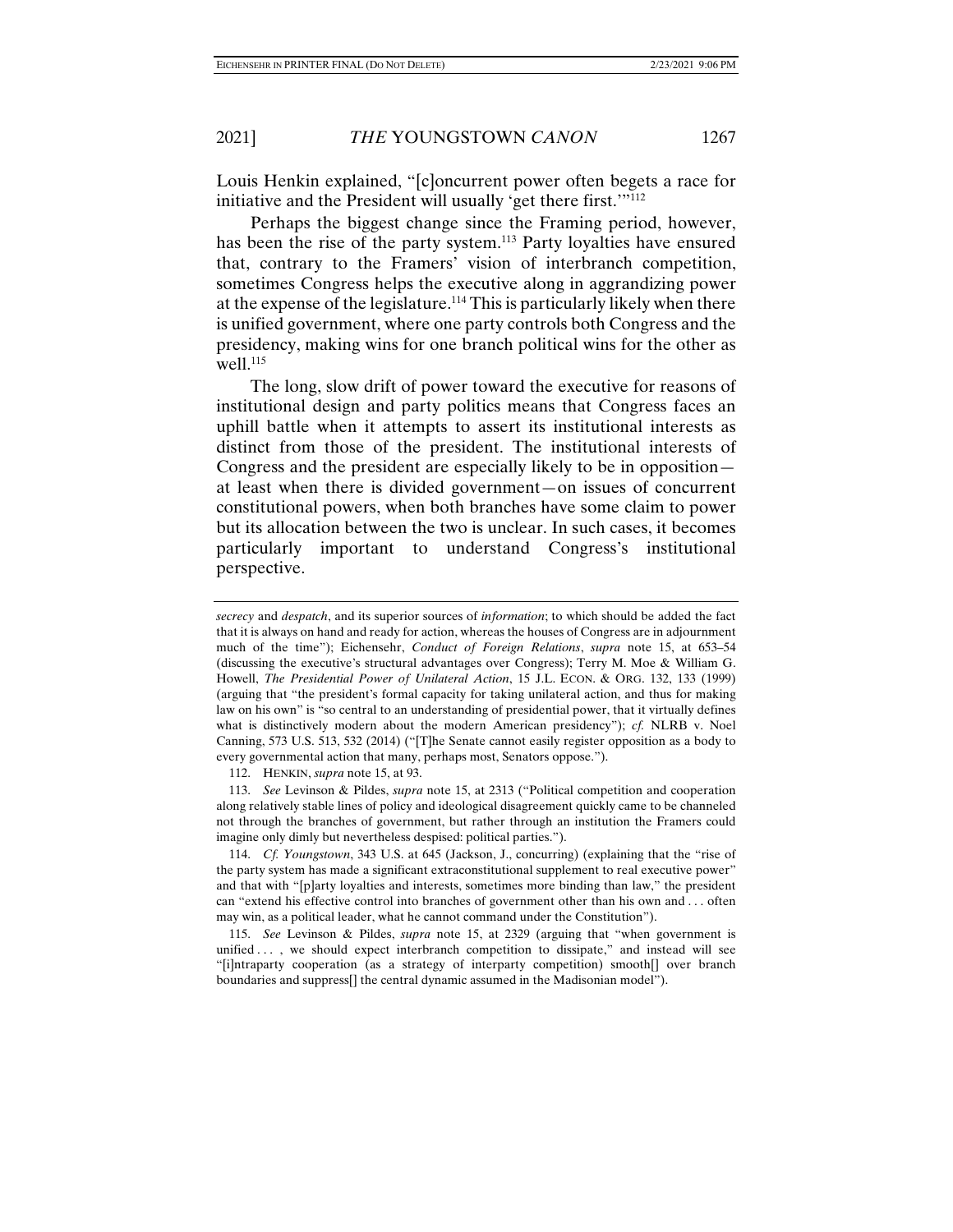A superficially attractive approach for discerning Congress's views would be to look to enacted laws. However, considering only enacted laws is an insufficient and inaccurate method of determining Congress's perspective because—unless adopted over a presidential veto—enacted laws necessarily take into account the views of the president. The president is part of the legislative bargain needed to enact law, and so statutes reflect a compromise position.<sup>116</sup> Presidents have many mechanisms, such as executive orders, signing statements, and the like, through which to express their positions independent of Congress. Considering executive views expressed through such mechanisms plus enacted laws effectively double counts the position of the executive. Focusing only on enacted laws as a proxy for congressional views, therefore, risks systematically skewing the balance of constitutional powers in favor of the executive.<sup>117</sup>

To capture the views of the legislature requires looking to other congressional actions,118 and the *Youngstown* canon helps to explain where one should look—namely, vetoed bills. Vetoed bills in areas of constitutional controversy are likely to more accurately convey the institutional views of Congress than enacted bills do, because vetoed bills do not reflect compromise—or at least, not much compromise with the executive. It is possible that they include *some* attempt by Congress to anticipate and account for executive views in the hope of gaining presidential signature, but they are generally *less* influenced by executive views than enacted statutes to which the president agreed.

For similar reasons, Gersen and Posner argue that congressional resolutions "more accurately convey[] information about congressional views than hard law does," especially "in domains where Congress acts without the President's cooperation," such as "when it expresses its views about its constitutional role."119 At least until the

 <sup>116.</sup> *See, e.g.*, McNollgast, *Positive Canons: The Role of Legislative Bargains in Statutory Interpretation*, 80 GEO. L.J. 705, 719 (1992) ("I]n the U.S. federal system, the President exercises considerable influence over legislation and is, therefore, a member of most enacting coalitions.").

 <sup>117.</sup> *See, e.g.*, Gersen & Posner, *supra* note 21, at 614 ("Exclusive reliance on hard statutes will produce a body of constitutional law that is biased and incomplete.").

 <sup>118.</sup> Professor Oona Hathaway has recently proposed other ways to empower Congress to act as an institutional counterweight to the executive, including establishing a congressional OLC that could issue authoritative opinions on legal questions and counter the pro-executive tilt of the Department of Justice OLC. Oona A. Hathaway, *National Security Lawyering in the Post-War Era: Can Law Constrain Power?*, 68 UCLA L. REV. 2, 83–88 (2021).

 <sup>119.</sup> Gersen & Posner, *supra* note 21, at 594; *see also id.* at 617 ("[S]oft statutes will generally be a superior mechanism for expressing legislative interpretations of the Constitution than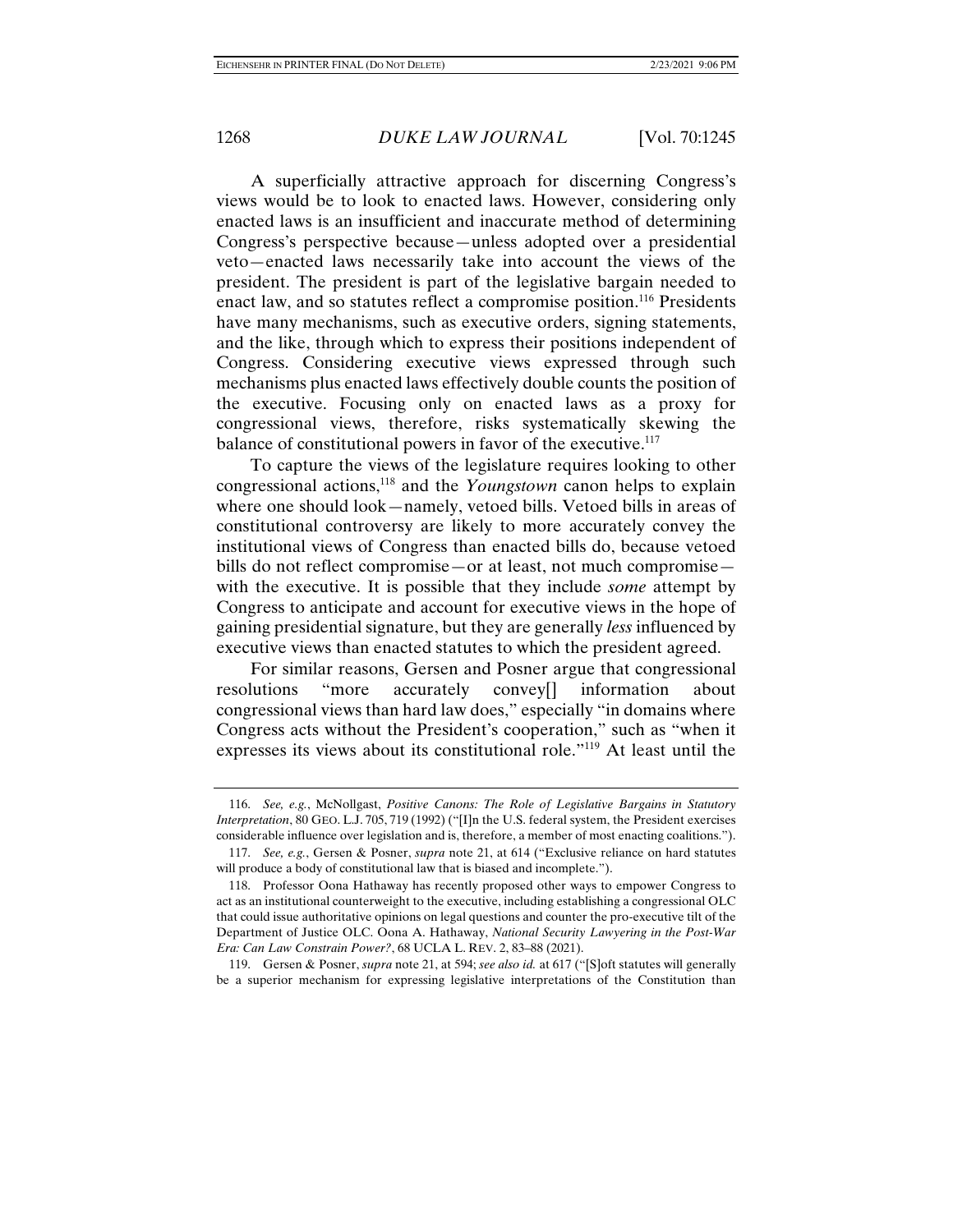*Youngstown* canon is broadly adopted,<sup>120</sup> congressional resolutions may be an even purer indication of congressional views than vetoed bills because they do not attempt to gain presidential assent. But something is lost with nonbinding resolutions as well: because they have no possibility of becoming binding law, Congress may not take them as seriously or view them as an appropriate vehicle for expressing serious constitutional claims. Nonetheless, both nonbinding congressional resolutions and vetoed bills are better sources for discerning the institutional views of Congress than enacted statutes, which necessarily reflect an executive perspective as well.

The *Youngstown* canon's instruction to consider Congress's views helps to ensure that, in areas of shared, divided, and contested power, interpreters can take into account Congress's perspective, thus rebalancing the skew that comes from overreliance on enacted law. Doing so helps to preserve the balance of powers set out in the adversarial constitutional system.

2. *Respecting the Democratic Pedigree of Vetoed Bills.* The democratic pedigree of vetoed bills provides an additional justification for considering them in interpreting ambiguous provisions. Vetoed bills are majoritarian and thus on more robust democratic footing than other sources, like committee reports, floor statements, and congressional inaction, that courts and other interpreters often reference to understand Congress's views.121 Considering congressional views expressed by vetoed bills as a canon of construction provides a way to give some meaning to congressional actions that would have constitutional significance, but for a presidential veto.122 Such actions, of course, are not sufficient to make new law.123 But at the same time, the views of Congress on the

committee hearings, floor speeches, confirmation hearings, committee reports, hard statutes, or the failure to enact hard statutes.").

 <sup>120.</sup> The canon's adoption could decrease existing incentives for Congress to proceed via concurrent resolutions and instead prompt more frequent pushes to pass bills, even if the president ultimately vetoes them. *See infra* Part III.C.

 <sup>121.</sup> Gersen & Posner, *supra* note 21, at 612 ("Unlike other forms of legislative history commonly given weight by judges already—the soft statute is majoritarian and provides a better indication of congressional intent than congressional silence or inaction."); *see also supra* notes 87–90 and accompanying text (discussing congressional inaction and the rejected proposal rule).

 <sup>122.</sup> For data on the frequency with which presidents veto legislation (and the frequency with which Congress overrides such vetoes), see MEGHAN M. STUESSY, CONG. RSCH. SERV., RS22188, REGULAR VETOES AND POCKET VETOES: IN BRIEF 3–7 (2019), https://fas.org/sgp/crs/misc/ RS22188.pdf [https://perma.cc/LD6B-624T].

 <sup>123.</sup> *See supra* notes 34–52 (discussing *INS v. Chadha*, 462 U.S. 919, 923 (1983)).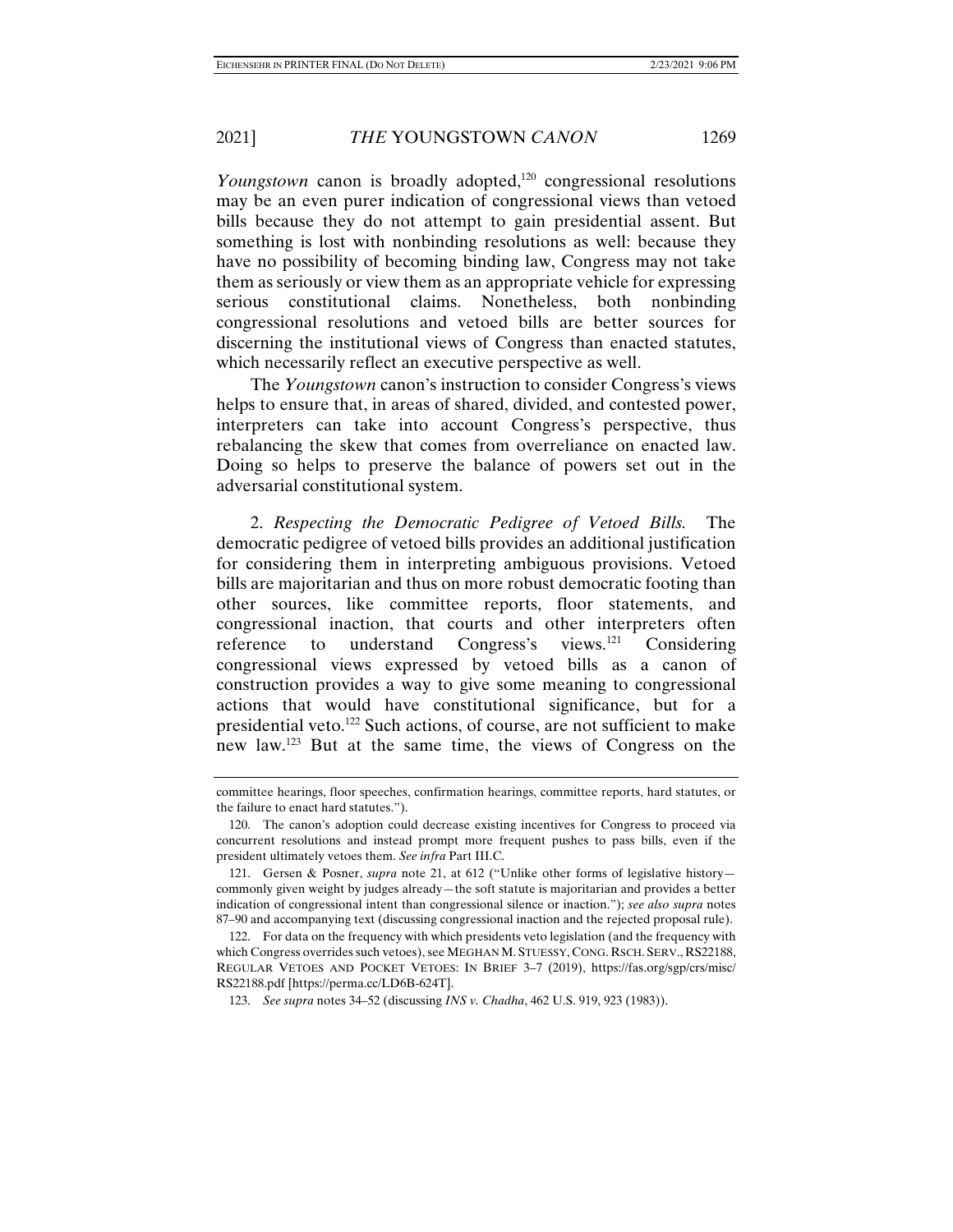constitutional allocation of powers between branches of the federal government, expressed through a democratically legitimate vehicle, can cast light on constitutional debates.

Imagine, for example, a case in which the president argues that Congress has long acquiesced in unilateral executive action in a particular area. Majoritarian objection by Congress in the form of a bicamerally adopted bill—even if vetoed by the president—would provide strong evidence of Congress's nonacquiescence in the president's claim of authority. That nonacquiescence should be relevant for a court or executive branch interpreter in assessing historical gloss–related arguments about the validity of the president's claim. Or consider a case in which the president asserts that he is acting pursuant to a statutory delegation of power, but is pushing or possibly exceeding the delegation's bounds. Here, Congress's adoption of a bill to refute the president's reading of the scope of the delegation could serve as some evidence that the executive's reading is not the best or even a permissible one.124 Assuming the president vetoes the bill, the *Youngstown* canon could be one consideration tipping the interpretive scales against the president by, for example, counteracting some of the usual deference courts afford the executive in national security or foreign relations cases.

The alternative of treating constitutional views expressed by a majority of both houses of Congress as a legal nullity is deeply unsatisfying. It seems especially odd to ignore congressional opposition to presidential action when that opposition is equal or greater in magnitude to the congressional action that the president claims puts him in *Youngstown* Category One. This would occur in instances where a president claims authority to act based on a statute, passed by a majority of both houses of Congress and signed by the president, but a subsequent Congress votes by an equal or greater majority to deny the president's authority to act. The only difference in the two situations is the view of the president; the intensity of the congressional view is at least equal across cases, if not greater in the subsequent attempt to restrict the president. In such a case, *Chadha* instructs that the later congressional opposition cannot be treated as binding law; it cannot undo an earlier delegation, absent presidential signature or a veto override. But the *Youngstown* canon charts a middle course. In such an instance, if there is ambiguity in the president's claim of authority—

 <sup>124.</sup> *See infra* notes 208–14 and accompanying text (discussing the use of the 2002 Iraq Authorization for the Use of Military Force ("AUMF") to justify hostilities against Iran).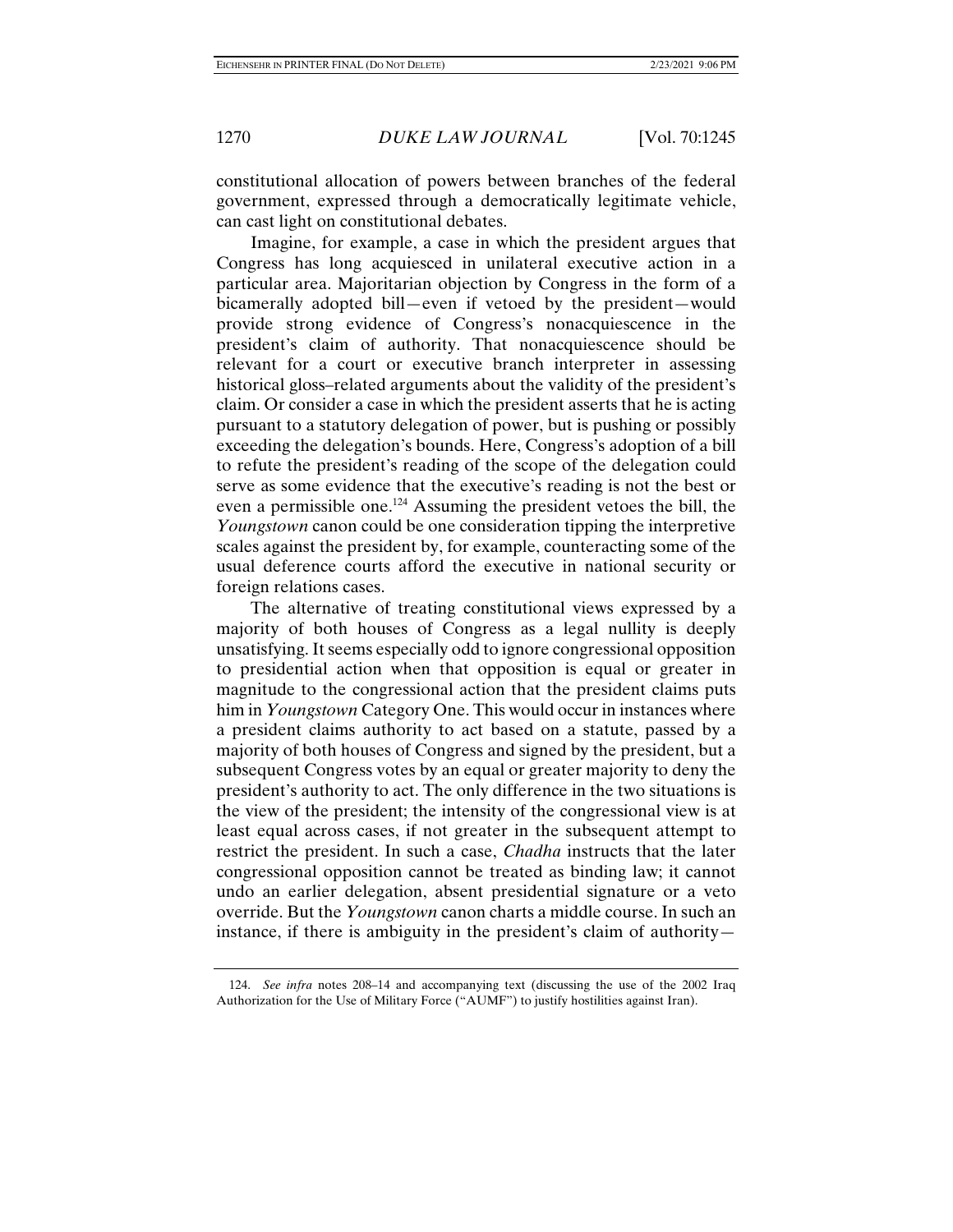whether based in a statute or the Constitution—then Congress's later majoritarian opposition can shade the interpretation of the underlying authority. In other words, the *Youngstown* canon suggests that the president does not get the benefit of the interpretive doubt. Majority action by Congress can inflect interpretation in these circumstances. Using the expressed views of Congress—as reflected in majoritarian congressional action—as an interpretive tool to construe the scope of executive power bolsters the Constitution's allocation of powers to multiple branches of the federal government.<sup>125</sup>

The justification for valuing congressional views might be further strengthened if the congressional opposition to the president is bipartisan or otherwise crosses party lines, as in the case of majoritarian congressional opposition in a time of unified government. The existence of such opposition suggests both that the legislature's view results from something more than politics<sup>126</sup> and that it may represent a broad coalition, potentially enhancing its democratic pedigree.127 At the same time, when government is divided—that is, when one party controls Congress and the opposite party holds the presidency—majoritarian action by Congress that falls purely along party lines should not be dismissed out of hand as mere politics. The congressional opposition may rest on strong constitutional objections, but the pull of party discipline may be even stronger.<sup>128</sup> In other words, congressional opposition that is not just bicameral but also *bipartisan* could act as a plus factor, strengthening the case for taking seriously Congress's views, but it is not a prerequisite.<sup>129</sup>

 <sup>125.</sup> *Cf. Chadha*, 462 U.S. at 959–60 (Powell, J., concurring in the judgment) (arguing that because "Congress has included the [legislative] veto in literally hundreds of statutes, dating back to the 1930's[,] Congress clearly views this procedure as essential to controlling the delegation of power to administrative agencies" and that the Court should afford Congress the "respect due its judgment as a coordinate branch of Government" by deciding the case narrowly).

 <sup>126.</sup> *See supra* notes 64–69 and accompanying text (distinguishing vetoes that are purely policy based from those that involve separation-of-powers disputes).

 <sup>127.</sup> *Cf.* Jide Nzelibe, *The Fable of the Nationalist President and the Parochial Congress*, 53 UCLA L. REV. 1217, 1249 (2006) ("Given the diverse and eclectic makeup of Congress, any policy approved by that body will likely include a greater range of voices and input than a unilateral decision by the president.").

 <sup>128.</sup> *Cf.* Levinson & Pildes, *supra* note 15, at 2352 (explaining that "[i]f a partisan majority in Congress generally shares the President's ideological and policy goals, abdication [of congressional prerogatives] might further the party's interest in uniting behind the President").

 <sup>129.</sup> Notably, Professors Daryl Levinson and Richard Pildes propose that courts should consider whether government is unified or divided in construing statutes related to executive authority. *Id.* at 2354. Specifically, drawing on Jackson's *Youngstown* concurrence, they propose,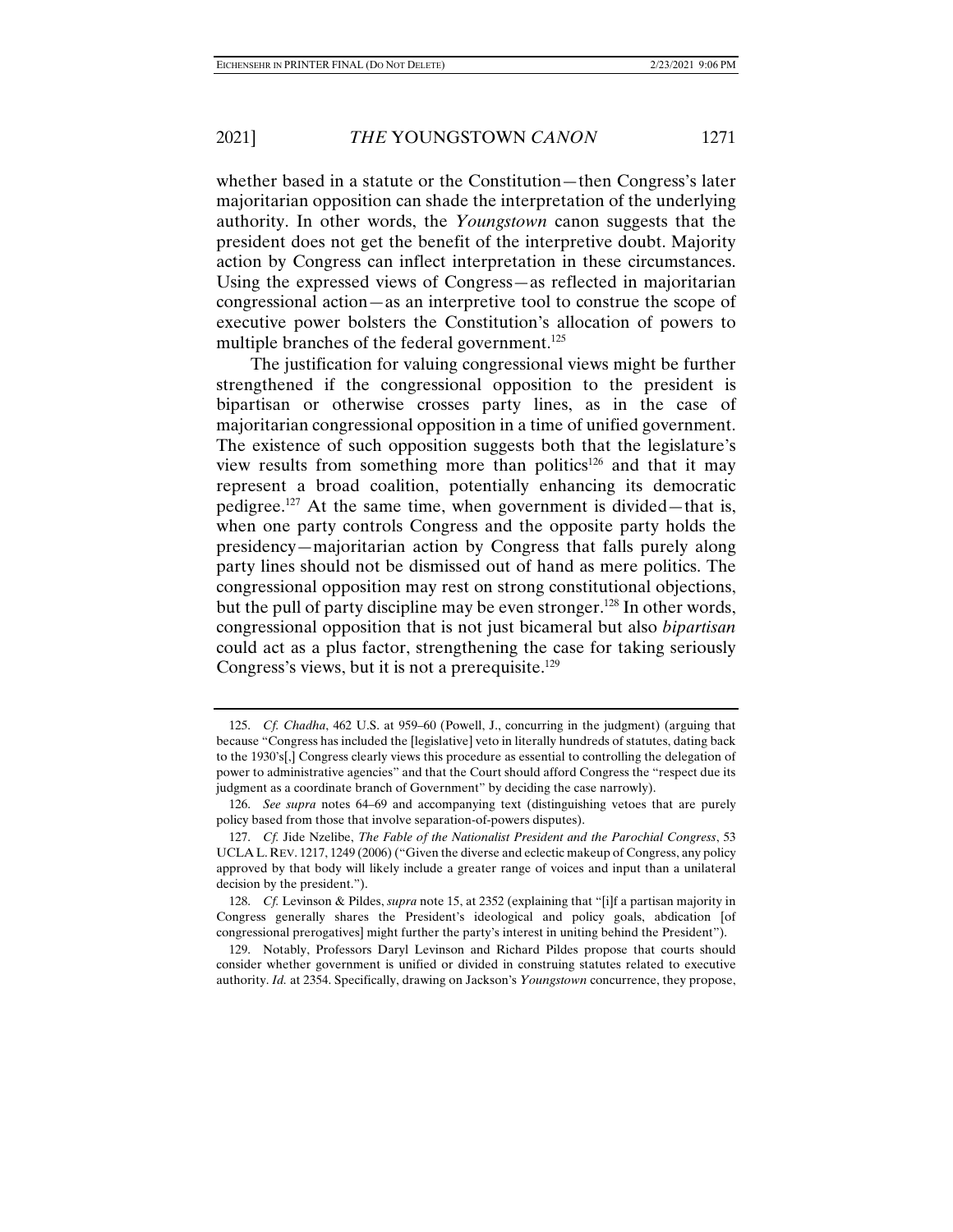One might reasonably wonder whether considering vetoed bills is a species of subsequent legislative history. The Supreme Court has "often observed . . . that 'the views of a subsequent Congress form a hazardous basis for inferring the intent of an earlier one.<sup>'"130</sup> The hazard is at least twofold. First, even among those whose interpretive approaches allow resort to congressional intent, "the legislative 'intent' relevant to statutory interpretation is the intent of the enacting Congress, not the continuing intent of subsequent Congresses."131 And second, as a practical matter, subsequent legislative history "is highly unreliable and subject to strategic manipulation."<sup>132</sup>

As explained above, however, the views of Congress as expressed in vetoed bills need not fall prey to these criticisms of subsequent legislative history. The purpose of looking to vetoed bills is *not* to discern the intent of the enacting Congress. Courts and executive

<sup>&</sup>quot;When it is not clear whether congressional statutes prohibit the executive action at issue or simply do not address it, and Congress is controlled by the President's political party, perhaps courts should ... tilt<sup>[]</sup> toward prohibiting presidential action (particularly when that action amounts to a novel expansion of executive power)." *Id.* They also recognize "the flipside" of this rule, namely "that courts should more generously construe statutes as supporting executive authority when government is divided." *Id.* Although this proposal could encourage presidents to obtain congressional authorization during times of unified government, *id.* at 2354, 2356, it raises a number of difficulties. It could exacerbate the drift in power to the executive by incentivizing the president to seek broad statutory authorizations during unified government that will be difficult to pull back later and encouraging the president to push legal boundaries during times of divided government with the knowledge that he can veto any restrictions Congress attempts to adopt. Another challenge may come from courts' likely reaction to the proposal. As Levinson and Pildes themselves recognize, "it is hard to imagine courts expressly making legal doctrine turn on the partisan configuration of government (though it is easier to imagine them doing so sub rosa)." *Id.* at 2355. More fundamentally though, allowing the content of law to vary based solely on the political characteristics of the branches of the government, not any change to the law itself, creates due process-related challenges about notice and predictability. By contrast, the *Youngstown* canon asks courts and other interpreters to consider formal action by Congress—the passage of bills or joint resolutions. Although bipartisanship may provide evidence of the legal nature of congressional opposition and the breadth of the coalition supporting it, the proposed canon does not require courts to take politics or the existence of unified versus divided government into account.

 <sup>130.</sup> South Dakota v. Yankton Sioux Tribe, 522 U.S. 329, 355 (1998) (quoting United States v. Phila. Nat'l Bank, 374 U.S. 321, 348–49 (1963)); *see also* Bostock v. Clayton Cnty., 140 S. Ct. 1731, 1747 (2020) ("[S]peculation about why a later Congress declined to adopt new legislation offers a 'particularly dangerous' basis on which to rest an interpretation of an existing law a different and earlier Congress did adopt." (quoting Pension Benefit Guar. Corp. v. LTV Corp., 496 U.S. 633, 650 (1990))).

 <sup>131.</sup> Eskridge, *supra* note 89, at 95; *see also* Gibson, *supra* note 102, at 483 ("A subsequently passed concurrent resolution should not be accepted as persuasive evidence of the legislative intent in fact existing at the time of the enactment of a public law.").

 <sup>132.</sup> Eskridge, *supra* note 89, at 95.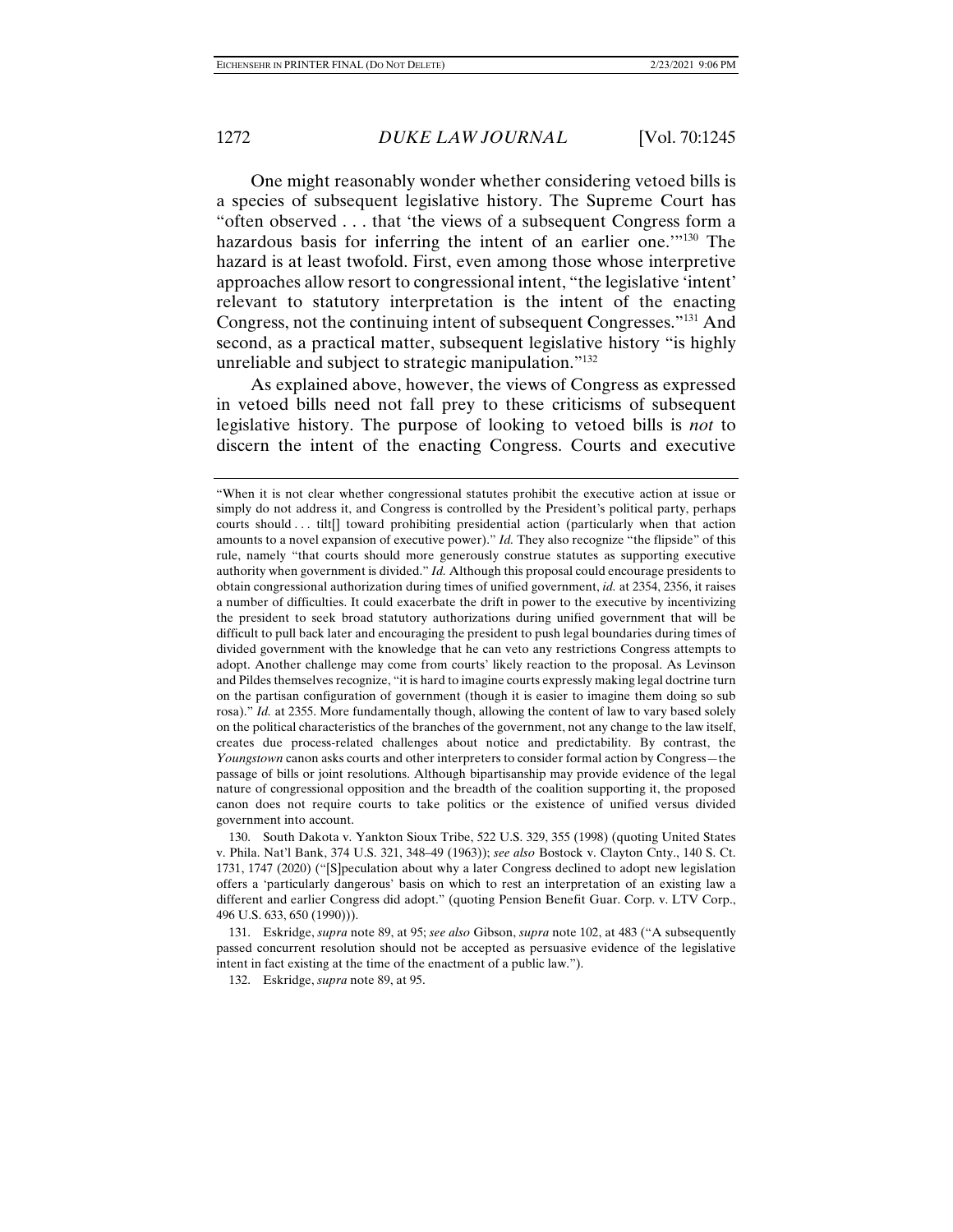interpreters can and should look to Congress's views for reasons other than discerning the intent of the Congress that initially enacted a statute. For many of the cases in which vetoed bills are at issue, the relevant text is the Constitution, not (or not exclusively) a statute.<sup>133</sup> In such cases, dismissing the views of the current Congress as mere subsequent legislative history would miss the point. Congress's action can be treated not as subsequent legislative history, but as current constitutional prerogative—as nonacquiescence to executive power grabs and legislative explication of the separation of powers. To be sure, Congress's views need not be determinative of the interpretive question at issue. Clear text—whether statutory or constitutional—will control. But where the relevant authority is unclear, there is no reason to exclude from consideration the views of Congress on a separation of powers question.

Moreover, for all its frequent statements about the hazards attending subsequent legislative history, the Court does rely on at least certain kinds of such history with some frequency. This is particularly true with respect to interpretive inferences from legislative inaction, where courts interpret a statute passed at Time One in light of subsequent Congresses' failures to act at Times Two, Three, etc.<sup>134</sup> Professor William Eskridge argues that "most of the legislative inaction cases . . . are inconsistent with the traditional proposition that the legislative 'intent' relevant to statutory interpretation is the intent of the enacting Congress, not the continuing intent of subsequent Congresses."135 True, but such cases often cite congressional inaction not really for the purpose of determining congressional intent in the traditional sense—that is, the intent of the enacting Congress about a statute's meaning at the time of passage. Rather, they look to Congress's later inaction as evidence of congressional acquiescence in or approval of the actions of another branch, be it the judiciary or the

 <sup>133.</sup> *See infra* Part II.B.

 <sup>134.</sup> *See* Eskridge, *supra* note 89, at 84–85 ("In many of its acquiescence and reenactment cases, the Court fortifies its argument that legislative inaction has ratified the existing interpretation by pointing to the rejection of the opposite interpretation by either the enacting Congress or a subsequent one."); *see, e.g.*, FDA v. Brown & Williamson Tobacco Corp., 529 U.S. 120, 143–44 (2000) (citing Congress's failure to adopt bills granting the Food and Drug Administration ("FDA") authority to regulate tobacco to support the holding that FDA lacked such authority); Flood v. Kuhn, 407 U.S. 258, 283 (1972) (discussing legislation that failed to pass in Congress over a period of fifty years).

 <sup>135.</sup> Eskridge, *supra* note 89, at 95.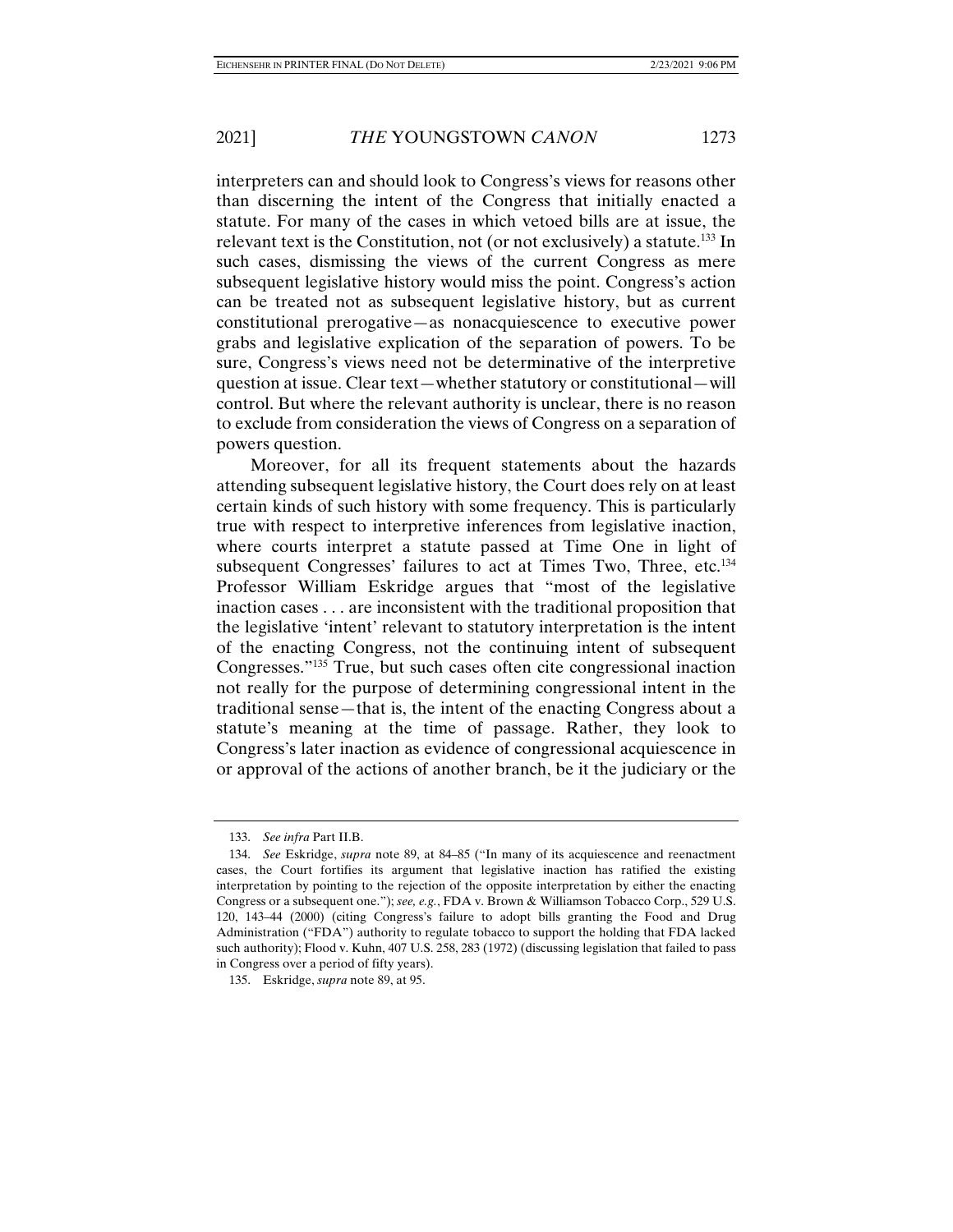executive.136 By a similar token, one could consider the subsequent views of Congress, as expressed in vetoed bills, when they show congressional *non*acquiescence or *disapproval* of another branch's action.137 Looking to such congressional action also mitigates a pragmatic concern with drawing meaning from congressional inaction—namely, that it can be difficult to discern why Congress chose not to act.138 With vetoed bills, such an assessment is unnecessary: Congress has acted.

3. *Redressing Bargains Disrupted by* Chadha*.* To push the argument further, another justification for applying the *Youngstown* canon even in certain cases involving purely statutory delegations of power rests on the idea of partially redressing the tremendous disruption to interbranch bargains that the Supreme Court caused in *Chadha*. The Court's decision to invalidate legislative vetoes severely disrupted the allocation of power that Congress had intended in numerous statutory schemes.139 In hundreds of statutes, Congress delegated authority to the executive with the understanding that it could pull back that authority via mechanisms, like concurrent resolutions, that are not subject to presidential veto. *Chadha* rendered unconstitutional the legislative vetoes through which Congress had intended to police executive power; and in a later case, *Alaska Airlines* 

 <sup>136.</sup> *See, e.g.*, *Brown & Williamson*, 529 U.S. at 144 (explaining that Congress's later passage of specific statutes relating to tobacco regulation (and failure to pass statutes giving the FDA broad authority to regulate tobacco) "have effectively ratified the FDA's long-held position that it lacks jurisdiction under the . . . [original statute] to regulate tobacco products"); *Flood*, 407 U.S. at 283–84 (deeming Congress's failure over decades to overturn prior statutory interpretation decisions "positive inaction" and arguing that Congress "has clearly evinced a desire not to disapprove them legislatively").

 <sup>137.</sup> *See supra* notes 87–90 (discussing the rejected proposal rule as an example of an existing interpretive principle relying on congressional inaction and the *Youngstown* canon's reliance on affirmative congressional action).

 <sup>138.</sup> Eskridge, *supra* note 89, at 98 (identifying realist problems with inferring legislative intent from legislative inaction, in particular "problems of inference" in determining "[w]hat, in fact, does the inaction mean?").

 <sup>139.</sup> For a compilation of statutory provisions impacted by *Chadha*, see THOMAS J. WICKHAM, CONSTITUTION, JEFFERSON'S MANUAL AND RULES OF THE HOUSE OF REPRESENTATIVES OF THE UNITED STATES ONE HUNDRED SIXTEENTH CONGRESS, H.R. DOC. NO. 115-177, at 1147–1338 (2019). Searching for "*Chadha*" highlights numerous statutory provisions affected by the Supreme Court's invalidation of the legislative veto. For an explanation of the congressional practice of legislative vetoes post-*Chadha*, see generally LOUIS FISHER, CONG. RSCH. SERV., RS22132, LEGISLATIVE VETOES AFTER *CHADHA* (2005), http:// www.loufisher.org/docs/lv/4116.pdf [https://perma.cc/QM4Q-RARE].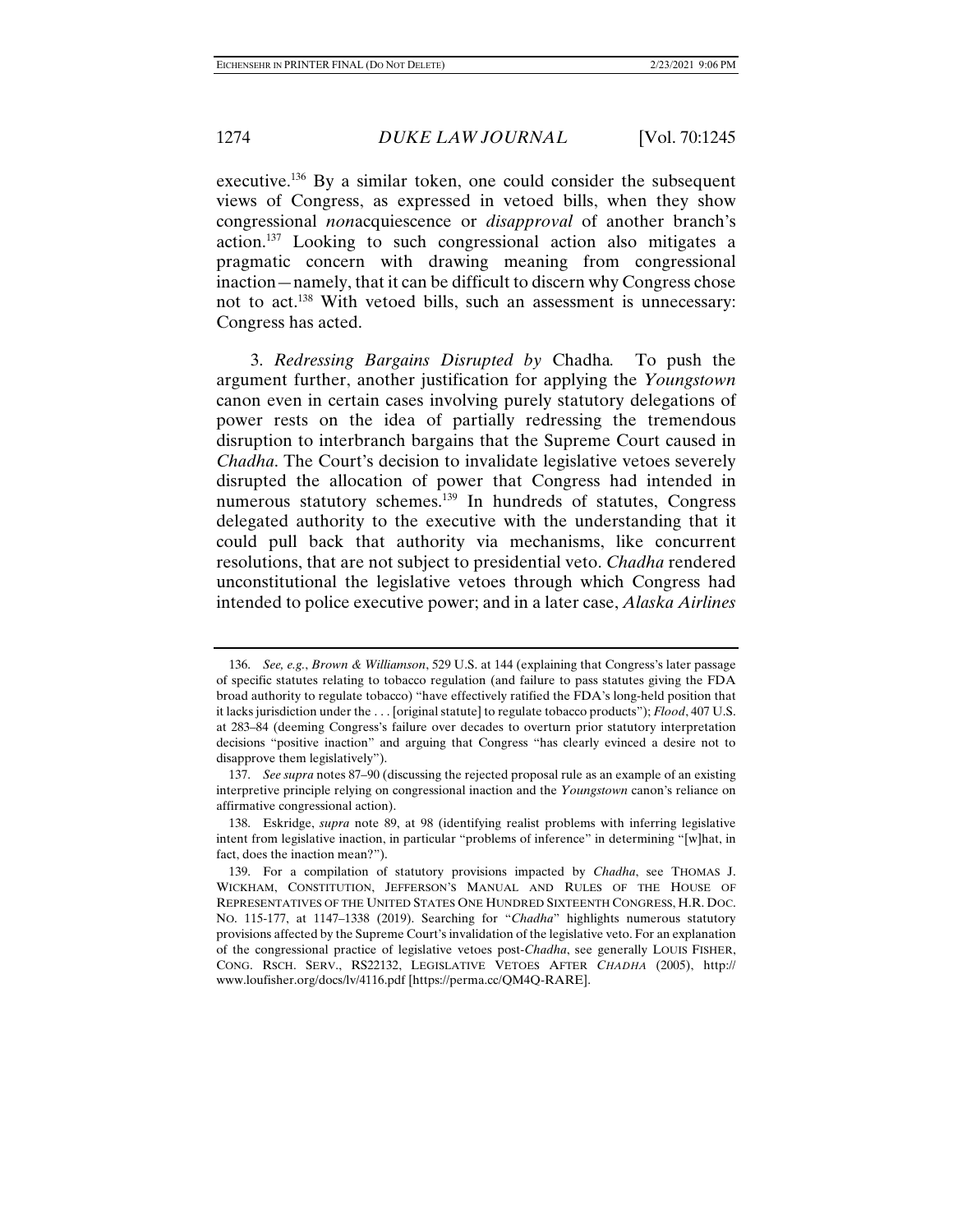*v. Brock*<sup>, 140</sup> the Court then "applied the standard severability test in a way that rendered all or virtually all legislative vetoes severable from their statutes."141 The two decisions taken together have locked in delegations to the executive that Congress had intended to subject to ongoing congressional monitoring and clawback. Now, Congress can only readjust these delegations if the president agrees or if it can secure a supermajority to overcome a presidential veto.

Although this category of cases involves statutory delegations of power to the executive, there is a strong argument that even if later vetoed bills attempting to pull back on the delegations are technically subsequent legislative history, considering Congress's later expressed views is the least courts can do given that *Chadha* fundamentally disrupted the balance of power Congress intended to maintain. The operative text being interpreted in these cases is statutory—the scope of the statutory delegation—but the fundamental principles at issue are constitutional. The constitutional significance becomes apparent when looking at particular statutes that fall in this category, including the NEA and the War Powers Resolution ("WPR"), which are discussed in detail below.142

In practice, applying the *Youngstown* canon in this set of cases will interact with a severability analysis. Courts apply a presumption in favor of severability and follow a set of "fairly well established" rules, even if judges do not always apply them consistently.143 In *Alaska Airlines*, the Court explained that the severability analysis turns on congressional intent.144 The Court will decline to sever an unconstitutional provision "if the balance of the legislation is incapable of functioning independently" or if the remaining statute "is legislation

 <sup>140.</sup> Alaska Airlines v. Brock, 480 U.S. 678, 697 (1987) (severing a legislative veto provision because the Court "cannot conclude that Congress would have failed to enact the Airline Deregulation Act . . . if the legislative veto had not been included").

 <sup>141.</sup> Eskridge & Ferejohn, *supra* note 52, at 524.

 <sup>142.</sup> *See infra* Parts II.A–B.

 <sup>143.</sup> Gillian E. Metzger, *Facial Challenges and Federalism*, 105 COLUM. L. REV. 873, 884 (2005); *see also* ESKRIDGE ET AL.,*supra* note 54, at 529–30 (2014) (noting that the Supreme Court "has not always applied consistent criteria to decide" severability questions and instead "applies what have been identified as multiple tests," including (1) "whether the statute *works* without the severed portion in the way that Congress *intended*"; (2) "whether Congress would have *enacted* the law absent the severed provisions"; (3) "whether the remaining provisions are *capable of functioning independently*"; and (4) whether Congress included "a *severability clause* in the statute itself declaring Congress's intentions").

 <sup>144.</sup> *See Alaska Airlines*, 480 U.S. at 684.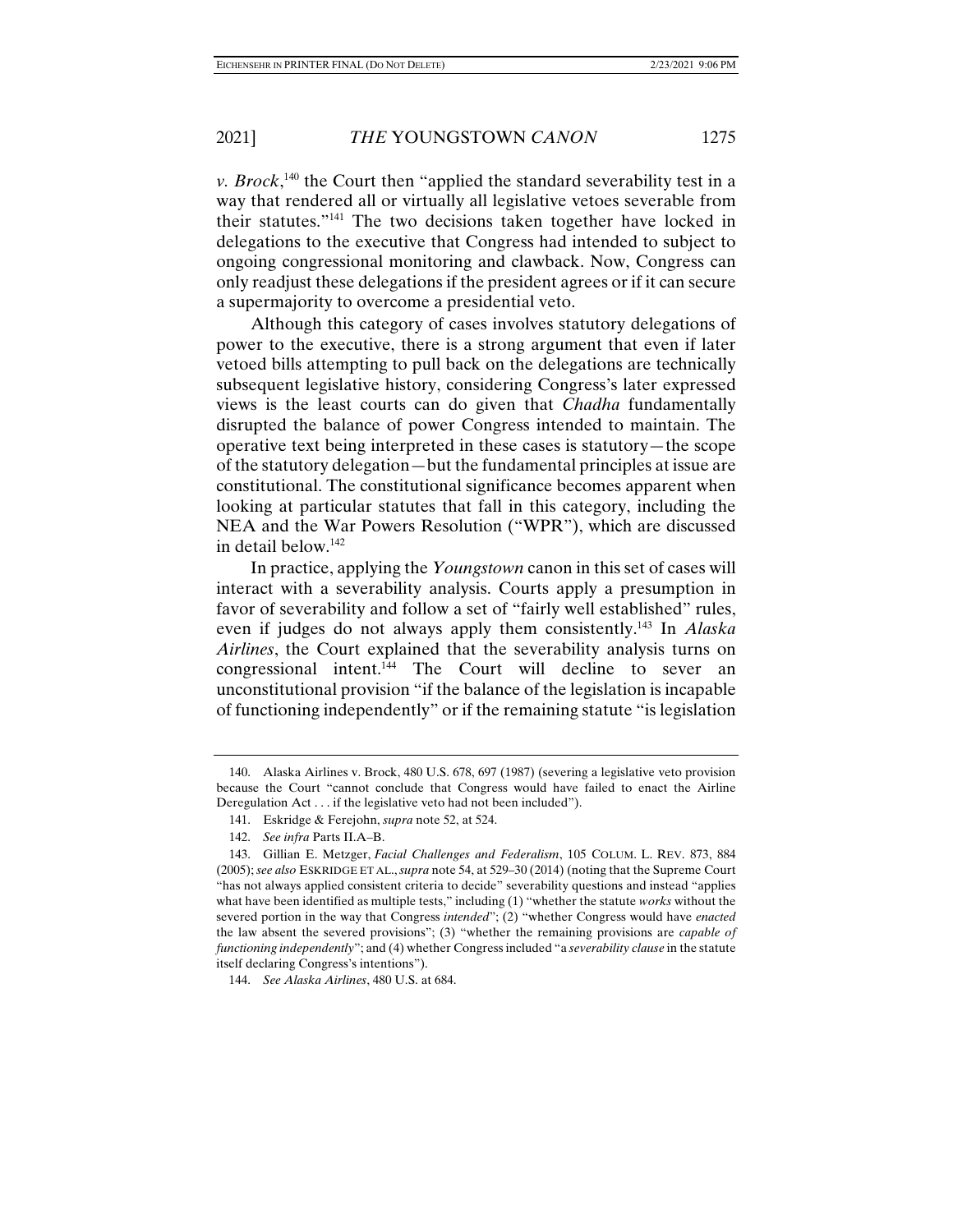that Congress would not have enacted."145 The Court explained that "[t]he more relevant inquiry in evaluating severability is whether the statute will function in a *manner* consistent with the intent of Congress."146 With respect to severing unconstitutional legislative veto provisions, the Court was not blind to the separation of powers consequences of its *Chadha* decision, instead noting that "the absence of the veto necessarily alters the balance of powers between the Legislative and Executive Branches of the Federal Government."147 The Court explained that with respect to legislative vetoes, courts should "consider the nature of the delegated authority that Congress made subject to a veto" because "[s]ome delegations of power to the Executive . . . may have been so controversial or so broad that Congress would have been unwilling to make the delegation without a strong oversight mechanism."148

The *Youngstown* canon could interact with severability analysis in two ways. First, and most straightforwardly, the views of the current Congress on a prior delegation of authority—when that authority was made subject to a legislative veto later rendered unconstitutional could be considered as part of the analysis of the "nature of the delegated authority" per *Alaska Airlines*. 149 Congressional attempts to push back on continued executive exercise of previously delegated authority in these circumstances may be taken as evidence that Congress would *not* have delegated in the first instance, and, therefore, that the presumption in favor of severability should be overcome. Here, the *Youngstown* canon's instruction to consider Congress's vetoed views functions as a counter-canon to the presumption in favor

 <sup>145.</sup> *Id.* at 684–85; *see also* Michael C. Dorf, *Facial Challenges to State and Federal Statutes*, 46 STAN. L. REV. 235, 291 (1994) ("A court can hold an invalid provision of a statute severable if: (1) the remaining statute functions as a coherent whole; and (2) the evidence does not show that Congress would not have enacted the statute absent the invalid provision."); Metzger, *supra* note 143, at 884 ("Severability in regard to federal statutes is ostensibly a question of congressional intent and functionality: Would Congress have enacted the remaining provisions without the severed portions, and can the remaining portions function independently?"); Vermeule, *supra*  note 75, at 1950 ("[C]ourts presume that the constitutionally valid applications of statutes should be severed from any constitutionally invalid applications, leaving the valid applications in force, unless Congress would not have intended the valid applications to stand alone.").

 <sup>146.</sup> *Alaska Airlines*, 480 U.S. at 685; *see also* Gluck, *supra* note 88, at 92 (explaining that "the presumption in favor of severability . . . centers almost entirely on the question of whether excising only the objectionable part of a statute will allow it to 'function' as 'Congress intended'").

 <sup>147.</sup> *Alaska Airlines*, 480 U.S. at 685.

 <sup>148.</sup> *Id.*

 <sup>149.</sup> *Id.*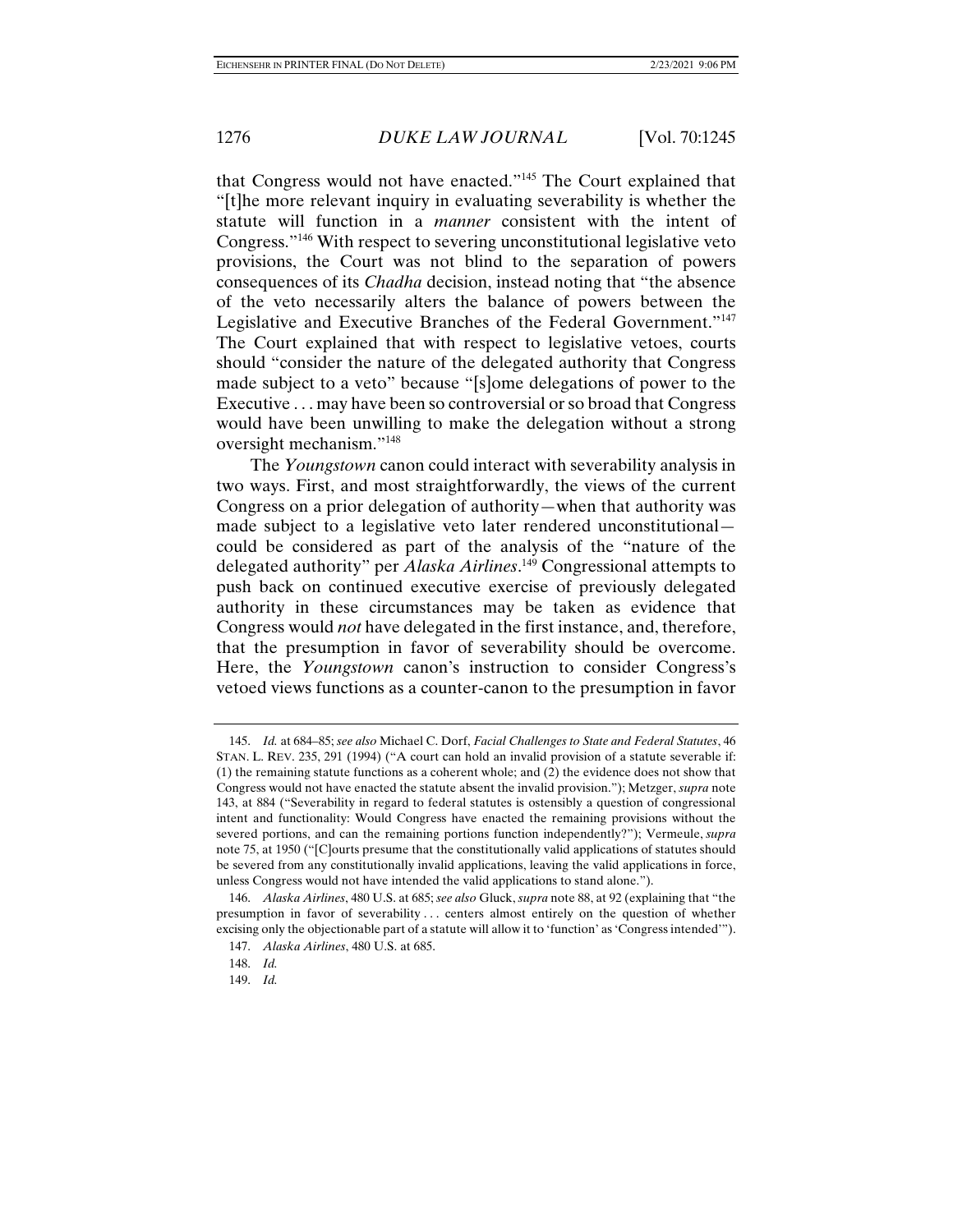of severability. Alternatively, even if the *Youngstown* canon's focus on the current views of Congress is regarded as insufficient to rebut the presumption in favor of severing the unconstitutional legislative veto, the canon could nonetheless be deployed to narrowly construe the delegated authority in the remaining part of the statute, to the extent that such authority is ambiguous.

Used in either fashion, the majority votes of both houses of Congress that form the basis for the relevant action for the *Youngstown* canon are clearer expressions of Congress's views than the imaginative speculation that severability doctrine currently directs judges to undertake. Severability doctrine asks courts to engage in a hypothetical and counterfactual inquiry about "what the legislature would have done" if it had known that courts would hold a provision unconstitutional, "not what the legislature actually did."150 This inquiry "often calls for rank speculation."151 Better than such speculation is the *Youngstown* canon's ability to account for Congress's perspective, expressed in a majoritarian process and subsequent to understanding the invalidity of the legislative veto provision that the enacting Congress intended to ensure an ongoing check on the executive.<sup>152</sup>

 <sup>150.</sup> Kevin C. Walsh, *Partial Unconstitutionality*, 85 N.Y.U. L. REV. 738, 744 (2010); *see also* Barr v. Am. Ass'n of Pol. Consultants, Inc., 140 S. Ct. 2335, 2350 (2020) (plurality opinion) (explaining that "absent a severability or nonseverability clause, a court often cannot really know what the two Houses of Congress and the President from the time of original enactment of a law would have wanted if one provision of a law were later declared unconstitutional" and noting that "this formulation often leads to an analytical dead end").

 <sup>151.</sup> Walsh, *supra* note 150, at 753; *see also* John Copeland Nagle, *Severability*, 72 N.C. L. REV. 203, 211 (1993) (criticizing the "present test for severability" on the ground that "in asking what the legislature would have done if it had known that part of a law would be invalidated, the test calls for an 'answer' that is often little more than speculation"); Caleb Nelson, *What Is Textualism?*, 91 VA. L. REV. 347, 405 (2005) ("[C]ourts conducting severability analysis routinely have to speculate about how the enacting Congress would have answered a question that it did not actually face.").

 <sup>152.</sup> Scholars have noted severability doctrine's risk to the balance of powers between the legislature and judiciary. *See, e.g.*, Dorf, *supra* note 145, at 292–93 (noting that severability doctrine's "heavy bias towards finding statutes severable threatens the separation of powers between Congress and the judiciary" because in severing unconstitutional provisions, the court "substitutes a judicially rewritten law"). This risk is further heightened where the statute the judiciary is rewriting implicates the balance of powers between the political branches. Although use of the *Youngstown* canon in these circumstances may be subject to the subsequent legislative history critique discussed above, *see supra* notes 130–35 and accompanying text, an exception to this critique may be warranted given the Court's creation of and reliance on an amorphous test of imaginative construction of supposed congressional views. The question becomes whose views should be substituted for those of the enacting Congress: The judiciary's or a later Congress's?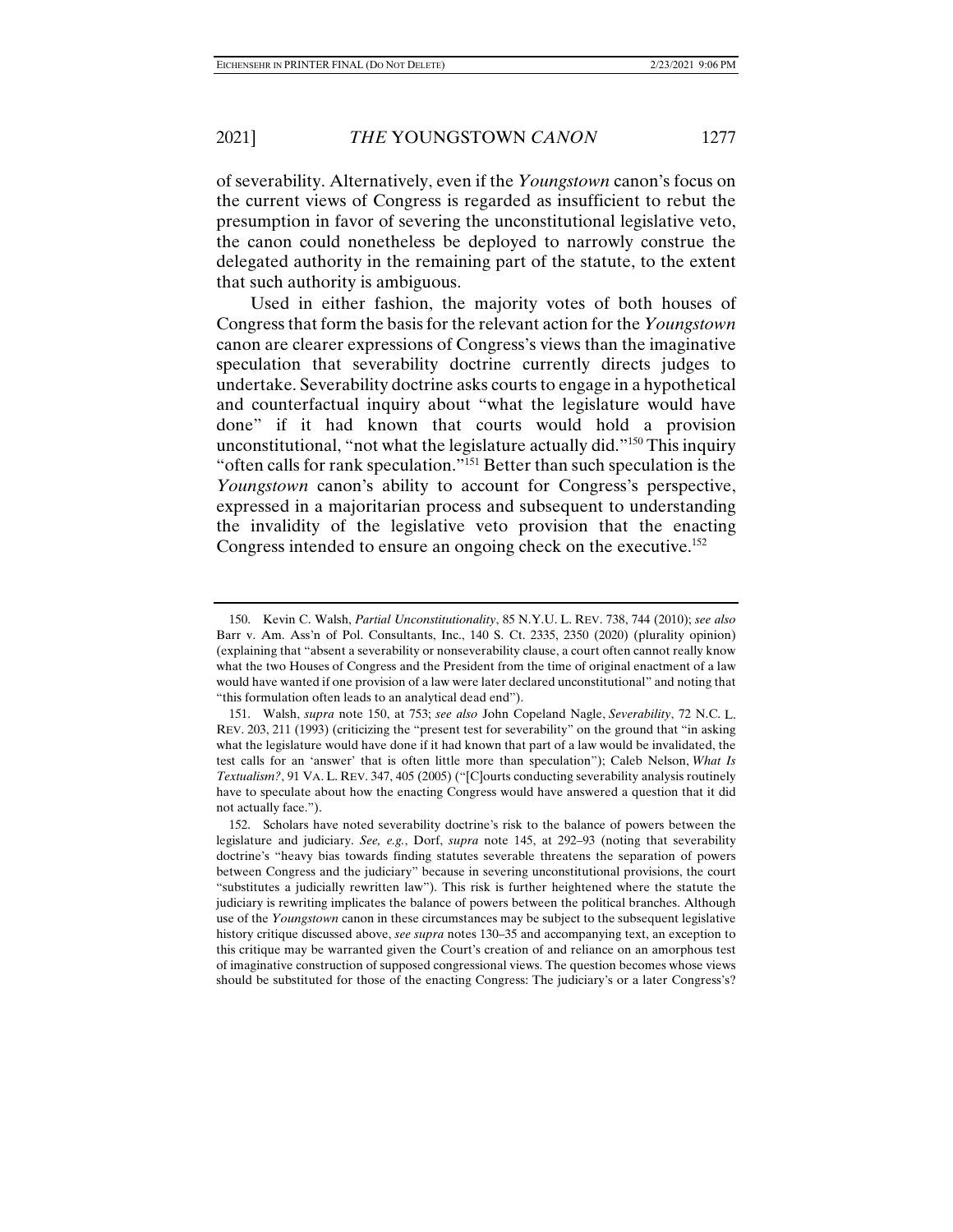4. *Clarifying Application of the* Youngstown *Framework.* A final justification for and benefit of the *Youngstown* canon stems from its interaction with Jackson's *Youngstown* framework. Despite its frequent invocation and canonical status,<sup>153</sup> Jackson's tripartite scheme is rather underspecified and, as Jackson himself called it, "oversimplified."154 The framework is underspecified especially with respect to Category Two cases, where it provides little guidance on case outcomes and even on the nature of the category itself.155 Professor Laurence Tribe has criticized "the nearly sacrosanct triptych" as "deeply ambiguous on the key question of what to make of congressional silence."156 The framework is oversimplified in suggesting that the three categories are clearly divisible. Rather, as the Supreme Court itself later explained, "executive action in any particular instance falls, not neatly in one of three pigeonholes, but rather at some point along a spectrum running from explicit congressional authorization to explicit congressional prohibition."157 The *Youngstown* canon can help clarify application of Jackson's *Youngstown* framework in at least two ways.

First, the *Youngstown* canon suggests a way—consistent with *Chadha*—to address congressional opposition in cases where the president claims *implied* authorization from Congress. Jackson included within Category One instances where "the President acts pursuant to an express *or implied* authorization of Congress."158 The most significant case in which the Supreme Court has found implied authorization is *Dames & Moore v. Regan*. 159 There, the Court assessed the lawfulness of executive actions related to the Iran hostage crisis,

Especially in separation of powers disputes between the executive and the legislature, considering the view of Congress—*any* Congress—may be preferable.

 <sup>153.</sup> *See supra* note 15 and accompanying text.

 <sup>154.</sup> Youngstown Sheet & Tube Co. v. Sawyer (*The Steel Seizure Case*), 343 U.S. 579, 635 (1952) (Jackson, J., concurring).

 <sup>155.</sup> *See* Eichensehr, *Conduct of Foreign Relations*, *supra* note 15, at 652–55 (discussing indeterminacy with respect to *Youngstown* Category Two). For an illuminating study of the diverse ways that lower federal courts approach and attempt to avoid *Youngstown* Category Two, see Michael Coenen & Scott M. Sullivan, *The Elusive Zone of Twilight*, 62 B.C. L. REV. (forthcoming 2021), https://papers.ssrn.com/sol3/papers.cfm?abstract\_id=3583471 [https:// perma.cc/89PL-GUZD].

 <sup>156.</sup> Laurence H. Tribe, *Transcending the* Youngstown *Triptych: A Multidimensional Reappraisal of Separation of Powers Doctrine*, 126 YALE L.J. F. 86, 91 (2016).

 <sup>157.</sup> Dames & Moore v. Regan, 453 U.S. 654, 669 (1981).

 <sup>158.</sup> *Youngstown*, 343 U.S. at 635 (Jackson, J., concurring) (emphasis added).

 <sup>159.</sup> Dames & Moore v. Regan, 453 U.S. 654 (1981).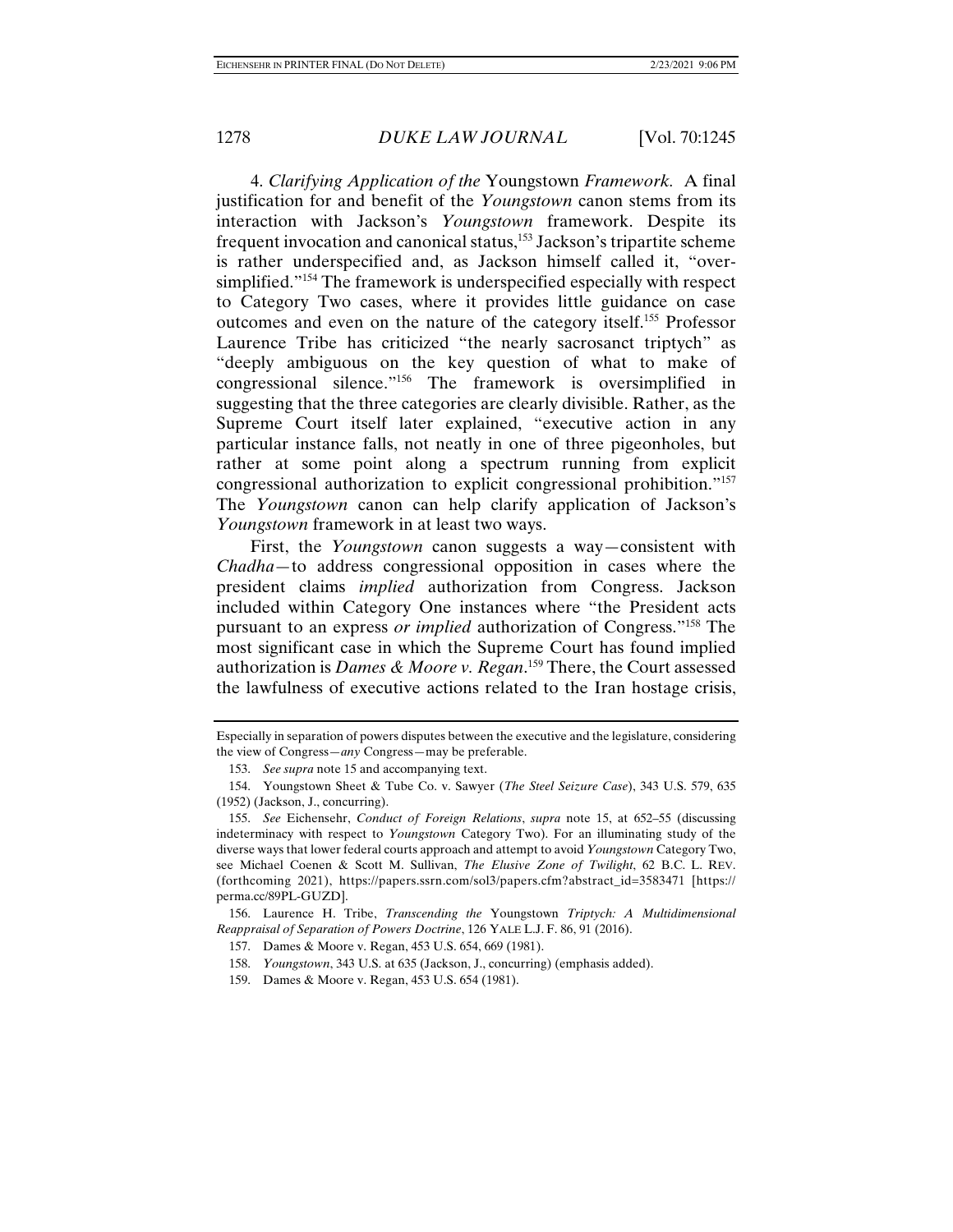including whether the president could suspend claims against Iran that remained pending in U.S. courts. The Court considered several statutes and determined that none "constitute[d] specific authorization of the President's action suspending claims."<sup>160</sup> Nonetheless, the Court considered them "highly relevant in the looser sense of indicating congressional acceptance of a broad scope for executive action in circumstances such as those presented in this case."161 The Court also noted a lack of congressional opposition and a "history of congressional acquiescence in conduct of the sort engaged in by the President."162 In tension with *Youngstown* itself, where close-but-notquite statutes were cited as evidence that Congress had rejected the president's claimed authority, the Court in *Dames & Moore* concluded that "the President was authorized to suspend pending claims" and that "Congress may be considered to have consented to the President's action."163

The idea of implied authorizations being sufficient for Category One may be troubling in and of itself.164 Category One, after all, comes with "the strongest of presumptions and the widest latitude of judicial interpretation."165 Presidents have an incentive to attempt to claim that Congress has impliedly authorized their actions, putting them in Category One. And courts may have an incentive to accept such claims because it simplifies their ultimate task of resolving the constitutionality of executive action, rather than admitting that

 <sup>160.</sup> *Id.* at 677.

 <sup>161.</sup> *Id.*

 <sup>162.</sup> *Id.* at 678–79.

 <sup>163.</sup> *Id.* at 686.

 <sup>164.</sup> *Cf.* Tribe, *supra* note 156, at 92–93 (arguing that the bicameralism and presentment requirements "exist both to prevent the gradual deformation of our governmental structure and to protect individual liberty," and that "[b]y ignoring these obstacles, Jackson's celebrated *Youngstown* concurrence invites courts to give the force of law to extra-constitutional congressional action by directing judicial attention to the ineffable, and judicially constructed, 'implied will of Congress' rather than to the actual terms of duly enacted laws" (footnote omitted)). Tribe's main concern seems to be that considering the implied will of Congress empowers Congress to avoid bicameralism and presentment. I see a comparatively greater risk in the executive over-claiming authorization from Congress and convincing courts that executive action falls in Category One, with its thumb on the scale in the president's favor, rather than Category Two.

 <sup>165.</sup> Youngstown Sheet & Tube Co. v. Sawyer (*The Steel Seizure Case*), 343 U.S. 579, 637 (1952) (Jackson, J., concurring).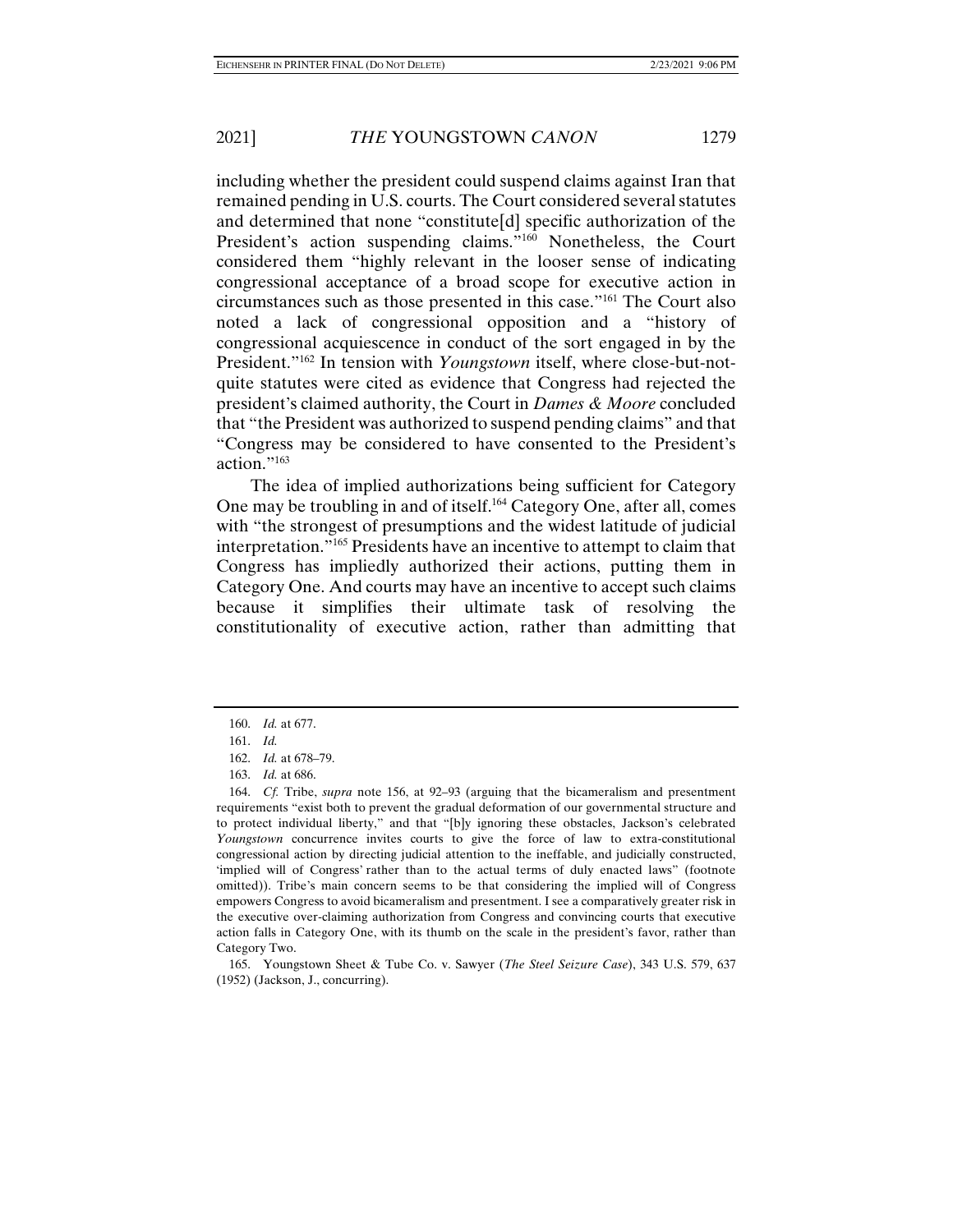Congress is silent and grappling with the indeterminacy of *Youngstown*  Category Two.166

But for congressional prerogatives, implied authorizations are especially problematic. By definition, such cases rely on actions by Congress that *do not* authorize presidential action, perhaps combined with congressional *inaction*, which may be constitutionally meaningful or may simply result from institutional challenges and political gridlock. Here, the *Youngstown* canon can help. The canon ensures that explicit congressional action, even when vetoed by the president, counts in the *Youngstown* calculus.

Imagine a case in which the president appears poised to claim implied congressional authorization for a particular action that he could not take acting alone or that at least would be on shaky constitutional ground if done based solely on executive power. Congress then reacts by passing a bill explicitly denying the president the authority, but the president vetoes the bill. If there is ambiguity about the scope of the president's constitutional authority, as there often would be in this situation, the *Youngstown* canon instructs courts to construe the president's claimed authority narrowly. The canon therefore ensures that congressional opposition—expressed in a majoritarian fashion—is weighed against executive claims of implied authorization. The canon does not give the vetoed bill binding legal effect, which would run afoul of *Chadha*, but it ensures that the most explicit and on-point expression of Congress's views on a particular executive action can influence assessments of implied authorization and congressional acquiescence.

In some ways, *Dames & Moore* was an easy case for implied authorization because Congress had not objected in any way to the president's settlement of the hostage crisis or earlier claims settlements by the executive. The Court noted that "Congress has not enacted legislation, or *even passed a resolution*, indicating its displeasure with the Agreement," and "[w]e are thus clearly not confronted with a situation in which Congress has in some way resisted the exercise of Presidential authority."<sup>167</sup> The Court's suggestion that even a nonbinding resolution might have been sufficient to alter its analysis

 <sup>166.</sup> *Cf.* Levinson & Pildes, *supra* note 15, at 2353–54 (arguing that to avoid "Justice Jackson's purgatorial 'zone of twilight,'... judges frequently attribute to vague legislation a 'clear' congressional endorsement (or sometimes, a 'clear' congressional prohibition) of the executive action at issue").

 <sup>167.</sup> *Dames & Moore*, 453 U.S. at 687–88 (emphasis added).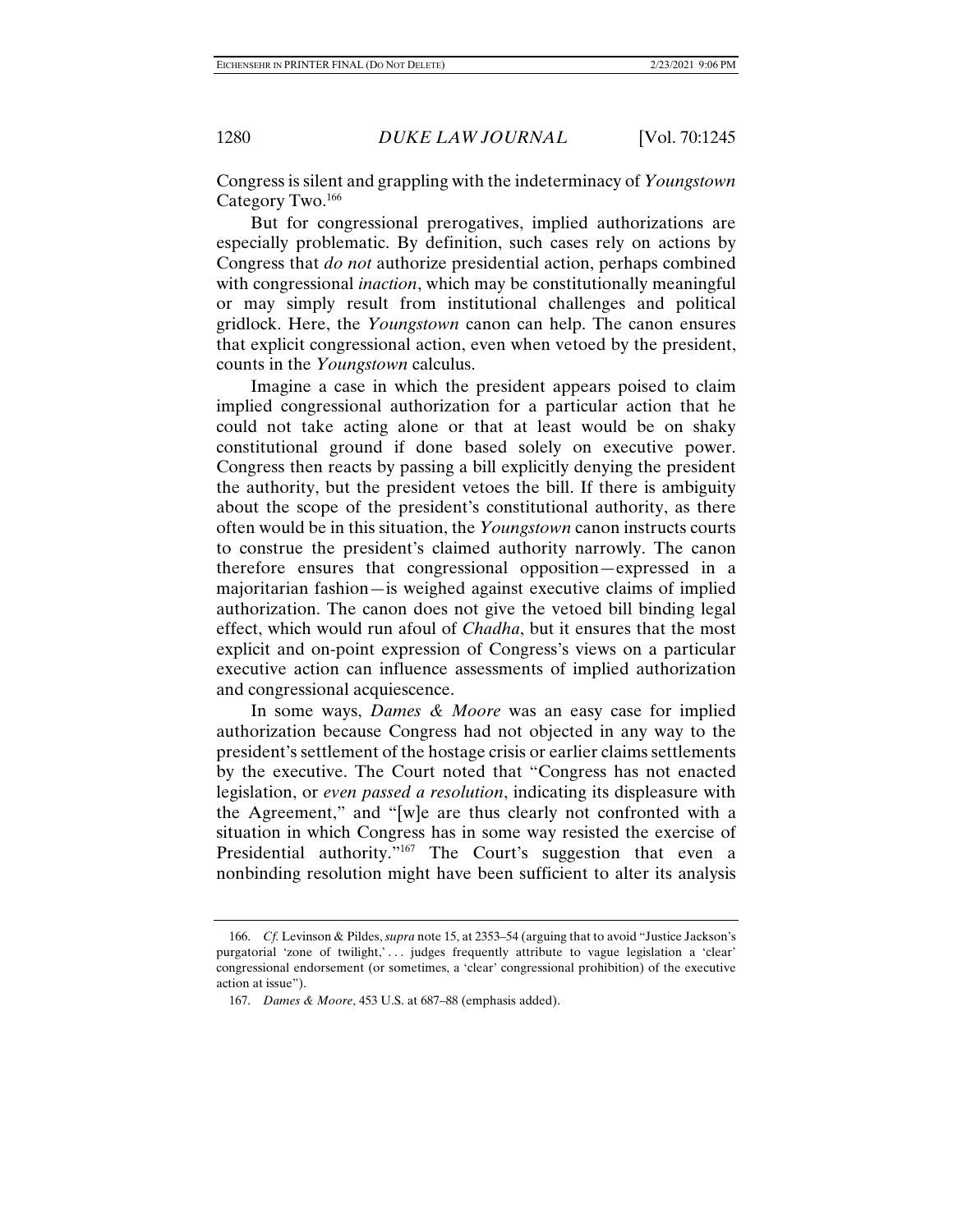lends credence to the *Youngstown* canon's approach. Neither congressional action—a resolution or a vetoed bill—would necessarily be determinative of the outcome of the ultimate constitutional question, but both could be relevant.

Second, the *Youngstown* canon can help to clarify the application of the *Youngstown* framework through its interaction with historical gloss. The idea of historical gloss is often traced to Justice Felix Frankfurter's concurring opinion in *Youngstown*. Frankfurter explained, "Deeply embedded traditional ways of conducting government cannot supplant the Constitution or legislation, but they give meaning to the words of a text or supply them."168 He counseled that

a systematic, unbroken, executive practice, long pursued to the knowledge of the Congress and never before questioned, engaged in by Presidents who have also sworn to uphold the Constitution . . . may be treated as a gloss on "executive Power" vested in the President by § 1 of Art. II.<sup>169</sup>

Historical gloss can be relevant to any of Jackson's three *Youngstown* categories. Longstanding practice can demonstrate congressional approval or disapproval of executive action as required for Categories One and Three, or a longstanding practice of congressional silence may be evidence of the distribution of constitutional authority in the Category Two "zone of twilight."170 The "most common reason" for invocation of historical practice in separation of powers disputes is "the idea that the cited practice involves the 'acquiescence' of one branch in the actions of the other"—typically, congressional acquiescence in the executive's actions.171

Invocations of historical gloss raise the issue of what it means for Congress to "question" executive practice. The clearest mechanism for Congress to question or register objections to executive action is, of course, enactment of a law, either with the president's concurrence or over the president's veto. As explained above, however, in constitutional clashes where Congress and the president have conflicting institutional interests, it is unrealistic to expect much

 <sup>168.</sup> *Youngstown*, 343 U.S. at 610 (Frankfurter, J., concurring).

 <sup>169.</sup> *Id*. at 610–11.

 <sup>170.</sup> *See* Curtis A. Bradley & Trevor W. Morrison, *Historical Gloss and the Separation of Powers*, 126 HARV.L. REV. 411, 419 (2012); Eichensehr, *Conduct of Foreign Relations*, *supra* note 15, at 621–22.

 <sup>171.</sup> Bradley & Morrison, *supra* note 170, at 414.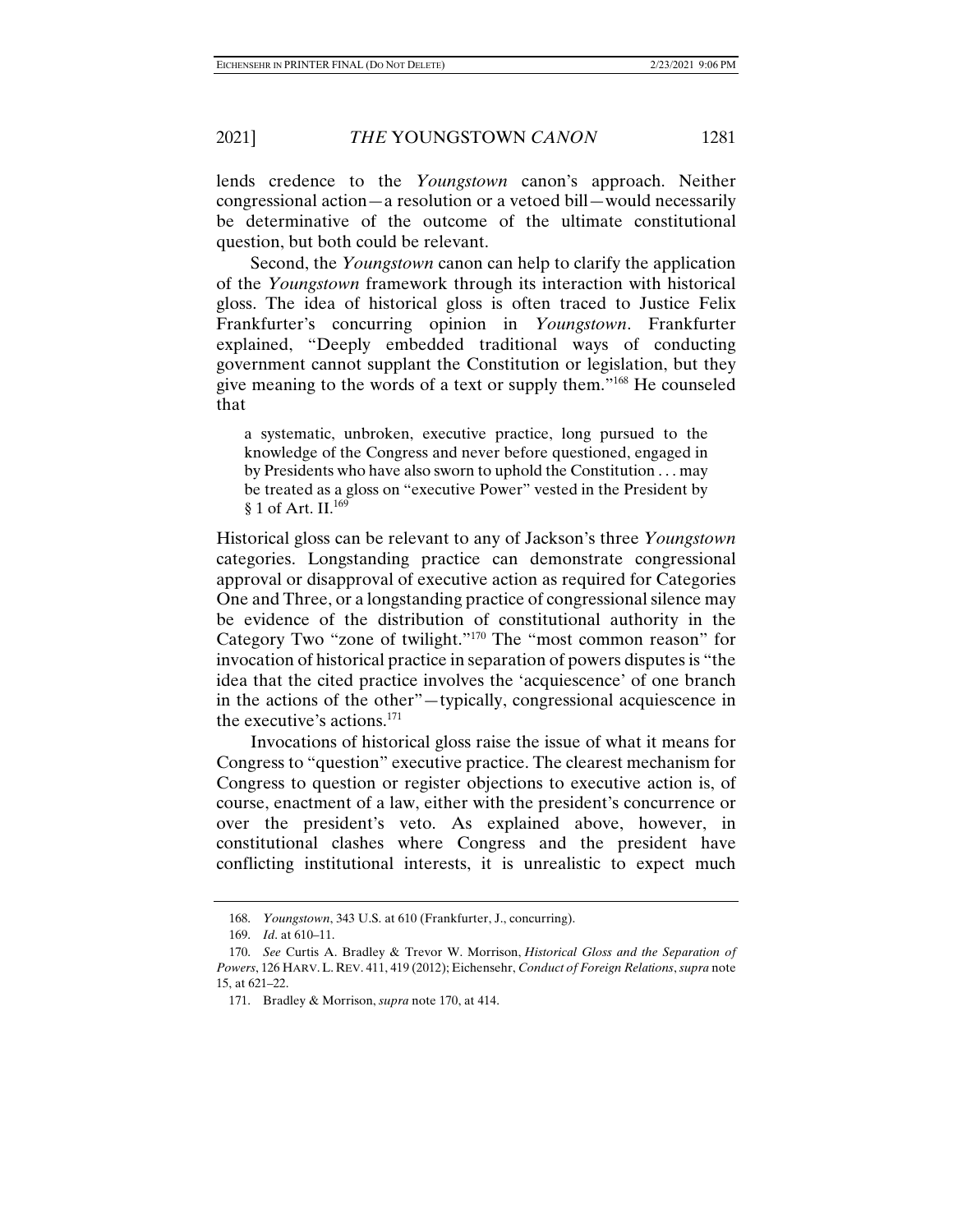evidence of this sort. The president is unlikely to agree with laws cabining executive power, and expecting Congress to act with a supermajority of both houses is asking too much. Looking only to enacted law to discern the views of Congress then risks skewing constitutional analysis sharply in favor of the executive. For these reasons, as well as more general concerns about institutional structures that make it difficult for Congress to enact even routine legislation,  $172$ scholars argue for looking beyond enacted law to congressional "soft law" to discern whether Congress has questioned executive practice.<sup>173</sup> As Professors Curtis Bradley and Trevor Morrison explain, "[t]he greatest risk" with respect to *Youngstown* Category Two cases "is in too readily concluding that Congress has remained silent . . . , and consequently inferring acquiescence from such purported silence."174

Considering the views of Congress expressed in vetoed bills alongside other soft law mechanisms helps to remedy the tendency to equate a lack of enacted bills with a lack of congressional objection. The views of Congress expressed in a vetoed bill may not be enough to put a president into Category Three on their own (depending on one's constitutional interpretation methodology), but at the very least, they can weaken a president's claim to be in Category Two. Majority action by both houses of Congress is hard to characterize as congressional silence, as required for Category Two. Other types of soft law, such as committee reports or one-house resolutions, are subject to the critique that they do not represent Congress's institutional views, and thus that even in the face of such action, Congress *as a whole* has perhaps been silent. But even if one disregards such actions in considering historical gloss or assessing congressional silence or acquiescence, vetoed bills, like concurrent resolutions, surmount that critique. Majority action by both houses is the antithesis of silence.

To return to the critiques of *Youngstown* noted above, the effect of the *Youngstown* canon on traditional *Youngstown* analysis is easier to grasp by moving beyond the "over-simplified" idea that the three *Youngstown* categories represent rigid differentiations. The canon works best if the framework is understood to represent a spectrum. Application of the canon moves the president down the spectrum and

 <sup>172.</sup> *See id.* at 440–47 (discussing impediments to congressional actions, such as vetogates and collective action problems).

 <sup>173.</sup> *See* Bradley & Siegel, *supra* note 95, at 66 ("[E]vidence of congressional nonacquiescence should extend beyond the enactment of opposing statutes and should include various forms of congressional 'soft law,' such as committee reports and nonbinding resolutions.").

 <sup>174.</sup> Bradley & Morrison, *supra* note 170, at 450.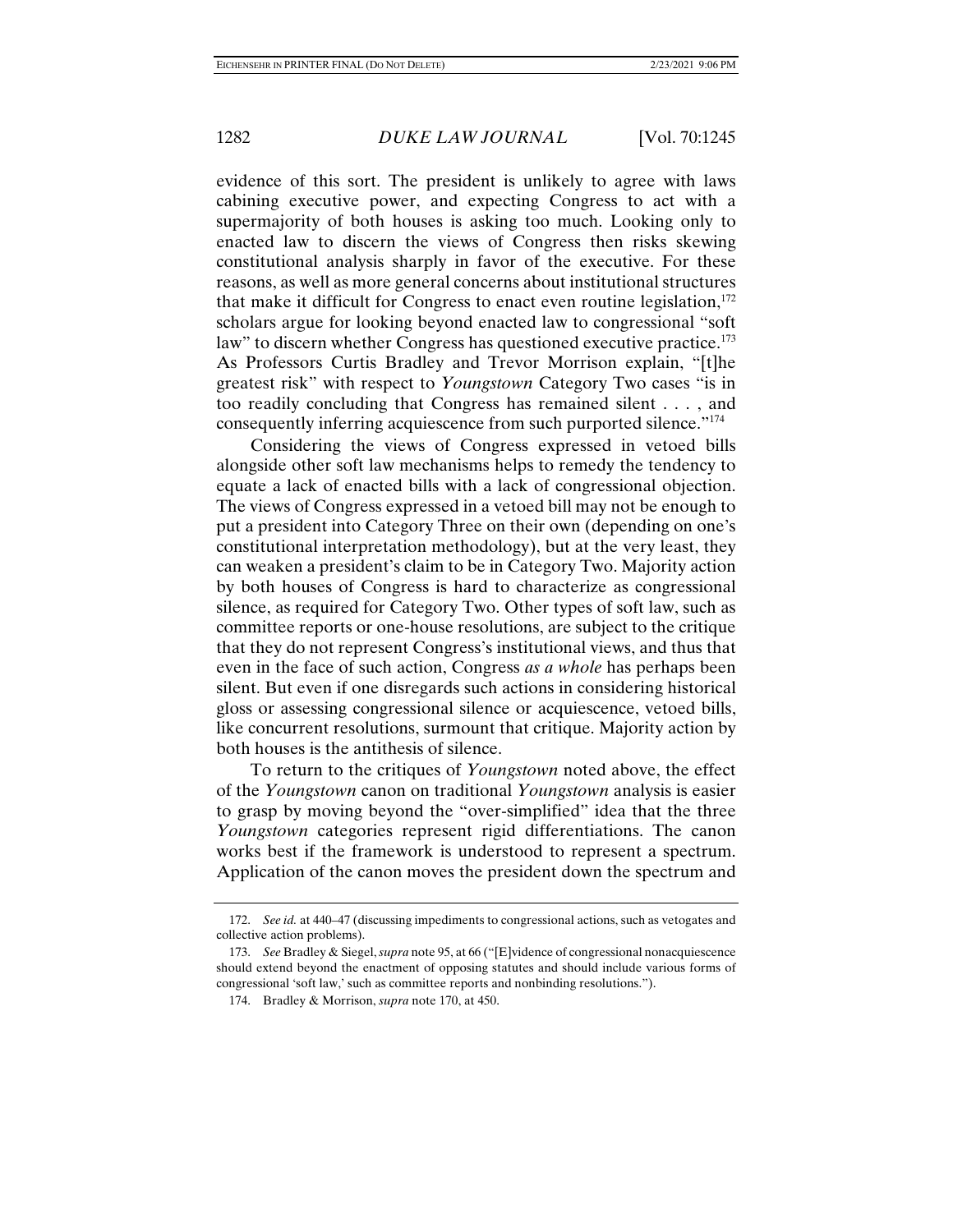further away from congressional authorization, in the case of the implied Category One cases, or further away from congressional silence and toward congressional prohibition in the case of the Category Two cases where historical gloss is most prevalent. One could argue, in line with the simplified three-category approach, that the canon knocks the president from Category One into Category Two, or from Category Two into Category Three. Depending on one's preferred method, that approach may be attractive. But it is also subject to the possible formalist objection that it gives too much legal effect to congressional action short of law. Understanding the *Youngstown* framework as a spectrum on which there are many shades of gray largely moots this objection.

An important caveat is in order. The *Youngstown* canon's focus on vetoed bills is likely to favor Congress in most cases, but that may not be uniformly true. Having interpreters look to vetoed bills may simultaneously encourage them to look at presidential veto messages or other executive expressions of constitutional objections to vetoed bills.<sup>175</sup> For example, Chief Justice John Roberts's recent majority opinion in *Seila Law LLC v. Consumer Financial Protection Bureau*<sup>176</sup> cited constitutional objections in an Office of Legal Counsel ("OLC") opinion and a veto message from President Ronald Reagan to an earlier bill about a different federal agency as support for holding unconstitutional the for-cause removal protection afforded to the director of the Consumer Financial Protection Bureau.177 One could imagine constitutional battle waged between the branches where on a particular issue Congress repeatedly passes bills that presidents of both parties consistently veto, along with veto messages explaining the executive's constitutional objections. A long-standing practice of executive vetoes of a particular congressional initiative on constitutional grounds could influence a historical gloss analysis by showing a consistent executive view of the issue over time, agreement among presidents of different parties, or a lack of acquiescence by the

 <sup>175.</sup> For examples of veto messages, see *U.S. Senate, Vetoes, 1789 to Present*, U.S. SENATE, https://www.senate.gov/legislative/vetoes/vetoCounts.htm [https://perma.cc/STY3-62WA].

 <sup>176.</sup> Seila L. LLC v. CFPB, 140 S. Ct. 2183 (2020).

 <sup>177.</sup> *Id.* at 2201 (discussing constitutional objections to the structure of the Office of the Special Counsel (citing Memorandum Op. from the Gen. Couns., Civil Serv. Comm'n, 2 Op. O.L.C. 120, 122 (1978); Memorandum of Disapproval on a Bill Concerning Whistleblower Protection, 2 PUB. PAPERS 1391–92 (Oct. 26, 1988))); *see also id.* at 2192 (holding that the Consumer Financial Protection Bureau director "must be removable by the President at will").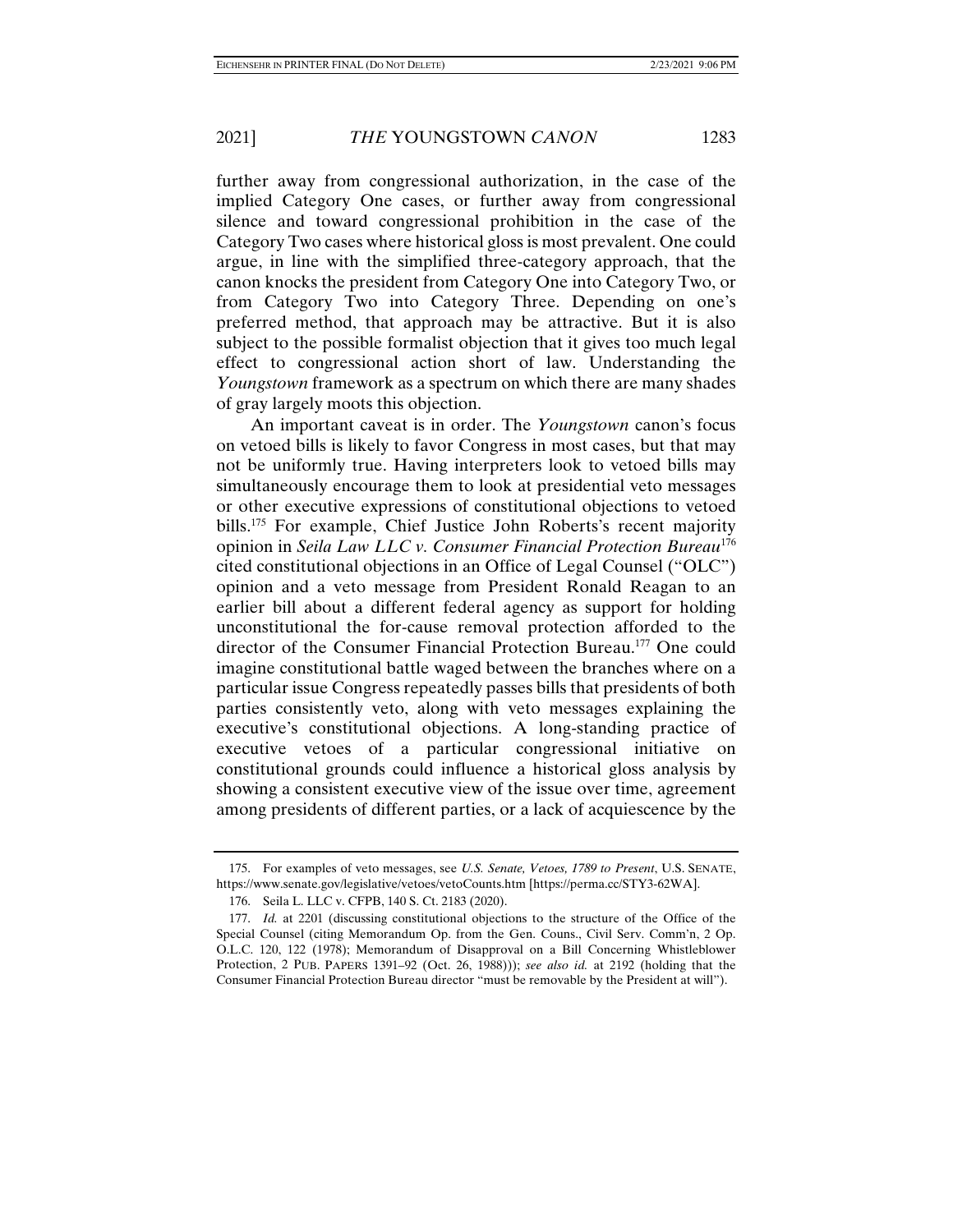executive in Congress's constitutional views.178 Looking to vetoed bills as interpretive aids may therefore not be an unalloyed good for Congress to the extent that it also prompts courts and other interpreters to consider countervailing and unilateral executive views.179 For courts and for the rule of law, however, greater clarity about the branches' views is a net benefit, regardless of the precise outcome of the congressional–presidential power struggle.

\* \* \*

The proposed *Youngstown* canon is just that—a canon of construction. For that reason, some may regard it as a weak bulwark against executive aggrandizement. Canons sometimes fall to countercanons180 or suffer inconsistent application by courts.181 But using attempted congressional opposition as an interpretive aid, rather than a legally binding rule, is precisely the feature of this Article's proposal that allows it to comply with *Chadha*. Considering congressional opposition as one among a number of factors or interpretive principles that courts and other interpreters should take into account is an improvement over disregarding such opposition as an irrelevant nullity.

 <sup>178.</sup> *See supra* notes 168–69 and accompanying text (discussing Justice Frankfurter's *Youngstown* opinion and historical gloss); *see also infra* note 333 (discussing OLC's reliance on consistent practice of presidents of different parties in historical gloss analysis).

 <sup>179.</sup> Courts already occasionally rely on unilateral executive expressions of constitutional views on statutes. *See, e.g.*, *Seila*, 140 S. Ct at 2202 (citing signing statement by President Bill Clinton that "questioned the constitutionality" of the single-director structure of a federal agency); *cf.* Free Enter. Fund v. Pub. Co. Acct. Oversight Bd., 561 U.S. 477, 523 (2010) (Breyer, J., dissenting) (citing the *absence* of a constitutional objection in a signing statement by President George W. Bush as support for the lack of constitutional problem with a two-level for-cause removal protection).

 <sup>180.</sup> For the canonical discussion of canons and countercanons, see Karl N. Llewellyn, *Remarks on the Theory of Appellate Decision and the Rules or Canons About How Statutes Are To Be Construed*, 3 VAND. L. REV. 395, 401–06 (1950), setting out a number of canons in "thrust but parry" format. *But see, e.g.*, HENRY M. HART, JR. & ALBERT M. SACKS, THE LEGAL PROCESS: BASIC PROBLEMS IN THE MAKING AND APPLICATION OF LAW 1191 (William N. Eskridge, Jr. & Philip P. Frickey eds., 1994) (arguing that "[o]f course there are pairs of maxims susceptible of being invoked for opposing conclusions," but "[o]nce it is understood that meaning depends upon context, and that contexts vary, how could it be otherwise?").

 <sup>181.</sup> *See, e.g.*, Eskridge, *supra* note 89, at 91 ("For every case where the Court rhapsodizes about deliberative inaction, there is a counter-case subjecting such inferences to scathing critique."); *id.* app. at 1–3 (showing the Supreme Court applying and failing to apply canons based on legislative inaction); Gluck & Bressman, *supra* note 53, at 951 ("[F]ederal courts are notoriously inconsistent in their application of the canons . . . .").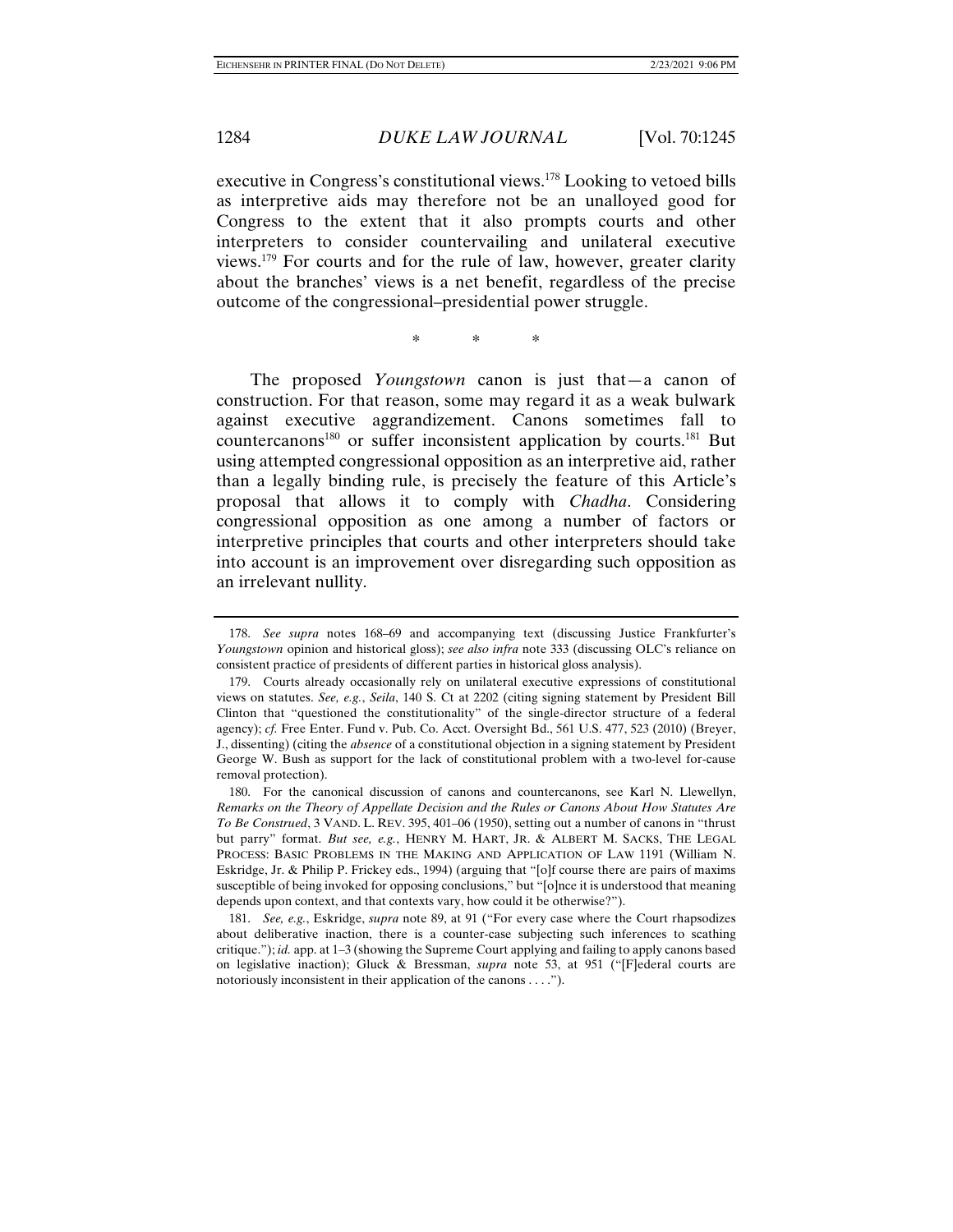The *Youngstown* canon is also insulated from some critiques lodged against other canons. It is based, by definition, on congressional action, not congressional silence.182 And it's the kind of canon that may become known to and internalized by Congress.183 Professors Abbe Gluck and Lisa Bressman have shown that congressional drafters are aware of and draft legislation with a view toward some substantive canons, including federalism presumptions, which are similar to the *Youngstown* canon in seeking to preserve structural constitutional values.184 In fact, Congress may already anticipate some form of a *Youngstown* canon. Some proposed bills that seek to push back on executive action—and that may be in the category of future vetoed bills—would authorize litigation on the part of Congress, during which counsel for Congress would likely argue to courts about congressional opposition.185

#### II. APPLICATIONS

Building on the definition of the *Youngstown* canon in Part I, this Part explores how the canon could apply in practice. It provides four illustrative examples of ways the canon might apply in areas of shared constitutional power where the allocation of authority between Congress and the president is unsettled.

 <sup>182.</sup> *Cf.* Eskridge, *supra* note 89, at 90–108 (discussing a variety of problems with inferring legislative intent from congressional inaction).

 <sup>183.</sup> For a seminal study on congressional awareness of canons and other interpretive rules, see generally Gluck & Bressman, *supra* note 53. For a discussion of how adopting the *Youngstown*  canon might influence congressional behavior, see *infra* Part III.C.

 <sup>184.</sup> Gluck & Bressman, *supra* note 53, at 942 (explaining that "some kind of courts-Congress interpretive feedback loop does exist, at least with respect to certain interpretive rules," including "federalism presumptions").

 <sup>185.</sup> *See, e.g.*, S.J. Res. 4, 116th Cong. § 4 (Jan. 17, 2019) (authorizing the Senate Legal Counsel and General Counsel to the House of Representatives to "represent Congress in initiating or intervening in any judicial proceedings in any Federal court of competent jurisdiction on behalf of Congress in order to oppose any effort to suspend, terminate, or withdraw the United States from the North Atlantic Treaty in a manner inconsistent with this joint resolution"); *see also*  Hathaway, *supra* note 118, at 87 (discussing the litigating authority of the House and Senate Offices of General Counsel). Litigation by one or both houses of Congress that brings to courts' attention prior opposition—especially majoritarian opposition—to presidential action may be more persuasive than congressional opposition that is voiced for the first time in a litigation brief. *Cf.* Bowen v. Georgetown Univ. Hosp., 488 U.S. 204, 212 (1988) (explaining that the Court will not afford deference to agency views expressed for the first time in litigation).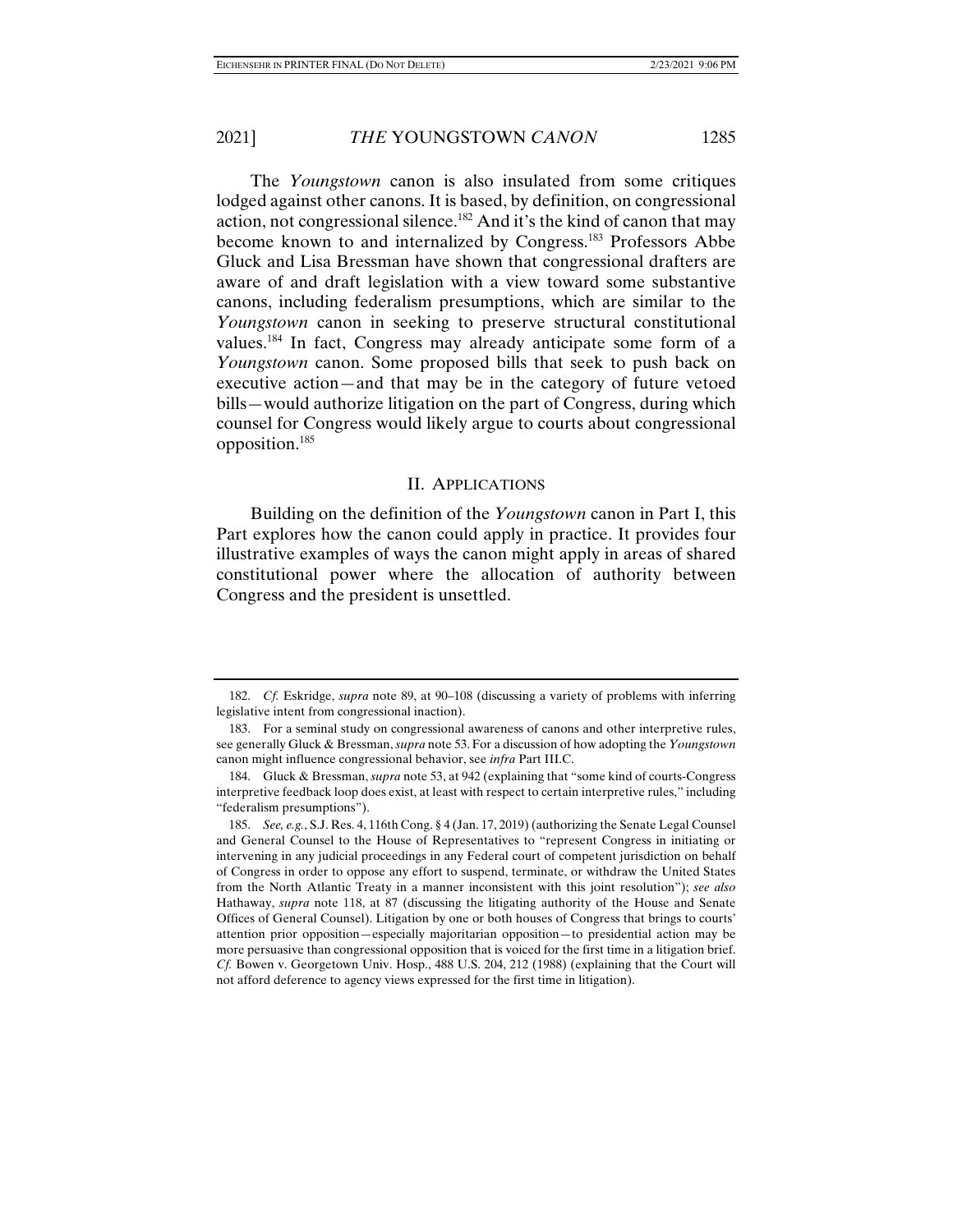### *A. War Powers*

The allocation of war powers between the president and Congress is one of the most hotly contested areas of constitutional law,186 and it is one where the *Youngstown* canon can add value. The Constitution confers war-related authorities on both Congress and the president. Article I grants Congress the powers, among other things, "[t]o declare War," "[t]o raise and support Armies," "[t]o provide and maintain a Navy," and "[t]o make Rules for the Government and Regulation of the land and naval Forces."187 Article II, on the other hand, makes the president the "Commander in Chief of the Army and Navy of the United States."188 As Jackson noted, "[t]hese cryptic words have given rise to some of the most persistent controversies in our constitutional history."<sup>189</sup> Indeed, "just what authority goes with the name [Commander-in-Chief] has plagued presidential advisers who would not waive or narrow it by nonassertion yet cannot say where it begins or ends."190 Presidents have long claimed a core—often a large one of exclusive executive authority over war powers that is not subject to congressional regulation.

Congress has only rarely attempted to rein in executive war powers. Its "boldest attempt" is the WPR.191 Passed in 1973 in the aftermath of the Vietnam War and over President Richard Nixon's veto, the WPR includes reporting requirements when the president introduces U.S. armed forces "into hostilities or into situations where imminent involvement in hostilities is clearly indicated by the circumstances" and where U.S. armed forces are deployed abroad while "equipped for combat."<sup>192</sup> It also includes provisions related to

 <sup>186.</sup> *See, e.g.*, HENKIN, *supra* note 15, at 97 ("The division of authority [over war powers] between the President and Congress is the most controversial and intractable issue in the constitutional law of U.S. foreign relations."); Jack Goldsmith, *Liberal Democracy and Cosmopolitan Duty*, 55 STAN. L. REV. 1667, 1678 (2003) ("The meaning and scope of . . . [the declare war power] is contested, especially in modern times when presidents have asserted independent war powers more aggressively.").

 <sup>187.</sup> U.S. CONST. art. I, § 8, cls. 11–14.

 <sup>188.</sup> *Id.* art. II, § 2.

 <sup>189.</sup> Youngstown Sheet & Tube Co. v. Sawyer (*The Steel Seizure Case*), 343 U.S. 579, 641 (1952) (Jackson, J., concurring).

 <sup>190.</sup> *Id.*

 <sup>191.</sup> CURTIS A. BRADLEY, ASHLEY S. DEEKS & JACK L. GOLDSMITH, FOREIGN RELATIONS LAW CASES AND MATERIALS 689 (7th ed. 2020).

 <sup>192.</sup> War Powers Resolution, Pub. L. No. 93-148, § 4(a), 87 Stat. 555, 555–56 (1973) (codified as amended at 50 U.S.C. §§ 1541–48 (2018)).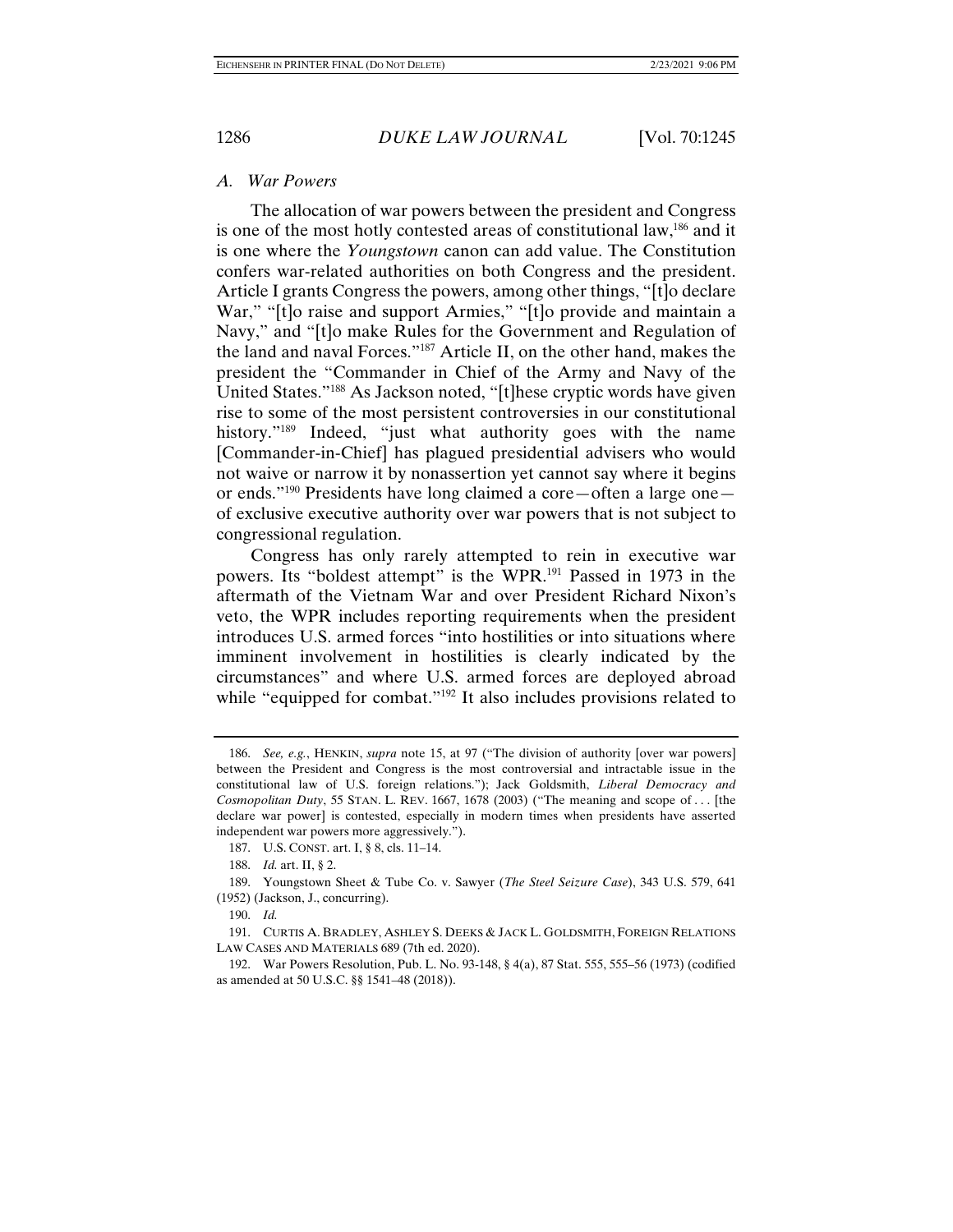congressional action. Most prominently, it includes a requirement that within sixty days of the introduction of forces into hostilities, the president shall terminate the use of such forces unless Congress has declared war, authorized the use of such forces, extended the deadline, or cannot meet due to an armed attack on the United States.<sup>193</sup> In addition to the specified deadline, however, the WPR specifies that "any time that United States Armed Forces are engaged in hostilities outside the territory of the United States, its possessions and territories without a declaration of war or specific statutory authorization, such forces shall be removed by the President if the Congress so directs by concurrent resolution."194

Because concurrent resolutions are not subject to presentment, *Chadha* appears to invalidate this mechanism that Congress intended to use to restrain presidential uses of force.195 After *Chadha*, Congress enacted a statute providing a separate procedure to "force a vote to order the withdrawal of troops."196 The amended process uses a joint resolution and so is subject to presentment and to presidential veto.<sup>197</sup>

Congress has rarely invoked the WPR, but it twice attempted to require Trump to terminate hostilities.198 Congress's first attempt came in spring 2019, when both houses passed a joint resolution directing

 <sup>193.</sup> *Id.* § 5(b), 87 Stat. at 556.

 <sup>194.</sup> *Id.* § 5(c), 87 Stat. at 556–57.

 <sup>195.</sup> *See, e.g.*, BRADLEY ET AL., *supra* note 191, at 693 ("Most scholars believe that such a concurrent resolution, if not presented to the President for signature and possible veto, is invalid under INS v. Chadha, 462 U.S. 919 (1983)."); MATTHEW C. WEED, CONG. RSCH. SERV., R42699, THE WAR POWERS RESOLUTION: CONCEPTS AND PRACTICE 7–8 (2019), https://fas.org/sgp/crs/ natsec/R42699.pdf [https://perma.cc/W8FR-YKKY] (discussing the concurrent resolution provision and the effect of *Chadha*); *see also id.* at 66 (noting proposals to amend the WPR to eliminate the concurrent resolution provision because of arguments that it is invalid after *Chadha*).

 <sup>196.</sup> FISHER, *supra* note 139, at 2; *see* 50 U.S.C. § 1546(a) (providing an expedited procedure for congressional consideration of joint resolutions directing the removal of U.S. forces from hostilities).

 <sup>197.</sup> For an explanation of the differences between bills and joint, concurrent, and simple resolutions, see *Types of Legislation*, U.S. SENATE, https://www.senate.gov/legislative/common/ briefing/leg\_laws\_acts.htm [https://perma.cc/S6JN-KT3U].

 <sup>198.</sup> Another recent attempt failed to pass the House. In 2015, representatives introduced a concurrent resolution pursuant to the WPR that would have directed the Obama administration to withdraw U.S. forces deployed to fight the Islamic State. *See* MATTHEW C. WEED, CONG. RSCH. SERV., R43760, A NEW AUTHORIZATION FOR USE OF MILITARY FORCE AGAINST THE ISLAMIC STATE: ISSUES AND CURRENT PROPOSALS 8 (2017), https://crsreports.congress.gov/ product/pdf/R/R43760/16 [https://perma.cc/6SBS-5VXE] (discussing H. Con. Res. 55). The House Foreign Affairs Committee approved the resolution, but it failed to pass the House. *Id.*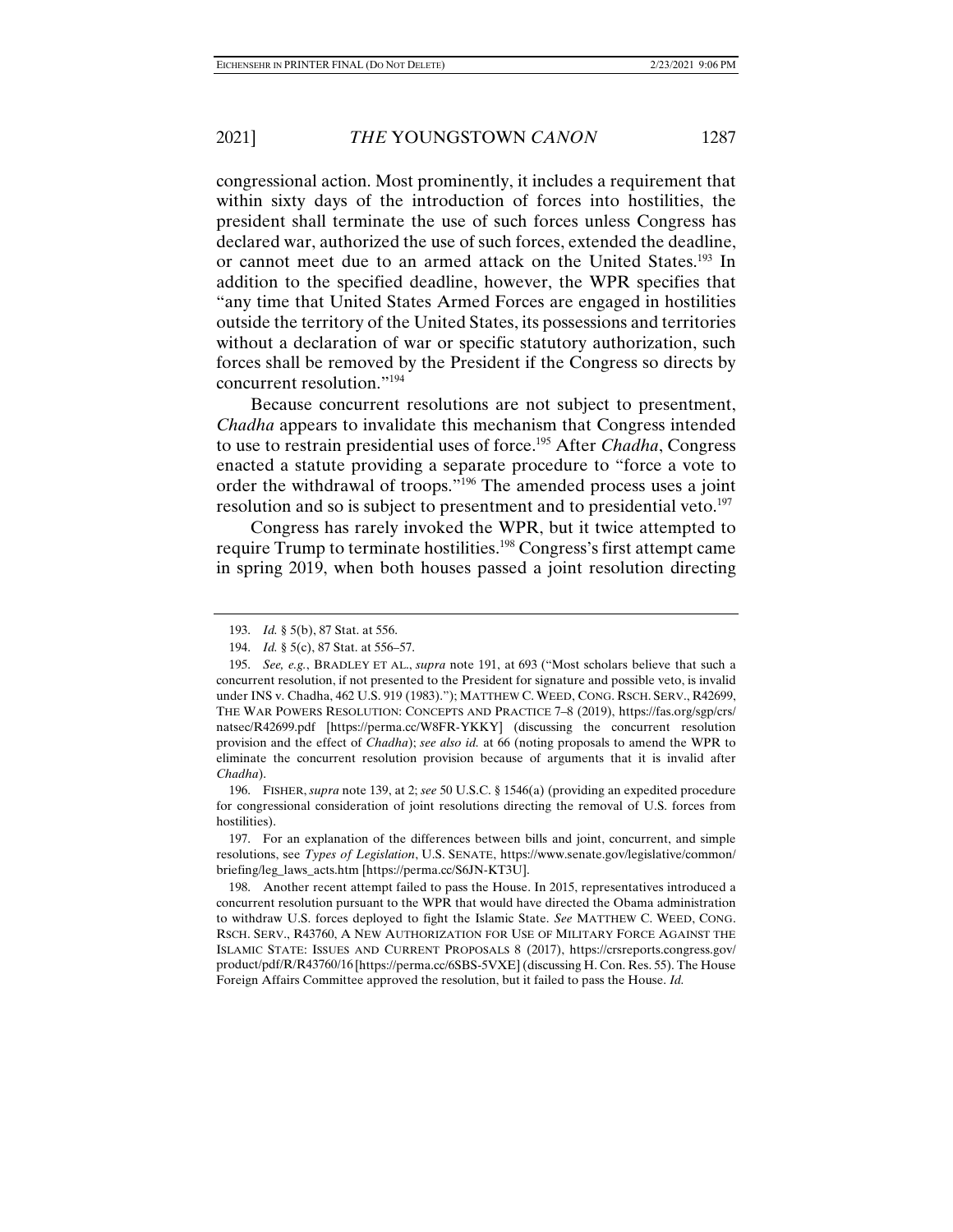"the President to remove United States Armed Forces from hostilities in or affecting the Republic of Yemen" within thirty days of the resolution's enactment.199 The resolution specified that the relevant "hostilities" included "in-flight refueling of non-United States aircraft conducting missions as part of the ongoing civil war in Yemen."200 And it explicitly excepted U.S. armed forces "engaged in operations directed at al Qaeda or associated forces."201

Trump vetoed the resolution.202 In his veto message, Trump first disputed the premise that there were hostilities to be terminated, arguing the resolution was "unnecessary because, apart from counterterrorism operations against al-Qa'ida in the Arabian Peninsula and ISIS, the United States is not engaged in hostilities in or affecting Yemen."203 He then turned to constitutional claims. He called the resolution "dangerous" and argued that "Congress should not seek to prohibit certain tactical operations, such as in-flight refueling, or require military engagements to adhere to arbitrary timelines" because "[d]oing so would interfere with the President's constitutional authority as Commander in Chief of the Armed Forces."204 The constitutional claim echoed the Statement of Administration Policy issued prior to the resolution's passage.<sup>205</sup> There, the administration argued, "[b]ecause the President has directed United States forces to support the Saudi-led coalition under his constitutional powers, the joint resolution would raise serious constitutional concerns to the

 <sup>199.</sup> S.J. Res. 7, 116th Cong. § 2 (2019); *see* Catie Edmondson, *Senate Votes Again To End Aid to Saudi War in Yemen, Defying Trump*, N.Y. TIMES (Mar. 13, 2019), https://nyti.ms/ 2TByCgB [https://perma.cc/9LHC-5HTB] (discussing the Senate vote as "rebuk[ing] President Trump for his continued defense of Saudi Arabia after the killing of dissident journalist Jamal Khashoggi"); Catie Edmondson, *U.S. Role in Yemen War Will End Unless Trump Issues Second Veto*, N.Y. TIMES (Apr. 4, 2019), https://nyti.ms/2WMyUOu [https://perma.cc/2UFD-YDK5] (discussing the House's passage of the resolution).

 <sup>200.</sup> S.J. Res. 7, 116th Cong. § 2 (2019).

 <sup>201.</sup> *Id.*

 <sup>202.</sup> Message to the Senate Returning Without Approval Legislation Regarding the Removal of United States Armed Forces from Hostilities in Yemen, 2019 DAILY COMP. PRES. DOC. 1 (Apr. 16, 2019).

 <sup>203.</sup> *Id.*

 <sup>204.</sup> *Id.*

 <sup>205.</sup> OFF. OF MGMT. & BUDGET, EXEC. OFF. OF THE PRESIDENT, STATEMENT OF ADMINISTRATION POLICY S.J. RES. 7 – DIRECTING THE PRESIDENT TO REMOVE UNITED STATES ARMED FORCES FROM HOSTILITIES IN THE REPUBLIC OF YEMEN THAT HAVE NOT BEEN AUTHORIZED BY CONGRESS (2019), https://www.whitehouse.gov/wp-content/uploads/ 2019/03/sapsj7s\_20190313.pdf [https://perma.cc/BBH6-DMLQ] [hereinafter YEMEN SAP]. *See generally supra* note 105 (discussing SAPs).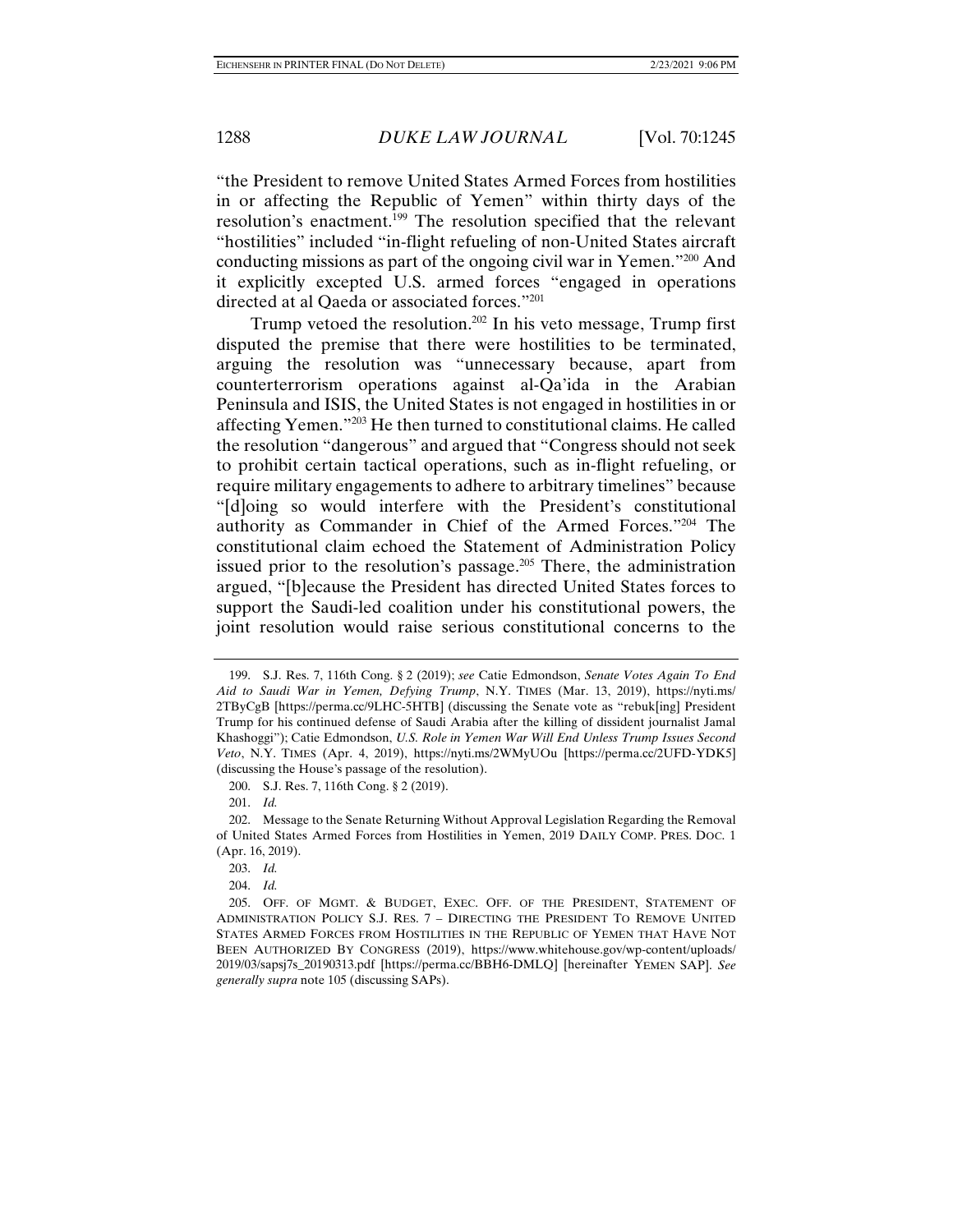extent that it seeks to override the President's determination as Commander in Chief."<sup>206</sup> Congress failed to override the veto.<sup>207</sup>

Congress's next attempt to rein in the Trump administration's use of war powers occurred in spring 2020. Amidst escalating tensions with Iran, the Trump administration launched a drone strike to kill Iranian Major General Qassem Soleimani at the Baghdad airport.<sup>208</sup> As legal authority, the executive invoked the 2002 Authorization for the Use of Military Force ("AUMF") against Iraq.<sup>209</sup> Commentators and congressmen pushed back, arguing, based in part on the Trump administration's own prior statements, that the 2002 AUMF on Iraq does not authorize the use of force against Iran.<sup>210</sup> Congress then passed a joint resolution explicitly stating that neither the 2001 AUMF passed in response to the 9/11 attacks nor the 2002 AUMF authorizes

 208. *See* Michael Crowley, Falih Hassan & Eric Schmitt, *U.S. Strike in Iraq Kills Qassim Suleimani, Commander of Iranian Forces*, N.Y. TIMES (Jan. 2, 2020), https://nyti.ms/36iPzyp [https://perma.cc/NR29-JEAJ] (describing the strike).

 209. EXEC. OFF. OF THE PRESIDENT, NOTICE ON THE LEGAL AND POLICY FRAMEWORKS GUIDING THE UNITED STATES' USE OF MILITARY FORCE AND RELATED NATIONAL SECURITY OPERATIONS 1–2 (2020), https://foreignaffairs.house.gov/\_cache/files/4/3/4362ca46-3a7d-43e8 a3ec-be0245705722/6E1A0F30F9204E380A7AD0C84EC572EC.doc148.pdf [https://perma.cc/ 2FVJ-DF56] (citing the 2002 Iraq AUMF as authorization for the Soleimani strike and arguing "[t]he airstrike against Soleimani in Iraq is consistent with this longstanding interpretation of the President's authority under Article II [of the Constitution] and the 2002 AUMF"); *see also* Jean Galbraith, *U.S. Drone Strike in Iraq Kills Iranian Military Leader Qasem Soleimani*, 114 AM. J. INT'L L. 313, 318–20 (2020) (providing an overview of the Trump administration's arguments about its domestic legal authority for the Soleimani strike).

 210. *See, e.g.*, Catie Edmondson, *Mike Lee, a G.O.P. Senator, Calls Administration's Iran Briefing 'Insulting*,*'* N.Y. TIMES (Jan. 8, 2020), https://nyti.ms/2FzJa6p [https://perma.cc/7XFG-2JZZ] (reporting Senator Mike Lee's pointed criticism of a Trump administration briefing on the Soleimani strike); Ryan Goodman & Steve Vladeck, *Why the 2002 AUMF Does Not Apply to Iran*, JUST SEC. (Jan. 9, 2020), https://www.justsecurity.org/67993/why-the-2002-aumf-does-notapply-to-iran [https://perma.cc/M4PF-AQNH] (citing prior statements by the Trump administration recognizing that the 2002 AUMF does not authorize force against Iran and calling it "beyond *any* reasonable interpretation" of the 2002 AUMF "that it applies to uses of force against Iran in Iraq"); Ryan Goodman, *White House '1264 Notice' and Novel Legal Claims for Military Action Against Iran*, JUST SEC.(Feb. 14, 2020), https://www.justsecurity.org/68594/whitehouse-1264-notice-and-novel-legal-claims-for-military-action-against-iran [https://perma.cc/ 6XDN-FLKQ] (calling the Trump administration's claim in its notice to Congress that the 2002 AUMF authorizes the use of force against Iran "astonishing" and "highly flawed").

 <sup>206.</sup> YEMEN SAP, *supra* note 205 (addressing S.J. Res. 7).

 <sup>207.</sup> *See Roll Call Vote 116th Congress—1st Session*, U.S. SENATE (2019), https://www.senate.gov/ legislative/LIS/roll\_call\_lists/roll\_call\_vote\_cfm.cfm?congress=116&session=1&vote=00094 [https:// perma.cc/KAH8-87DL] (showing fifty-three votes in favor of overriding the veto of S.J. Res. 7, and forty-five votes against, with two senators not voting).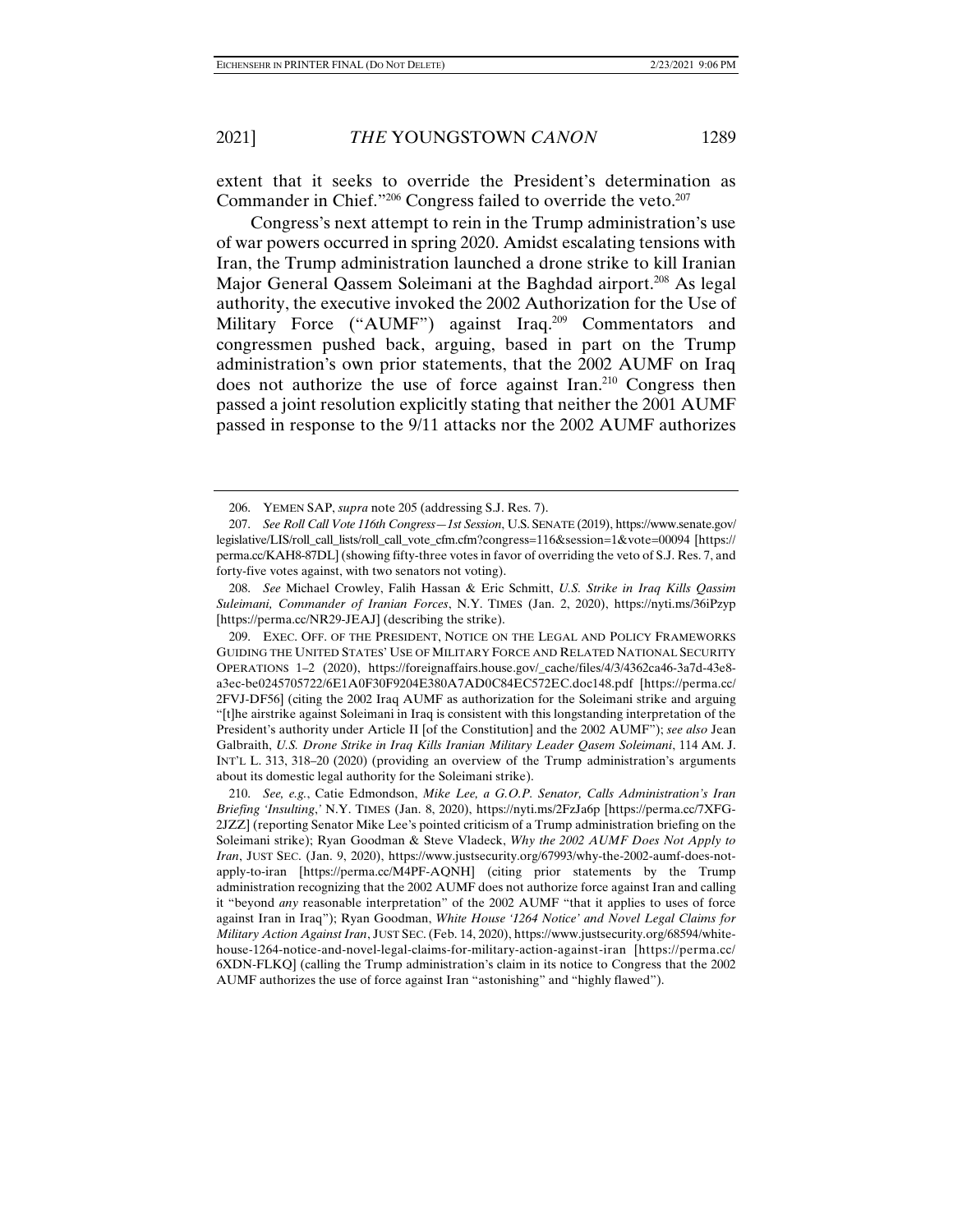the use of force against Iran.211 The joint resolution further directed the president to terminate "hostilities against the Islamic Republic of Iran or any part of its government or military, unless explicitly authorized by a declaration of war or specific authorization for use of military force against Iran."<sup>212</sup> Trump vetoed the resolution.<sup>213</sup> His veto message argued both that the resolution was "unnecessary" because "the United States is not engaged in the use of force against Iran," and that the Soleimani strike "was fully authorized under both the [2002 AUMF]... and the President's constitutional authorities as Commander in Chief and Chief Executive."214

For Congress, voting against an ongoing presidential use of force usually presents difficulties. There may be domestic political costs to being perceived as voting against deployed troops. Individual members have little incentive to defend the prerogatives of Congress as an institution, causing collective action problems in the war powers arena, just as in other areas where the separation of powers is at issue.<sup>215</sup> For these and other reasons, congressional votes—especially successful majority votes of both houses—to terminate hostilities and withdraw

212. S.J. Res. 68, 116th Cong. § 2(a) (2020).

 <sup>211.</sup> S.J. Res. 68, 116th Cong. § 1(3) (2020) ("The 2001 Authorization for Use of Military Force ... against the perpetrators of the 9/11 attack and the Authorization for Use of Military Force Against Iraq Resolution of 2002 . . . do not serve as a specific statutory authorization for the use of force against Iran." (internal citations omitted)); *see also* Authorization for Use of Military Force, Pub. L. No. 107-40, § 2(a), 115 Stat. 224, 224 (2001) (codified at 50 U.S.C. § 1541 note (2018)) (authorizing the president "to use all necessary and appropriate force against those nations, organizations, or persons he determines planned, authorized, committed, or aided the terrorist attacks that occurred on September 11, 2001, or harbored such organizations or persons"); Authorization for Use of Military Force Against Iraq Resolution of 2002, Pub. L. No. 107-243, § 3(a), 116 Stat. 1498 (codified at 50 U.S.C. § 1541 note) (authorizing the president "to use the Armed Forces of the United States as he determines to be necessary and appropriate in order to  $-(1)$  defend the national security of the United States against the continuing threat posed by Iraq; and (2) enforce all relevant United Nations Security Council resolutions regarding Iraq").

 <sup>213.</sup> *Iran Veto*, *supra* note 3. Notably, the White House's SAP on S.J. Res. 68 did not indicate that the president *would* veto the joint resolution, but instead only that "his advisors would recommend that he veto the joint resolution." OFF. OF MGMT. & BUDGET, EXEC. OFF. OF THE PRESIDENT, STATEMENT OF ADMINISTRATION POLICY S.J. RES. 68 – A JOINT RESOLUTION TO DIRECT THE REMOVAL OF UNITED STATES ARMED FORCES FROM HOSTILITIES AGAINST THE ISLAMIC REPUBLIC OF IRAN THAT HAVE NOT BEEN AUTHORIZED BY CONGRESS 2 (Mar. 10, 2020), https://www.whitehouse.gov/wp-content/uploads/2020/03/SAP\_S.J.-RES.-68.pdf [https:// perma.cc/762G-DTV6] (emphasis omitted). This language reflects the weaker and more uncertain version of a veto threat. *See supra* note 105 (discussing different levels of certainty in SAP veto threat language).

<sup>214</sup>*. Iran Veto*, *supra* note 3.

 <sup>215.</sup> *See supra* note 172 and accompanying text.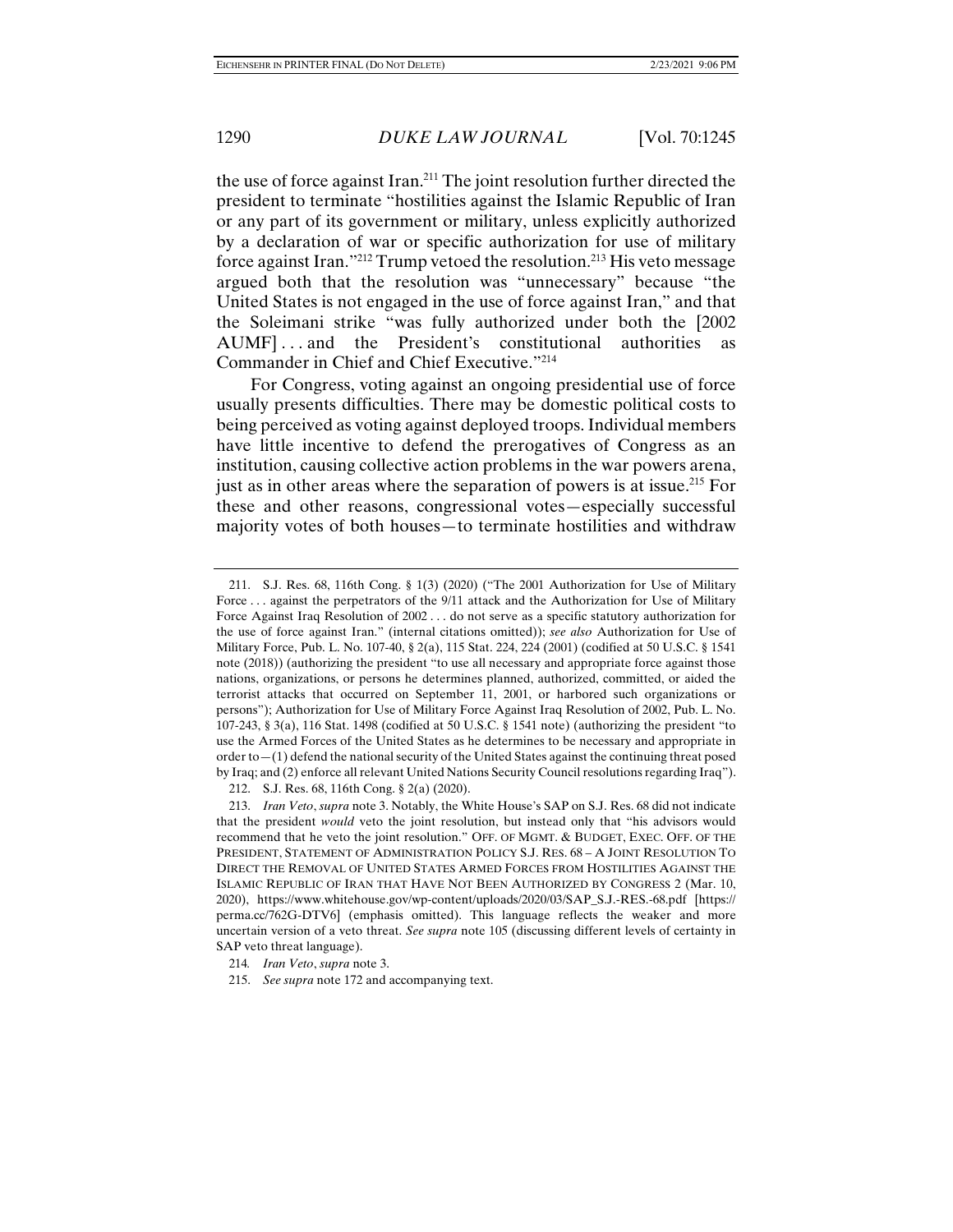U.S. troops are likely to be rare. But what happens when they do occur? If the president vetoes a bill or joint resolution terminating hostilities, is congressional opposition irrelevant? The *Youngstown*  canon suggests no.

Use of the canon in the Yemen and Iran resolution situations is triggered by the majority vote of Congress, blocked by a presidential veto, coupled with underlying ambiguity in the scope of the president's war powers.<sup>216</sup> In practice, application of the canon would mean that the president's authority to act—whether constitutional or statutory should be narrowly construed because of congressional opposition. This might manifest as a narrowing of the *type* of actions the executive could undertake, limiting executive actions to those clearly within exclusive executive authority, such as defense assistance. Such might be the case with respect to Yemen. Alternatively, applying the canon could mean a temporal, geographic, or substantive limit on the permissible targets for force. In the Iran case, as in many others over the past two decades, presidents have cited the 2001 and 2002 AUMFs and faced criticism for stretching the bounds of these statutory authorizations.217 In a case like the strike against Soleimani, where a president cites one of these statutory authorizations and Congress

 <sup>216.</sup> Notably, the conditions for the canon's application would *not* be met in circumstances where the president has exclusive authority, not subject to regulation by Congress. The scope of this category is debated, but it at least includes military action in self-defense. *See, e.g.*, HENKIN, *supra* note 15, at 47 ("In response to an attack upon the United States, the President has constitutional authority to defend the United States.").

 <sup>217.</sup> In particular, the executive branch faced pushback for citing the 2001 and 2002 AUMFs to justify the use of force against the Islamic State. *See, e.g.*, Tess Bridgeman, *Now Is the Time To Repeal the 2002 AUMF*, JUST SEC.(July 11, 2019), https://www.justsecurity.org/64885/now-is-thetime-to-repeal-the-2002-aumf [https://perma.cc/PDS5-YQ4U] (arguing that Congress should repeal the 2002 AUMF for several reasons, including that it is open to abuse via excessive executive interpretations, such as suggestions by the Trump administration that it might "authorize war with Iran"); Ryan Goodman, *Sec. Kerry's Difficult Defense of 2001 AUMF Application to ISIL—And Senators' Disbelief*, JUST SEC. (Sept. 17, 2014), https:// www.justsecurity.org/15152/sec-kerrys-defense-2001-aumf-applies-isil-senators-disbelief [https:// perma.cc/VMS6-QYCN] (detailing congressional testimony by then-Secretary of State John Kerry about the 2001 AUMF as the legal basis for the use of force against the Islamic State and incredulity expressed by senators); Charlie Savage, *Obama Sees Iraq Resolution as a Legal Basis for Airstrikes, Official Says*, N.Y. TIMES (Sept. 12, 2014), https://nyti.ms/1qQK14n [https:// perma.cc/7B8B-26CF] (reporting that the Obama administration viewed the 2002 AUMF as an alternative legal basis—in addition to the 2001 AUMF—for the use of force against the Islamic State). For an overview of how the executive branch has cited the 2001 AUMF as authority for action, see generally, MATTHEW C. WEED, CONG. RSCH. SERV., R43983, 2001 AUTHORIZATION FOR USE OF MILITARY FORCE: ISSUES CONCERNING ITS CONTINUED APPLICATION (2015), https://fas.org/sgp/crs/natsec/R43983.pdf [https://perma.cc/7T5U-SWPX].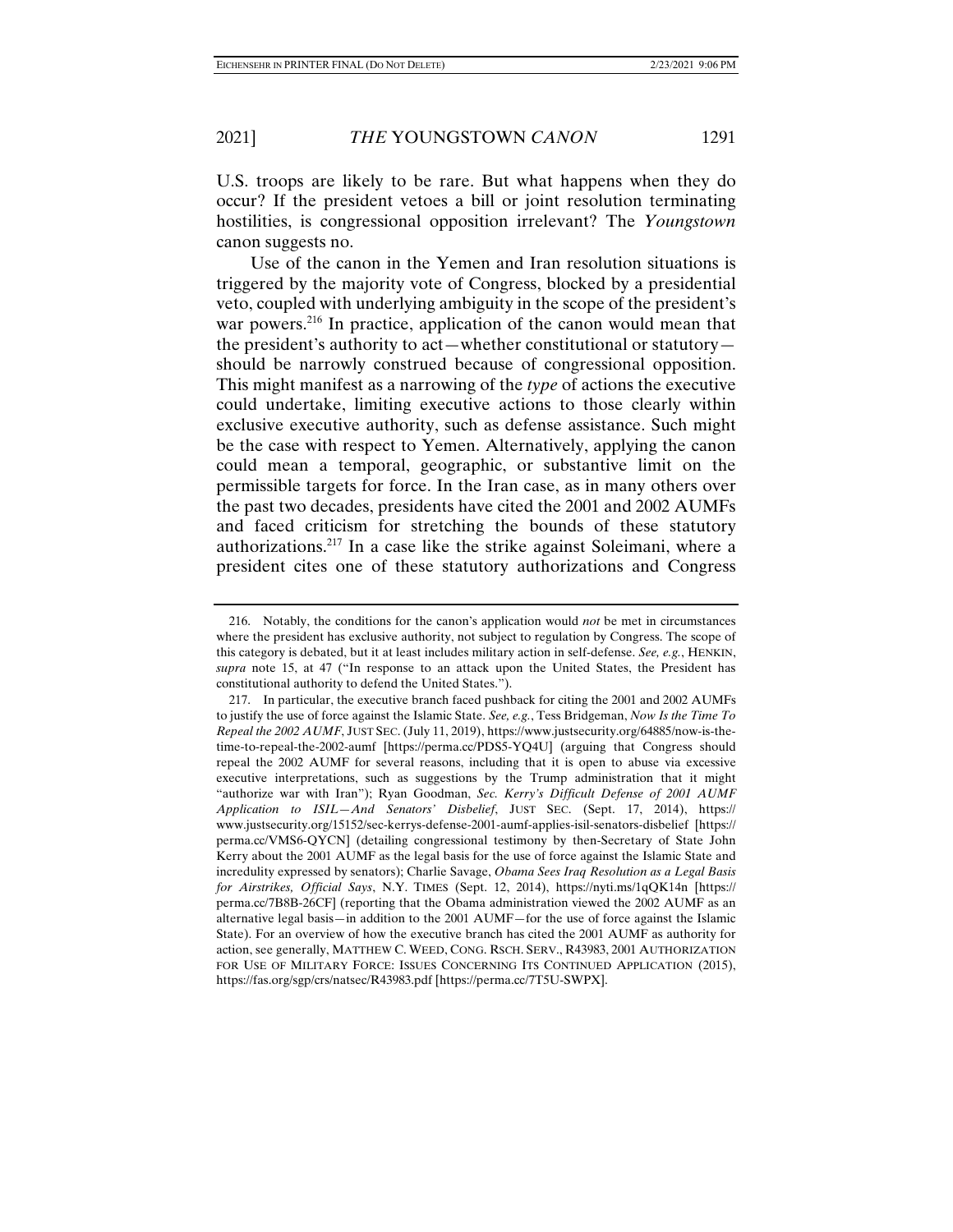objects, the *Youngstown* canon instructs that courts, executive branch lawyers, and other interpreters should narrowly construe the AUMF in light of later, specific congressional opposition to interpreting it to reach the use of force against Iran.<sup>218</sup>

As a normative matter, the use of the canon in war powers–related situations follows from several of the grounds discussed above.<sup>219</sup> War powers is an area of shared constitutional responsibility where the Framers, by dividing authority between the executive and the legislature, intended the branches to act as mutual checks and constraints. The *Youngstown* canon helps preserve this intent by hampering presidents' ability to stretch broad, ambiguous congressional authorizations beyond their intended scope, while at the same time using the veto to block congressional attempts to adjust or repeal existing authorizations. The canon functions similarly in cases where the president acts without any claimed congressional authorization; there, the ambiguous powers being narrowly construed would be constitutional ones.

Application of the *Youngstown* canon with respect to joint resolutions related to the WPR might be further justified as addressing bargains upset by *Chadha*. The WPR contemplated that Congress could force the president to cease hostilities with a concurrent resolution, which entails a majority vote of both houses and is not subject to a veto.<sup>220</sup> At times, the Department of Justice's OLC has treated the WPR—intended by Congress as a restraint on presidential war powers—as effectively an authorization to the president or recognition of the president's authority to engage in short-term hostilities *without* congressional approval.<sup>221</sup> In its 2011 opinion on U.S. involvement in Libya, OLC argued that in the WPR, "Congress . . . implicitly recognized" presidential authority to enter into hostilities for

 <sup>218.</sup> This is a second-best solution to having clear, precisely tailored AUMFs in the first place.

 <sup>219.</sup> *See supra* Part I.C.

 <sup>220.</sup> *See supra* note 100 and accompanying text.

 <sup>221.</sup> *See* BRADLEY ET AL., *supra* note 191, at 690 (explaining that the executive has construed § 5 of the WPR to "in effect authorize the President to engage in short-term military conflicts without congressional authorization" and citing OLC opinions on Haiti and Libya). OLC cites the WPR provision requiring the president to terminate hostilities within sixty days unless Congress declares war, authorizes use of the armed forces, extends the deadline, or cannot meet as a result of an armed attack. *See* Deployment of U.S. Armed Forced into Haiti, 18 Op. O.L.C. 173, 175 (1994) (citing 50 U.S.C. § 1544(b) (1994)). OLC has argued that, "This structure makes sense only if the President may introduce troops into hostilities or potential hostilities without prior authorization by the Congress . . . ." *Id.* at 175–76.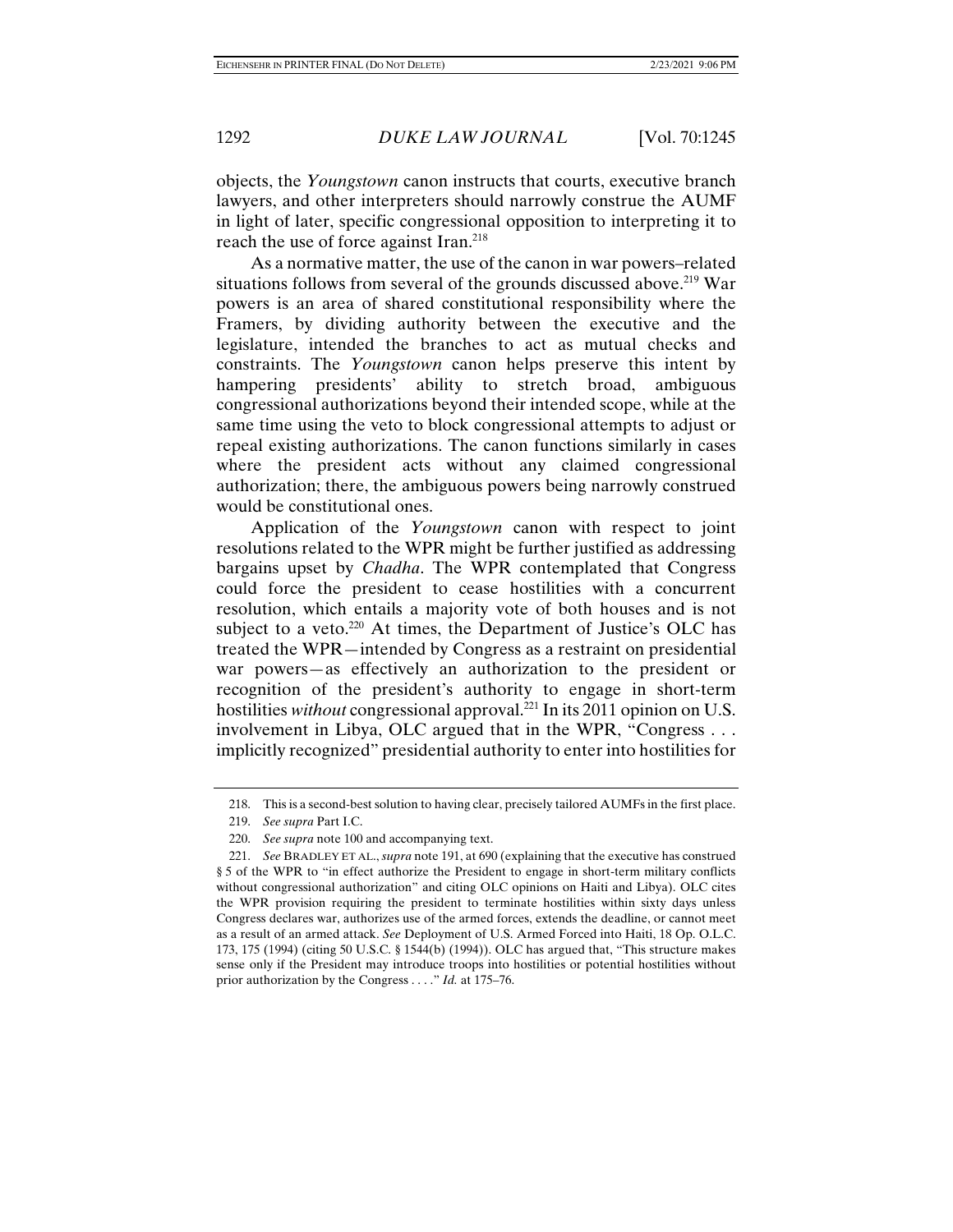periods shorter than sixty days without congressional authorization,222 and that "[b]y allowing United States involvement in hostilities to continue for 60 or 90 days, Congress signaled in the WPR that it considers congressional authorization most critical for 'major, prolonged conflicts such as the wars in Vietnam and Korea,' not more limited engagements."223

Taking this highly questionable interpretation of the WPR on its own terms renders the WPR another example of statutory delegations disrupted by *Chadha*. In the WPR, Congress did *not* recognize the president's authority or authorize the president to engage in hostilities without congressional approval; rather, it set a default rule that such hostilities must automatically terminate unless a specified exception applies *or Congress passes a concurrent resolution requiring their termination at an earlier time*. OLC's interpretation of the WPR as a congressional concession fails to take into account that if Congress intended to make such a concession or recognition at all, it did so only on the understanding that it could police presidential uses of force through concurrent resolutions not subject to presidential veto. *Chadha*, of course, eliminated that possibility. But OLC has continued to cite the potentially empowering portion of the WPR while ignoring the manner in which Congress intended the WPR to function.

Following on the last point, it may be especially ironic, but also important, to note that the main locus for interpretation of the WPR and AUMFs is the executive branch.<sup>224</sup> Courts generally do not adjudicate questions of war powers due to problems with, for example, standing, ripeness, and the political question doctrine.<sup>225</sup> To be sure,

 <sup>222.</sup> Auth. To Use Mil. Force in Libya, 35 Op. O.L.C. slip op. at 8 (Apr. 1, 2011).

 <sup>223.</sup> *Id.* at 8–9 (quoting Deployment of U.S. Armed Forces into Haiti, *supra* note 221, at 176).

 <sup>224.</sup> This situation may be particularly ironic with respect to the WPR, which Congress enacted over a presidential veto. *Cf.* McNollgast, *supra* note 116, at 720 ("[I]f the President vetoed the legislation, and both houses voted to override his veto, then the President's preferences [in interpreting the legislation] can be accorded no weight.").

 <sup>225.</sup> *See, e.g.*, Bin Ali Jaber v. United States, 861 F.3d 241, 250 (D.C. Cir. 2017) (dismissing as a political question a lawsuit challenging the legality of a U.S. drone strike in Yemen); Doe v. Bush, 323 F.3d 133, 134–35 (1st Cir. 2003) (dismissing suit by military members and congressmen seeking an injunction against Iraq War on the grounds that the case was not ripe); Campbell v. Clinton, 203 F.3d 19, 19 (D.C. Cir. 2000) (dismissing for lack of standing a challenge by congressmen to U.S. participation in NATO forces' actions in Yugoslavia). *But see* Hathaway, *supra* note 118, at 93 (arguing that "one or both houses of Congress could challenge an act by the executive branch that has concrete and particular injuries to their respective powers" or pass a resolution to "authorize a congressional committee to sue for the same purpose," and making the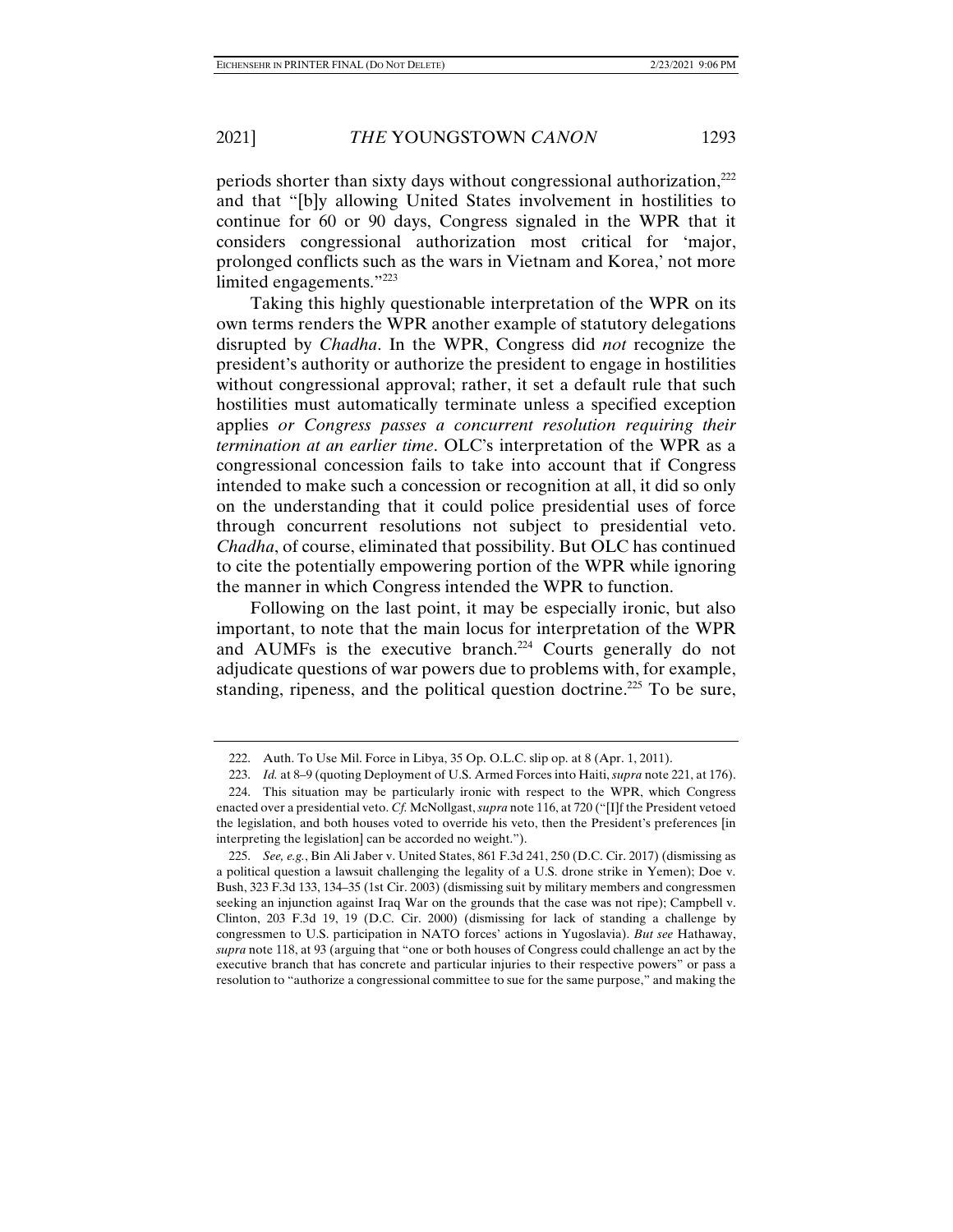executive branch officials have a client—the president—but they have also sworn an oath to uphold the Constitution and laws of the United States, and they, just as much as courts, can use the *Youngstown* canon when construing the Constitution and war powers–related statutes.<sup>226</sup>

### *B. Statutory Delegations Locked in by* Chadha

The WPR was only one way that Congress tried to reclaim power and exert oversight over the executive in the wake of the Vietnam War. Another statute of the same vintage came to prominence in 2019 when Trump declared a national emergency relating to the southern border of the United States in an attempt to divert money to build a border wall that Congress had declined to fund.<sup>227</sup> The declaration put a spotlight on the 1976 NEA, another statute that Congress designed to rein in the president via use of concurrent resolutions. After *Chadha*, congressional terminations of national emergencies can proceed only through joint resolutions, which are subject to presidential veto. Congress's attempt to terminate Trump's declaration of an emergency at the southern border prompted the first veto of Trump's presidency and a wave of litigation.228

This Section highlights the NEA as an example of statutory schemes disrupted by *Chadha*. <sup>229</sup> It discusses the history and structure of the NEA, provides an overview of the disputes over the southernborder declaration, and describes how the *Youngstown* canon may be relevant to ongoing or future litigation about the use of emergency powers pursuant to the NEA.

From the 1950s through the early 1970s, congressional concerns grew about presidents' continuation of national emergencies and associated extraordinary exercises of power long after the events that prompted the initial emergency declarations.230 By 1973 when a special

229. For sources on other statutory schemes disrupted by *Chadha*, see *supra* note 139.

further point that "[a] similar technique" could be used to overcome the political question doctrine).

 <sup>226.</sup> *See supra* notes 78–82 and accompanying text (discussing use of canons by the executive branch).

 <sup>227.</sup> *See, e.g.*, Peter Baker, *Trump Declares a National Emergency, and Provokes a Constitutional Clash*, N.Y. TIMES (Feb. 15, 2019), https://nyti.ms/2V2h1dT [https://perma.cc/ M4JX-L8D4].

 <sup>228.</sup> *See infra* notes 249–55 and accompanying text.

 <sup>230.</sup> For an overview of the background of the National Emergencies Act ("NEA"), see L. ELAINE HALCHIN, CONG. RES. SERV., RL98505, NATIONAL EMERGENCY POWERS 8 (2020), https://fas.org/sgp/crs/natsec/98-505.pdf [https://perma.cc/HN7L-QL98].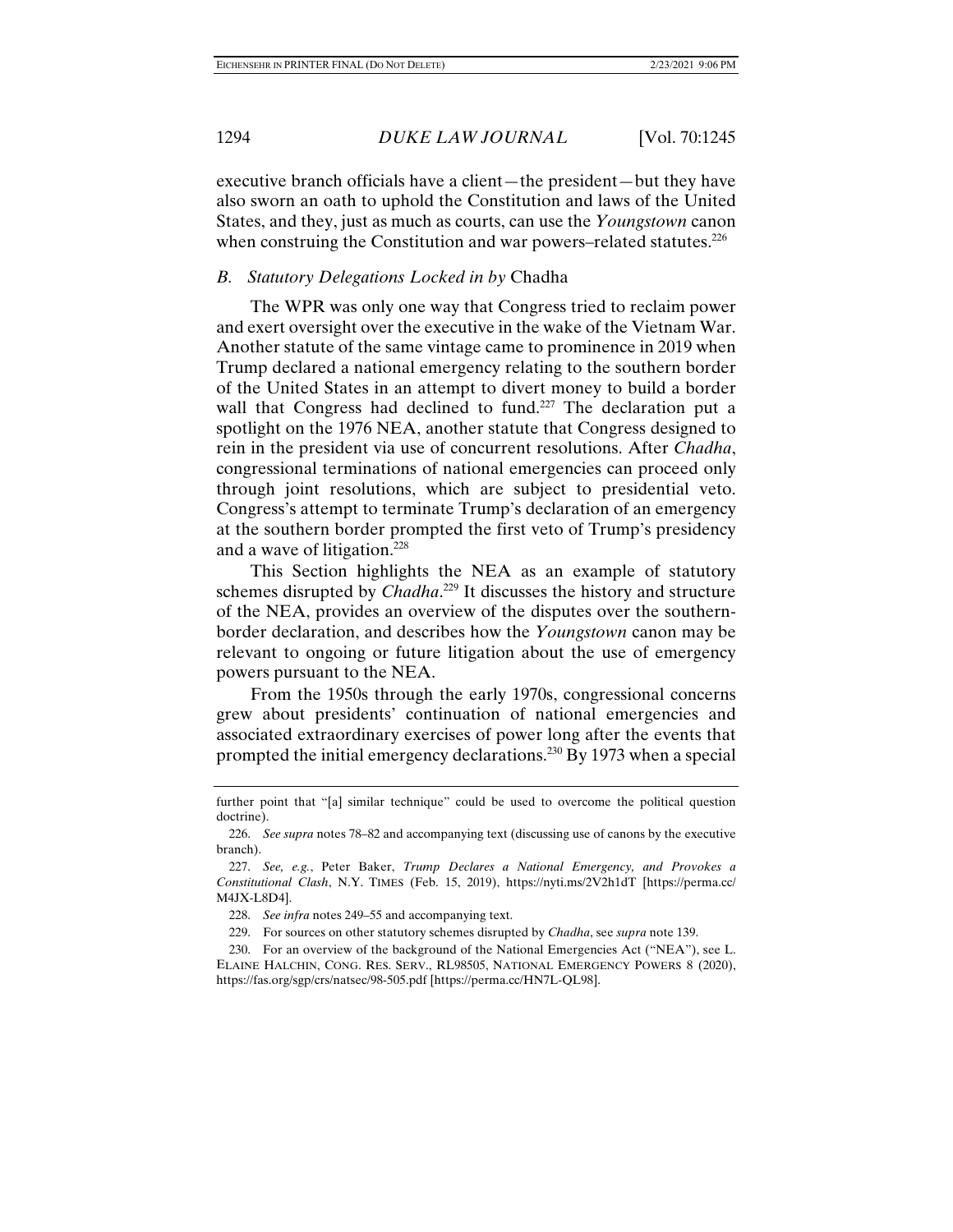congressional committee began investigating emergency powers, it considered declarations issued in 1933, 1950, 1970, and 1971—all of which were still in effect.<sup>231</sup> In 1976, Congress passed and President Gerald Ford signed the NEA.<sup>232</sup> The statute dealt with existing national emergencies by effectively requiring a new presidential emergency declaration for continued use of the underlying emergency powers.<sup>233</sup> It also "established an exclusive means for declaring a national emergency" going forward, specifying that such declarations would automatically expire after one year unless terminated by the president or Congress or extended by the president.234

In the floor debate over the NEA, Senator Frank Church, who cochaired the Senate committee that drafted the bill, $^{235}$  invoked Jackson's *Youngstown* concurrence.<sup>236</sup> Church noted:

[O]ur legislation will constitute the exclusive authority for the exercise of Presidential powers in an emergency. The Congress having acted, the President's power will be, in Justice Jackson's words, "at its lowest ebb." In the future, every type and class of presidentially declared emergency will be subject to congressional control.<sup>237</sup>

He explained that "nothing in this bill would interfere with the President's right to declare a national emergency in the future or deprive him of the necessary power to cope with such an emergency."238 Rather, the underlying statutes granting the president "emergency powers remain on the shelf, to be pulled off and used as may be required in order to deal with some future crisis."239 However, he continued, "the procedures governing the use of emergency powers in the future will always be subject to congressional review and any declaration of an emergency may be terminated by a concurrent

 <sup>231.</sup> *Id.* at 7.

 <sup>232.</sup> National Emergencies Act, 90 Stat. 1255 (1976) (codified at 50 U.S.C. §§ 1601–51 (2018)).

 <sup>233.</sup> *See* HALCHIN, *supra* note 230, at 10 (describing the NEA); *see also* 50 U.S.C. § 1601 (addressing "Termination of Existing Declared Emergencies").

 <sup>234.</sup> HALCHIN, *supra* note 230, at 11; *see also* 50 U.S.C. §§ 1621–22, 1631 (addressing processes for declaration and termination of national emergencies). For a list of all emergencies declared pursuant to the NEA, see HALCHIN, *supra* note 230, at 11–16.

 <sup>235.</sup> HALCHIN, *supra* note 230, at 7.

 <sup>236. 122</sup> CONG. REC. 28,227 (1976) (statement of Sen. Frank Church).

 <sup>237.</sup> *Id.*

 <sup>238.</sup> *Id.*

 <sup>239.</sup> *Id.*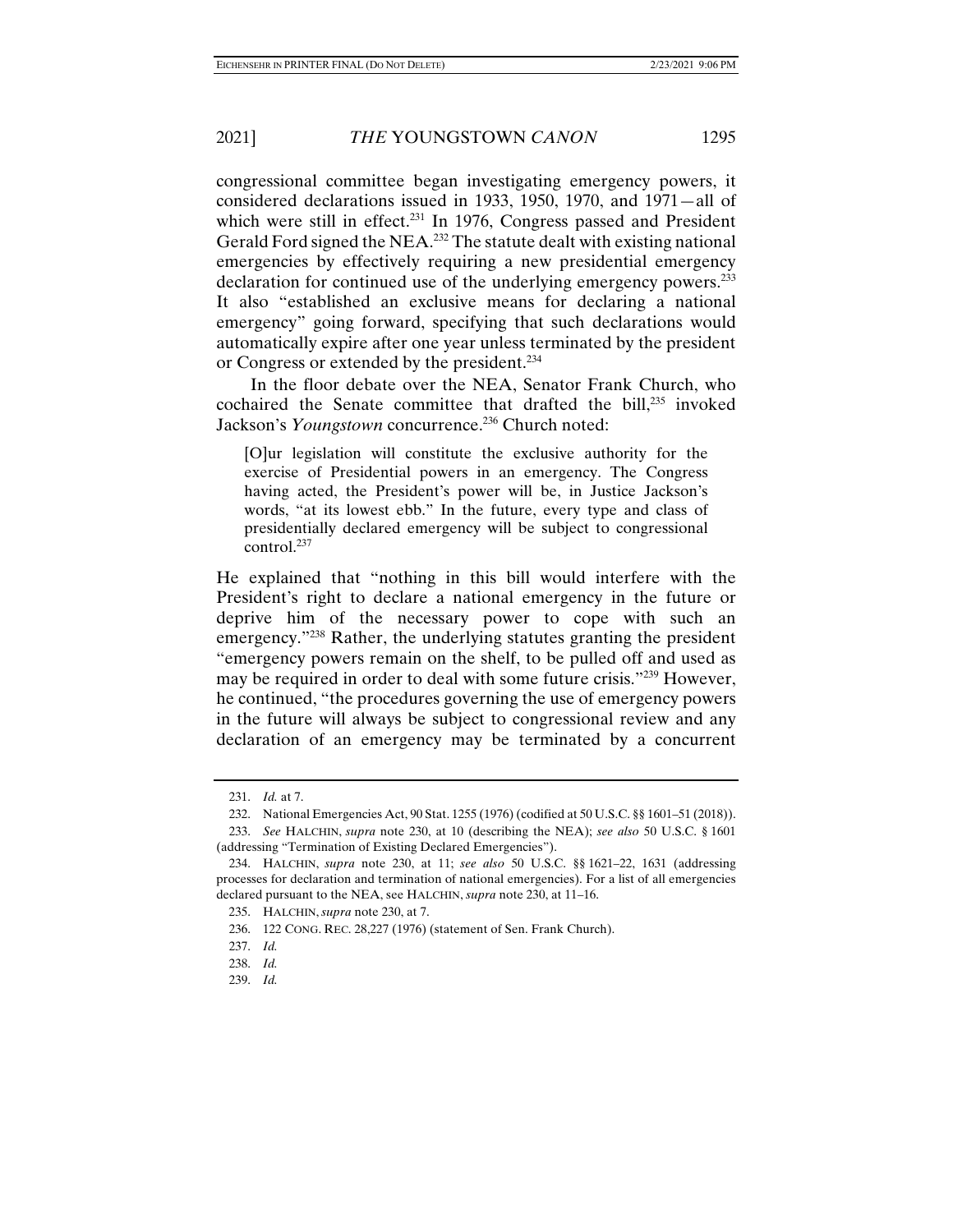resolution of the Congress," leaving Congress "in a position to assert its ultimate authority."240

This envisioned structure, however, was not to be. *Chadha* effectively rendered this process invalid. In 1985, in *Chadha*'s wake, Congress amended the NEA to replace the concurrent resolution provision with one requiring a joint resolution for terminating national emergencies.<sup>241</sup>

The Trump administration's use of the NEA showed just how consequential this shift was. Trump's declaration of a national emergency related to the southern U.S. border followed months of dispute with Congress about funding construction of the border wall. The impasse between the branches over Congress's refusal to appropriate \$5.7 billion that Trump had requested for border wall construction sparked a monthlong government shutdown from December 2018 into January 2019.<sup>242</sup> In February 2019, Congress passed and the president signed the Consolidated Appropriations Act, FY2019, which provided only \$1.375 billion "for the construction of primary pedestrian fencing . . . in the Rio Grande Valley Sector."243 The same day he signed the Consolidated Appropriations Act, Trump issued a proclamation "declar[ing] that a national emergency exists at

 <sup>240.</sup> *Id.*

 <sup>241.</sup> Foreign Relations Authorization Act, Fiscal Years 1986 and 1987, § 801, 99 Stat. 405, 448 (codified at 50 U.S.C. § 1622 (2018)). *Compare* National Emergencies Act, 90 Stat. 1255 (1976) (codified at 50 U.S.C. § 1602) ("(a) Any national emergency declared by the President in accordance with this title shall terminate  $if-(1)$  Congress terminates the emergency by concurrent resolution; or (2) the President issues a proclamation terminating the emergency."), *with* 50 U.S.C. § 1622(a) ("Any national emergency declared by the President in accordance with this subchapter shall terminate if  $-(1)$  there is enacted into law a joint resolution terminating the emergency; or (2) the President issues a proclamation terminating the emergency.").

 <sup>242.</sup> *See* Julie Hirschfeld Davis & Emily Cochrane, *Government Shuts Down as Talks Fail To Break Impasse*, N.Y. TIMES (Dec. 21, 2018), https://nyti.ms/2GzEfWo [https://perma.cc/2QVU-GB27] (explaining that the shutdown began "after congressional and White House officials failed to find a compromise on a spending bill that hinged on President Trump's demands for \$5.7 billion for a border wall"); Nicholas Fandos, Sheryl Gay Stolberg & Peter Baker, *Trump Signs Bill Reopening Government for 3 Weeks in Surprise Retreat from Wall*, N.Y. TIMES (Jan. 25, 2019), https://nyti.ms/2S2Wx6Y [https://perma.cc/AZV8-MMTT] (explaining that the government shutdown ended with a stopgap spending bill allowing the government to reopen while negotiations continued between Congress and the executive over border wall funding).

 <sup>243.</sup> Consolidated Appropriations Act, 2019, Pub. L. No. 116-6, div. A, § 230(a)(1), 133 Stat. 13, 28; *see also id.* div. D, § 739, 133 Stat. at 82 (prohibiting the use of appropriated funds "to increase, eliminate, or reduce funding for a program, project, or activity as proposed in the President's budget request" unless "such proposed change is subsequently enacted in an appropriation Act, or . . . made pursuant to the reprogramming or transfer provisions of this or any other appropriations Act").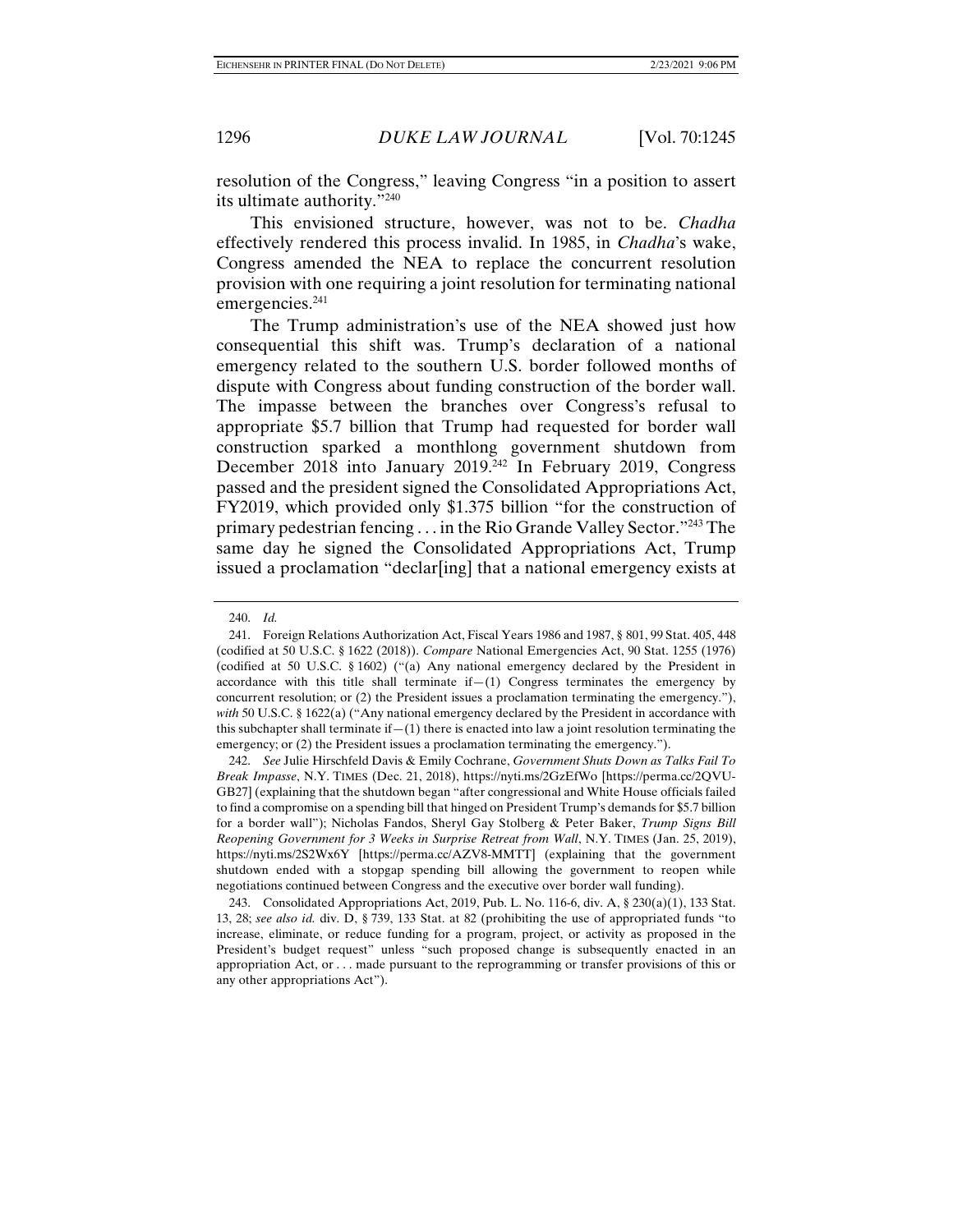the southern border of the United States,"244 citing the border as "a major entry point for criminals, gang members, and illicit narcotics" and a "problem of large-scale unlawful migration."245 The proclamation declared that the "emergency requires use of the Armed Forces" and invoked, among other things, authority provided by 10 U.S.C. § 2808,<sup>246</sup> which in turn allows the secretary of defense to "undertake military construction projects . . . not otherwise authorized by law that are necessary to support such use of the armed forces."<sup>247</sup> The White House asserted that the proclamation made available \$3.6 billion from military construction funds pursuant to § 2808, plus additional funds from other sources, for a total of \$8.1 billion available for border-wall construction.<sup>248</sup>

Congress responded by passing a joint resolution pursuant to the NEA declaring the national emergency to be terminated.<sup>249</sup> Trump, predictably, vetoed the resolution, $^{250}$  as well as a subsequent resolution along the same lines. $251$ 

 248. *Fact Sheet: President Donald J. Trump's Border Security Victory*, WHITE HOUSE (Feb. 15, 2019), https://www.whitehouse.gov/briefings-statements/president-donald-j-trumps-bordersecurity-victory [https://perma.cc/J8DS-N2GY].

 249. H.R.J. Res. 46, 116th Cong. (2019). The NEA provides for expedited procedures of legislative consideration of joint resolutions terminating emergencies, and these provisions remained in effect after the shift from concurrent to joint resolutions. *See* HALCHIN, *supra* note 230, at 19–20.

 250. Message to the House of Representatives Returning Without Approval Legislation To Terminate the National Emergency Concerning the Southern Border of the United States, 2019 DAILY COMP. PRES. DOC. 2 (Mar. 15, 2019) (calling H.J. Res. 46 "a dangerous resolution that would undermine United States sovereignty and threaten the lives and safety of countless Americans").

 251. A Joint Resolution Relating to a National Emergency Declared by the President on February 15, 2019, S.J. Res. 54, 116th Cong. (2019); Message Returning Without Approval Legislation To Terminate the National Emergency Concerning the Southern Border of the United States, 2019 DAILY COMP. PRES. DOC. 1 (Oct. 15, 2019) (asserting that "the situation on our southern border remains a national emergency, and our Armed Forces are still needed to help confront it"). The NEA requires Congress to consider a joint resolution to terminate a national emergency every six months. 50 U.S.C. § 1622(b) (2018) ("Not later than six months after a national emergency is declared, and not later than the end of each six-month period thereafter that such emergency continues, each House of Congress shall meet to consider a vote on a joint resolution to determine whether that emergency shall be terminated.").

 <sup>244.</sup> Proclamation No. 9844, 84 Fed. Reg. 4949 (Feb. 20, 2019).

 <sup>245.</sup> *Id.*

 <sup>246.</sup> *Id.*

 <sup>247. 10</sup> U.S.C. § 2808(a) (2018). The section further specifies, "Such projects may be undertaken only within the total amount of funds that have been appropriated for military construction, including funds appropriated for family housing, that have not been obligated." *Id.*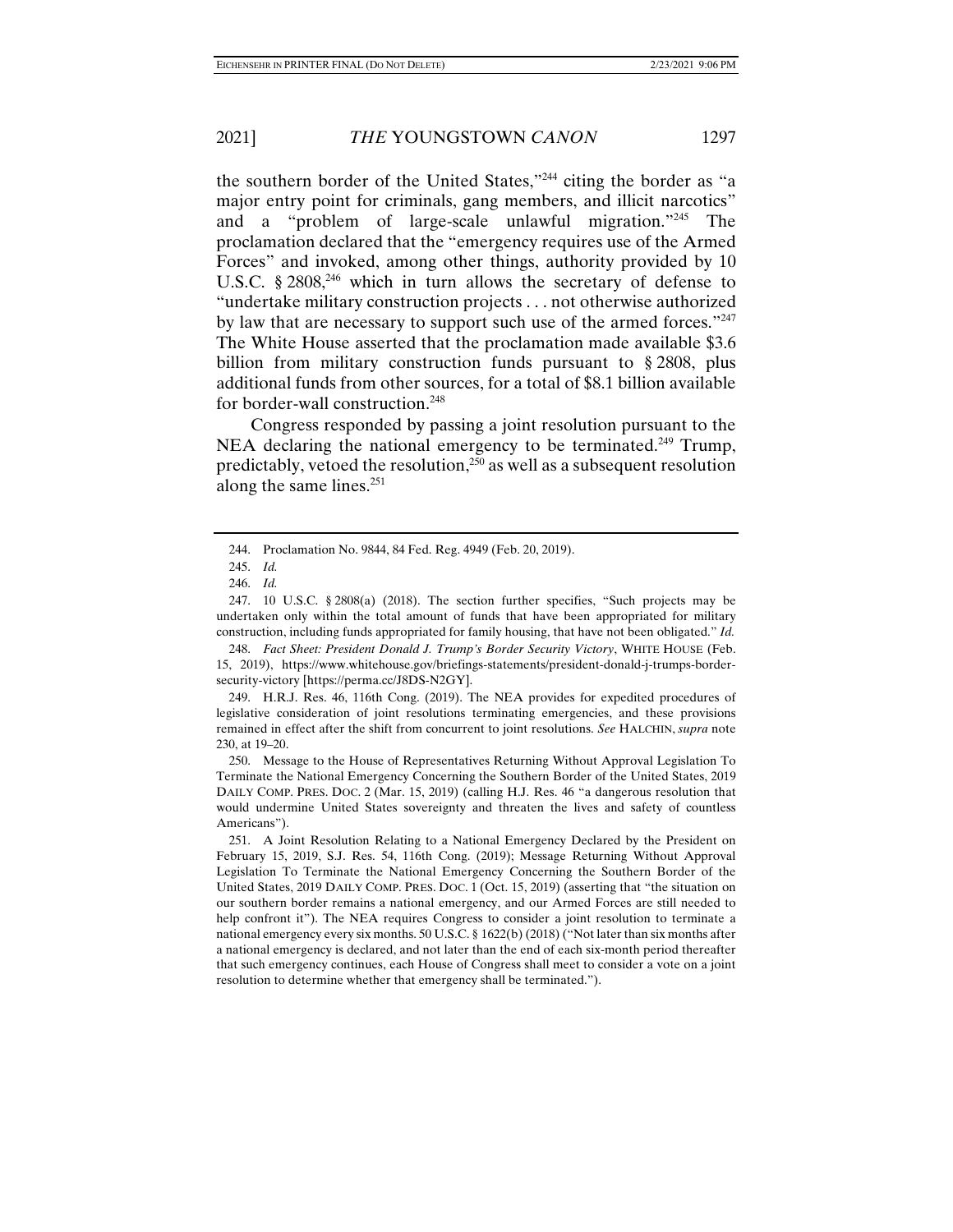The emergency proclamation and repurposing of funds for border wall construction prompted a number of lawsuits.<sup>252</sup> The cases raise multiple questions of statutory interpretation, including, for example, whether there is a national emergency that "requires the use of the armed forces,"253 whether transfer of funds previously appropriated for other purposes to border wall construction is "based on unforeseen military requirements,"<sup>254</sup> whether border wall construction projects constitute "military construction projects," and, if so, whether they are "necessary to support [the] use of the armed forces."255

Along with other principles of statutory construction, the *Youngstown* canon can assist in resolving these or similar interpretive questions that might arise. To the extent that there is ambiguity about the existence or scope of the president's authority, the *Youngstown*  canon's triggering conditions are met: Congress has attempted multiple times—to terminate the national emergency, but has been thwarted by presidential vetoes. The *Youngstown* canon therefore counsels in favor of narrowly construing the scope of presidential authority. In particular cases, this could mean narrowly construing, for example, the meaning of "national emergency," which is undefined in

 <sup>252.</sup> *See, e.g.*, California v. Trump, 963 F.3d 926, 950 (9th Cir. 2020), *cert. granted sub. nom.*  Trump v. Sierra Club, No. 20-138, 2020 WL 6121565 (U.S. Oct. 19, 2020) (holding that the transfer of funds for construction of the border wall was unlawful); Sierra Club v. Trump, 963 F.3d 874, 886–87 (9th Cir. 2020) (same), *cert. granted*, No. 20-138, 2020 WL 6121565 (U.S. Oct. 19, 2020); El Paso Cnty. v. Trump, 982 F.3d 332, 335 (5th Cir. 2020) (holding that El Paso County and the Border Network for Human Rights lack standing to challenge use of funds for border wall construction); U.S. House of Representatives v. Mnuchin, 976 F.3d 1 (D.C. Cir. 2020) (petition for rehearing en banc pending).

 <sup>253.</sup> *See, e.g.*, Brief of the U.S. House of Representatives at 47–48, *Mnuchin*, 976 F.3d 1 (No. 19-5176) (quoting 10 U.S.C. § 2808(a) (2018)).

 <sup>254.</sup> Department of Defense and Labor, Health and Human Services, and Education Appropriations Act of 2019 and Continuing Appropriations Act, 2019, Pub. L. No. 115-245, § 8005, 132 Stat. 2981, 2999 (2018); *see, e.g.*, California v. Trump, 963 F.3d at 944–48 (holding that construction of the border wall was neither "unforeseen" nor related to a "military requirement").

 <sup>255. 10</sup> U.S.C. § 2808; *see, e.g.*, Sierra Club v. Trump, 977 F.3d 853, 879 (9th Cir. 2020) (holding that § 2808 does not authorize the border wall construction projects because "they are neither necessary to support the use of the armed forces, nor are they military construction projects").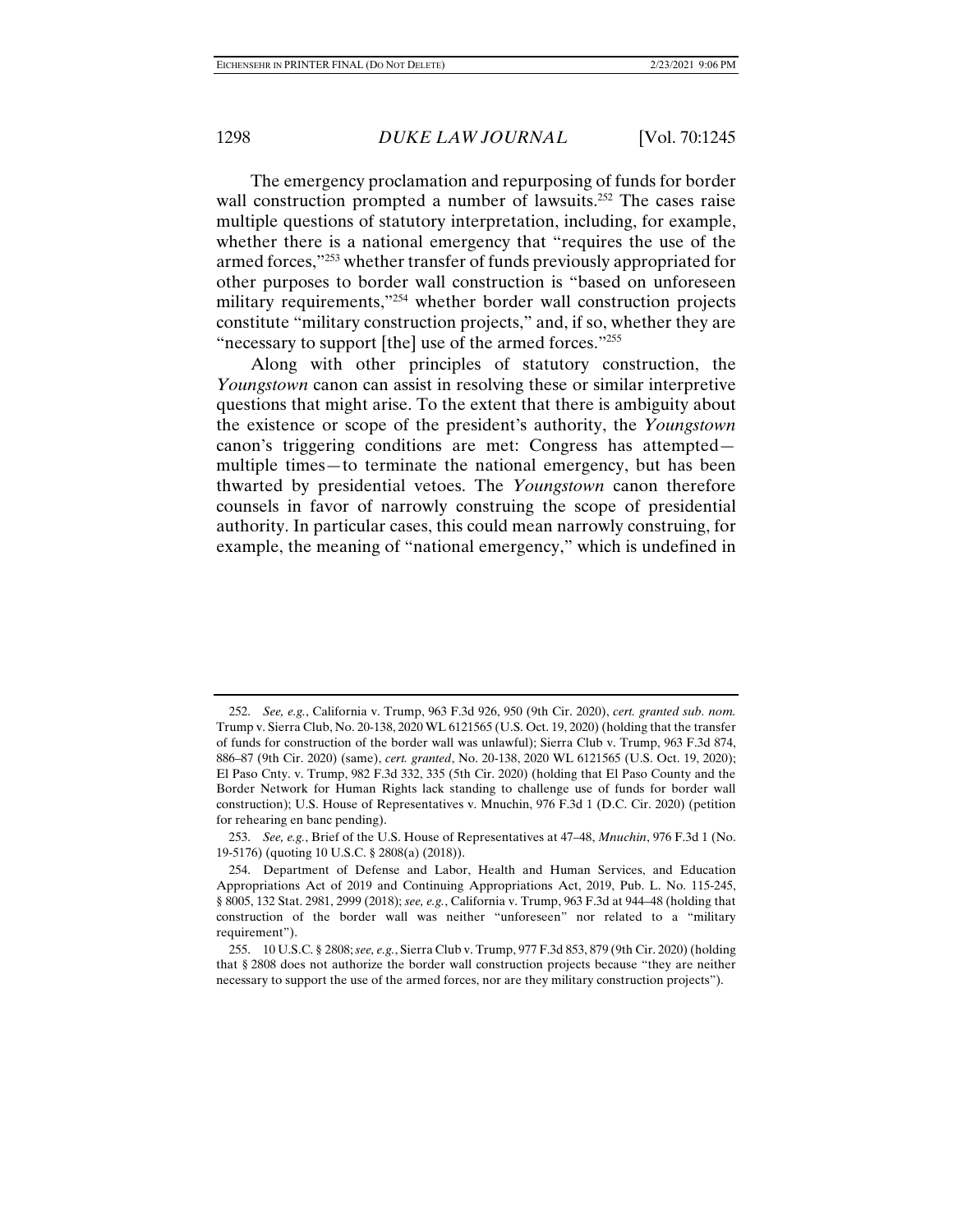the NEA, $^{256}$  or terms in underlying emergency powers statutes, such as "military construction project[]."<sup>257</sup>

The Ninth Circuit did just that in *Sierra Club v. Trump*. 258 Citing this Article, the court rejected the Trump administration's claim that § 2808 authorizes border wall construction.259 The court did not identify ambiguity in the statutory language, but nonetheless explained that "[p]articularly . . . where Congress declined to fund the very projects at issue and attempted to terminate the declaration of a national emergency (twice), we cannot interpret the statute to give the Executive Branch unfettered discretion to divert funds to any land it deems under military jurisdiction."260 The court reasoned that "[h]ere, though imperfectly, Congress has made clear that it does not support extensive border wall construction . . . and therefore, the existing

- 257. 10 U.S.C. § 2808(a).
- 258. Sierra Club v. Trump, 977 F.3d 853 (9th Cir. 2020).
- 259. *Id.* at 887 n.12.

 <sup>256.</sup> *See* Richard H. Pildes, *The Supreme Court's Contribution to the Confrontation over Emergency Powers*, LAWFARE (Feb. 19, 2019), https://www.lawfareblog.com/supreme-courtscontribution-confrontation-over-emergency-powers [https://perma.cc/QQL9-HFCZ] (noting that when Congress passed the NEA with a concurrent resolution provision for terminating national emergencies, "[a]ttempting to define 'emergencies' in advance was . . . not as pressing a concern, because Congress could decide, after a presidential declaration of emergency, whether it agreed"); *cf.* Ilya Somin, *Why Trump's Emergency Declaration Is Illegal*, VOLOKH CONSPIRACY (Feb. 23, 2019, 5:35 PM), https://reason.com/2019/02/23/why-trumps-emergency-declaration-isille [https://perma.cc/3TCZ-3NSS] (arguing that the ordinary meaning of "emergency" should constrain the president's discretion in declaring an emergency).

 <sup>260.</sup> *Id.* at 887. The court made a similar point in rejecting the Trump administration's proposed interpretation of "necessary" in § 2808. *See id.* at 881 ("That Congress declined to provide more substantial funding for border wall construction and voted twice to terminate the President's declaration of a national emergency underscores that the border wall is not, in fact, required or needed."). The same panel also referenced the vetoed joint resolution in an earlier opinion, holding that the Department of Defense lacked authority to transfer previously appropriated funds for use in border wall construction because Congress had authorized such transfers "only in response to an 'unforeseen military requirement.'" California v. Trump, 963 F.3d 946, 944 (9th Cir. 2020), *cert. granted sub. nom.* Trump v. Sierra Club, No. 20-138, 2020 WL 6121565 (U.S. Oct. 19, 2020) (quoting Department of Defense Appropriations Act of 2019, Pub. L. No. 115-245, § 8005, 132 Stat. 2981, 2999 (2018)). In construing "unforeseen," the court noted, "Congress's joint resolution terminating the President's declaration of a national emergency only reinforces this point: there was no unanticipated crisis at the border." *Id.* at 945. The majority's reference to the vetoed joint resolution prompted an objection from the dissent. *See id.* at 973 n.23 (Collins, J., dissenting) ("Congress's joint resolutions attempting to terminate the emergency declaration are irrelevant for the further reason that they were vetoed and never became law." (citation omitted)).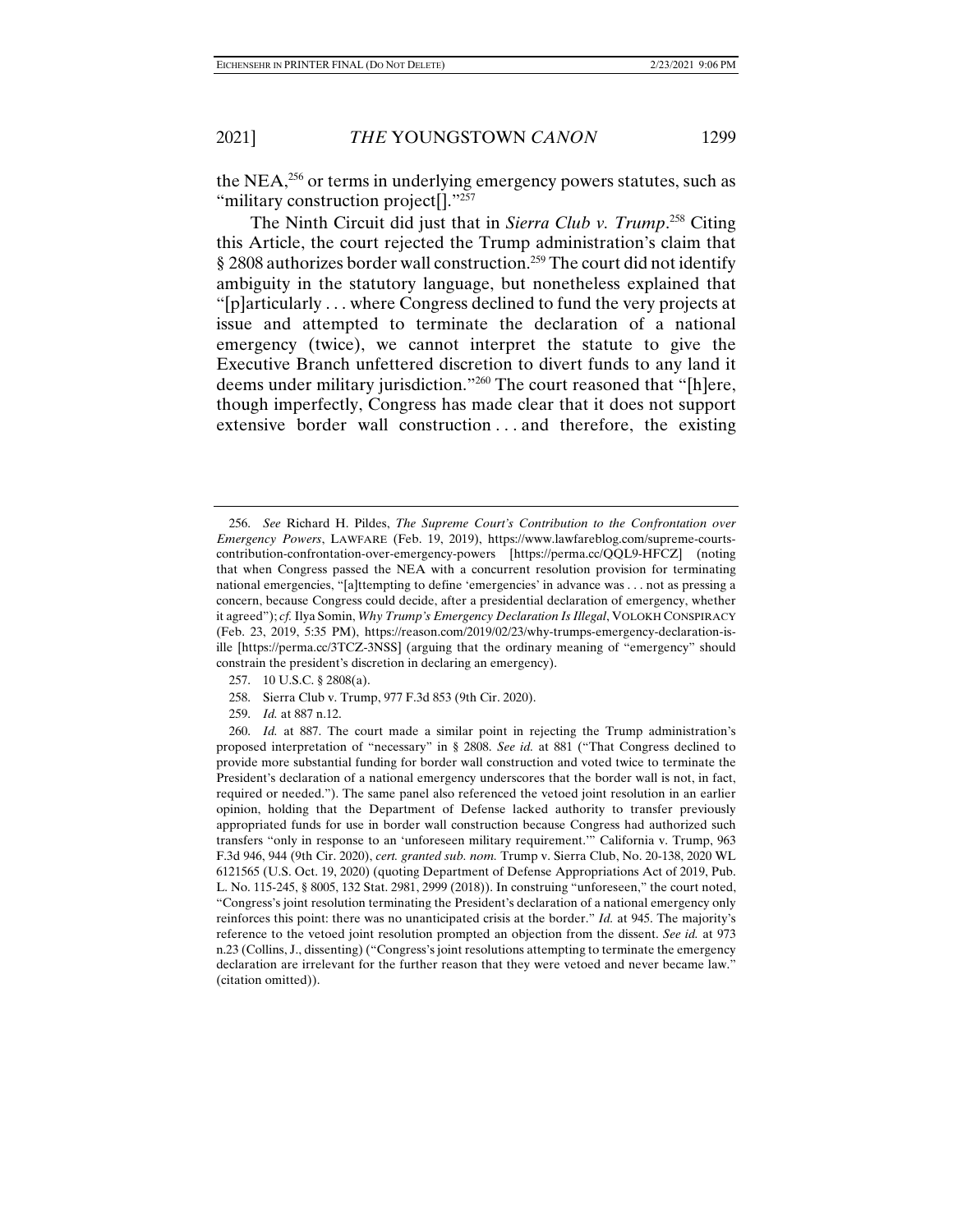statutory authority provided by Section 2808 must be construed narrowly."261

The canon could also interact with executive claims that its actions are authorized by Congress and that they therefore fall within *Youngstown* Category One.262 To the extent that tools of statutory interpretation, including the *Youngstown* canon, suggest that the president's actions do *not* fall within the scope of activities authorized by the NEA or underlying emergency powers statutes, courts should conclude that the president is in *Youngstown* Category Two—the zone of twilight—or even Category Three—where his power is at its lowest ebb. Pushing back on the scope of congressional authorizations and shifting out of *Youngstown* Category One eliminates the executive's reliance on "the strongest of presumptions and the widest latitude of judicial interpretation" that attend Category One actions.<sup>263</sup>

The NEA is a good case for considering congressional opposition blocked by vetoes because of *Chadha*'s disruptive effect. *Chadha* essentially created a one-way ratchet: Congress left prior delegations of emergency powers on the books when it passed the NEA because it believed it could claw back such delegations with concurrent resolutions as needed.264 But *Chadha* rendered that plan impossible. Now, the only way to pull back emergency powers is with presidential agreement or a supermajority of Congress.265 In the meantime, the *Youngstown* canon provides a way to give bicameral attempts to rein in presidential excesses *some* interpretive effect, without running afoul of *Chadha*.

 <sup>261.</sup> *Sierra Club*, 977 F.3d at 887.

 <sup>262.</sup> *See, e.g.*, Defendants' Opposition to Plaintiffs' Motion for Preliminary Injunction at 27– 28, Sierra Club v. Trump, 379 F. Supp. 3d 883 (N.D. Cal. 2019) (No. 4:19-cv-00892) (arguing that the president's actions were authorized by Congress and therefore fell within *Youngstown* Category One).

 <sup>263.</sup> Youngstown Sheet & Tube Co. v. Sawyer (*The Steel Seizure Case*), 343 U.S. 579, 637 (1952) (Jackson, J., concurring).

 <sup>264.</sup> *See supra* note 236 and accompanying text (quoting Sen. Frank Church).

 <sup>265.</sup> For an overview of proposals to reform presidential emergency powers, including NEA reform proposals that have garnered bipartisan support, see Elizabeth Goitein, *Good Governance Paper No. 18: Reforming Emergency Powers*, JUST SEC. (Oct. 31, 2020), https:// www.justsecurity.org/73196/good-governance-paper-no-18-emergency-powers [https://perma.cc/ SL6J-6J74].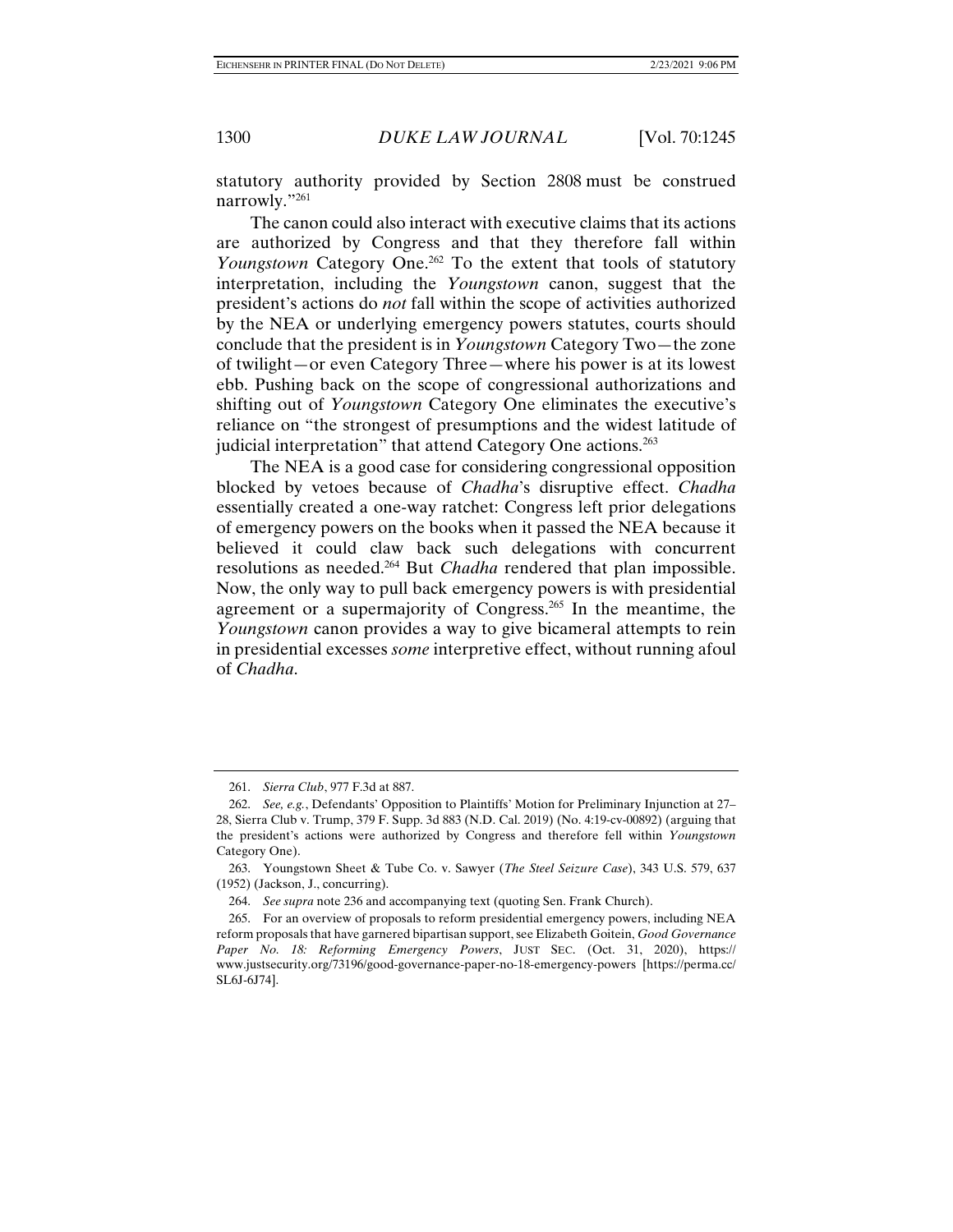### *C. Congressional Action to Block Treaty Terminations*

The Trump administration reinvigorated debates about another unsettled area of constitutional law—whether the president has authority to withdraw from or terminate international agreements unilaterally. The Trump administration withdrew or announced its intention to withdraw the United States from numerous international agreements,<sup>266</sup> including the Intermediate-Range Nuclear Forces Treaty,<sup>267</sup> the Treaty of Amity, Economic Relations and Consular Rights with Iran,<sup>268</sup> the Paris Climate Agreement,<sup>269</sup> the Treaty on

 267. Press Statement, Michael R. Pompeo, U.S. Sec'y of State, U.S. Withdrawal from the INF Treaty on Aug. 2, 2019 (Aug. 2, 2019), https://www.state.gov/u-s-withdrawal-from-the-inf-treatyon-august-2-2019 [https://perma.cc/A4CE-JBS4] (announcing that the United States provided notice of its intent to withdraw pursuant to the treaty).

 268. *See* Edward Wong & David E. Sanger, *U.S. Withdraws from 1955 Treaty Normalizing Relations with Iran*, N.Y. TIMES (Oct. 3, 2018), https://nyti.ms/2OvJFo8 [https://perma.cc/MHC2- BGYW] (discussing the withdrawal). On the same day, National Security Advisor John Bolton announced that the United States would withdraw from the Optional Protocol to the Vienna Convention on Diplomatic Relations. *See* Roberta Rampton, Lesley Wroughton & Stephanie van den Berg, *U.S. Withdraws from International Accords, Says U.N. World Court 'Politicized*,*'* REUTERS (Oct. 3, 2018), https://www.reuters.com/article/us-usa-diplomacy-treaty/u-s-reviewingagreements-that-expose-it-to-world-court-bolton-idUSKCN1MD2CP [https://perma.cc/KP7L-CFUE] (discussing the announcement).

 269. Media Note, Off. of the Spokesperson, U.S. Dep't of State, Communication Regarding Intent To Withdraw from Paris Agreement (Aug. 4, 2017), https://www.state.gov/communicationregarding-intent-to-withdraw-from-paris-agreement **[**https://perma.cc/JTK4-BQZQ**]** (stating that the United States communicated to the United Nations its "intent to withdraw from the Paris Agreement as soon as it is eligible to do so, consistent with the terms of the Agreement").

 <sup>266.</sup> *See* Harold Hongju Koh, *Presidential Power To Terminate International Agreements*, 128 YALE L.J. F. 432, 433–34 (2018) [hereinafter Koh, *Presidential Power*] (documenting agreements from which the Trump administration announced its withdrawal or threatened to withdraw); *see also* Harold Hongju Koh, *Could the President Unilaterally Terminate All International Agreements?*, *in* THE RESTATEMENT AND BEYOND: THE PAST, PRESENT, AND FUTURE OF U.S. FOREIGN RELATIONS LAW 67, 67 & n.1 (Paul B. Stephan & Sarah H. Cleveland eds., 2020) [hereinafter Koh, *Unilaterally Terminate*] (providing an updated list of agreements from which the Trump administration withdrew or threatened to withdraw). I use "international agreement" to refer to agreements that are binding between states as a matter of international law and "treaties" to refer to the subset of such agreements that have undergone the Article II process of approval by two-thirds of the Senate and ratification by the president. I use the terms "withdrawal" and "termination" interchangeably to refer to a U.S. exit from any international agreement; technically however, exit of one or both parties from a bilateral international agreement would "terminate" such agreement, whereas exit of one party from a multilateral international agreement would constitute "withdrawal" rather than "termination," as the multilateral agreement would continue in force for the remaining states parties. *Cf.* Koh, *Presidential Power*, *supra*, at 435 n.8 ("When one or two partners lawfully terminate or abrogate a bilateral agreement, it is dead. But when one partner lawfully withdraws from, or abrogates its legal duties to comply with, a multilateral treaty, the agreement continues, minus that partner.").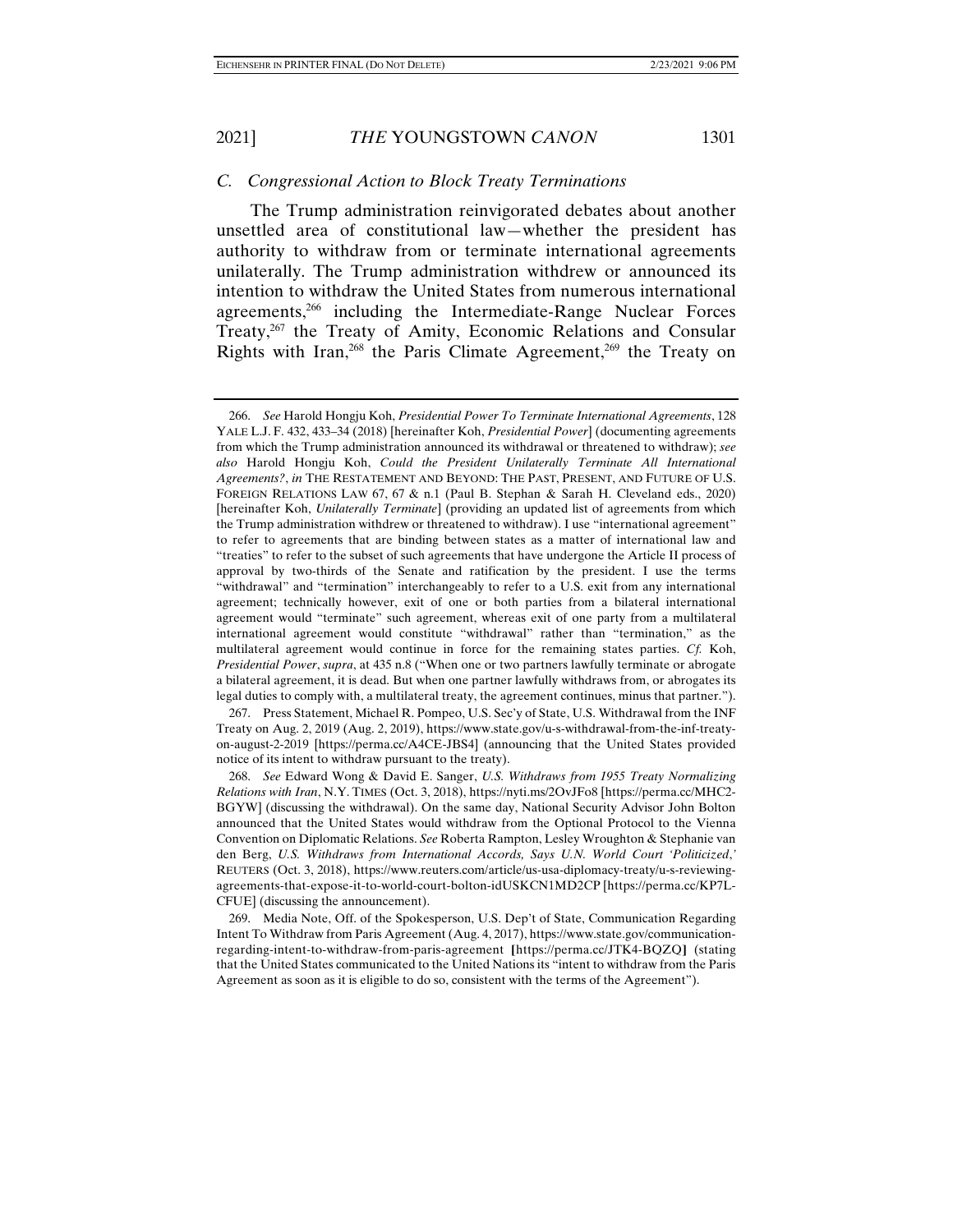Open Skies, $270$  and membership in the World Health Organization.<sup>271</sup> With a demonstrated willingness to terminate treaties and withdraw the United States from international agreements, the Trump administration's periodic suggestions that it might pull the United States out of the North Atlantic Treaty Organization ("NATO")—the 30-nation military alliance established in 1949 to counter the Soviet Union<sup> $272$ </sup>—triggered particular alarm in Congress. Congressmen introduced several bills to prevent the president from withdrawing from NATO absent congressional consent. For example, Senate Joint Resolution Four, reported favorably by the Senate Foreign Relations Committee in December 2019,<sup>273</sup> specifies, "The President shall not suspend, terminate, or withdraw the United States from the North Atlantic Treaty, . . . except by and with the advice and consent of the Senate, provided that two thirds of the Senators present concur, or pursuant to an Act of Congress."274

 272. *What is NATO?*, NATO, https://www.nato.int/nato-welcome/index.html [https:// perma.cc/NLX8-GTZW].

 273. *All Actions, S.J. Res. 4 — 116th Congress (2019–2020)*, CONGRESS.GOV [hereinafter *All Actions, S.J. Res. 4*], https://www.congress.gov/bill/116th-congress/senate-joint-resolution/4/allactions [https://perma.cc/PAU3-LVKX].

 <sup>270.</sup> Press Statement, Michael R. Pompeo, U.S. Sec'y of State, On the Treaty on Open Skies (May 21, 2020), https://www.state.gov/on-the-treaty-on-open-skies [https://perma.cc/69QP-PB3L] (announcing the U.S. intent to withdraw from the treaty); *see also* David E. Sanger, *Trump Will Withdraw from Open Skies Arms Control Treaty*, N.Y. TIMES (May 21, 2020), https://nyti.ms/ 3bQyePt [https://perma.cc/5HTF-9NDA] (discussing the U.S. withdrawal from the Open Skies treaty).

 <sup>271.</sup> Katie Rogers & Apoorva Mandavilli, *Trump Administration Signals Formal Withdrawal from W.H.O.*, N.Y. TIMES (July 7, 2020), https://nyti.ms/2VYH5JT [https://perma.cc/JN2N-SHGV] (reporting that the United States transmitted a "notice of withdrawal, effective July 6, 2021" to the World Health Organization ("WHO")). *But see* Harold Hongju Koh, *Trump's Empty "Withdrawal" from the World Health Organization*, JUST SEC. (May 30, 2020) [hereinafter Koh, *Trump's Empty Withdrawal*], https://www.justsecurity.org/70493/trumps-empty-withdrawalfrom-the-world-health-organization [https://perma.cc/AY8R-EFHN] (explaining the numerous hurdles or potential hurdles to actual withdrawal).

 <sup>274.</sup> S.J. Res. 4, 116th Cong. § 1 (2019). A somewhat similar bill—the "NATO Support Act" was introduced in and passed the House. H.R. 676, 116th Cong. (2019). The NATO Support Act expresses "the sense of Congress that . . . the President shall not withdraw the United States from NATO" and "Goldwater v. Carter is not controlling legal precedent," and states that it is U.S. policy to "remain a member in good standing of NATO," while also prohibiting the use of funds to withdraw from NATO. *Id.* §§ 3–5. The bill "appear[s] to be designed to prohibit the president from withdrawing from" NATO, though the prohibition is less clear than that in S.J. Res. 4. *See*  Curtis Bradley & Jack Goldsmith, *Constitutional Issues Relating to the NATO Support Act*, LAWFARE (Jan. 28, 2019, 7:43 AM) [hereinafter Bradley & Goldsmith, *Constitutional Issues*], https://www.lawfareblog.com/constitutional-issues-relating-nato-support-act [https://perma.cc/ M3MU-5XAC] (discussing the differences in the bills' provisions); *see also* No NATO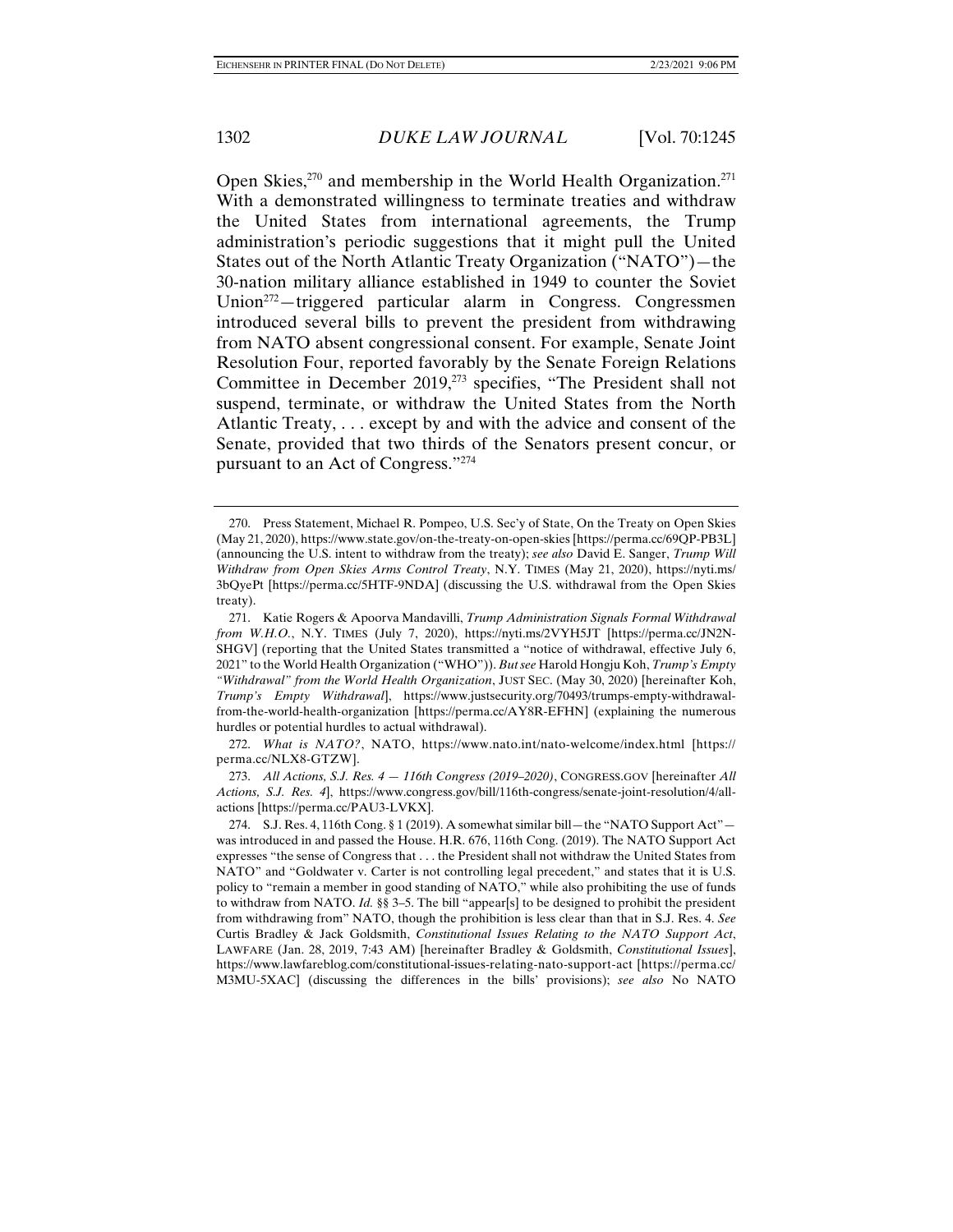Trump's unilateral treaty withdrawals and the putative congressional opposition, at least to the NATO withdrawal, implicate unsettled questions about the Constitution's allocation of treaty termination authority. The Constitution specifies how treaties are made,  $275$  but says nothing about how they may be terminated.  $276$  The issue came to a head in 1978 when President Jimmy Carter acted unilaterally to terminate a mutual defense treaty with Taiwan as part of the process of recognizing the People's Republic of China, and a group of senators filed suit to challenge the treaty termination.277 The Supreme Court failed to resolve the constitutional question in Goldwater v. Carter,<sup>278</sup> delivering a set of fractured opinions, none of which garnered a majority.<sup>279</sup> A four-Justice plurality opinion by Justice William Rehnquist considered the case to present a nonjusticiable political question.280 Despite the fact that it is not binding precedent, the Rehnquist opinion has cast a long shadow, causing lower courts to dismiss several subsequent attempts to

Withdrawal Act, H.R. 6530, 115th Cong. (2018) (including provisions similar to the NATO Support Act); Defending American Security from Kremlin Aggression Act of 2018, S. 3336, 115th Cong. § 102 (2018) (prohibiting the use of appropriated funds to effectuate NATO withdrawal absent passage by two-thirds of the Senate of a resolution "advising and consenting to the withdrawal of the United States from the treaty"). The 2020 National Defense Authorization Act included a provision stating, "Notwithstanding any other provision of law, no funds may be obligated, expended, or otherwise made available" from the act's passage through "December 31, 2020, to take any action to suspend, terminate, or provide notice of denunciation of the North Atlantic Treaty, done at Washington, D.C. on April 4, 1949." National Defense Authorization Act for Fiscal Year 2020, Pub. L. No. 116-92, § 1242, 133 Stat. 1198, 1656 (2019). The fact that the Senate Foreign Relations Committee favorably reported the clearer withdrawal ban on the same day that the full Senate adopted the above provision of the NDAA may suggest that the Committee is not confident that the NDAA's funding ban is sufficient to prohibit withdrawal. *Compare All Actions*, *S.J. Res. 4*, *supra* note 273 (showing committee passage on Dec. 17, 2019), *with All Actions, S. 1790 — 116th Congress (2019–2020)*, https://www.congress.gov/bill/116thcongress/senate-bill/1790/actions [https://perma.cc/LA32-MLWB] (showing Senate agreement to the conference report on Dec. 17, 2019).

 <sup>275.</sup> U.S. CONST. art. II, § 2, cl. 2 (stating that the president "shall have Power, by and with the Advice and Consent of the Senate, to make Treaties, provided two thirds of the Senators present concur").

 <sup>276.</sup> *See* RESTATEMENT (FOURTH) OF THE FOREIGN RELS. L. OF THE U.S. § 313 cmt. b (AM. L. INST. 2018) ("The text of the Constitution . . . does not specify how the United States is to suspend, terminate, or withdraw from treaties."); Kristen E. Eichensehr, *Treaty Termination and the Separation of Powers*, 53 VA. J. INT'L L. 247, 252 (2013) [hereinafter Eichensehr, *Treaty Termination*] (discussing the Constitution's silence on treaty termination).

 <sup>277.</sup> Goldwater v. Carter, 617 F.2d 697, 699–701 (D.C. Cir. 1979) (en banc).

 <sup>278.</sup> Goldwater v. Carter, 444 U.S. 996 (1979).

 <sup>279.</sup> *See id.* at 997.

 <sup>280.</sup> *Id.* at 1002 (Rehnquist, J., concurring in the judgment).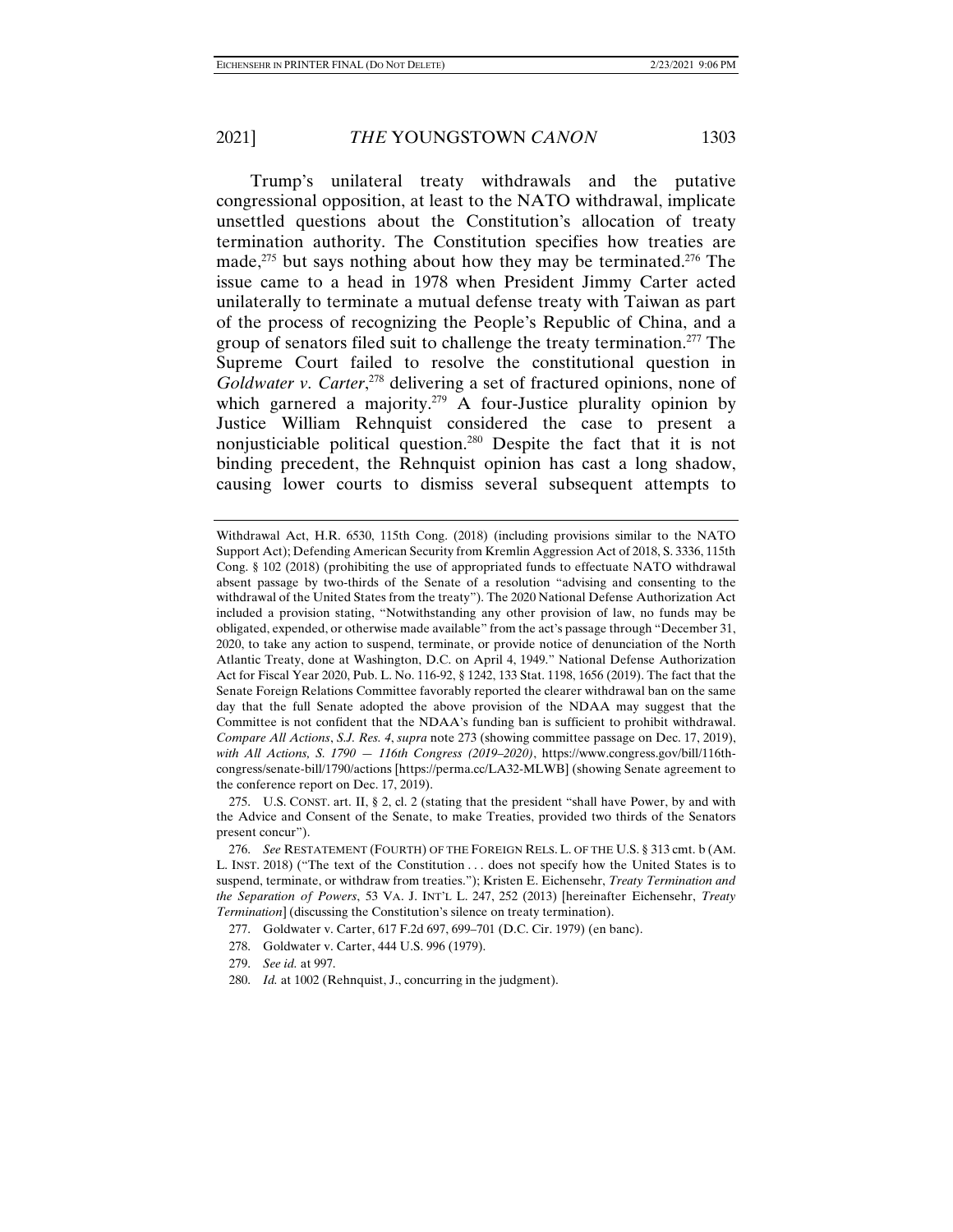challenge unilateral presidential treaty terminations as political questions.281

In the absence of definitive resolution by the courts, practice has, unsurprisingly, shifted in favor of presidents terminating treaties unilaterally. Prior to the twentieth century, the practice was considerably more mixed.282 Presidents terminated treaties with authorization from Congress as a whole and sometimes from the Senate alone,<sup>283</sup> and the first unilateral presidential termination did not occur until 1899.284 In recent decades, however, the president has exercised termination authority unilaterally,<sup>285</sup> often with little controversy.286 This historical practice led the recent *Restatement (Fourth) of the Foreign Relations Law of the United States* to conclude that "the President has the authority to act on behalf of the United States in suspending or terminating U.S. treaty commitments and in withdrawing the United States from treaties," at least so long as he does so "either on the basis of terms in the treaty allowing for such

 <sup>281.</sup> *See* Kucinich v. Bush, 236 F. Supp. 2d 1, 2–3, 18 (D.D.C. 2002) (dismissing challenge to unilateral presidential withdrawal from the Anti-Ballistic Missile Treaty as a nonjusticiable political question); Beacon Prods. Corp. v. Reagan, 633 F. Supp. 1191, 1192–93, 1199 (D. Mass. 1986) (dismissing a challenge to Reagan's unilateral termination of a Friendship, Commerce, and Navigation Treaty with Nicaragua as a political question).

 <sup>282.</sup> *See* Curtis A. Bradley, *Treaty Termination and Historical Gloss*, 92 TEX. L. REV. 773, 788–801 (2014) [hereinafter Bradley, *Treaty Termination*] (providing an account of U.S. treaty termination practice from the founding through the early twentieth century). The Reporters' Notes to the *Restatement (Fourth) of the Foreign Relations Law of the United States provide a* concise overview of congressional involvement in U.S. treaty terminations through the early twentieth century and the shift to unilateral presidential terminations in the twentieth century. *See* RESTATEMENT (FOURTH) OF THE FOREIGN RELS. L. OF THE U.S. § 313, reporters' notes 2-3 (AM. L. INST. 2018).

 <sup>283.</sup> *See* TREATIES AND OTHER INTERNATIONAL AGREEMENTS:THE ROLE OF THE UNITED STATES SENATE, S. DOC. NO. 106-71, at 202–06 (Jan. 2001) (cataloguing examples of treaty terminations with prior or subsequent approval of Congress or the Senate); Bradley, *Treaty Termination*, *supra* note 282, at 788–96 (cataloguing examples of presidents terminating treaties pursuant to ex ante or occasionally ex post authorization from Congress or the Senate).

 <sup>284.</sup> *See* Bradley, *Treaty Termination*, *supra* note 282, at 798–99 (dating the first unilateral presidential termination to the McKinley administration's termination of "certain clauses in an 1850 commercial treaty with Switzerland" in 1899).

 <sup>285.</sup> *See id.* at 801–20 (describing the shift in the twentieth century toward unilateral presidential terminations); *see also* Jean Galbraith, *Treaty Termination as Foreign Affairs Exceptionalism*, 92 TEX. L. REV. *SEE ALSO* 121, 127–28 (2014) (highlighting the dramatic nature of the shift in practice and questioning whether it can thus properly be described as "historical gloss").

 <sup>286.</sup> RESTATEMENT (FOURTH) OF THE FOREIGN RELS. L. OF THE U.S. § 313 cmt. c (AM. L. INST. 2018).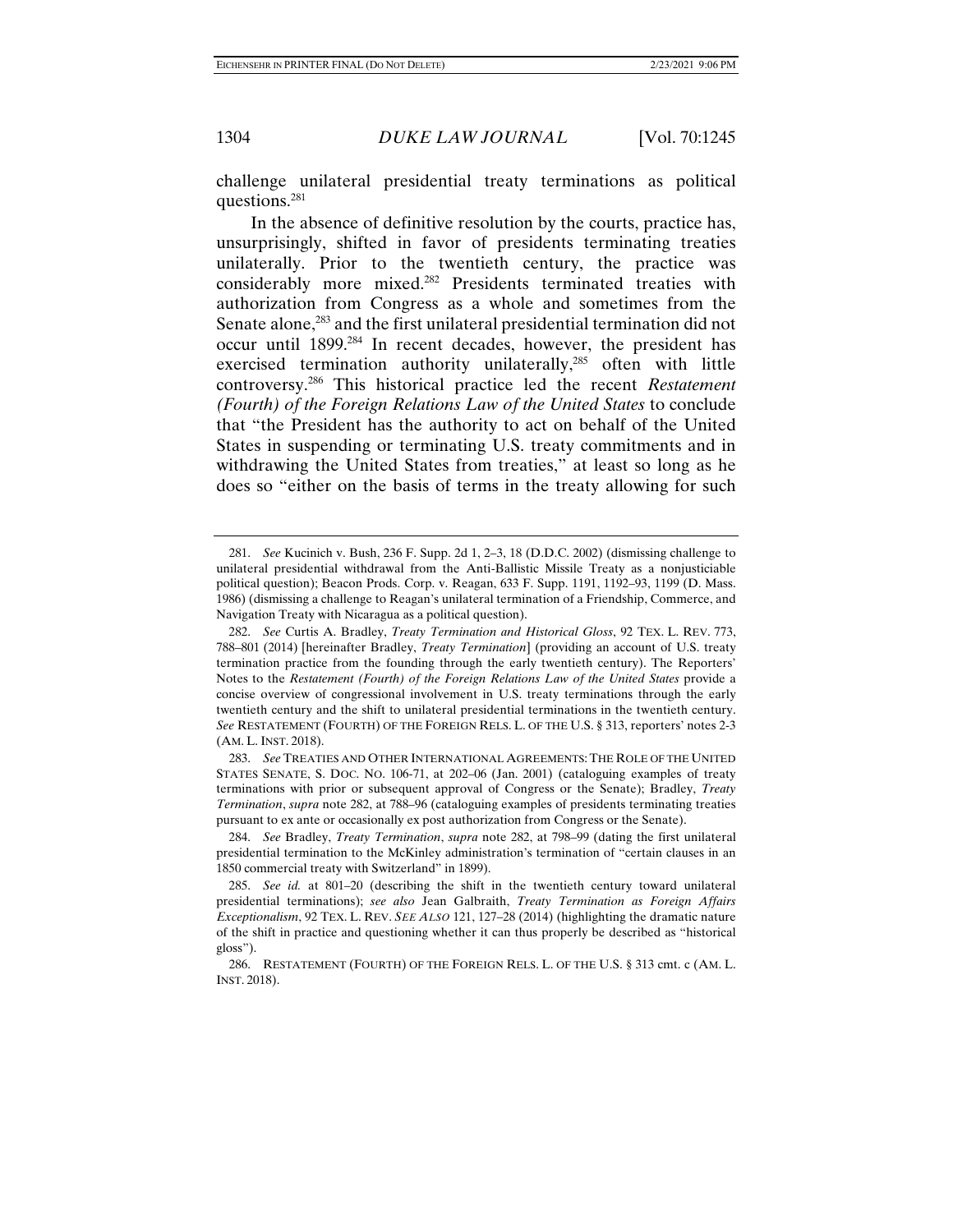action (such as a withdrawal clause) or on the basis of international law that would justify such action."287

But recognizing the practical reality of the president's authority to terminate treaties is not the same as saying that the president possesses an exclusive—and thus preclusive—power to terminate all treaties in all circumstances. Indeed, scholarly views since *Goldwater* have moved toward the idea that the question of constitutional authority over termination cannot be answered in general. Rather, whether the president may unilaterally terminate an international agreement may depend, for example, on whether the termination complies with international law,<sup>288</sup> the manner in which the agreement was concluded,289 and, importantly, whether Congress has acted to restrain the president's authority to terminate unilaterally.290 To date, Congress has not acted definitively to restrict the president's unilateral

 <sup>287.</sup> *Id.* § 313(1). *But see* Koh, *Unilaterally Terminate*, *supra* note 266, at 73 (criticizing the Restatement's characterization that "established" practice supports presidential termination authority).

 <sup>288.</sup> Importantly, the Restatement bakes this condition into its general rule that the president can unilaterally terminate international agreements, noting that the president may act to terminate when he does so in accordance with a treaty or other international law. *See supra* note 286 and accompanying text.

 <sup>289.</sup> *See* Koh, *Presidential Power*, *supra* note 266, at 435–36 (arguing that treaty termination "cannot be addressed by a single rule that purports to be 'transsubstantive,' in the sense of governing the mechanics of withdrawal, suspension, or termination of national participation from each and every international agreement addressing every subject matter" and arguing instead that "absent exceptional circumstances, the degree of congressional participation constitutionally required to exit any particular agreement should mirror the degree of congressional participation that was required to enter that agreement in the first place").

 <sup>290.</sup> *See, e.g.*, Eichensehr, *Treaty Termination*, *supra* note 276, at 279–86 (proposing that Congress could impose a "for-cause" restriction on treaty termination); *see also* Jean Galbraith, *The President's Power To Withdraw the United States from International Agreements at Present and in the Future*, 111 AJIL UNBOUND 445, 448 (2018) ("[T]he Senate could condition its advice and consent to a treaty on legislative approval of withdrawal or on for-cause justifications; Congress could do the same with respect to an ex post congressional-executive agreement . . . ." (footnote omitted)); *infra* notes 294–96 and accompanying text (discussing various ways Congress could limit the president's authority to withdraw from NATO).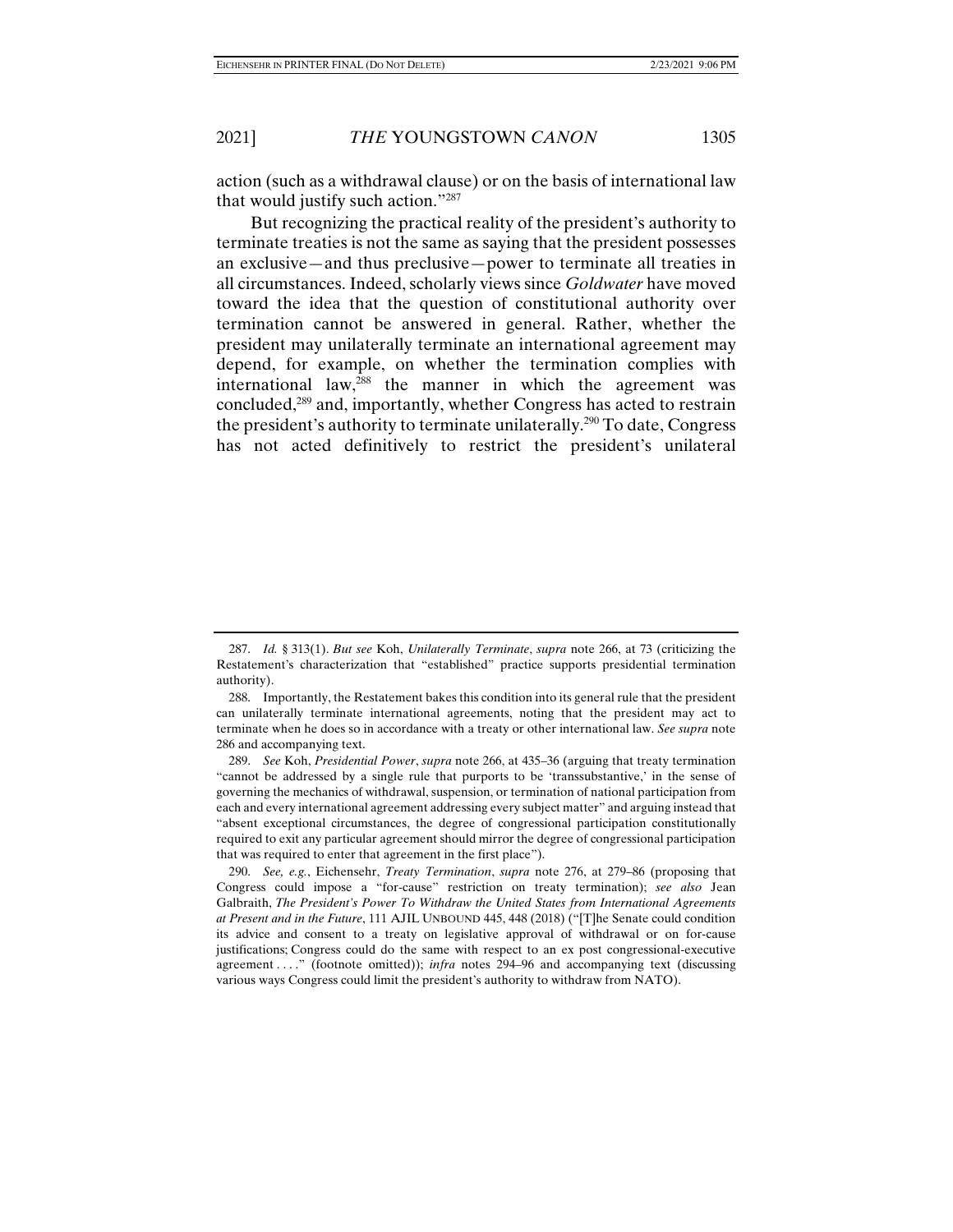termination authority.291 Indeed, in *Goldwater v. Carter*, 292 the D.C. Circuit, which upheld President Carter's unilateral termination of the Mutual Defense Treaty prior to the Supreme Court's review, highlighted that:

The Senate, in the course of giving its consent, exhibited no purpose and took no action to reserve a role for itself—by amendment, reservation, or condition—in the effectuation of this provision. Neither has the Senate, since the giving of the notice of termination, purported to take any final or decisive action with respect to it, either by way of approval or disapproval.<sup>293</sup>

What if Congress did act? Let's take a restriction on NATO withdrawal as an example. If Congress were to pass one of the bills prohibiting unilateral presidential withdrawal from NATO and the bill were to become law, Congress would shift a president who subsequently withdrew from NATO from *Youngstown* Category Two to Category Three.294 In other words, if Congress enacted a prohibition on terminating NATO, "it would . . . substantially alter the calculus on whether Trump can withdraw from the North Atlantic Treaty."<sup>295</sup> As Professors Curtis Bradley and Jack Goldsmith have explained, "The question posed by an enacted [statute prohibiting NATO withdrawal] is whether the president's power to terminate is *exclusive*, which would

 <sup>291.</sup> Congress came close in 2019, passing a statutory provision requiring congressional notification at least 120 days before the United States would provide formal notice of U.S. intent to withdraw from the Open Skies Treaty. *See* Jean Galbraith, *United States Gives Notice of Withdrawal from Treaty on Open Skies*, 114 AM. J. INT'L L. 779, 782–83 (2020) (describing and citing the statutory provision, National Defense Authorization Act for Fiscal Year 2020, Pub. L. No. 116-92, § 1234, 133 Stat. 1198 (2019)). The Trump administration disregarded the notice requirement, *id.* at 783, and the U.S. withdrawal from the treaty became final in November 2020, *see* Paulina Firozi, *Trump Administration Exits Open Skies Treaty*, WASH. POST (Nov. 22, 2020), https://www.washingtonpost.com/national-security/2020/11/22/trump-administration-exits-openskies-treaty [https://perma.cc/QL2B-NMVJ].

 <sup>292.</sup> Goldwater v. Carter, 617 F.2d 697 (D.C. Cir. 1979).

 <sup>293.</sup> *Id.* at 699.

 <sup>294.</sup> In a recent article, Professor Harold Hongju Koh notes the possibilities of Congress enacting "general laws prospectively limiting the President's discretion to unilaterally terminate all Article II treaties and congressional agreements" or "adopt[ing] specific statutes limiting . . . executive discretion with respect to particularly important named treaties" and argues that "[e]ither kind of legislative enactment would place any such unilateral termination into *Youngstown* Category Three." Koh, *Presidential Power*, *supra* note 266, at 479. Koh also notes in the alternative that "the Senate could impose a reservation, understanding, or declaration on new or existing treaties, limiting future efforts at unilateral presidential terminations unless the termination is plainly 'for cause.'" *Id.*

 <sup>295.</sup> Bradley & Goldsmith, *Constitutional Issues*, *supra* note 274.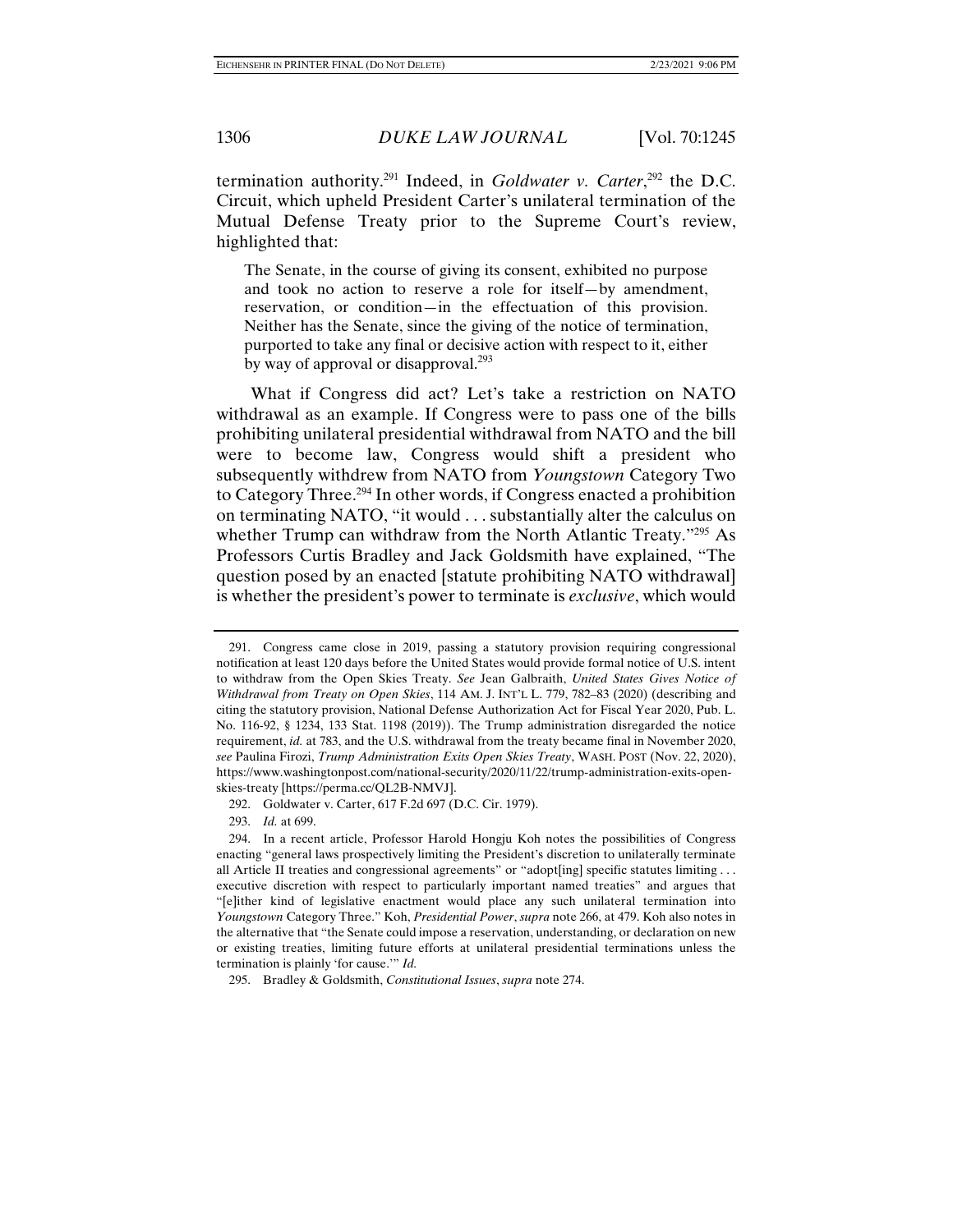mean that he could terminate a treaty even in the face of a restrictive congressional directive" and even in *Youngstown* Category Three.296

But these analyses assume that a NATO (or other treaty) withdrawal prohibition becomes enacted law, either via presidential signature or through presidential veto followed by congressional override.297 What happens if Congress passes a NATO withdrawal prohibition by a majority vote of both houses, the president vetoes the bill, and Congress fails to override the veto? Is Congress's opposition then rendered a constitutional nullity? The *Youngstown* canon suggests not. As the discussion above demonstrates, the underlying allocation of constitutional authority over treaty termination is ambiguous and unsettled, which triggers application of the *Youngstown* canon. Thus, the authority of the president to withdraw the United States from NATO should be narrowly construed.

Unlike *Zivotofsky v. Kerry (Zivotofsky II*),<sup>298</sup> where President Barack Obama acted in defiance of an enacted statute,<sup>299</sup> the president would be acting in defiance of unperfected congressional opposition that is, in defiance of a bill that did not become law because of a presidential veto and Congress's failure to override. The president would therefore not officially be in *Youngstown* Category Three as Obama was in *Zivotofsky II*, but the constitutional analysis would be similar. A court or executive branch lawyer evaluating the unilateral withdrawal from NATO would have to specify the scope of the

 <sup>296.</sup> *Id.*; *see also* Bradley, *Treaty Termination*, *supra* note 282, at 824 (noting that if treaty termination is "a concurrent power shared with either the full Congress or the Senate, then either Congress or the Senate could potentially place limitations on it" and a president defying such limitations would fall within *Youngstown* Category Three); Curtis A. Bradley, *Exiting Congressional-Executive Agreements*, 67 DUKE L.J. 1615, 1644 (2018) ("If termination is, as it appears to be, a concurrent rather than exclusive power, Congress can regulate it.").

 <sup>297.</sup> *See* Bradley & Goldsmith, *Constitutional Issues*, *supra* note 274 ("We cannot imagine Trump signing the NATO Support Act into law. But the bill passed in the House by a margin sufficient to override a veto, and the bill in the Senate might have similar support.").

 <sup>298.</sup> Zivotofsky v. Kerry (*Zivotofsky II*), 135 S. Ct. 2076 (2015).

 <sup>299.</sup> Congress passed the statute at issue—the Foreign Relations Authorization Act, Fiscal Year 2003—but in signing it into law, Bush issued a signing statement declaring that if the relevant provision allowing U.S. citizens born in Jerusalem to have their passports list their place of birth as "Jerusalem, Israel" was "mandatory rather than advisory," it would "'impermissibly interfere with the President's constitutional authority to formulate the position of the United States, speak for the Nation in international affairs, and determine the terms on which recognition is given to foreign states." *See id.* at 2082 (quoting Statement on Signing the Foreign Relations Authorization Act, Fiscal Year 2003, 2 PUB. PAPERS 1698 (Sept. 30, 2002)).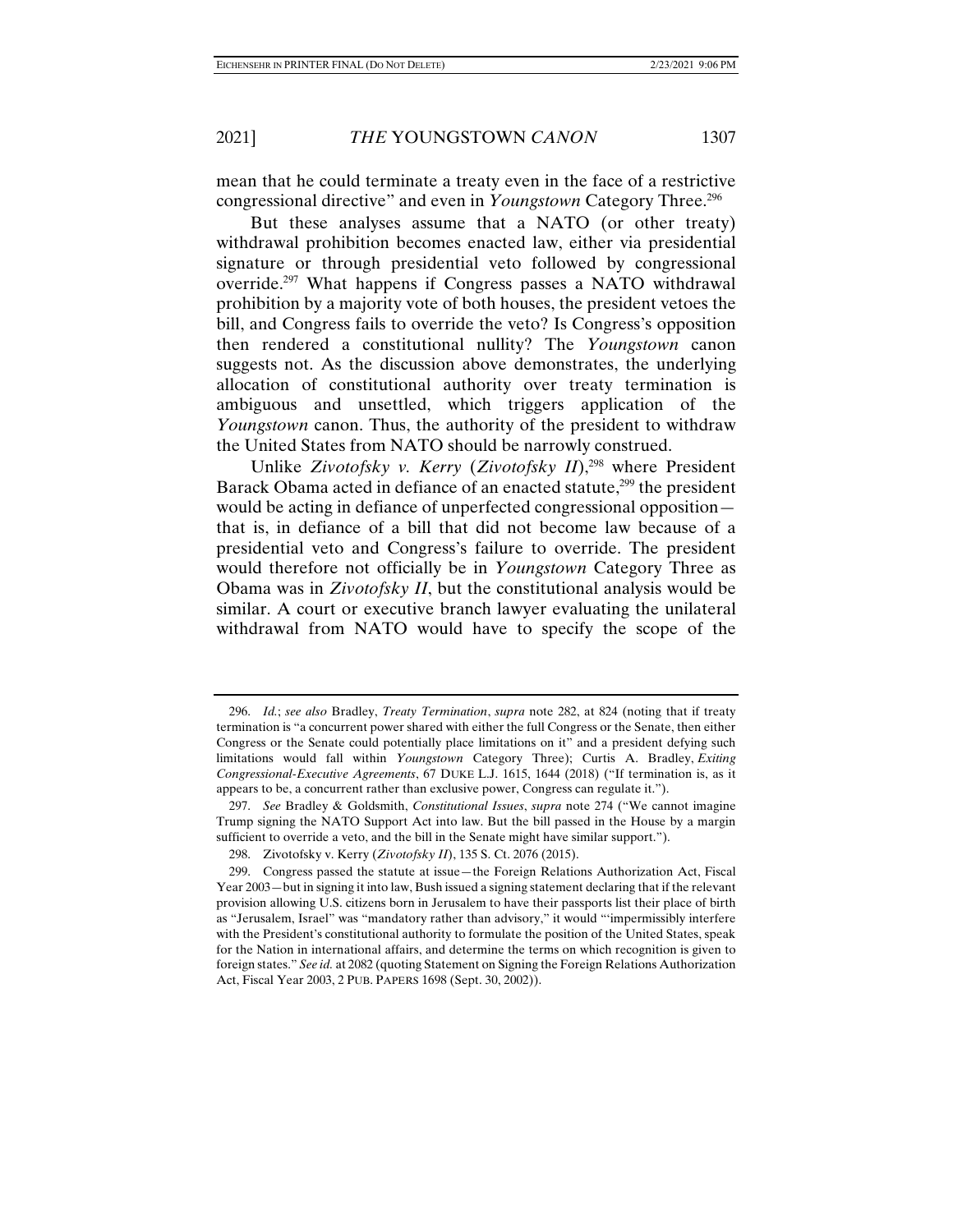president's termination power as to this particular treaty. And the odds seem stacked against the president.

NATO termination would not involve the president's constitutional power over recognition of foreign sovereigns, an authority derived from the power to "receive Ambassadors"300 and one that the Supreme Court in *Zivotofsky II* held was exclusive to the president.301 *Zivotofsky II* suggests that the president may have power to terminate treaties incident to recognition decisions, like Carter's termination of the Taiwan treaty in conjunction with recognizing the People's Republic of China, but the Court declined the executive branch's invitation to acknowledge a broader exclusive foreign affairs power.302 Instead, the Court explained that "[t]he *Curtiss–Wright* case does not extend so far as the Secretary suggests," and that "[a] formulation broader than the rule that the President alone determines what nations to formally recognize as legitimate—and that he consequently controls his statements on matters of recognition presents different issues and is unnecessary to the resolution of this case."303 Moreover, the North Atlantic Treaty was concluded as an Article II treaty, requiring advice and consent by two-thirds of the Senate<sup>304</sup> and suggesting an understanding by the executive that mutual defense is an area shared by Congress and the executive, as befitting a legislature empowered to declare war, provide and maintain armed forces, and make rules for such armed forces.305 The *Youngstown* canon provides a principled rationale to justify narrowly construing the president's authority to terminate NATO in light of this constellation of factors. A scenario in which Congress has tried to object to the president's actions but is prevented from fully perfecting that opposition is not one in which courts should broadly construe presidential power.

Recent doctrinal shifts suggest that courts might be prepared to adjudicate the merits of future treaty termination cases. In *Zivotofsky* 

 <sup>300.</sup> U.S. CONST. art. II, § 3 (specifying that the president "shall receive Ambassadors and other public Ministers").

 <sup>301.</sup> *Zivotofsky II*, 135 S. Ct. at 2088 ("[A] fair reading of the cases shows that the President's role in the recognition process is both central and exclusive.").

 <sup>302.</sup> *Id.* at 2089.

 <sup>303.</sup> *Id.*

 <sup>304.</sup> U.S. CONST. art. II, § 2, cl. 2; North Atlantic Treaty, Apr. 4, 1949, 63 Stat. 2241, 34 U.N.T.S. 243.

 <sup>305.</sup> U.S. CONST. art. I, § 8, cls. 11–14.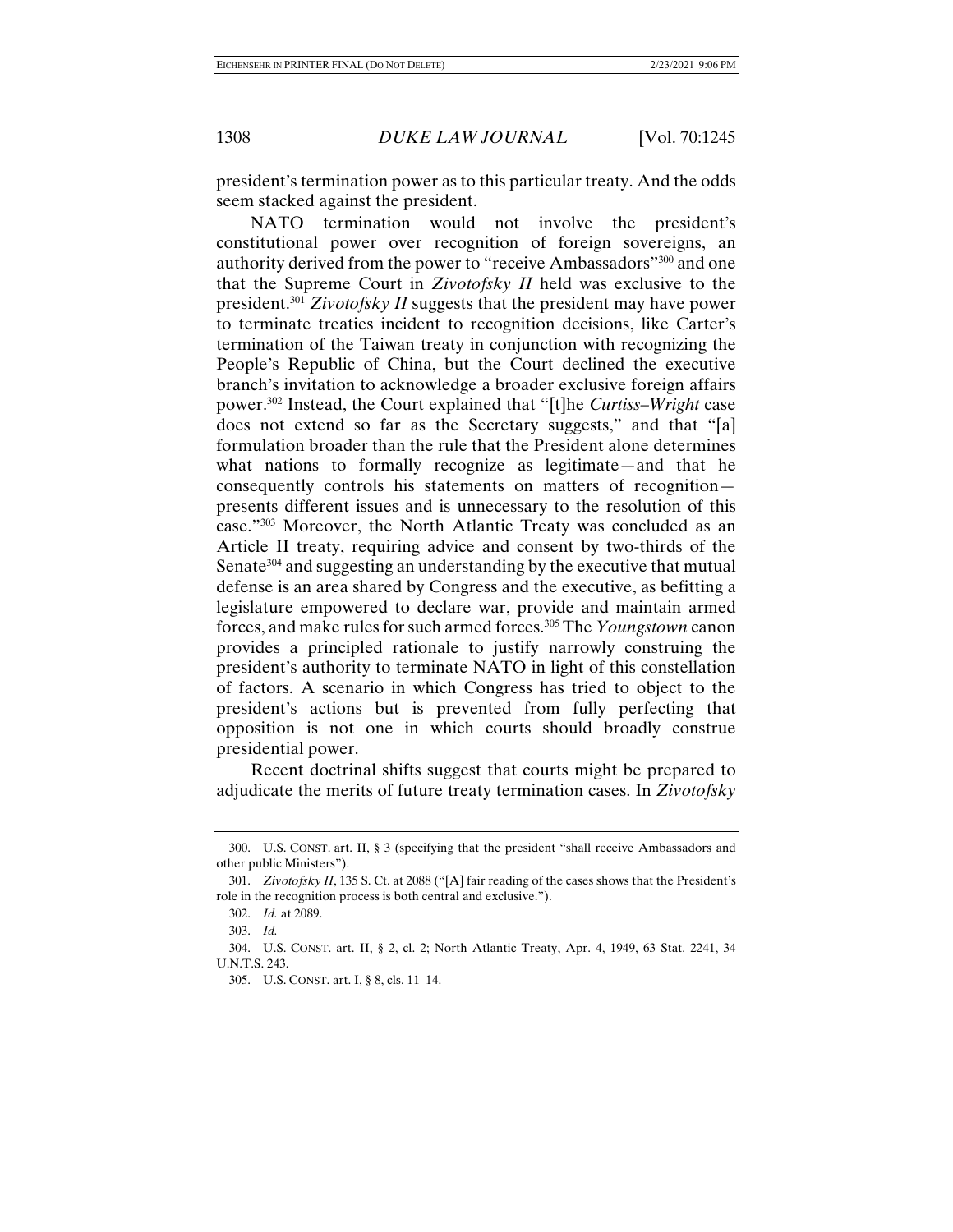*v. Clinton (Zivotofsky I)*,<sup>306</sup> the Supreme Court narrowed the political question doctrine in a way that strongly suggests that the constitutionality of treaty termination is now justiciable.307 *Zivotofsky I*  focused solely on the first two prongs of the political question doctrine set out in *Baker v. Carr*,<sup>308</sup> namely the existence of a textually demonstrable constitutional commitment of an issue to a coordinate political department and a lack of judicially discoverable or manageable standards.<sup>309</sup> The opinion ignored and apparently demoted or eliminated the other *Baker* factors, including "an unusual need for unquestioning adherence to a political decision already made; or the potentiality of embarrassment from multifarious pronouncements by various departments on one question."310 Rehnquist's opinion in *Goldwater* was not clear about which of the *Baker* factors the Justices believed treaty termination to implicate.<sup>311</sup> To the extent that subsequent courts believe that treaty termination involves only the later (and lesser) *Baker* factors, *Zivotofsky I* suggests that courts should decide the merits of the treaty termination question.

In light of this analysis, executive branch lawyers should also consider congressional action in opposition to treaty termination in analyzing whether the president may proceed with a termination. Congressional opposition—even if not expressed in a veto override should matter to executive branch lawyers' assessment of the scope of their client's constitutional authority. Congressional objections may not be dispositive, but neither should they be ignored. They should matter not just in an assessment of the policy wisdom of a treaty termination but also as a matter of constitutional construction.

## *D. The Scope of Federal Preemption*

The *Youngstown* canon may also be relevant to determining the preemptive scope of federal law. In cases about the scope of federal

 <sup>306.</sup> Zivotofsky v. Clinton (*Zivotofsky I*), 566 U.S. 189 (2012).

 <sup>307.</sup> *Id.* at 195; *see* Koh, *Presidential Power*, *supra* note 266, at 445 ("Under *Zivotofsky I*'s narrowed two-pronged political question test, treaty termination is not a political question."). Standing would remain an additional, though perhaps surmountable, hurdle.

 <sup>308.</sup> Baker v. Carr, 369 U.S. 186 (1962).

 <sup>309.</sup> *See Zivotofsky I*, 566 U.S. at 195 (discussing the first two *Baker* factors).

 <sup>310.</sup> *Baker*, 369 U.S. at 217.

 <sup>311.</sup> *Cf.* Harlan Grant Cohen, *A Politics-Reinforcing Political Question Doctrine*, 49 ARIZ. ST. L.J. 1, 13 (2017) ("To the extent Justice Rehnquist was applying the *Baker* factors, he seemed to be scrunching all six into a ball  $\dots$ .").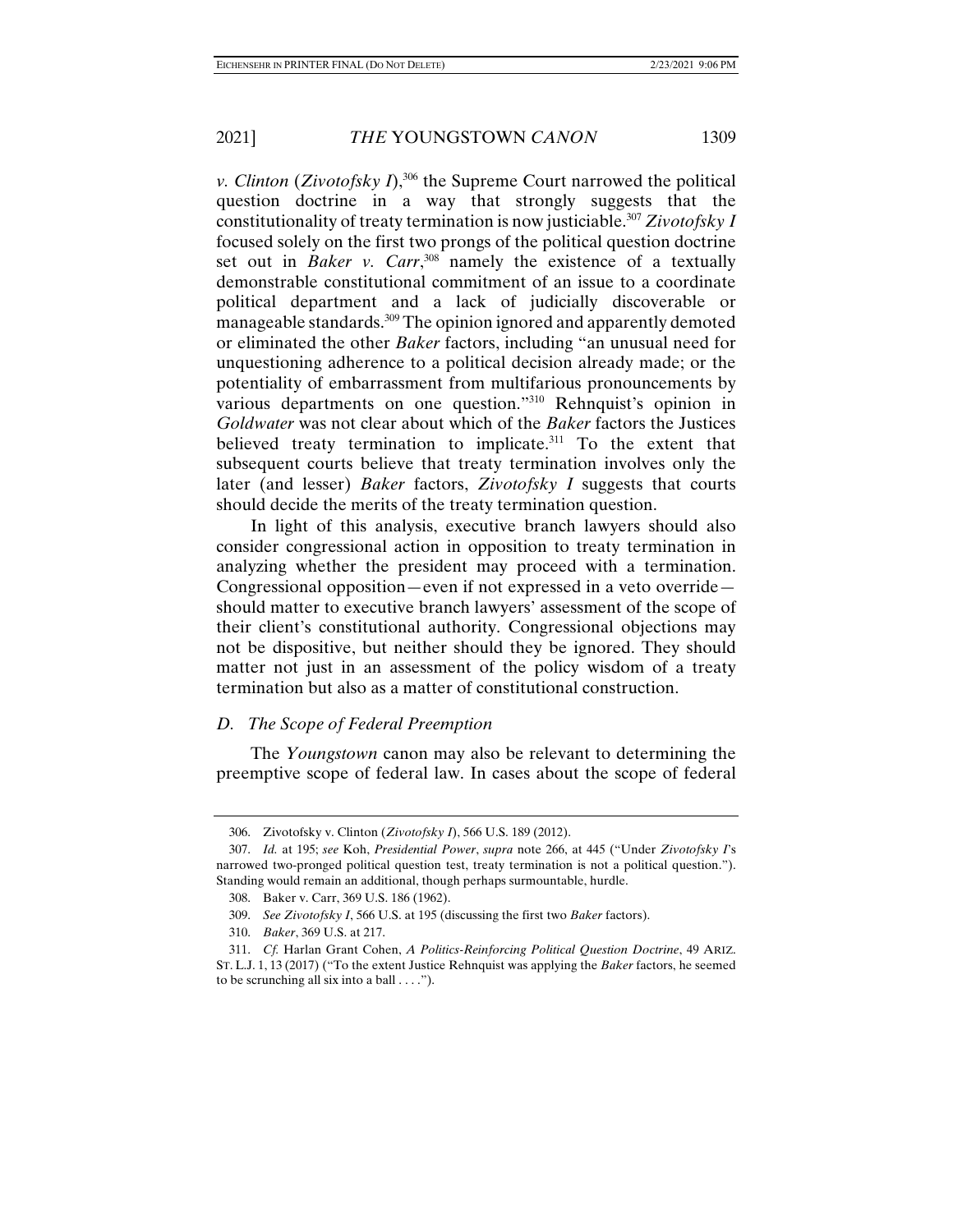preemption of state law, the Supreme Court has considered the extent to which the president was acting with the support of Congress and appears to have expanded the scope of federal preemption on that basis.312 In *Crosby v. National Foreign Trade Council*, 313 the Court considered whether federal law preempted a Massachusetts law that prohibited state agencies from purchasing goods or services from entities "doing business with Burma" (Myanmar).<sup>314</sup> After Massachusetts passed its law, Congress passed a law that "impos[ed] a set of mandatory and conditional sanctions on Burma."315 The law empowered the president to impose additional sanctions on Burma if the Burmese government engaged in repression of democratic opponents,316 instructed him to develop a strategy to promote democracy and human rights in Burma, and authorized him to waive the sanctions if their imposition contravened U.S. national security interests.317 After finding that Burma had "committed large-scale repression of the democratic opposition," President Bill Clinton issued an executive order imposing additional sanctions, prohibiting, among other things, any new investment in Burma by U.S. persons.318

The National Foreign Trade Council, which represented businesses covered by the Massachusetts law, sued, claiming that the

 <sup>312.</sup> In earlier work, I argued that the Court's consideration of congressional objections to presidential action in determining the preemptive scope of federal law constitutes a reason for Congress to object to presidential actions with which it disagrees, even if such disagreement does not directly defeat or halt the actions. *See* Eichensehr, *Conduct of Foreign Relations*, *supra* note 15, at 651 n.195 (arguing that "if Congress and the president disagree, courts may use the disagreement as a justification for finding a *narrower* scope for federal preemption, leaving states with more freedom to act," and therefore that Congress should "disagree with President Trump and . . . do so vocally—on issues like withdrawal from the Paris Climate Agreement," because "[e]ven if Congress's opposition does not stop the presidential action, it might have the more indirect effect of shrinking the preemptive scope of federal power to allow state initiatives to proceed").

 <sup>313.</sup> Crosby v. Nat'l Foreign Trade Council, 530 U.S. 363 (2000).

 <sup>314.</sup> *Id.* at 367. The country's government changed its name from "Burma" to "Myanmar" in 1989. *See* Thomas Fuller, *Burma? Myanmar? New Freedom To Debate Includes Name*, N.Y. TIMES (Oct. 4, 2012), https://nyti.ms/UHE3jO [https://perma.cc/6MSM-UMJD]. I use "Burma" here for consistency with the Supreme Court's decision. The Court noted that it uses "Burma," as did the lower court, because "both parties and *amici curiae*, the state law, and the federal law all do so" and that its "use of this term . . . is not intended to express any political view." *Crosby*, 530 U.S. at 366 n.1.

 <sup>315.</sup> *Crosby*, 530 U.S. at 368.

 <sup>316.</sup> *Id.* at 369.

 <sup>317.</sup> *Id.* at 369–70.

 <sup>318.</sup> *Id.* at 370 (quoting Exec. Order No. 13047, 3 C.F.R. 202 (1998)).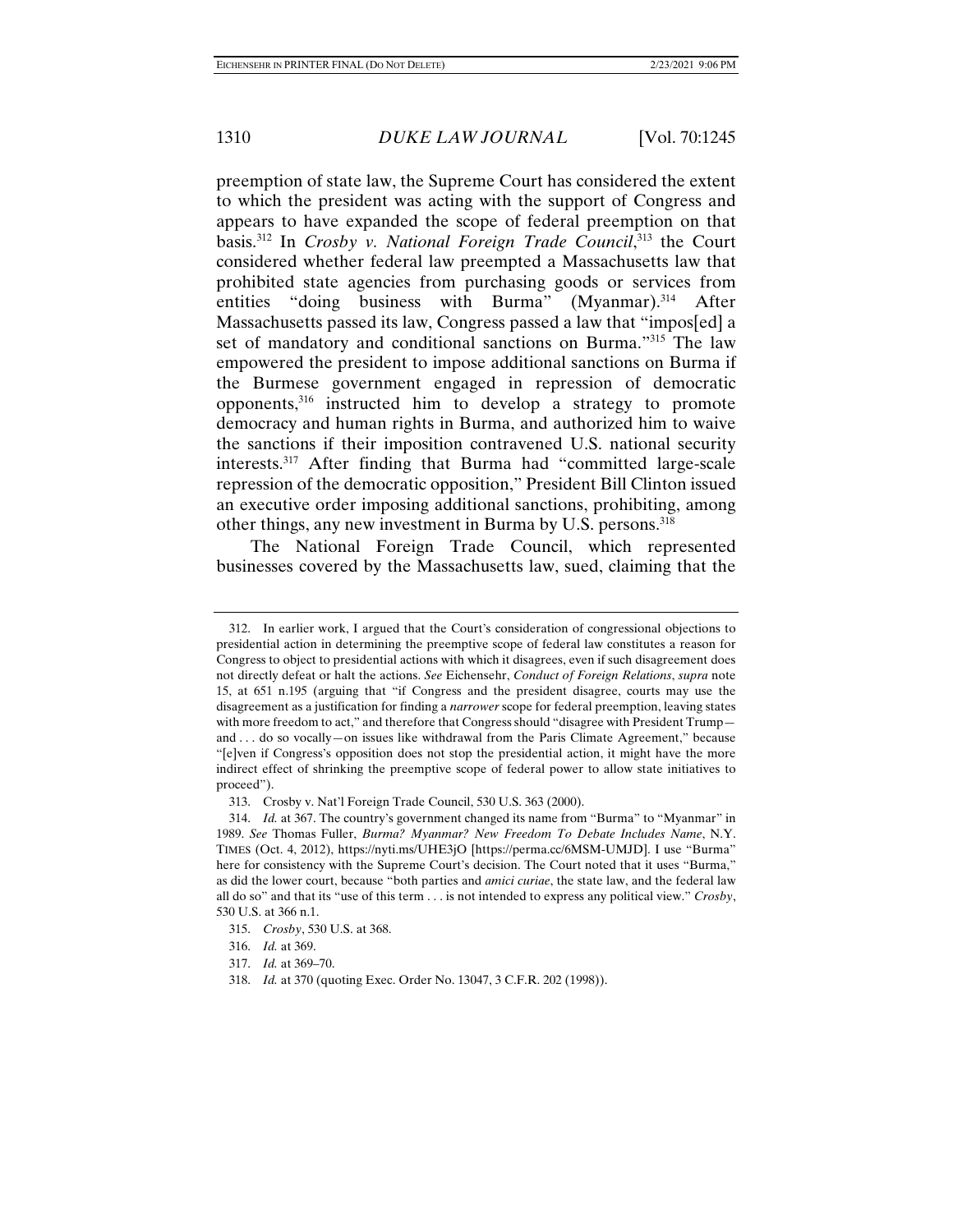federal sanctions regime preempted the state law.319 The Supreme Court agreed. In an opinion by Justice David Souter, the Court held that the Massachusetts law stood as "an obstacle to the accomplishment of Congress's full objectives under the federal Act."320 The Court focused on the fact that Congress intended "to provide the President with flexible and effective authority over economic sanctions against Burma," empowering him to both increase and decrease the sanctions in particular circumstances.<sup>321</sup> Citing *Youngstown*'s description of Category One, the Court noted that "the statute has placed the President in a position with as much discretion to exercise economic leverage against Burma, with an eye toward national security, as our law will admit."<sup>322</sup> The Court concluded that "it is just this plenitude of Executive authority that we think controls the issue of preemption here,"323 and required the Massachusetts law, which reached more broadly than the federal sanctions, to yield.<sup>324</sup> Otherwise, the Massachusetts law would "undermine[] the President's intended statutory authority by making it impossible for him to restrain fully the coercive power of the national economy when he may choose to take the discretionary action open to him."325

Again citing *Youngstown* Category One, the Court also held that the Massachusetts statute was an obstacle to the federal sanctions law because it impeded the president's ability to fulfill Congress's directive to cooperate with other countries in a strategy to advance democracy in Burma.326 The Court explained that "Congress's express command to the President to take the initiative for the United States among the international community invested him with the maximum authority of the National Government in harmony with the President's own constitutional powers."327 This addition by Congress of its power to that

326. *Id.* at 380.

 327. *Id.* at 381 (citations omitted) (citing Youngstown Sheet & Tube Co. v. Sawyer (*The Steel Seizure Case*), 343 U.S. 579, 635 (1952)).

 <sup>319.</sup> *Id.* at 370–71.

 <sup>320.</sup> *Id.* at 373.

 <sup>321.</sup> *Id.* at 374.

 <sup>322.</sup> *Id.* at 375–76.

 <sup>323.</sup> *Id.* at 376.

 <sup>324.</sup> *Id.* at 376–77.

 <sup>325.</sup> *Id.* at 377. The Court also cited the fact that the Massachusetts law stood as an obstacle to the federal sanctions by interfering with Congress's intent "to limit economic pressure against the Burmese Government to a specific range" and instead reaching considerably more broadly. *Id.* at 377–79.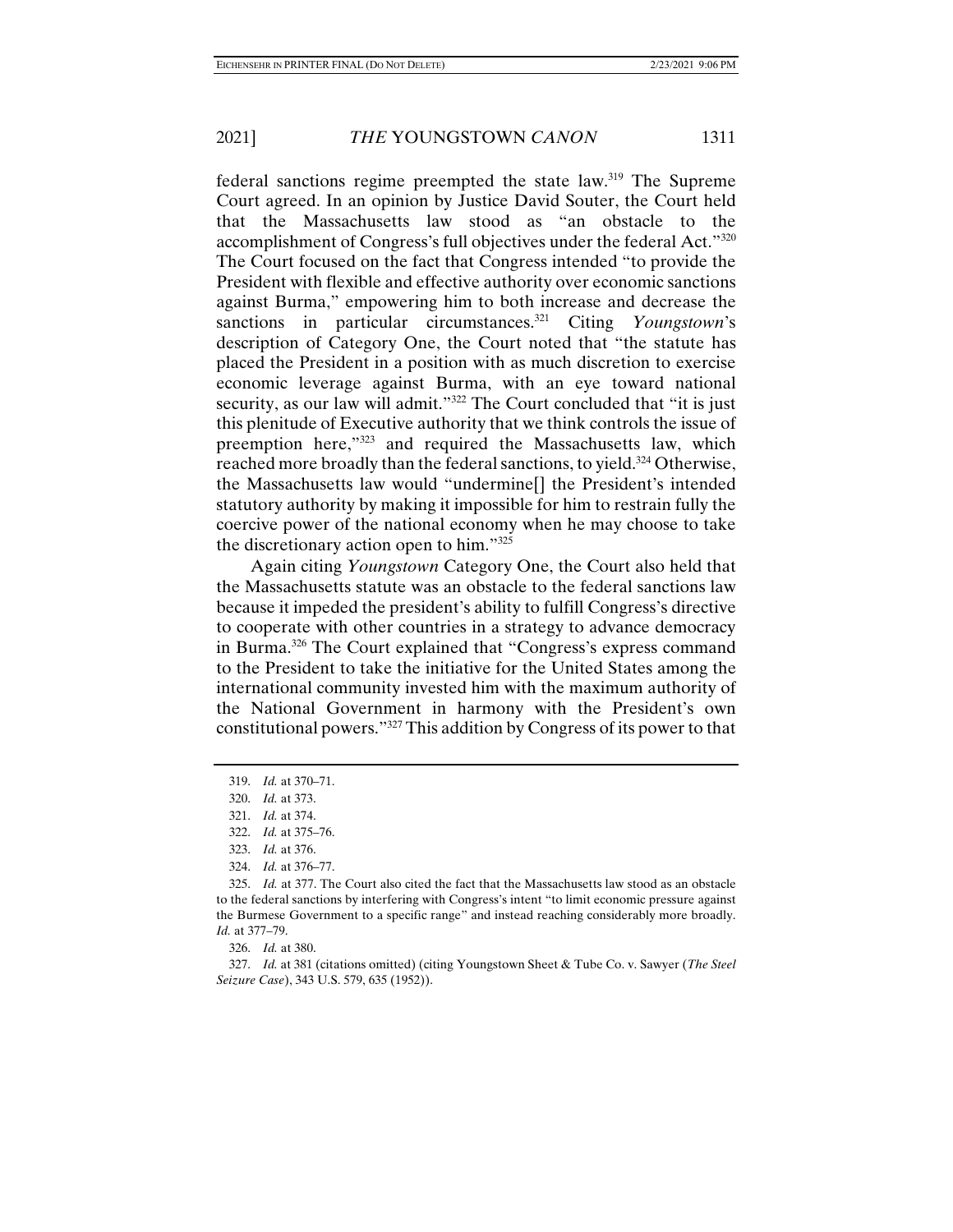of the president, the Court explained, "belies any suggestion that Congress intended the President's effective voice to be obscured by state or local action."328

The Court's strong suggestion in these two holdings is that the fact that the president was in *Youngstown* Category One, acting pursuant to express authorization by Congress, caused the Court to interpret the preemptive scope of the federal statute relatively broadly. Of course, having the president in *Youngstown* Category One is not a prerequisite for presidential action to preempt state law; the president's independent constitutional authorities, particularly with respect to foreign relations, are sometimes sufficient to displace state law.329 Nonetheless, the Court in *Crosby* treated Congress's authorization of the president's actions as a plus factor in determining the federal sanctions' preemptive scope. Having crossed the bridge of considering the horizontal allocation of powers among branches of the federal government in a case about the vertical allocation of powers between the federal government and the states, it is only a small step from considering congressional authorization of presidential action to considering congressional *opposition* to presidential action in a similar circumstance.

Take a hypothetical case in which the president seeks congressional support for a particular action that would preempt state laws, and Congress instead passes a bill *prohibiting* the president from taking the suggested action and expressing support for state initiatives in the area. The president then vetoes the bill and takes executive action on his own authority, claiming his constitutional powers standing alone are sufficient to support the action. When a court adjudicates the preemptive scope of the president's action, it might hold that the president lacks all power to act independent of Congress. But if, instead, the court believes the president has *some* power, what is it to make of Congress's passage of a prohibition on the president's action? The *Youngstown* canon instructs that, just as the Supreme

 <sup>328.</sup> *Id.*

 <sup>329.</sup> *Cf.* Am. Ins. Ass'n v. Garamendi, 539 U.S. 396, 424 n.14 (2003) (explaining that although "[i]t is true that the President in this case is acting without express congressional authority, and thus does not have the 'plenitude of Executive authority' that 'controll[ed] the issue of preemption' in *Crosby* v. *National Foreign Trade Council*, 530 U.S. 363, 376 (2000)," the Court in *Crosby* was "careful to note that the President possesses considerable independent constitutional authority to act on behalf of the United States on international issues . . . and conflict with the exercise of that authority is a comparably good reason to find preemption of state law" (internal citation omitted)).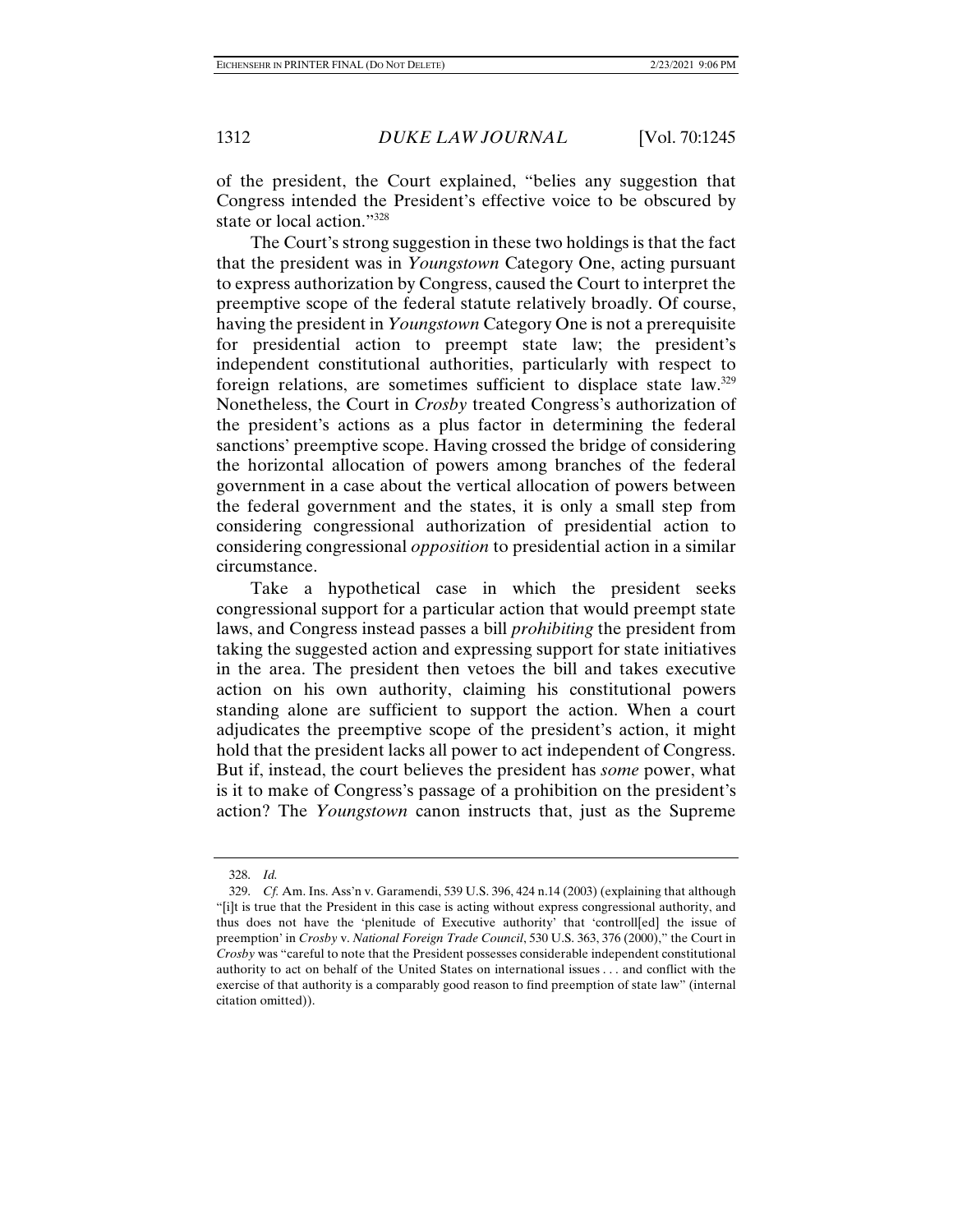Court in *Crosby* looked to Congress's authorization of presidential action as a plus in construing the preemptive scope of federal law, the court in the hypothetical should take into account Congress's opposition to narrow the preemptive scope of the president's action.

The difference in the two scenarios, of course, is that in *Crosby* the congressional action was perfected into law, whereas in the hypothetical, Congress failed to override the president's veto, rendering Congress's prohibitory bill *not* law. This is a significant difference. But even so, the congressional action in both cases is the same: passage by a majority vote of both houses. The difference is the approval (or lack thereof) of the president. What the Court relied on in *Crosby* was Congress's view of the president's authority. Such views are not—and need not be—expressed only via enacted law, which necessarily depends on the views of the president as well. If, as *Crosby* suggests, what is relevant to a court's analysis of the unsettled questions about the scope of the federal government's power vis-à-vis states is the views of Congress—a co-equal branch of the federal government, and the one designed to reflect and respect states' interests—then the president's views should not be determinative. Rather, when the underlying constitutional allocation of power between the federal government and the states is unclear, courts should take into account Congress's views of the scope of federal power, even where such views conflict with those of the executive.

When considering the scope of federal power to preempt state action, courts should consider congressional agreement *or* disagreement with the executive action doing the putative preempting. Doing so appropriately shades the constitutional inquiry based on the views of the branch of the federal government designed to protect states' interests and avoids entirely ceding the field to the executive, the branch designed to favor federal power.

\* \* \*

These examples illustrate some of the different ways the *Youngstown* canon of construction can apply. In some circumstances, the canon counsels in favor of narrowly construing a prior ambiguous statutory authorization in light of subsequent congressional attempts to limit the authorization's scope, deny its application to particular facts, or repeal it entirely. The AUMF, NEA, and preemption examples best demonstrate these statute-focused approaches. In other cases, the fact of congressional objection to presidential action, as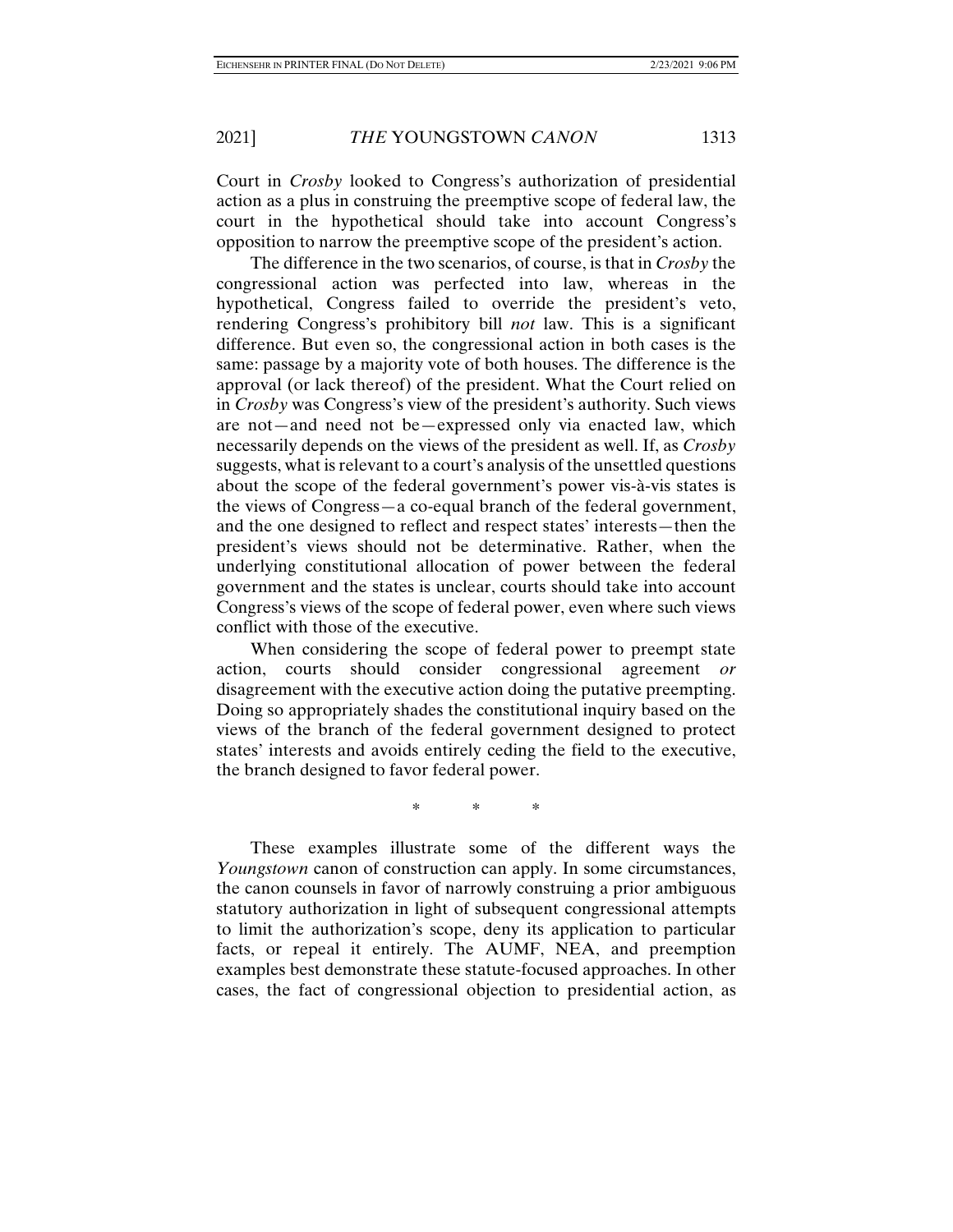evidenced by a vetoed bill, functions as an input into assessing the boundaries of shared constitutional power. In these constitutionally focused cases, vetoed bills can show nonacquiescence by Congress to broad claims of executive power or disrupt executive claims that there is an unbroken practice as required for historical gloss arguments. There, the *Youngstown* canon counsels in favor of narrowly construing the ambiguous constitutional authority the executive claims in a manner akin to constitutional avoidance. The examples of treaty termination and war powers based on the president's Article II authority best illustrate these types of application of the canon. Stepping back from particular applications shows that judges and other interpreters can deploy the *Youngstown* canon, like many canons, in a variety of ways to suit differing interpretive contexts and approaches.

# III. CONCERNS AND CONSEQUENCES

This Part addresses several possible concerns with and consequences of adopting the *Youngstown* canon. It concludes by addressing the incentives the canon creates for Congress.

## *A. Cheap Talk and Symbolic Voting*

One possible concern with the *Youngstown* canon is that it gives interpretive weight to actions that Congress intended to be cheap talk or symbolic voting. One might argue that legislators did not intend vetoed bills and joint resolutions to be taken seriously and would not have passed them but for the fact that they knew the president would veto them. The bills and resolutions, the argument goes, were meant to be symbolic rebukes of the president, but nothing more, so it would be inconsistent with Congress's intent to give the congressional actions interpretive weight.

This argument depends on a number of assumptions, which do not necessarily hold. First, vetoed bills and resolutions aren't really cheap. The cost of vetoed bills or resolutions can be considered at the level of the institution or at the level of individual legislators. With respect to Congress as an institution, the vetoed bills and resolutions have potentially significant opportunity costs. They take time and effort that could be devoted to other legislative priorities.<sup>330</sup> They are also costly

 <sup>330.</sup> *Cf.* Gersen & Posner, *supra* note 21, at 589 (making the point about simple and concurrent resolutions that "[p]assing resolutions is costly: it takes time that could be used for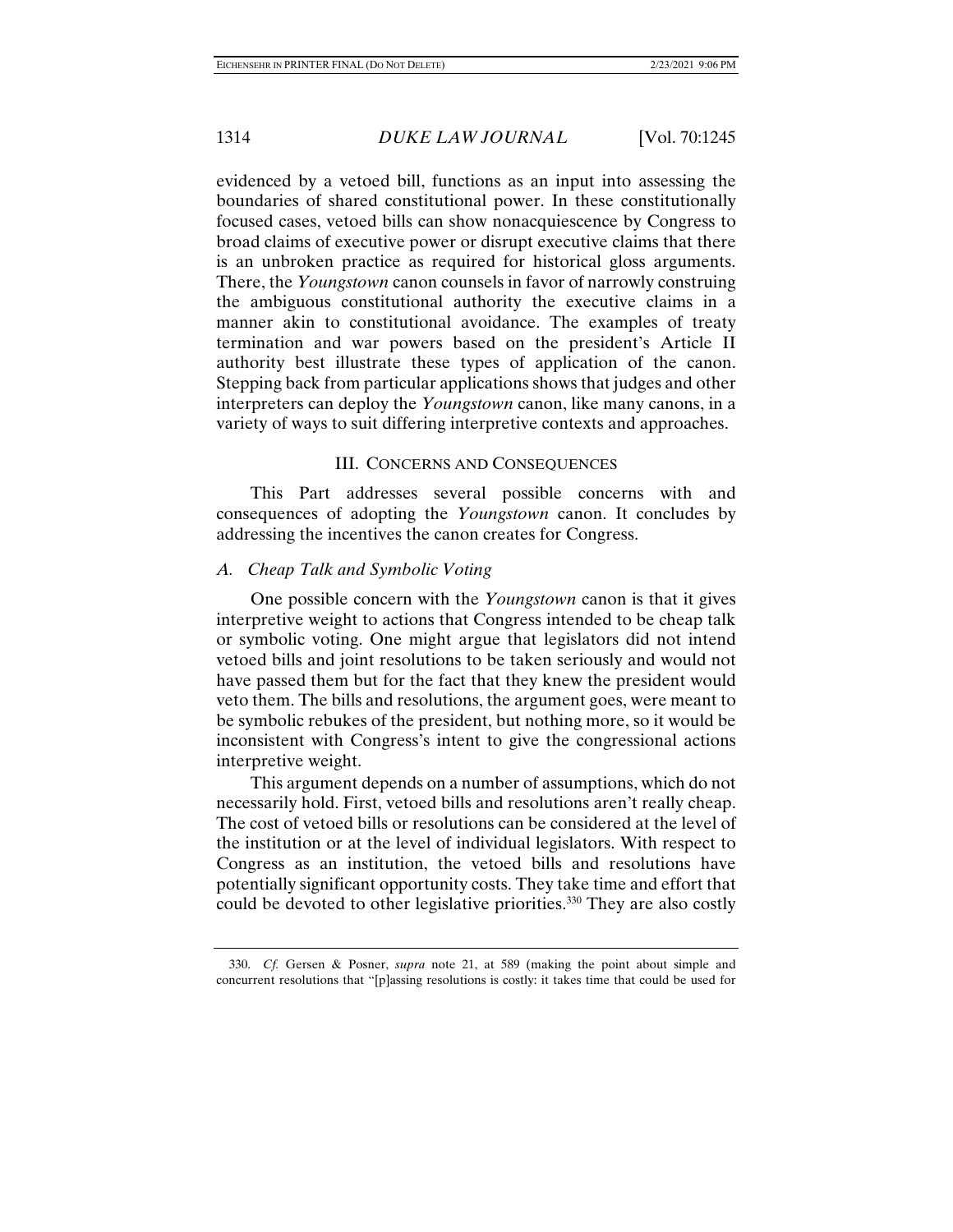rolls or horse trades in the process of negotiating for other legislators' affirmative votes. Marginal voters may in fact be among the most invested in the process of passage—not because of what it costs them to get the bill passed, but because of what they stand to gain in exchange for their affirmative votes.

Yet another type of cost associated with vetoed bills comes from the layering on of party politics.332 Passage of a bill that the president ultimately vetoes may be an especially credible signal of congressional commitment when the same party controls the presidency and one or both houses of Congress.333 There, congressional votes cannot be dismissed as mere party politics posturing because they reveal a divergence among members of the same party. This was the case with the Yemen, Iran, and southern border resolutions discussed above. The Republican-controlled Senate passed them, and the Republican Trump administration vetoed them.<sup>334</sup> Where a veto comes in response

 332. *See supra* notes 126–29 and accompanying text (discussing how bipartisan congressional opposition to a president may strengthen the case for applying the *Youngstown* canon).

 333. In assessing historical gloss on executive power, the executive branch itself has cited concurrence in the practice by presidents of *different* political parties as a point in favor of the existence of a presidential power. *See* Deployment of U.S. Armed Forced into Haiti, *supra* note 221, at 178 ("Such a pattern of executive conduct, made under claim of right, extended over many decades and engaged in by Presidents of both parties, 'evidences the existence of broad constitutional power.'" (quoting Presidential Power To Use the Armed Forces Abroad Without Statutory Authorization, 4A Op. O.L.C. 185, 187 (1980))). Similarly, *bipartisan disagreement* with a president's claim of power might be particularly persuasive evidence of its nonexistence.

 334. *Cf.* Mark Tushnet, *The Political Constitution of Emergency Powers: Some Lessons from*  Hamdan, 91 MINN. L. REV. 1451, 1467 (2007) (noting that with "unified government with parties that are coalitions" the president can lose because "there is some chance that the minority party may be able to pull away enough members of the President's (coalitional) party for the minority party to prevail on specific issues").

other things," such as "passing legislation"). Gersen and Posner argue, "it is incorrect to say that the simple resolution is cheap talk and therefore not credible; it entails some positive cost less than the cost of enacting a statute but more than the cost of a legislative speech." *Id.* at 597*.* The joint resolutions and other bills that this paper addresses are statutes-in-waiting, so to the extent that the arguments that simple and concurrent resolutions are costly are persuasive, they are even more true for the bills and joint resolutions that this Article addresses.

 <sup>331.</sup> *Cf. id.* at 589 (noting that passing soft law instruments takes time away from "engaging in constituent service, meeting supporters, enjoying leisure"—activities that "benefit members of Congress either directly or by improving their chances for reelection").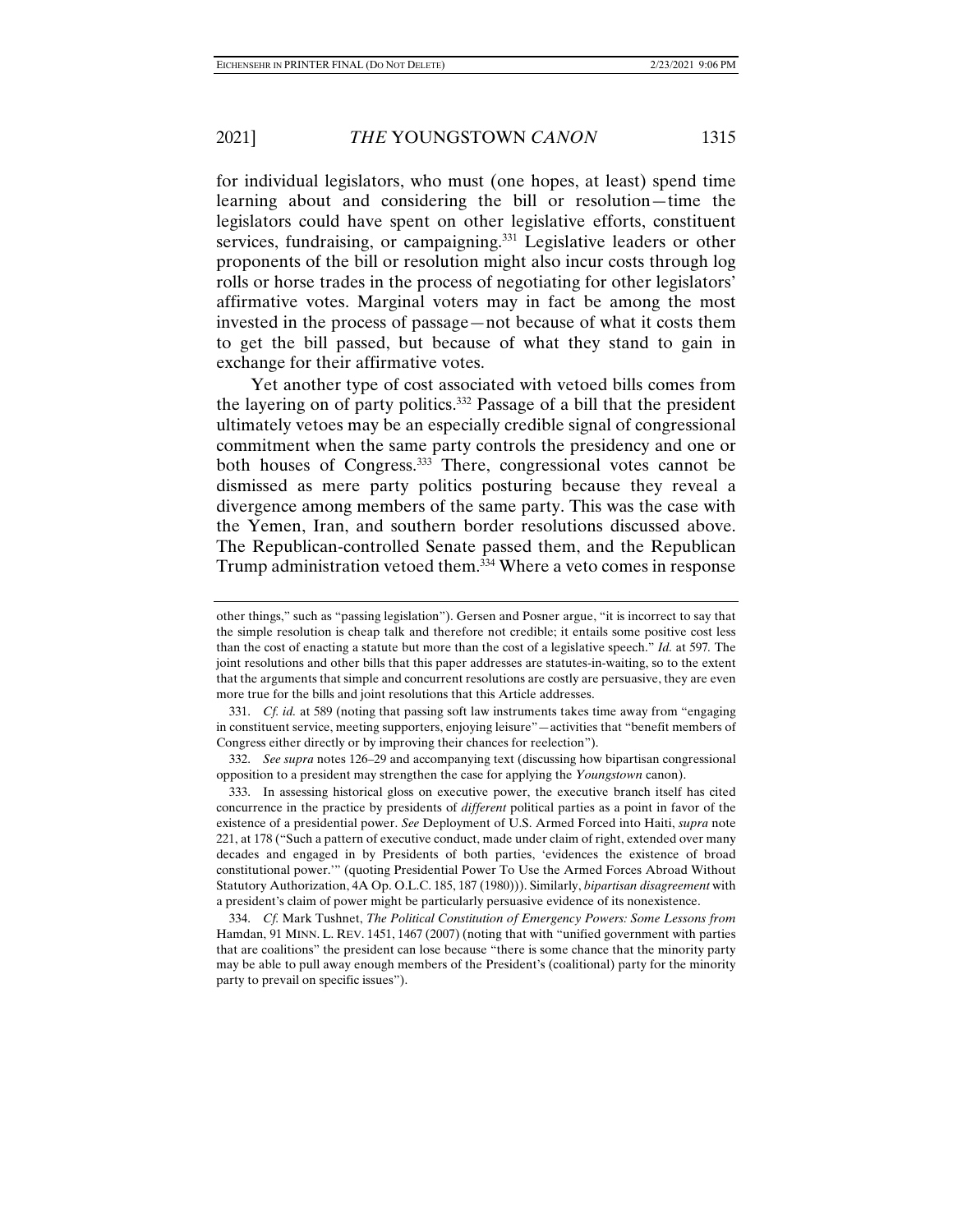to an action by a Congress or a house of Congress that is controlled by the same party as the president, the bill might be understood to signal a particularly credible commitment by Congress—one worth splitting a political party and incurring some political ramifications.335

A second assumption built into the cheap talk concern is that legislators know with certainty that the president will veto a bill or joint resolution. And that is not always the case. Many presidents have declined to veto bills with which they have concerns, even constitutional concerns, in favor of issuing a signing statement setting out constitutional objections and declining to enforce particular portions of bills.336 Such a move might be particularly likely if Congress bundles the provisions to which the president objects into must-pass legislation, like defense funding bills or budget bills. In other words, what may in retrospect, after a presidential veto, look like congressional cheap talk or symbolic voting may very well have been less clearly so ex ante.

### *B. Notice and Retroactive Applicability*

A second possible concern with adoption of the *Youngstown*  canon might stem from lack of notice to Congress that vetoed bills and resolutions would be used as interpretive aids. On this rationale, and related to the cheap talk point above, Congress may not have passed vetoed bills if it had known that such bills would be used to construe constitutional or statutory powers. Thus, applying the canon to bills or resolutions passed and vetoed before the canon's adoption would unfairly surprise Congress or fail to reflect congressional intent.

This concern reaches more broadly than the *Youngstown* canon to all canons that courts announce and apply retroactively.337 And the

 <sup>335.</sup> *See* Levinson & Pildes, *supra* note 15, at 2352 (explaining that under unified government, "[f]or Congress to respond to executive initiatives is to give the opposition party an opportunity to call into question, criticize, or potentially embarrass the President" and "run the risk that unpleasant facts will be revealed in congressional deliberations or that blame for failures will fall on the party as a whole").

 <sup>336.</sup> For an overview of recent presidential uses of signing statements, including to raise constitutional objections, see generally TODD GARVEY, CONG. RSCH. SERV., RL33667, PRESIDENTIAL SIGNING STATEMENTS: CONSTITUTIONAL AND INSTITUTIONAL IMPLICATIONS (2012), https://fas.org/sgp/crs/natsec/RL33667.pdf [https://perma.cc/C5YK-SRYD].

 <sup>337.</sup> *See, e.g.*, William S. Dodge, *The New Presumption Against Extraterritoriality*, 133 HARV. L. REV. 1582, 1584 (2020)(noting that "[t]he retroactive application of changed canons to statutes enacted before the changes may result in interpretations that are different from the ones the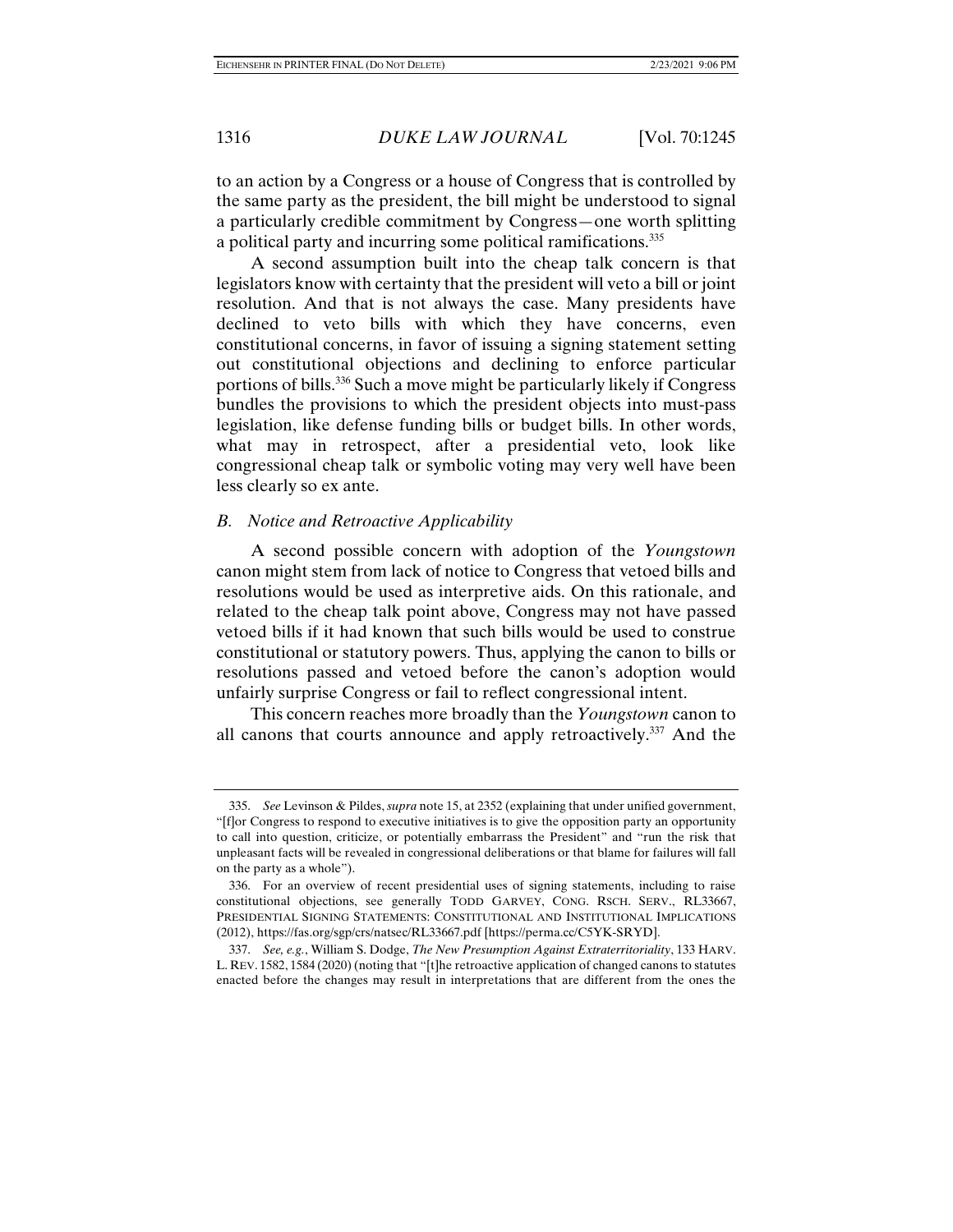Supreme Court creates or alters and then retroactively applies canons and other interpretive rules with some frequency.<sup>338</sup> To take just one example, when the Court announced the federalism canon in *Gregory v. Ashcroft*339 in 1991, it applied the canon to construe the Age Discrimination in Employment Act as amended in 1974.<sup>340</sup> In any such circumstance, one could argue that Congress did not have fair notice of how the courts would interpret its work and might have acted differently if it had.

In the case of the *Youngstown* canon, however, the concern has less force. The canon effectively gives Congress at least a fraction of what its actions suggest that it wants. The *Youngstown* canon takes Congress at its word that it sought to make law—despite being thwarted by the presidential veto—and gives it something less, but still something, in the form of interpretive consideration. The *Youngstown*  canon should be less of a surprise to Congress and would afford more respect to the legislature as an institution than other canons, like clear statement rules, that the Supreme Court creates or alters in ways that often appear to thwart congressional intent.<sup>341</sup>

339. Gregory v. Ashcroft, 501 U.S. 452 (1991).

 340. *See id.* at 464–65 (discussing an amendment to the statute); *id.* at 470 (explaining that absent a "plain statement" by Congress, the Court "will not attribute to Congress an intent to intrude on state governmental functions"). For an additional example in a similar vein, see *Atascadero State Hosp. v. Scanlon*, 473 U.S. 234, 242–46 (1985), which holds that "Congress must express its intention to abrogate the Eleventh Amendment in unmistakable language in the statute itself" and applies this super-strong clear statement rule against abrogation of state sovereign immunity to a statute amended in relevant part seven years earlier.

 341. One could cite numerous examples where Congress legislates to accomplish something under existing interpretive rules, only to have the Supreme Court later alter its rules and apply them retroactively, sending Congress back to the drawing board to try again to accomplish what it thought it did in the first statute. This issue seems particularly acute when Congress transforms a regular presumption into a clear statement rule or a clear statement rule into a super-strong clear statement rule. *See, e.g.*, WILLIAM N. ESKRIDGE, JR., DYNAMIC STATUTORY INTERPRETATION 280–82 (1994) (chronicling how, in drafting Title VII, Congress relied on the Supreme Court's characterization of the presumption against extraterritoriality as a presumption, only to have the Court in a later case (*EEOC v. Arabian American Oil Co.* (*Aramco*), 499 U.S. 244 (1991)) transform the presumption into a clear statement rule and hold that the preexisting statute did not satisfy the new rule); Eskridge & Frickey, *supra* note 87, at 638 (criticizing the

enacting Congresses would have expected" and that "[t]his problem has received little attention").

 <sup>338.</sup> *See, e.g.*, *id.* at 1589–1614 (tracing the significant changes over time in the presumption against extraterritoriality); Eskridge & Frickey, *supra* note 87, at 619 (explaining that in the 1980s, the Supreme Court "not only created new canons reflecting federalism-based values, but also transformed some of the existing clear statement rules into super-strong clear statement rules"); *id.* at 619–29 (tracing the evolution of various federalism-related canons throughout the 1980s).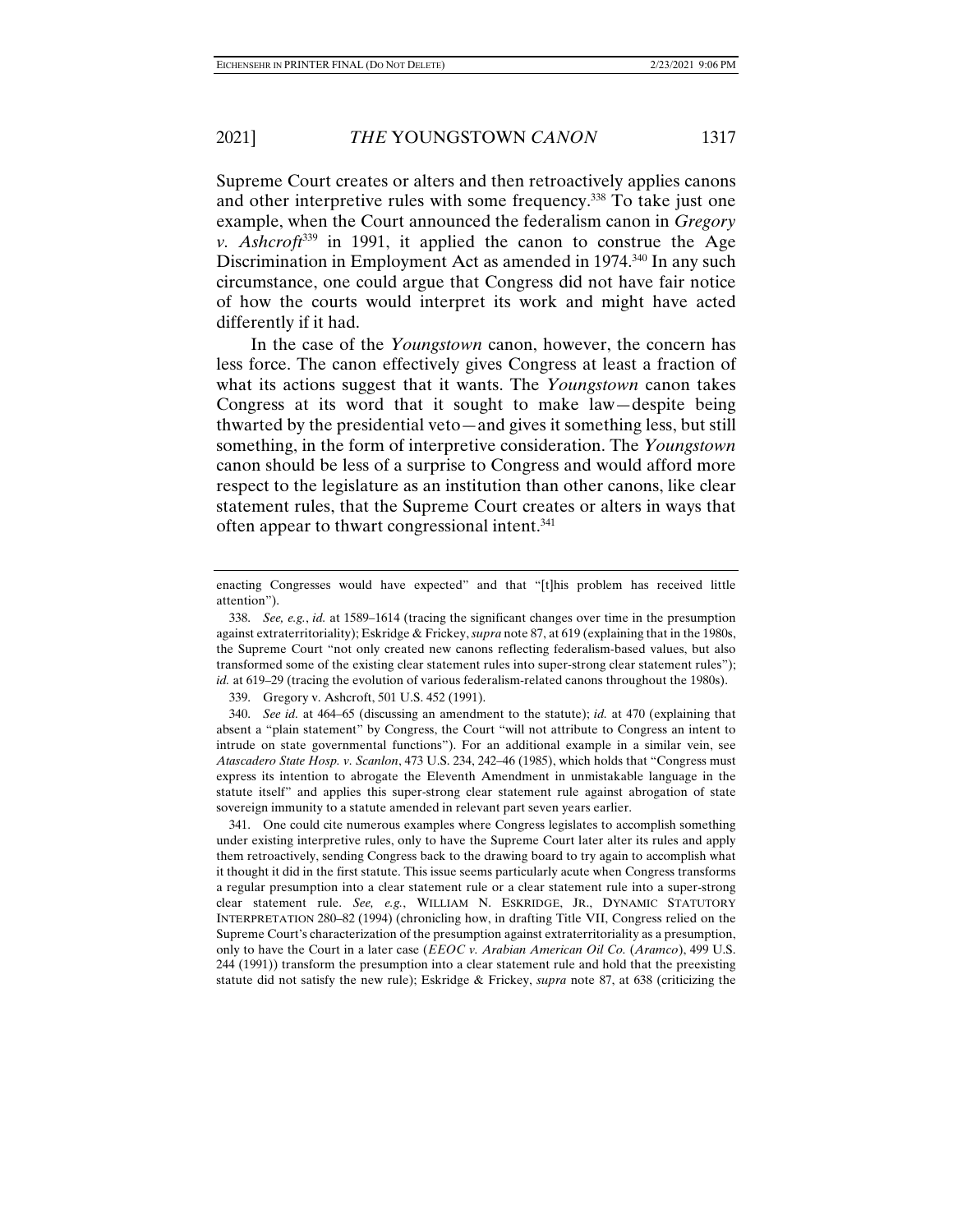## *C. Effects of Canon Adoption on Congressional Action*

A final potential concern or at least curiosity is the flip side of the concern about springing a canon on Congress: What will Congress do *after* courts and other interpreters adopt the *Youngstown* canon? Will the canon lead Congress to attempt to pass, and have vetoed, more bills and joint resolutions or fewer? This is an empirical question that cannot be answered definitively at this point. But it is possible to hypothesize different results.

If the cheap talk critique discussed above is correct, the canon could result in fewer attempts by Congress to restrain the president. Along these lines, vetoed bills are currently simply symbolic actions by Congress, and once senators and representatives realize that their supposed cheap talk might have interpretive consequences, they will cease putting forth bills in this vein that the president will veto. As explained above, I am skeptical of the premises underlying the symbolic voting hypothesis, and so I am also skeptical that the canon would cause a decrease in vetoed bills. But it's possible.

At the opposite extreme, perhaps the canon will incentivize *more*  attempts by Congress to push back against or restrain the president, despite the likelihood of presidential vetoes. On this logic, Congress is currently insufficiently incentivized to attempt such actions because of the veto threat and the understanding that vetoed bills are effectively nullities. Why expend time and resources to pass something that will come to naught? If that is true, then adopting the canon could realign congressional incentives in favor of attempting to push back against or restrain the president more often. The canon counsels that despite a presidential veto, Congress may get some bang for its buck by having majoritarian opposition taken into account in interpreting an ambiguous constitutional or statutory authority.342

Court's revision of the presumption against extraterritoriality into a clear statement rule in *Aramco* as "strongly countermajoritarian" because it frustrated apparent congressional intent about the scope of Title VII's application); *see also id.* at 639 (noting that the Court's creation and application of a super-strong clear statement rule with respect to abrogation of state's immunity pursuant to the Eleventh Amendment was "extraordinarily countermajoritarian" and that it "took Congress three statutes and fifteen years to accomplish what Congress probably thought it had done in 1975" when it initially passed the statute at issue).

 <sup>342.</sup> *Cf.* Gersen & Posner, *supra* note 21, at 612 (arguing with respect to simple and concurrent resolutions that "[g]iven that courts rarely permit Congress to offer interpretations of earlier statutes by passing resolutions, there is no reason for Congress to enact them," but "[i]f judicial practice changed, congressional behavior would likely shift as well").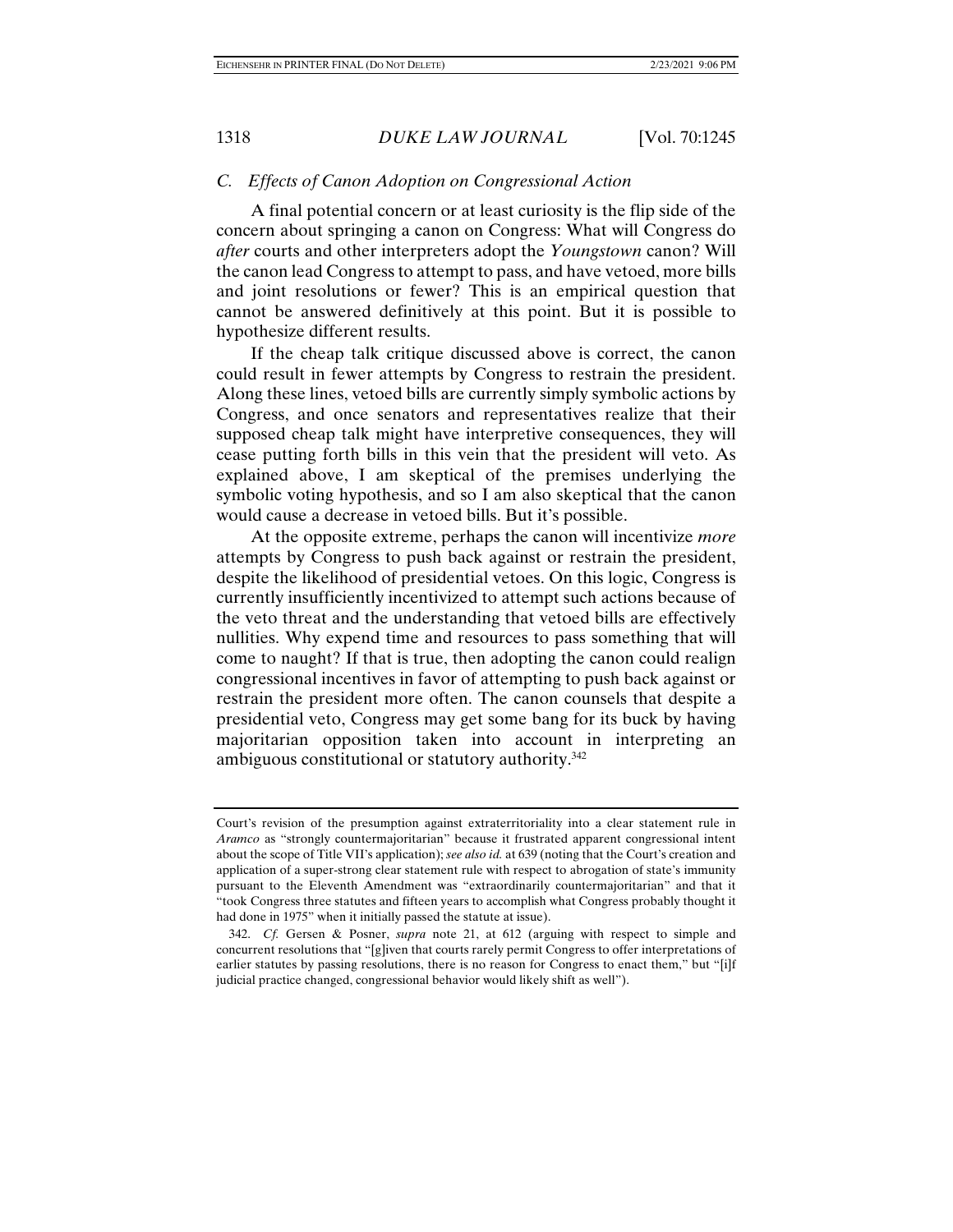Rounding out the potential effects of the *Youngstown* canon on congressional behavior is the possibility that adopting the canon would have . . . no effect. In their seminal study of congressional knowledge of canons of statutory interpretation, Gluck and Bressman show that there is wide variance in congressional staffers' knowledge about different canons, by name or by concept.<sup>343</sup> This lack of knowledge extends to such venerable canons as the rule of lenity.<sup>344</sup> The same fate could befall the *Youngstown* canon, in which case it would have no effect on Congress's behavior. On the other hand, Gluck and Bressman's study reveals that congressional staffers are very familiar with the federalism canon and the presumption against preemption345—both of which are, like the *Youngstown* canon, aimed at protecting structural constitutional values. Gluck and Bressman cite this finding as "the first evidence that some kind of courts-Congress interpretive feedback loop does exist, at least with respect to certain interpretive rules," and that "[k]nowing that the courts consider these federalism presumptions . . . has an effect both on the substance of statutes and on how that substance is expressed."346 These findings may suggest that interpretive principles related to structural constitutional issues are comparatively high-salience for Congress and thus more likely than many interpretive principles to affect congressional behavior.

Although it is impossible to determine ex ante how or if Congress would react to adoption of the *Youngstown* canon, one thing the canon could do is remove a possible disincentive for Congress to attempt to act via legislation. Scholars have previously argued for considering soft law, especially simple and concurrent resolutions, as interpretive aids, but they have not discussed or considered vetoed bills in a similar context. $347$  By showing the equivalence or even superiority of vetoed bills to other forms of congressional soft law, this Article aims to

 <sup>343.</sup> Gluck & Bressman, *supra* note 53, at 927–29; *see also* Victoria F. Nourse & Jane S. Schacter, *The Politics of Legislative Drafting: A Congressional Case Study*, 77 N.Y.U. L. REV. 575, 614–15 (2002) (concluding, based on a study of the Senate Judiciary Committee, that "canons of statutory construction are not systematically a central part of the drafting enterprise in which staffers participate, nor, for that matter, is interpretive research more generally").

 <sup>344.</sup> Gluck & Bressman, *supra* note 53, at 946–47.

 <sup>345.</sup> *Id.* at 942 (reporting that "[a]pproximately 80% of . . . respondents . . . were familiar with one of these rules by name and approximately 50% said they were familiar with both," and noting that "[o]f . . . respondents who were familiar with at least one of these presumptions, 65% said that at least one played a role when drafting").

 <sup>346.</sup> *Id.* (emphasis omitted).

 <sup>347.</sup> *See supra* notes 98–104 and accompanying text (discussing prior scholarship on soft law).